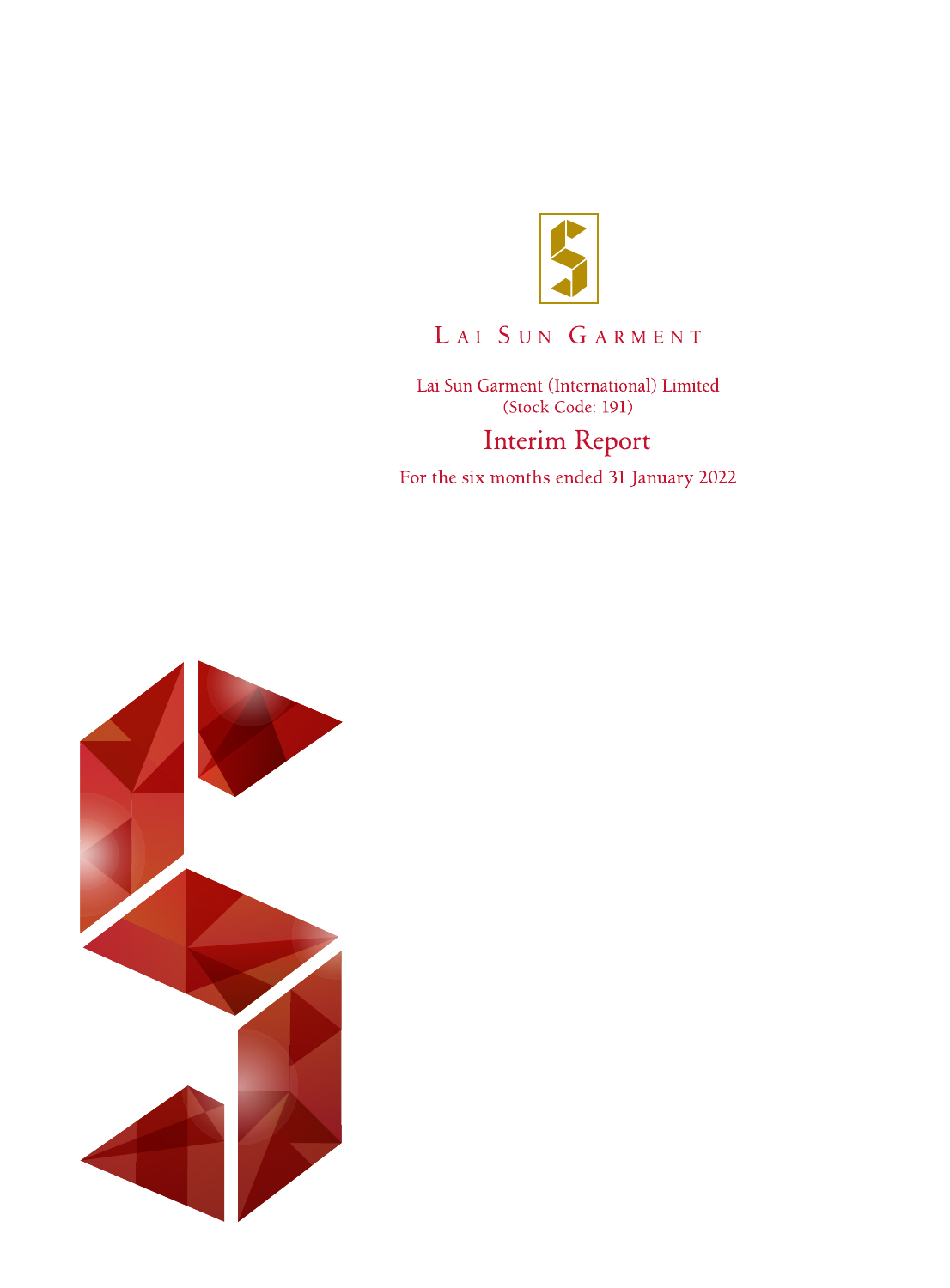## **Corporate Information**

#### **PLACE OF INCORPORATION**

Hong Kong

#### **BOARD OF DIRECTORS**

**Executive Directors** Lam Kin Ngok, Peter, GBS (Chairman) Chew Fook Aun (Deputy Chairman) Lam Hau Yin, Lester (also alternate director to U Po Chu) Lam Kin Hong, Matthew U Po Chu

#### **Independent Non-executive Directors**

Chow Bing Chiu Lam Bing Kwan Leung Shu Yin, William

#### **AUDIT COMMITTEE**

Leung Shu Yin, William (Chairman) Chow Bing Chiu Lam Bing Kwan

#### **NOMINATION COMMITTEE**

Lam Kin Ngok, Peter, GBS (Chairman) Chew Fook Aun (alternate to Lam Kin Ngok, Peter) Chow Bing Chiu Lam Bing Kwan

#### **REMUNERATION COMMITTEE**

Lam Bing Kwan (Chairman) Chew Fook Aun Chow Bing Chiu Leung Shu Yin, William

#### **COMPANY SECRETARY**

Tse Pik Ha

#### **REGISTERED OFFICE / PRINCIPAL OFFICE**

11th Floor Lai Sun Commercial Centre 680 Cheung Sha Wan Road Kowloon, Hong Kong

Tel: (852) 2741 0391 Fax: (852) 2785 2775

#### **AUTHORISED REPRESENTATIVES**

Lam Kin Ngok, Peter, GBS Chew Fook Aun

#### **SHARE REGISTRAR AND TRANSFER OFFICE**

Tricor Tengis Limited Level 54, Hopewell Centre 183 Queen's Road East Hong Kong

#### **INDEPENDENT AUDITOR**

Ernst & Young Certified Public Accountants Registered Public Interest Entity Auditor

#### **PRINCIPAL BANKERS**

Agricultural Bank of China Limited Bank of China (Hong Kong) Limited Bank of Communications Co., Ltd. Hong Kong Branch The Bank of East Asia, Limited China Construction Bank (Asia) Corporation Limited Chong Hing Bank Limited DBS Bank Ltd. Hang Seng Bank Limited The Hongkong and Shanghai Banking Corporation Limited Industrial and Commercial Bank of China (Asia) Limited Oversea-Chinese Banking Corporation Limited Shanghai Pudong Development Bank Co., Ltd. Standard Chartered Bank (Hong Kong) Limited United Overseas Bank Limited

### **SHARES INFORMATION**

#### **Place of Listing**

The Main Board of The Stock Exchange of Hong Kong Limited

#### **Stock Code / Board Lot** 191 / 1,000 shares

#### **American Depositary Receipt**

CUSIP Number: 50171P102 Trading Symbol: LGRTY ADR to Ordinary Share Ratio: 1:20 Depositary Bank: The Bank of

New York Mellon

### **WEBSITE**

www.laisun.com

#### **INVESTOR RELATIONS**

Tel: (852) 2853 6116 Fax: (852) 2853 6651 Email: ir@laisun.com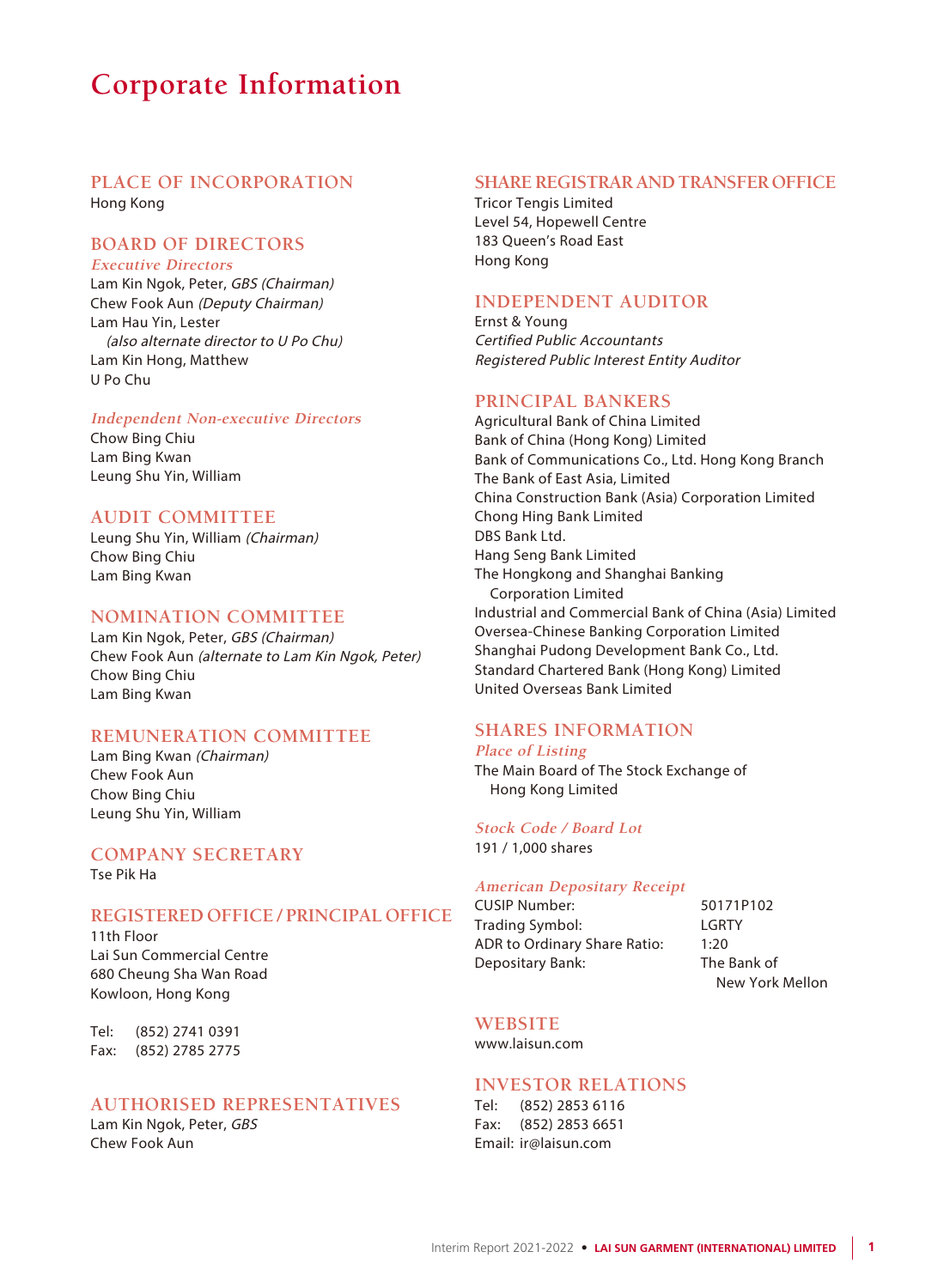The board of directors (the "**Board**") of Lai Sun Garment (International) Limited (the "**Company**") presents the unaudited consolidated results of the Company and its subsidiaries (the "**Group**") for the six months ended 31 January 2022 together with the comparative figures of the last corresponding period as follows:

# **Condensed Consolidated Income Statement**

For the six months ended 31 January 2022

|                                                         |                | <b>Six months ended</b> |               |
|---------------------------------------------------------|----------------|-------------------------|---------------|
|                                                         |                | 31 January<br>2022      | 2021          |
|                                                         |                | (Unaudited)             | (Unaudited)   |
|                                                         | <b>Notes</b>   | <b>HK\$'000</b>         | HK\$'000      |
|                                                         |                |                         |               |
| <b>TURNOVER</b>                                         | $\overline{4}$ | 2,770,827               | 2,794,119     |
| Cost of sales                                           |                | (1,761,779)             | (2, 136, 568) |
| Gross profit                                            |                | 1,009,048               | 657,551       |
| Other revenue and gains                                 |                | 155,649                 | 434,257       |
| Selling and marketing expenses                          |                | (139, 849)              | (93, 380)     |
| Administrative expenses                                 |                | (465, 057)              | (487, 313)    |
| Other operating expenses                                |                | (748, 880)              | (759, 512)    |
| Fair value gains/(losses) on investment properties, net |                | 12,692                  | (475, 890)    |
| <b>LOSS FROM OPERATING ACTIVITIES</b>                   | 5              | (176, 397)              | (724, 287)    |
| Finance costs                                           | 6              | (495, 667)              | (381, 418)    |
| Share of profits and losses of associates               |                | 2,079                   | (11,088)      |
| Share of profits and losses of joint ventures           |                | 87,283                  | (328, 933)    |
| <b>LOSS BEFORE TAX</b>                                  |                | (582, 702)              | (1,445,726)   |
| Tax                                                     | $\overline{7}$ | (132, 469)              | (197, 986)    |
|                                                         |                |                         |               |
| <b>LOSS FOR THE PERIOD</b>                              |                | (715, 171)              | (1,643,712)   |
| Attributable to:                                        |                |                         |               |
| Owners of the Company                                   |                | (323, 785)              | (797, 153)    |
| Non-controlling interests                               |                | (391, 386)              | (846, 559)    |
|                                                         |                | (715, 171)              | (1,643,712)   |
|                                                         |                |                         |               |
| LOSS PER SHARE ATTRIBUTABLE TO                          |                |                         |               |
| <b>OWNERS OF THE COMPANY</b>                            | 8              |                         |               |
|                                                         |                |                         | (Adjusted)    |
| <b>Basic and diluted</b>                                |                | (HK\$0.551)             | (HK\$1.658)   |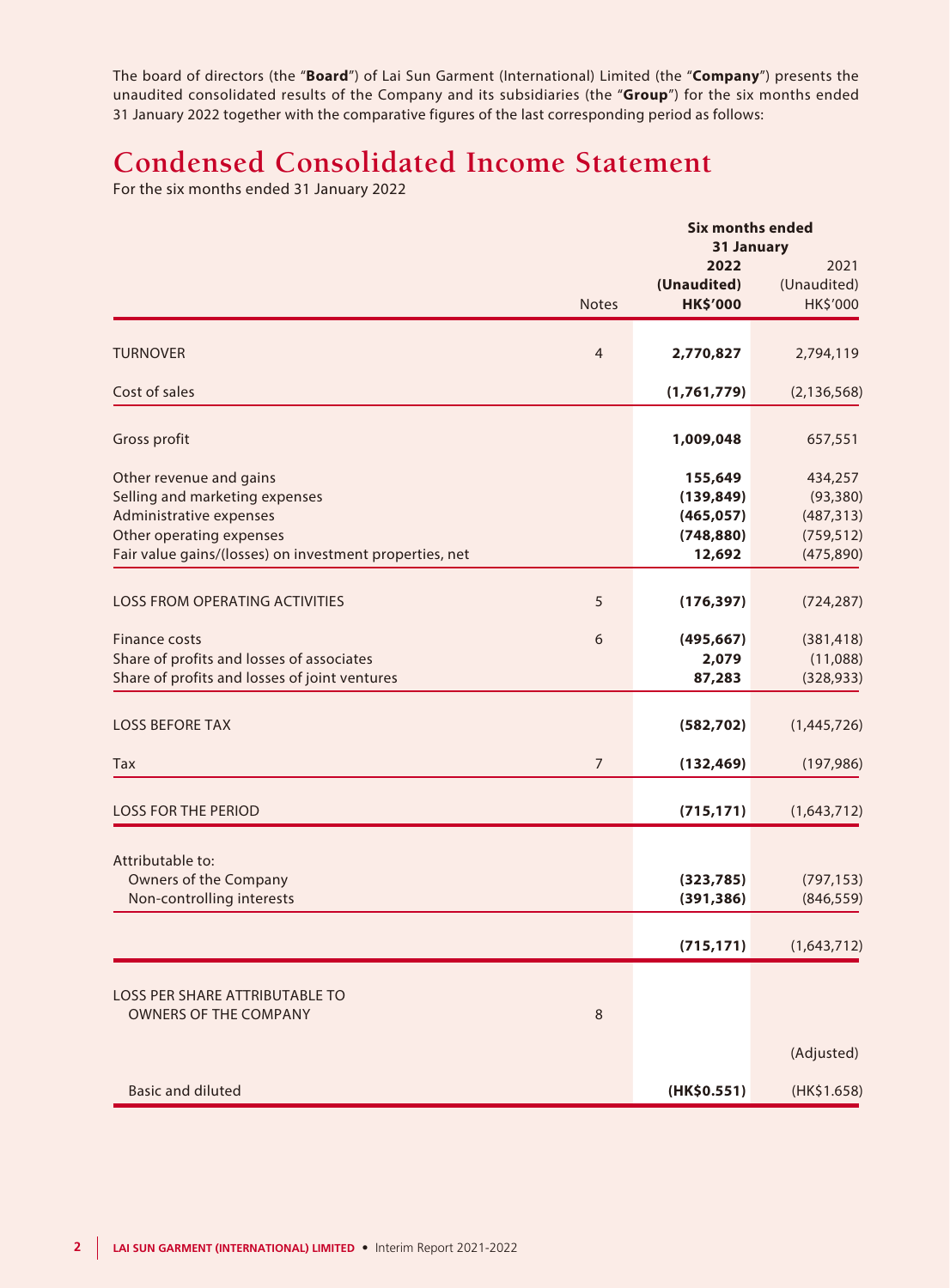## **Condensed Consolidated Statement of Comprehensive Income**

For the six months ended 31 January 2022

|                                                                                                                                                                                                             | <b>Six months ended</b><br>31 January  |                                 |
|-------------------------------------------------------------------------------------------------------------------------------------------------------------------------------------------------------------|----------------------------------------|---------------------------------|
|                                                                                                                                                                                                             | 2022<br>(Unaudited)<br><b>HK\$'000</b> | 2021<br>(Unaudited)<br>HK\$'000 |
| <b>LOSS FOR THE PERIOD</b>                                                                                                                                                                                  | (715, 171)                             | (1,643,712)                     |
| OTHER COMPREHENSIVE INCOME/(EXPENSE)                                                                                                                                                                        |                                        |                                 |
| Other comprehensive income/(expense) that may be reclassified to<br>profit or loss in subsequent periods:<br>Changes in fair values of financial assets at fair value through<br>other comprehensive income | (437)                                  | 1,302                           |
| <b>Exchange realignments</b>                                                                                                                                                                                | 287,764                                | 2,003,098                       |
| Share of other comprehensive (expense)/income of associates                                                                                                                                                 | (805)                                  | 3,295                           |
| Share of other comprehensive expense of joint ventures                                                                                                                                                      | (2,613)                                | (2, 582)                        |
| Release of exchange reserve upon dissolution and deregistration of                                                                                                                                          |                                        |                                 |
| subsidiaries                                                                                                                                                                                                | (176)                                  | 974                             |
| Reclassification of reserve upon return of capital from a subsidiary                                                                                                                                        | 29,965                                 |                                 |
|                                                                                                                                                                                                             |                                        |                                 |
|                                                                                                                                                                                                             | 313,698                                | 2,006,087                       |
| Other comprehensive expense that will not be reclassified to<br>profit or loss in subsequent periods:<br>Changes in fair values of financial assets at fair value through other                             |                                        |                                 |
| comprehensive income                                                                                                                                                                                        | (17, 537)                              | (16, 218)                       |
|                                                                                                                                                                                                             |                                        |                                 |
| OTHER COMPREHENSIVE INCOME FOR THE PERIOD                                                                                                                                                                   | 296,161                                | 1,989,869                       |
|                                                                                                                                                                                                             |                                        |                                 |
| TOTAL COMPREHENSIVE (EXPENSE)/INCOME FOR THE PERIOD                                                                                                                                                         | (419, 010)                             | 346,157                         |
|                                                                                                                                                                                                             |                                        |                                 |
| Attributable to:                                                                                                                                                                                            |                                        |                                 |
| Owners of the Company                                                                                                                                                                                       | (266, 230)                             | (142, 152)                      |
| Non-controlling interests                                                                                                                                                                                   | (152, 780)                             | 488,309                         |
|                                                                                                                                                                                                             | (419, 010)                             | 346,157                         |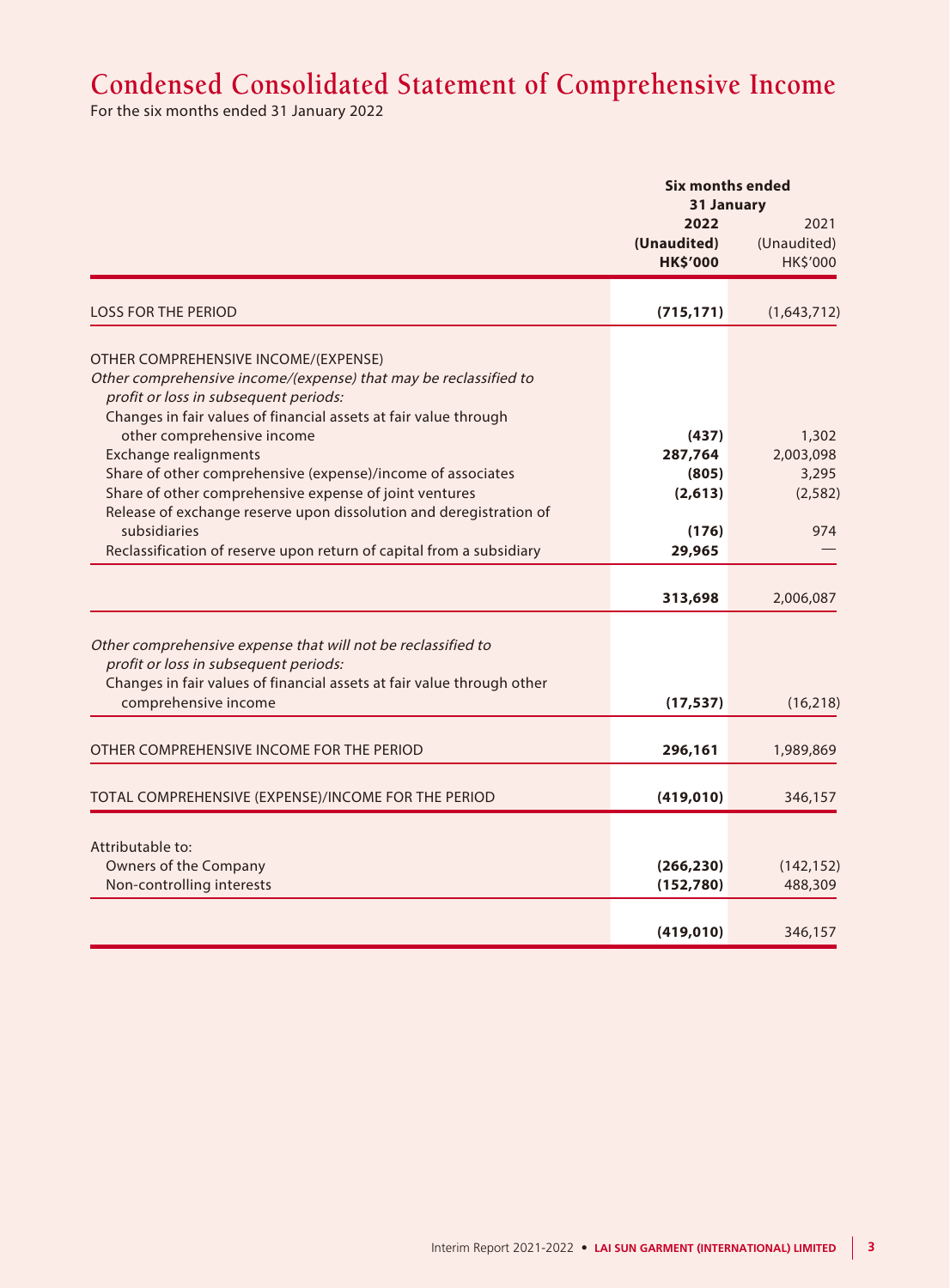# **Condensed Consolidated Statement of Financial Position**

As at 31 January 2022

|                                                                   | 31 January             | 31 July                |
|-------------------------------------------------------------------|------------------------|------------------------|
|                                                                   | 2022                   | 2021                   |
|                                                                   | (Unaudited)            | (Audited)              |
| <b>Notes</b>                                                      | <b>HK\$'000</b>        | HK\$'000               |
|                                                                   |                        |                        |
| NON-CURRENT ASSETS                                                |                        |                        |
| Property, plant and equipment                                     | 7,636,496              | 7,710,358              |
| Right-of-use assets                                               | 5,160,548              | 5,304,503              |
| Investment properties                                             | 40,543,372             | 39,788,552             |
| Film rights                                                       | 11,675                 | 15,109                 |
| Film and TV program products                                      | 56,914                 | 54,838                 |
| Music catalogs                                                    | 974                    | 3,124                  |
| Goodwill                                                          | 260,849                | 274,423                |
| Other intangible assets                                           | 142,827                | 150,853                |
| Investments in associates                                         | 293,556                | 290,278                |
| Investments in joint ventures                                     | 7,047,743              | 7,124,459              |
| Financial assets at fair value through other comprehensive income | 1,800,557              | 1,817,403              |
| Financial assets at fair value through profit or loss             | 964,287                | 1,111,482              |
| Derivative financial instruments                                  |                        | 191                    |
| 9<br>Debtors                                                      | 541,606                | 526,687                |
| Deposits, prepayments, other receivables and other assets         | 310,700                | 277,784                |
| Deferred tax assets                                               | 2,188                  | 2,147                  |
| Pledged and restricted bank balances and time deposits            | 78,063                 | 71,483                 |
|                                                                   |                        |                        |
| Total non-current assets                                          | 64,852,355             | 64,523,674             |
| <b>CURRENT ASSETS</b>                                             |                        |                        |
| Properties under development                                      |                        |                        |
| Completed properties for sale                                     | 3,875,228<br>6,841,009 | 2,077,261<br>7,374,096 |
| Films and TV programs under production and film investments       | 337,442                | 235,844                |
| Inventories                                                       | 54,328                 | 48,851                 |
| Financial assets at fair value through profit or loss             | 256,046                | 183,290                |
| Derivative financial instruments                                  | 3,529                  |                        |
| 9<br>Debtors                                                      | 317,691                | 349,351                |
| Deposits, prepayments, other receivables and other assets         | 1,844,882              | 960,501                |
| Prepaid tax                                                       | 36,784                 | 53,100                 |
| Pledged and restricted bank balances and time deposits            | 2,599,539              | 4,959,423              |
| Cash and cash equivalents                                         | 6,576,092              | 8,738,747              |
|                                                                   |                        |                        |
|                                                                   | 22,742,570             | 24,980,464             |
| Assets classified as held for sale                                | 1,938                  | 5,273                  |
|                                                                   |                        |                        |
| <b>Total current assets</b>                                       | 22,744,508             | 24,985,737             |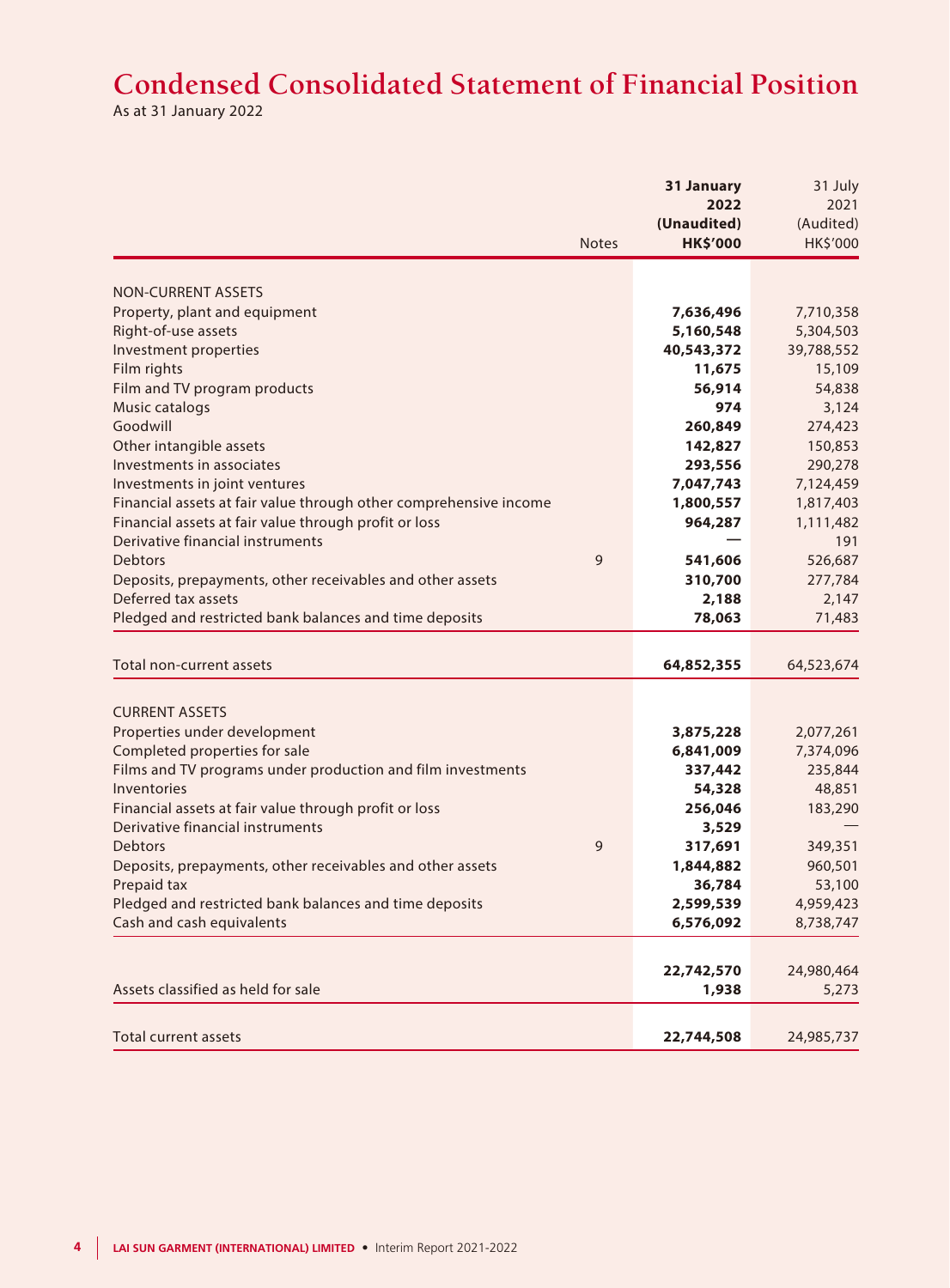## **Condensed Consolidated Statement of Financial Position (Continued)**

As at 31 January 2022

|                                                             |              | 31 January          | 31 July           |
|-------------------------------------------------------------|--------------|---------------------|-------------------|
|                                                             |              | 2022<br>(Unaudited) | 2021<br>(Audited) |
|                                                             | <b>Notes</b> | <b>HK\$'000</b>     | HK\$'000          |
|                                                             |              |                     |                   |
| <b>CURRENT LIABILITIES</b>                                  |              |                     |                   |
| Creditors, other payables and accruals                      | 10           | 3,106,136           | 3,513,230         |
| Temporary receipt                                           |              |                     | 2,637,580         |
| Deposits received, deferred income and contract liabilities |              | 1,543,245           | 1,446,335         |
| Derivative financial instruments                            |              | 6,988               |                   |
| Lease liabilities                                           |              | 269,391             | 281,997           |
| Tax payable                                                 |              | 659,562             | 551,009           |
| <b>Bank borrowings</b>                                      |              | 1,465,601           | 3,193,624         |
| Other borrowings                                            |              | 41,281              | 41,159            |
| <b>Guaranteed notes</b>                                     |              | 5,807,410           |                   |
| <b>Total current liabilities</b>                            |              | 12,899,614          | 11,664,934        |
|                                                             |              |                     |                   |
| <b>NET CURRENT ASSETS</b>                                   |              | 9,844,894           | 13,320,803        |
|                                                             |              |                     |                   |
| TOTAL ASSETS LESS CURRENT LIABILITIES                       |              | 74,697,249          | 77,844,477        |
| <b>NON-CURRENT LIABILITIES</b>                              |              |                     |                   |
| Lease liabilities                                           |              | 1,010,367           | 1,103,276         |
| <b>Bank borrowings</b>                                      |              | 16,031,548          | 15,980,762        |
| Other borrowings                                            |              | 716,889             | 707,350           |
| <b>Guaranteed notes</b>                                     |              | 4,250,564           | 7,692,495         |
| Derivative financial instruments                            |              |                     | 8,965             |
| Deferred tax liabilities                                    |              | 5,275,560           | 5,322,668         |
| Other payables and accruals                                 | 10           | 1,018,429           | 1,001,169         |
| Long-term deposits received                                 |              | 238,956             | 216,253           |
|                                                             |              |                     |                   |
| <b>Total non-current liabilities</b>                        |              | 28,542,313          | 32,032,938        |
|                                                             |              | 46,154,936          | 45,811,539        |
|                                                             |              |                     |                   |
| <b>EQUITY</b>                                               |              |                     |                   |
| Equity attributable to owners of the Company                |              |                     |                   |
| Share capital                                               | 11           | 1,731,861           | 1,297,237         |
| Reserves                                                    |              | 18,865,833          | 20,429,648        |
|                                                             |              | 20,597,694          | 21,726,885        |
| Non-controlling interests                                   |              | 25,557,242          | 24,084,654        |
|                                                             |              |                     |                   |
|                                                             |              | 46,154,936          | 45,811,539        |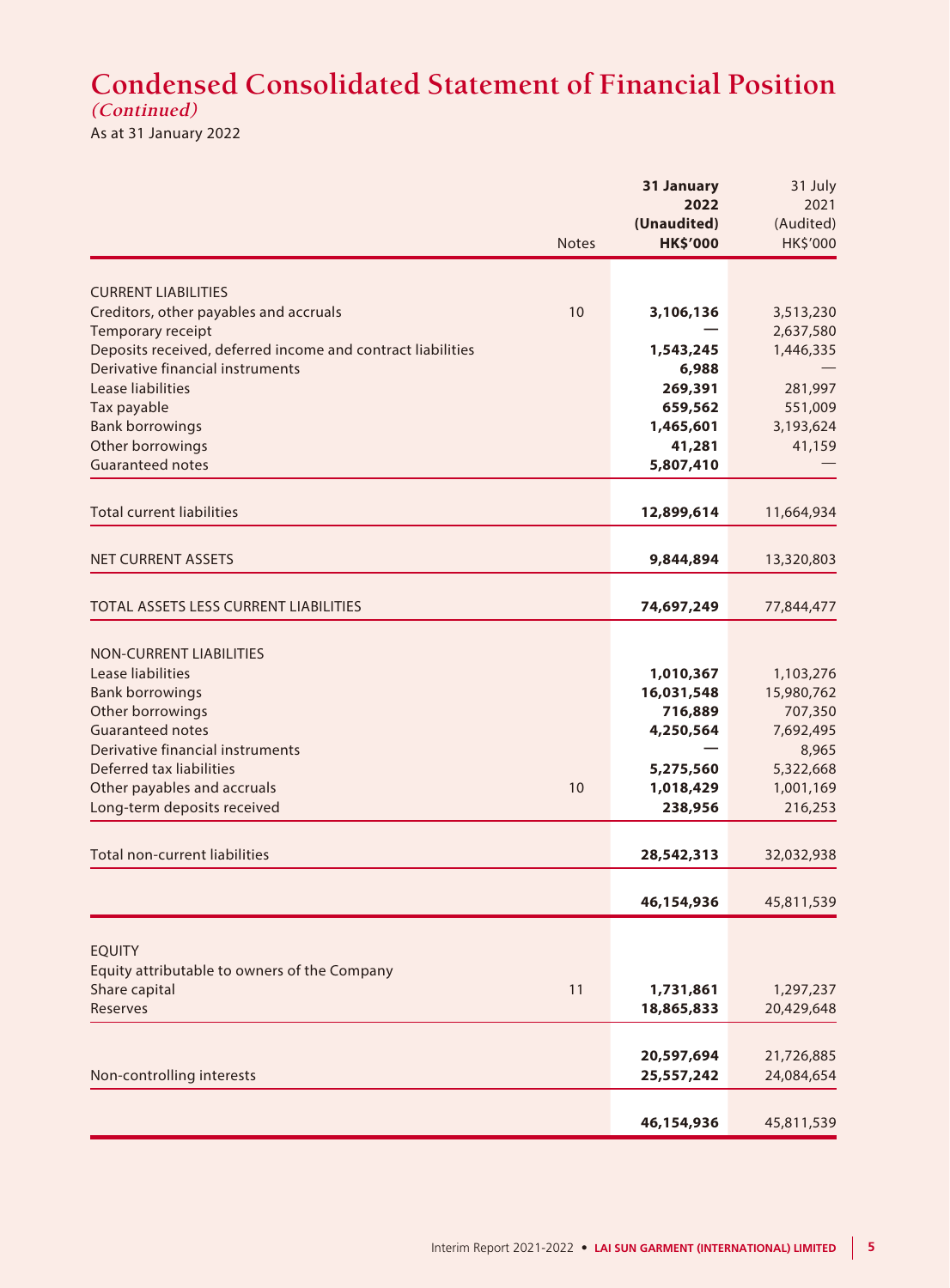## **Condensed Consolidated Statement of Changes in Equity**

For the six months ended 31 January 2022

|                                                                                                                                                                                                                                                                                                                                                                                                                                                                                                                                                                                                                   |                                   |                               |                                        |                                        |                                             |                                                                                    | Attributable to owners of the Company |                                  |                                                       |                                               |                       |                                                       |                             |
|-------------------------------------------------------------------------------------------------------------------------------------------------------------------------------------------------------------------------------------------------------------------------------------------------------------------------------------------------------------------------------------------------------------------------------------------------------------------------------------------------------------------------------------------------------------------------------------------------------------------|-----------------------------------|-------------------------------|----------------------------------------|----------------------------------------|---------------------------------------------|------------------------------------------------------------------------------------|---------------------------------------|----------------------------------|-------------------------------------------------------|-----------------------------------------------|-----------------------|-------------------------------------------------------|-----------------------------|
|                                                                                                                                                                                                                                                                                                                                                                                                                                                                                                                                                                                                                   | Share<br><b>HK\$'000</b><br>capit | Fair value<br>reserve -<br>ਫ਼ | assets<br><b>HK\$'000</b><br>financial | option<br>reserve<br>HK\$'000<br>Share | reserve<br>HK\$'000<br>reduction<br>Capital | equipment<br><b>HK\$'000</b><br>property,<br>plant and<br>Revaluation<br>reserve – | reserve<br>HK\$'000<br>Other          | reserve<br>Statutory<br>HK\$'000 | fluctuation<br>reserve<br><b>Exchange</b><br>HK\$'000 | profits<br><b>HK\$'000</b><br><b>Retained</b> | HK\$'000<br>Sub-total | interests<br><b>HK\$'000</b><br>controlling<br>.<br>≷ | HK\$'000<br><b>Total</b>    |
| At 1 August 2021 (Audited)                                                                                                                                                                                                                                                                                                                                                                                                                                                                                                                                                                                        | 1,297,23                          | ిన                            | 359,775*                               | 90,428*                                | 6,973*                                      | 55,494*                                                                            | 3,548,789*                            | 23,267*                          |                                                       | 344,638* 16,000,284* 21,726,885               |                       | 24,084,654                                            | 45,811,539                  |
| Other comprehensive income/(expense) that may be<br>Loss for the period                                                                                                                                                                                                                                                                                                                                                                                                                                                                                                                                           |                                   |                               |                                        |                                        |                                             |                                                                                    | I                                     |                                  | L                                                     | (323, 785)                                    | (323, 785)            | (391, 386)                                            | (715, 171)                  |
| reclassified to profit or loss in subsequent periods:<br>Changes in fair values of financial assets at fair<br>value through other comprehensive income<br>Exchange realignments                                                                                                                                                                                                                                                                                                                                                                                                                                  |                                   |                               | (437)                                  |                                        | J.                                          |                                                                                    | $\perp$                               |                                  | 58,890                                                |                                               | (437)<br>58,890       | 228,874                                               | (437)                       |
| Share of other comprehensive expense of joint ventures<br>Share of other comprehensive expense of associates                                                                                                                                                                                                                                                                                                                                                                                                                                                                                                      |                                   | J.                            | -1                                     | J.                                     | $\mathbf{I}$                                |                                                                                    | Ι.<br>- 1                             | J.                               | (429)<br>(1,403)                                      | $\mathbf{I}$                                  | (429)<br>(1,403)      | (376)<br>(1,210)                                      | 287,764<br>(805)<br>(2,613) |
| Release of exchange reserve upon dissolution and<br>Reclassification of reserve upon return of<br>deregistration of subsidiaries                                                                                                                                                                                                                                                                                                                                                                                                                                                                                  |                                   |                               |                                        |                                        |                                             |                                                                                    |                                       |                                  | $\left(47\right)$                                     |                                               | $\left(47\right)$     | (129)                                                 | (176)                       |
| Other comprehensive expense that will not be<br>capital from a subsidiary                                                                                                                                                                                                                                                                                                                                                                                                                                                                                                                                         |                                   |                               |                                        |                                        | I                                           |                                                                                    |                                       | ı                                | 8,779                                                 | I                                             | 8,779                 | 21,186                                                | 29,965                      |
| reclassified to profit or loss in subsequent periods:<br>Changes in fair values of financial assets at fair<br>value through other comprehensive income                                                                                                                                                                                                                                                                                                                                                                                                                                                           |                                   | I                             | (7,798)                                | J.                                     | J.                                          | ı                                                                                  | I                                     | J.                               | J                                                     | $\overline{\phantom{a}}$                      | (7,798)               | (9,739)                                               | (17, 537)                   |
| Transfer to issued capital upon completion of rights issue<br>Total comprehensive (expense)/income for the period                                                                                                                                                                                                                                                                                                                                                                                                                                                                                                 |                                   |                               | (8,235)                                |                                        |                                             |                                                                                    |                                       |                                  | 65,790                                                | (323, 785)                                    | (266, 230)            | (152, 780)                                            | (419, 010)                  |
| Equity-settled share option arrangements of subsidiaries<br>Repayment to non-controlling interests of subsidiaries<br>Equity-settled share option arrangements<br>(note 11(a))                                                                                                                                                                                                                                                                                                                                                                                                                                    | 434,624                           |                               | I.                                     | 9,304                                  | Т                                           |                                                                                    | (434, 624)<br>J.                      | I.                               |                                                       |                                               | 9,304                 | (2, 120)<br>1,869                                     | 9,304<br>(2, 120)           |
| Deemed disposal of partial interest in a subsidiary<br>Release of reserve upon lapse of share options<br>issued by subsidiaries                                                                                                                                                                                                                                                                                                                                                                                                                                                                                   |                                   |                               |                                        |                                        |                                             |                                                                                    | (876, 718)                            | L<br><sup>1</sup>                |                                                       | 241                                           | (876, 718)<br>241     | (241)<br>1,111,871                                    | 235,153                     |
| Subscription of shares of a subsidiary pursuant to a<br>Transfer to statutory reserve<br>rights issue                                                                                                                                                                                                                                                                                                                                                                                                                                                                                                             |                                   |                               | J.                                     |                                        | L<br>J.                                     |                                                                                    | (7, 446)                              | 6,324                            |                                                       | (6, 324)                                      | (7,446)               | 511,944                                               | 504,498                     |
| Dividends paid to non-controlling interests of subsidiaries<br>Shares issued by a subsidiary to a non-controlling<br>interest of a subsidiary, net <sup>#</sup>                                                                                                                                                                                                                                                                                                                                                                                                                                                   |                                   |                               | $\overline{\phantom{a}}$<br>ı          |                                        | $\overline{\phantom{a}}$<br>ı               | ı                                                                                  | 11,658<br>$\overline{\phantom{a}}$    | ı                                |                                                       | ı                                             | 11,658                | (34, 334)<br>36,379                                   | (34, 334)<br>48,037         |
| At 31 January 2022 (Unaudited)                                                                                                                                                                                                                                                                                                                                                                                                                                                                                                                                                                                    | 1,731,861                         |                               | 351,540*                               | 99,732*                                | 6,973*                                      | 55,494*                                                                            | 2,241,659*                            | 29,591*                          |                                                       | 410,428* 15,670,416* 20,597,694               |                       | 25,557,242                                            | 46,154,936                  |
| These reserve accounts comprise the consolidated reserves of HK\$18,865,833,000 (31 July 2021: HK\$20,429,048,000) in the condensed consolidated statement of financial<br>position.                                                                                                                                                                                                                                                                                                                                                                                                                              |                                   |                               |                                        |                                        |                                             |                                                                                    |                                       |                                  |                                                       |                                               |                       |                                                       |                             |
| On 3 August 2021, Media Asia Group Holdings Limited (" <b>MAGHL"</b> ) issued a total of 40,612,197 ordinary shares to a subscriber at HK\$1.2 per share. The equity interest of<br>costs received by the eSun Group were HK\$48,037,000. The change in the eSun Group's equity interest in MAGHL resulted in an increase in the Group's other reserve of<br>HK\$11,658,000 and an increase in non-controlling interest<br>eSun Holdings Limited (" <b>eSun</b> ") and its subsidiaries (collectively the " <b>eSun Group</b> ") in MAGHL decreased from 68.64% to 67.70%. The proceeds net of direct transaction |                                   |                               |                                        |                                        |                                             |                                                                                    |                                       |                                  |                                                       |                                               |                       |                                                       |                             |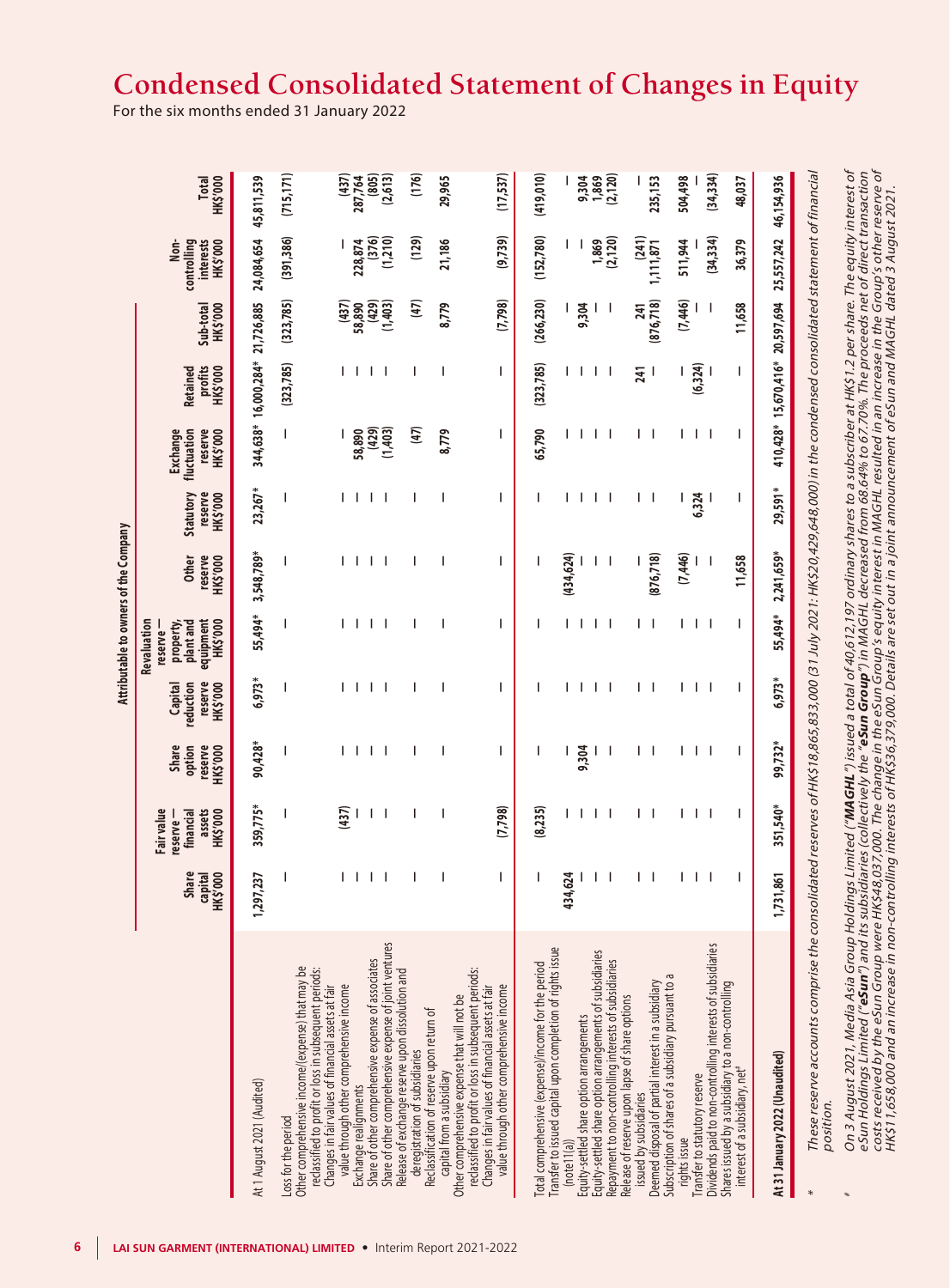## **Condensed Consolidated Statement of Changes in Equity (Continued)**

For the six months ended 31 January 2022

|                                                                                                                                                                                                                                                                                                                                                                                                                                                                                                                                                                                                                                                                                                                                                                 |                              |                                                          |                                        |                                             |                                                                           | Attributable to owners of the Company |                                  |                                                |                                 |                       |                                              |                             |
|-----------------------------------------------------------------------------------------------------------------------------------------------------------------------------------------------------------------------------------------------------------------------------------------------------------------------------------------------------------------------------------------------------------------------------------------------------------------------------------------------------------------------------------------------------------------------------------------------------------------------------------------------------------------------------------------------------------------------------------------------------------------|------------------------------|----------------------------------------------------------|----------------------------------------|---------------------------------------------|---------------------------------------------------------------------------|---------------------------------------|----------------------------------|------------------------------------------------|---------------------------------|-----------------------|----------------------------------------------|-----------------------------|
|                                                                                                                                                                                                                                                                                                                                                                                                                                                                                                                                                                                                                                                                                                                                                                 | Share<br>capital<br>HK\$'000 | Fair value<br>assets<br>HK\$'000<br>financial<br>eserve- | Share<br>reserve<br>HK\$'000<br>option | reserve<br>HK\$'000<br>reduction<br>Capital | equipment<br>HK\$'000<br>Revaluation<br>plant and<br>property<br>reserve- | reserve<br>Other<br>HK\$'000          | Statutory<br>HK\$'000<br>reserve | Exchange<br>fluctuation<br>reserve<br>HK\$'000 | profits<br>HK\$'000<br>Retained | HK\$'000<br>Sub-total | Non-<br>controlling<br>interests<br>HK\$'000 | HK\$'000<br>Total           |
| At 1 August 2020 (Audited)                                                                                                                                                                                                                                                                                                                                                                                                                                                                                                                                                                                                                                                                                                                                      | 1,297,237                    | 372,672                                                  | 91,892                                 | 6,973                                       | 55,494                                                                    | 3,087,100                             | 4,248                            | (329, 598)                                     | 17,285,582                      | 21,871,600            | 24,068,927                                   | 45,940,527                  |
| Other comprehensive income/(expense) that may be<br>-oss for the period                                                                                                                                                                                                                                                                                                                                                                                                                                                                                                                                                                                                                                                                                         |                              |                                                          |                                        |                                             |                                                                           |                                       |                                  | $\vert$                                        | (797, 153)                      | (797, 153)            | (846,559)                                    | (1,643,712)                 |
| reclassified to profit or loss in subsequent periods:<br>Changes in fair values of financial assets at fair<br>value through other comprehensive income                                                                                                                                                                                                                                                                                                                                                                                                                                                                                                                                                                                                         | $\vert - \vert$              | 1,302                                                    |                                        |                                             |                                                                           |                                       |                                  |                                                |                                 | 1,302                 |                                              | 1,302                       |
| Share of other comprehensive income of associates<br>Exchange realignments                                                                                                                                                                                                                                                                                                                                                                                                                                                                                                                                                                                                                                                                                      |                              |                                                          | $\perp$<br>$\mathbf 1$                 |                                             |                                                                           | $\mathbf{I}$<br>$\mathbf{L}$          |                                  | 1,733<br>662,174                               |                                 | 662,174<br>1,733      | 1,340,924                                    | 2,003,098<br>3,295          |
| Share of other comprehensive expense of joint ventures                                                                                                                                                                                                                                                                                                                                                                                                                                                                                                                                                                                                                                                                                                          |                              |                                                          |                                        |                                             |                                                                           |                                       |                                  | (1,469)                                        |                                 | (1,469)               | (1, 113)                                     | (2,582)                     |
| Release of exchange reserve upon dissolution of<br>Other comprehensive expense that will not be<br>subsidiaries                                                                                                                                                                                                                                                                                                                                                                                                                                                                                                                                                                                                                                                 |                              |                                                          |                                        |                                             |                                                                           |                                       |                                  | 293                                            |                                 | 293                   | 681                                          | 974                         |
| Changes in fair values of financial assets at fair value<br>reclassified to profit or loss in subsequent periods:<br>through other comprehensive income                                                                                                                                                                                                                                                                                                                                                                                                                                                                                                                                                                                                         |                              | (9,032)                                                  |                                        |                                             |                                                                           |                                       |                                  |                                                |                                 | (9,032)               | (7, 186)                                     | (16,218)                    |
| Equity-settled share option arrangements of subsidiaries<br>Acquisition of additional interests in a subsidiary, net <sup>^</sup><br>otal comprehensive income/(expense) for the period                                                                                                                                                                                                                                                                                                                                                                                                                                                                                                                                                                         |                              | (7, 730)                                                 |                                        |                                             |                                                                           | (1,303)                               |                                  | 662,731                                        | (797, 153)                      | (142, 152)<br>(1,303) | 488,309<br>127,163<br>1,381                  | 125,860<br>346,157<br>1,381 |
| Release of reserve upon lapse of share options<br>issued by a subsidiary                                                                                                                                                                                                                                                                                                                                                                                                                                                                                                                                                                                                                                                                                        |                              |                                                          |                                        |                                             |                                                                           |                                       |                                  |                                                | 384                             | 384                   | (384)                                        |                             |
| Dividend paid to a non-controlling interest of a subsidiary<br>Shares issued by a subsidiary upon exercise of<br>Transfer to statutory reserve<br>share options                                                                                                                                                                                                                                                                                                                                                                                                                                                                                                                                                                                                 |                              |                                                          | $\mathbf{I}$<br>I                      |                                             |                                                                           | (27,551)                              | 10,693                           |                                                | (10,693)                        | (27,551)              | 32,446                                       | 4,895                       |
| Deregistration of a subsidiary                                                                                                                                                                                                                                                                                                                                                                                                                                                                                                                                                                                                                                                                                                                                  |                              |                                                          |                                        |                                             |                                                                           |                                       |                                  |                                                |                                 |                       | $(2,331)$<br>$(792)$                         | $(2,331)$<br>$(792)$        |
| At 31 January 2021 (Unaudited)                                                                                                                                                                                                                                                                                                                                                                                                                                                                                                                                                                                                                                                                                                                                  | 1,297,237                    | 364,942                                                  | 91,892                                 | 6,973                                       | 55,494                                                                    | 3,058,246                             | 14,941                           | 333,133                                        | 16,478,120                      | 21,700,978            | 24,714,719                                   | 46,415,697                  |
| The amounts arose from the receipts from the clawback offer and placing of a total of 809,967,036 consolidated shares of MAGHL net of direct transaction costs after the<br>eSun Group agreed to subscribe for 2,687,500,000 consolidated shares of MAGHL at a price of HK\$0.16 per consolidated share in consideration of the cancellation by way<br>of setting off against the outstanding principal amount of HK\$430,000,000 of loan from eSun to MAGHL. Upon the completion of the loan capitalisation, the clawback<br>offer and the placing, the eSun Group took up the remaining 1,877,532,964 ordinary shares of MAGHL and the eSun Group's equity interest in MAGHL increased from<br>67.56% to 69.69%. The transactions were accounted for as equit |                              |                                                          |                                        |                                             |                                                                           |                                       |                                  |                                                |                                 |                       |                                              |                             |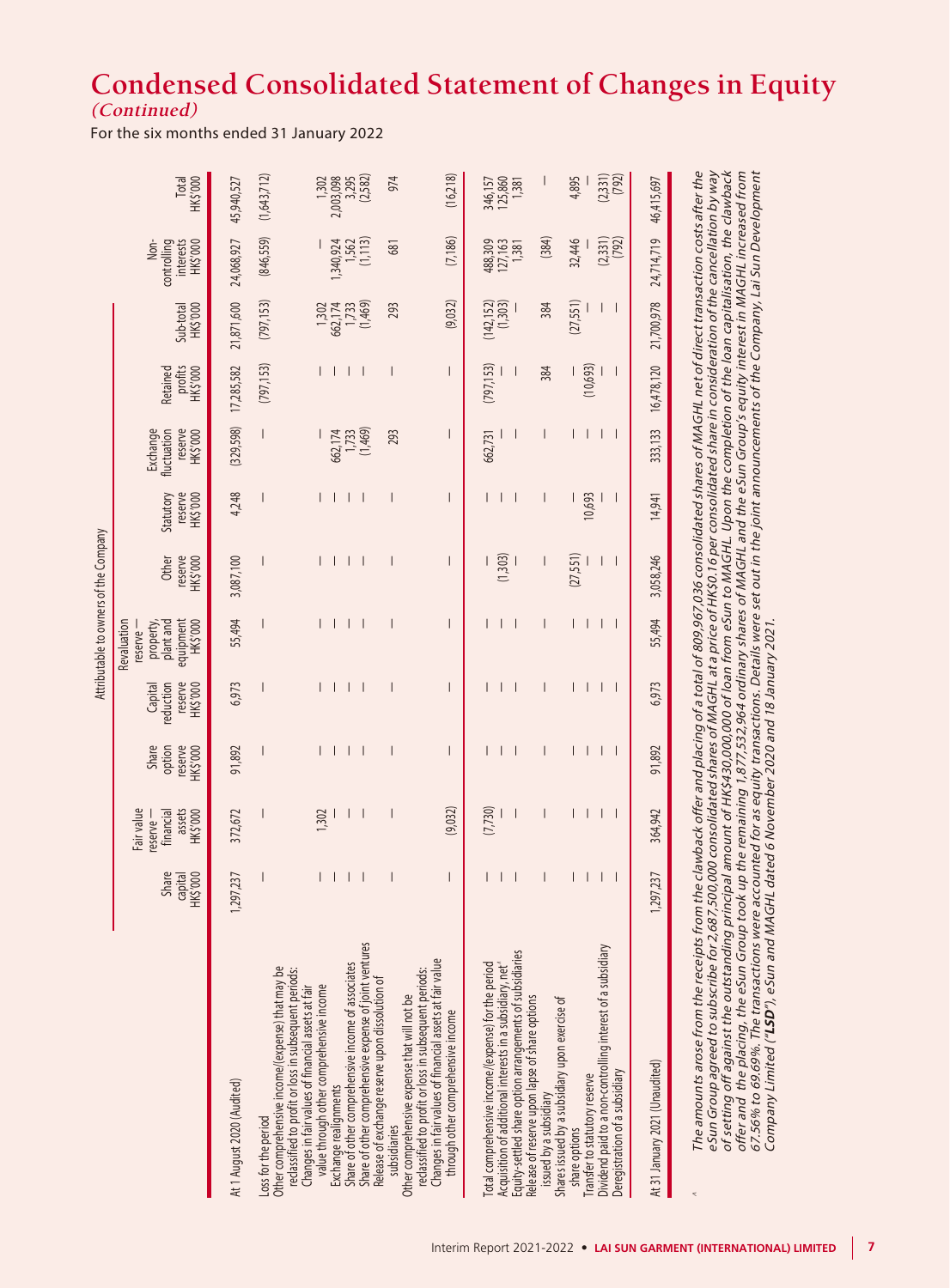## **Condensed Consolidated Statement of Cash Flows**

For the six months ended 31 January 2022

|                                                                                           | Six months ended                       | 31 January                      |
|-------------------------------------------------------------------------------------------|----------------------------------------|---------------------------------|
|                                                                                           | 2022<br>(Unaudited)<br><b>HK\$'000</b> | 2021<br>(Unaudited)<br>HK\$'000 |
| NET CASH FLOWS (USED IN)/FROM OPERATING ACTIVITIES                                        | (2,455,616)                            | 450,506                         |
| CASH FLOWS FROM INVESTING ACTIVITIES                                                      |                                        |                                 |
|                                                                                           |                                        |                                 |
| Purchases of items of property, plant and equipment<br>Additions to investment properties | (171, 731)<br>(525, 515)               | (160, 553)<br>(355, 865)        |
| Deposits paid for additions to investment properties                                      | (19, 591)                              | (3,029)                         |
| Investment in a joint venture                                                             | (1,000)                                | (15,600)                        |
| Advances to associates                                                                    | (5,629)                                | (158, 134)                      |
| Advances to joint ventures                                                                | (32, 970)                              | (3, 137)                        |
| Repayment from associates                                                                 | 235                                    | 62,144                          |
| Repayment from joint ventures                                                             | 194,241                                | 40,011                          |
| Dividends received from financial assets at fair value through                            |                                        |                                 |
| other comprehensive income                                                                | 18,400                                 | 30,400                          |
| Decrease/(increase) in pledged and restricted bank balances and time deposits             | 2,385,029                              | (532, 449)                      |
| <b>Others</b>                                                                             | (71, 369)                              | (29, 568)                       |
|                                                                                           |                                        |                                 |
| NET CASH FLOWS FROM/(USED IN) INVESTING ACTIVITIES                                        | 1,770,100                              | (1, 125, 780)                   |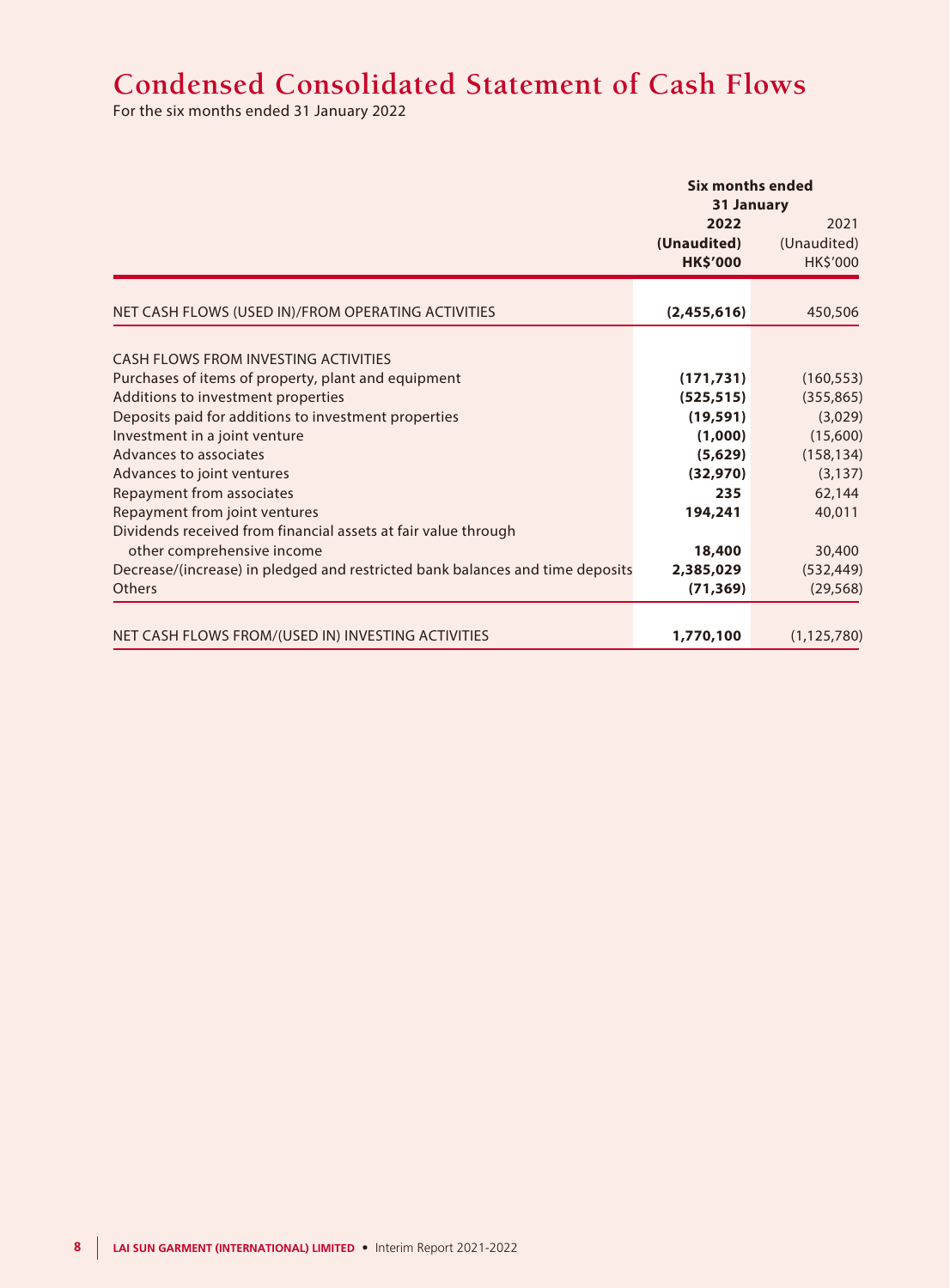# **Condensed Consolidated Statement of Cash Flows**

**(Continued)**

For the six months ended 31 January 2022

|                                                                            | <b>Six months ended</b> | 31 January  |
|----------------------------------------------------------------------------|-------------------------|-------------|
|                                                                            | 2022                    | 2021        |
|                                                                            | (Unaudited)             | (Unaudited) |
|                                                                            | <b>HK\$'000</b>         | HK\$'000    |
|                                                                            |                         |             |
| <b>CASH FLOWS FROM FINANCING ACTIVITIES</b>                                |                         |             |
| New bank borrowings raised                                                 | 1,379,976               | 5,649,939   |
| Repayment of bank borrowings                                               | (3, 139, 920)           | (5,090,735) |
| <b>Bank financing charges</b>                                              | (4, 357)                | (52, 877)   |
| Guaranteed notes issued                                                    | 2,331,750               |             |
| Guaranteed notes issue expenses                                            | (20, 263)               |             |
| Principal portion of lease payments                                        | (145, 918)              | (114, 843)  |
| Increase in put option liabilities                                         |                         | 752,473     |
| Dividends paid to non-controlling interests of subsidiaries                | (34, 334)               | (2, 331)    |
| Repayment to non-controlling interests of subsidiaries                     | (2, 120)                |             |
| Repayment of over-subscription of rights issue                             | (2,637,580)             |             |
| Net proceeds from rights issue of a subsidiary                             | 504,498                 |             |
| Proceeds from exercise of share options of a subsidiary                    |                         | 4,895       |
| Net receipts from the clawback offer and placing of shares of a subsidiary |                         | 125,860     |
| Net proceeds from issuance of shares of subsidiaries                       | 283,190                 |             |
|                                                                            |                         |             |
| NET CASH FLOWS(USED IN)/FROM FINANCING ACTIVITIES                          | (1,485,078)             | 1,272,381   |
|                                                                            |                         |             |
| NET (DECREASE)/INCREASE IN CASH AND CASH EQUIVALENTS                       | (2, 170, 594)           | 597,107     |
| Cash and cash equivalents at beginning of period                           | 8,738,747               | 4,187,778   |
| Effect of foreign exchange rate changes, net                               | 7,939                   | 118,846     |
|                                                                            |                         |             |
| CASH AND CASH EQUIVALENTS AT END OF PERIOD                                 | 6,576,092               | 4,903,731   |
|                                                                            |                         |             |
| ANALYSIS OF BALANCES OF CASH AND CASH EQUIVALENTS                          |                         |             |
| Non-pledged and non-restricted cash and bank balances                      | 4,935,335               | 3,719,910   |
| Non-pledged and non-restricted time deposits                               | 1,640,757               | 1,183,821   |
|                                                                            |                         |             |
| Cash and cash equivalents as stated in the condensed consolidated          |                         |             |
| statement of financial position and the condensed consolidated             |                         |             |
| statement of cash flows                                                    | 6,576,092               | 4,903,731   |
|                                                                            |                         |             |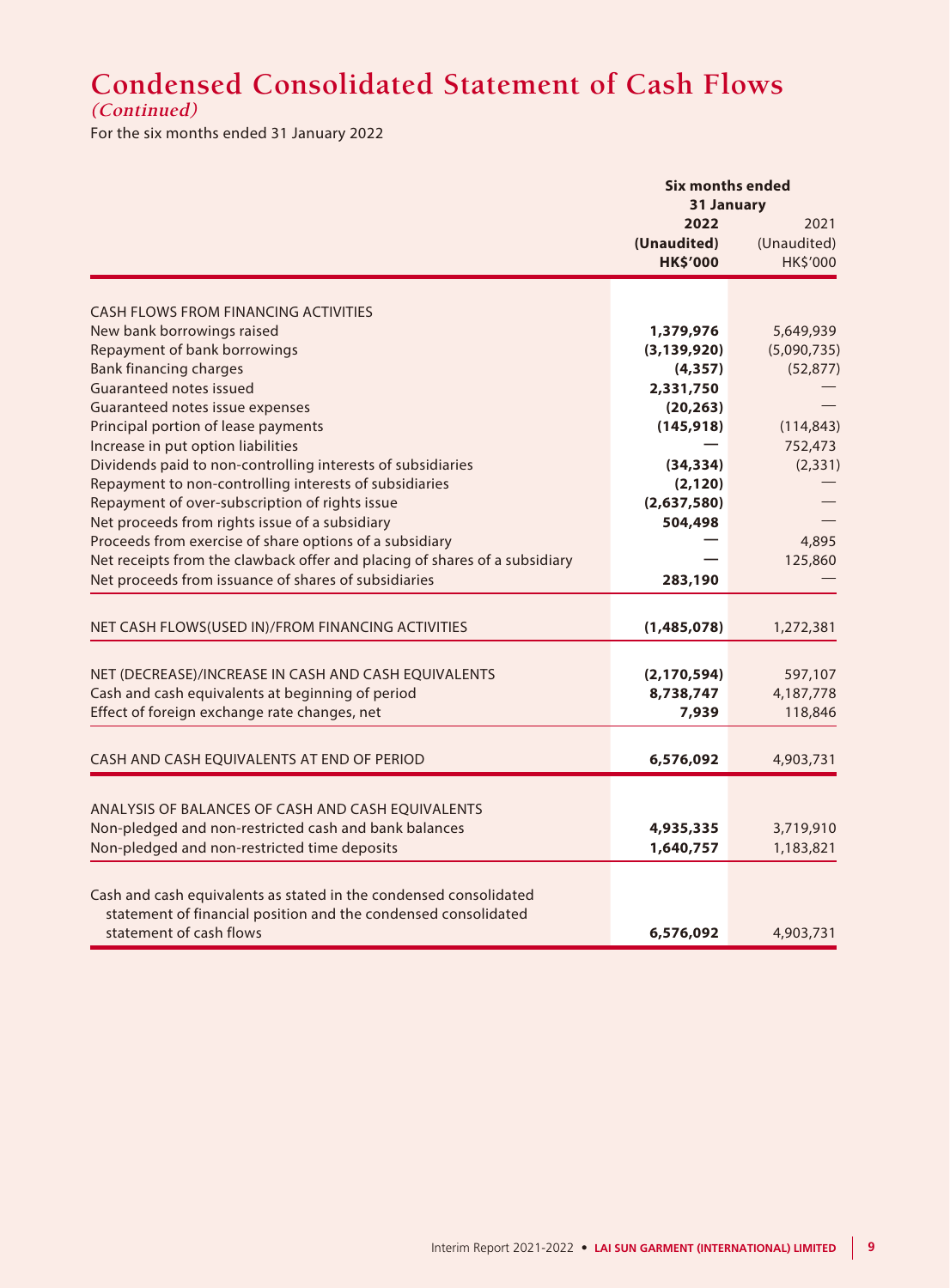31 January 2022

#### **1. BASIS OF PREPARATION**

The unaudited condensed consolidated interim financial statements of the Group for the six months ended 31 January 2022 have been prepared in accordance with the applicable disclosure requirements of Appendix 16 to the Rules Governing the Listing of Securities on The Stock Exchange of Hong Kong Limited and with Hong Kong Accounting Standard ("**HKAS**") 34 Interim Financial Reporting issued by the Hong Kong Institute of Certified Public Accountants.

The financial information relating to the year ended 31 July 2021 that is included in the unaudited condensed consolidated interim financial statements of the Group for the six months ended 31 January 2022 as comparative information does not constitute the Company's statutory annual consolidated financial statements for that year but is derived from those financial statements. Further information relating to those statutory financial statements required to be disclosed in accordance with section 436 of the Hong Kong Companies Ordinance is as follows:

The Company has delivered the financial statements for the year ended 31 July 2021 to the Registrar of Companies as required by section 662(3) of, and Part 3 of Schedule 6 to the Hong Kong Companies Ordinance.

The Company's auditor has reported on those financial statements. The auditor's report was unqualified; did not include a reference to any matters to which the auditor drew attention by way of emphasis without qualifying its report; and did not contain a statement under sections 406(2), 407(2) or (3) of the Hong Kong Companies Ordinance.

The condensed consolidated interim financial statements have not been audited by the Company's auditor but have been reviewed by the Company's audit committee.

#### **2. SIGNIFICANT ACCOUNTING POLICIES**

The significant accounting policies and basis of presentation used in the preparation of these interim financial statements are the same as those used in the Group's audited consolidated financial statements for the year ended 31 July 2021.

The Group has adopted the revised Hong Kong Financial Reporting Standards ("**HKFRSs**", which also include HKASs and Interpretations) which are applicable to the Group and are effective in the current period. The adoption of these revised HKFRSs has had no significant impact on the financial performance or financial position of the Group.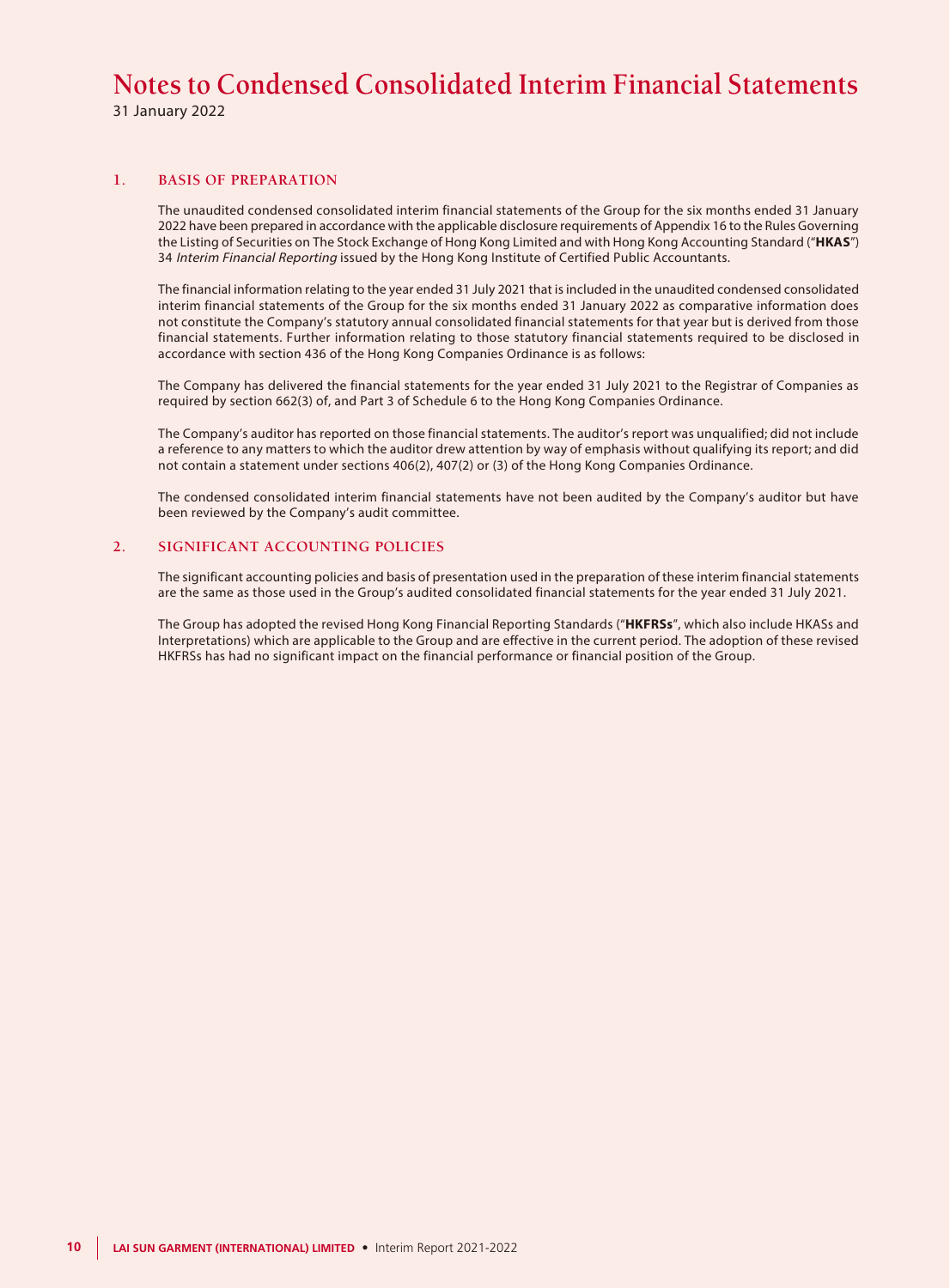31 January 2022

| <b>SEGMENT INFORMATION</b><br>Segment revenue and results<br>$\dot{\mathfrak{h}}$                                         |                                                       |                    |                                         |                             |                                            |                              |                                                                    |                             |                                                       |                                         |                                         |                           |                                             |                          |                                          |                  |                                                                                                                                                                                                                                                                                                                                                                                  |                             |                                  |                                         |
|---------------------------------------------------------------------------------------------------------------------------|-------------------------------------------------------|--------------------|-----------------------------------------|-----------------------------|--------------------------------------------|------------------------------|--------------------------------------------------------------------|-----------------------------|-------------------------------------------------------|-----------------------------------------|-----------------------------------------|---------------------------|---------------------------------------------|--------------------------|------------------------------------------|------------------|----------------------------------------------------------------------------------------------------------------------------------------------------------------------------------------------------------------------------------------------------------------------------------------------------------------------------------------------------------------------------------|-----------------------------|----------------------------------|-----------------------------------------|
| The following table presents revenue and results for the Group's reportable segments:                                     |                                                       |                    |                                         |                             |                                            |                              |                                                                    |                             |                                                       |                                         |                                         |                           |                                             |                          |                                          |                  |                                                                                                                                                                                                                                                                                                                                                                                  |                             |                                  |                                         |
|                                                                                                                           |                                                       |                    |                                         |                             |                                            |                              |                                                                    |                             |                                                       | Six months ended 31 January (Unaudited) |                                         |                           |                                             |                          |                                          |                  |                                                                                                                                                                                                                                                                                                                                                                                  |                             |                                  |                                         |
|                                                                                                                           | Property development<br>and sales<br>HK\$'000<br>2022 | HK\$'000<br>2021   | Property investment<br>HK\$'000<br>2022 | HK\$'000<br>2021            | <b>Hotel operation</b><br>HK\$'000<br>2022 | HK\$'000<br>2021             | product sales operations<br>Restaurant and F&B<br>HK\$'000<br>2022 | HK\$'000<br>2021            | entertainment<br><b>Media</b> and<br>HK\$'000<br>2022 | HK\$'000<br>2021                        | Film and TV program<br>HK\$'000<br>2022 | HK\$'000<br>2021          | Cinema operation<br><b>HK\$'000</b><br>2022 | HK\$'000<br>2021         | Theme park operation<br>HK\$'000<br>2022 | HK\$'000<br>2021 | <b>Others</b><br>2022<br>HK\$'000                                                                                                                                                                                                                                                                                                                                                | HK\$'000<br>2021            | Consolidated<br>2022<br>HK\$'000 | HK\$'000<br>2021                        |
| Sales to external customers<br>Other revenue and gains<br>Intersegment sales<br>Segment revenue:                          | 858,861<br>15,230                                     | 1,219,993<br>3,789 | 696,785<br>7,178<br>21,041              | 21,332<br>10,608<br>711,121 | 335,552<br>295<br>146                      | 289,317<br>$400$<br>$17,122$ | 248,945<br>1,436<br>271                                            | 172,069<br>27,900<br>$47\,$ | 147,244<br>1,633                                      | 163,534<br>13,189                       | 135,362<br>3,282<br>537                 | 57,235<br>3,019<br>34,298 | 223,940<br>1,335<br>8,467                   | 146<br>57,562<br>61,074  | 475<br>10,251<br>J.                      | 14,197<br>2,277  | 113,887<br>13,786<br>17,520                                                                                                                                                                                                                                                                                                                                                      | 105,579<br>14,643<br>32,706 | 2,770,827<br>41,175<br>51,457    | 2,794,119<br>39,587<br>199,451          |
| Total                                                                                                                     | 874,091                                               | 1,223,782          | 725,004                                 | 743,061                     | 335,993                                    | 306,839                      | 250,652                                                            | 200,016                     | 148,877                                               | 176,723                                 | 139,181                                 | 94,552                    | 233,742                                     | 118,782                  | 10,726                                   | 16,474           | 145,193                                                                                                                                                                                                                                                                                                                                                                          | 152,928                     | 2,863,459                        | 3,033,157                               |
| Elimination of intersegment sales                                                                                         |                                                       |                    |                                         |                             |                                            |                              |                                                                    |                             |                                                       |                                         |                                         |                           |                                             |                          |                                          |                  |                                                                                                                                                                                                                                                                                                                                                                                  |                             | (41, 175)                        | (39, 587)                               |
| Total                                                                                                                     |                                                       |                    |                                         |                             |                                            |                              |                                                                    |                             |                                                       |                                         |                                         |                           |                                             |                          |                                          |                  |                                                                                                                                                                                                                                                                                                                                                                                  |                             | 2,822,284                        | 2,993,570                               |
| Segment results                                                                                                           | 118,656                                               | (265, 675)         | 403,300                                 | 440,088                     | (167, 492)                                 | (193, 157)                   | (54, 406)                                                          | (25, 823)                   | 9,761                                                 | 8,448                                   | 11,839                                  | 13,133                    | (61, 865)                                   | (64,556)                 | (117, 112)                               | (117, 807)       | 5,844                                                                                                                                                                                                                                                                                                                                                                            | 6,070                       | 148,525                          | (199, 279)                              |
| Fair value gains/(losses) on investment<br>Unallocated other revenue and gains<br>Unallocated expenses<br>properties, net | I                                                     | $\vert$            | 12,692                                  | (475,890)                   | I                                          | $\mathsf I$                  | I                                                                  | $\vert$                     | I                                                     | $\mathsf{I}$                            | I                                       | $\vert$                   | T                                           | $\vert$                  | I                                        | $\vert$          | T                                                                                                                                                                                                                                                                                                                                                                                | $\overline{\phantom{a}}$    | 12,692<br>(441,806)<br>104,192   | $(475, 890)$<br>$(283, 924)$<br>234,806 |
| Loss from operating activities                                                                                            |                                                       |                    |                                         |                             |                                            |                              |                                                                    |                             |                                                       |                                         |                                         |                           |                                             |                          |                                          |                  |                                                                                                                                                                                                                                                                                                                                                                                  |                             | (176, 397)                       | (724, 287)                              |
| Share of profits and losses of associates<br>Finance costs                                                                | ą                                                     | $\hbox{f}$         | 2,438                                   | (1,548)                     | (395)                                      | (189)                        | $\sf I$                                                            | (186)                       | I                                                     | $\sf I$                                 | I                                       | $\overline{\phantom{a}}$  | $\overline{\phantom{a}}$                    | $\overline{\phantom{a}}$ | T                                        | $\mid$           | 204                                                                                                                                                                                                                                                                                                                                                                              | $153$                       | (495, 667)<br>2,287              | $(381,418)$<br>$(1,723)$                |
| Share of profits and losses of associates<br>Share of profits and losses of<br>- unallocated                              |                                                       |                    |                                         |                             |                                            |                              |                                                                    |                             |                                                       |                                         |                                         |                           |                                             |                          |                                          |                  |                                                                                                                                                                                                                                                                                                                                                                                  |                             | $\left( 208\right)$              | (9,365)                                 |
| joint ventures                                                                                                            | 37,259                                                | 21,117             | 50,097                                  | (353, 408)                  | 274                                        | 974                          | $\sf I$                                                            | $\mid$                      | x                                                     | 2,805                                   | (437)                                   | $(463)$                   | $\overline{\mathbf{c}}$                     | $42$                     | $\sf I$                                  | $\mid$           | $\begin{array}{c} \rule{0pt}{2.5ex} \rule{0pt}{2.5ex} \rule{0pt}{2.5ex} \rule{0pt}{2.5ex} \rule{0pt}{2.5ex} \rule{0pt}{2.5ex} \rule{0pt}{2.5ex} \rule{0pt}{2.5ex} \rule{0pt}{2.5ex} \rule{0pt}{2.5ex} \rule{0pt}{2.5ex} \rule{0pt}{2.5ex} \rule{0pt}{2.5ex} \rule{0pt}{2.5ex} \rule{0pt}{2.5ex} \rule{0pt}{2.5ex} \rule{0pt}{2.5ex} \rule{0pt}{2.5ex} \rule{0pt}{2.5ex} \rule{0$ | $\vert$                     | 87,283                           | (328, 933)                              |
| Loss before tax<br>$\mathsf{T}_{\mathsf{a}\mathsf{X}}$                                                                    |                                                       |                    |                                         |                             |                                            |                              |                                                                    |                             |                                                       |                                         |                                         |                           |                                             |                          |                                          |                  |                                                                                                                                                                                                                                                                                                                                                                                  |                             | (582, 702)<br>(132,469)          | $(1,445,726)$<br>$(197,986)$            |
| Loss for the period                                                                                                       |                                                       |                    |                                         |                             |                                            |                              |                                                                    |                             |                                                       |                                         |                                         |                           |                                             |                          |                                          |                  |                                                                                                                                                                                                                                                                                                                                                                                  |                             | (715, 171)                       | (1, 643, 712)                           |

SEGMENT INFORMATION

 $\dot{\mathfrak{g}}$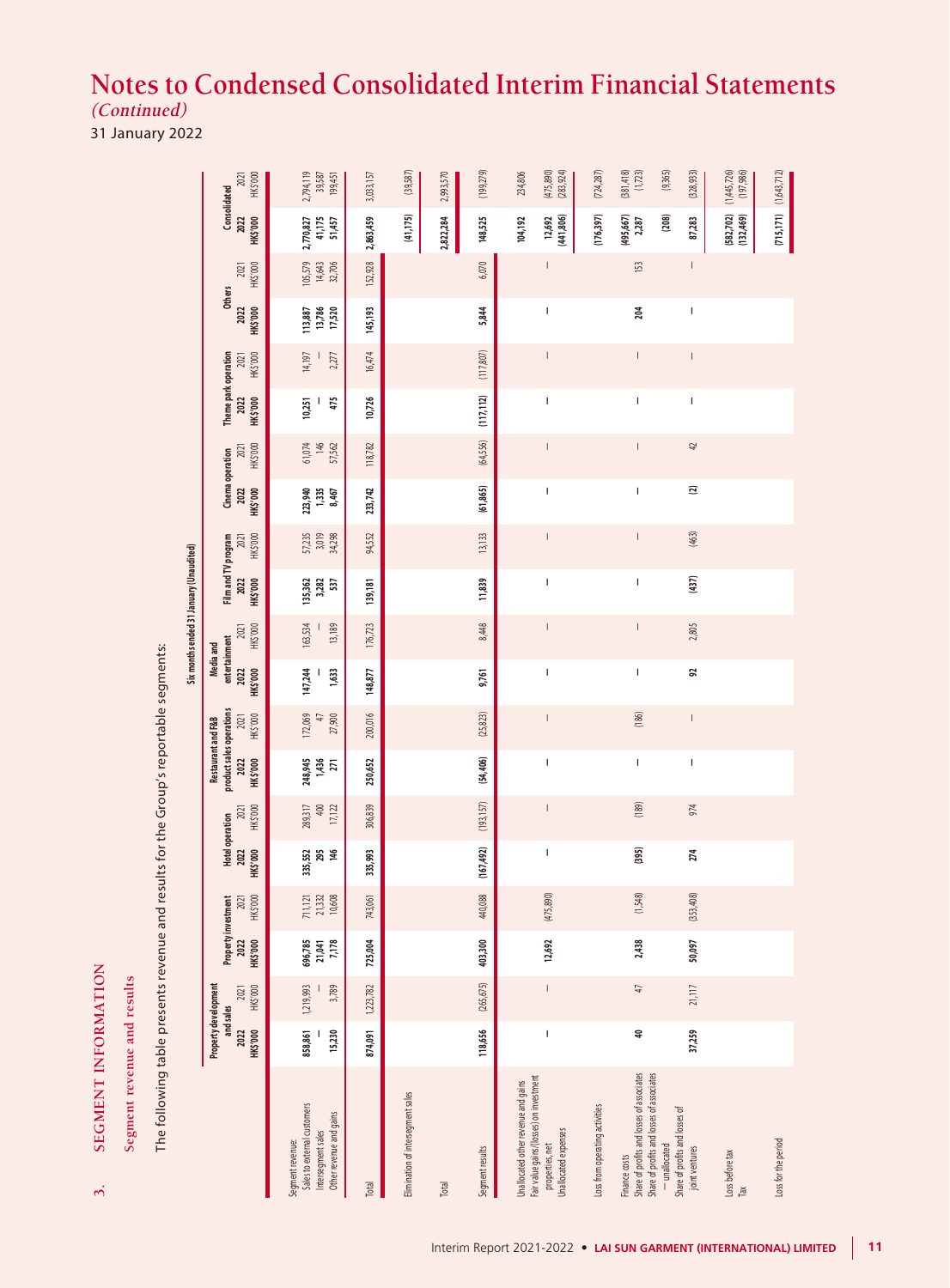31 January 2022

SEGMENT INFORMATION (CONTINUED)

 $\dot{\mathfrak{D}}$ 

| SEGMENT INFORMATION (CONTINUED)<br>$\dot{\mathbf{c}}$                                                                          |                                                            |                             |                                                                                |                                          |                                                                         |                             |                                                                                                                                                                                                                                                                                                                                                                                  |                                       |                                                                          |                                                      |                                                       |                                                        |                                                    |                                                      |                                                        |                                                                |                                                 |                             |                                                                                |                                                                           |
|--------------------------------------------------------------------------------------------------------------------------------|------------------------------------------------------------|-----------------------------|--------------------------------------------------------------------------------|------------------------------------------|-------------------------------------------------------------------------|-----------------------------|----------------------------------------------------------------------------------------------------------------------------------------------------------------------------------------------------------------------------------------------------------------------------------------------------------------------------------------------------------------------------------|---------------------------------------|--------------------------------------------------------------------------|------------------------------------------------------|-------------------------------------------------------|--------------------------------------------------------|----------------------------------------------------|------------------------------------------------------|--------------------------------------------------------|----------------------------------------------------------------|-------------------------------------------------|-----------------------------|--------------------------------------------------------------------------------|---------------------------------------------------------------------------|
| Segment assets and liabilities                                                                                                 |                                                            |                             |                                                                                |                                          |                                                                         |                             |                                                                                                                                                                                                                                                                                                                                                                                  |                                       |                                                                          |                                                      |                                                       |                                                        |                                                    |                                                      |                                                        |                                                                |                                                 |                             |                                                                                |                                                                           |
| The following table presents the total assets and liabilities for the Group's reportable segments:                             |                                                            |                             |                                                                                |                                          |                                                                         |                             |                                                                                                                                                                                                                                                                                                                                                                                  |                                       |                                                                          |                                                      |                                                       |                                                        |                                                    |                                                      |                                                        |                                                                |                                                 |                             |                                                                                |                                                                           |
|                                                                                                                                | Property development                                       |                             |                                                                                |                                          |                                                                         |                             | Restaurant and F&B                                                                                                                                                                                                                                                                                                                                                               |                                       | Media and                                                                |                                                      |                                                       |                                                        |                                                    |                                                      |                                                        |                                                                |                                                 |                             |                                                                                |                                                                           |
|                                                                                                                                | and sales<br>31 January<br>2022<br>(Unaudited)<br>HK\$'000 | 31 July<br>HK\$'000<br>2021 | Property investment<br>HK\$'000<br>31 January<br>2022<br>(Audited) (Unaudited) | (Audited)<br>31 July<br>HK\$'000<br>2021 | <b>Hotel operation</b><br>HK\$'000<br>31 January<br>(Unaudited)<br>2022 | HK\$'000<br>31 July<br>2021 | product sales operations<br>(Audited) (Unaudited)<br>31 January<br><b>HK\$'000</b><br>2022                                                                                                                                                                                                                                                                                       | HK\$'000<br>$31 \text{ July}$<br>2021 | entertainment<br>31 January<br>HK\$'000<br>(Audited) (Unaudited)<br>2022 | (Audited) (Unaudited)<br>HK\$'000<br>31 July<br>2021 | Film and TV program<br>HK\$'000<br>31 January<br>2022 | (Audited) (Unaudited)<br>HK\$'000<br>$31$ July<br>2021 | Cinema operation<br>HK\$'000<br>31 January<br>2022 | (Audited) (Unaudited)<br>31 July<br>HK\$'000<br>2021 | Theme park operation<br>HK\$'000<br>31 January<br>2022 | (Audited) (Unaudited)<br>HK\$'000<br>$31 \text{ July}$<br>2021 | <b>Others</b><br>31 January<br>HK\$'000<br>2022 | HK\$'000<br>31 July<br>2021 | Consolidated<br>31 January<br>(Audited) (Unaudited)<br><b>HK\$'000</b><br>2022 | (Audited)<br>31 July<br>HK\$'000<br>2021                                  |
| Investments in associates<br>Segment assets                                                                                    | 12,219,311<br>2,232                                        | $2,177$                     | 10,278,316 41,212,264<br>75,655                                                | 40,436,806<br>73,160                     | 9,294,757<br>168,872                                                    | 9,426,177<br>171,359        | 684,902<br>(9, 823)                                                                                                                                                                                                                                                                                                                                                              | 593,884<br>(10,105)                   | 266,967<br>$\overline{\phantom{a}}$                                      | 353,929                                              | 714,602<br>$\overline{\phantom{a}}$                   | 588,886                                                | 1,255,793                                          | 1,349,565                                            | 1,620,221<br>$\begin{array}{c} \hline \end{array}$     | 1,602,919                                                      | 967,887<br>4,341                                | 5,688                       | 1,084,402 68,236,704<br>241,277                                                | 65,714,884<br>242,279<br>47,999                                           |
| Investments in associates - unallocated<br>Investments in joint ventures                                                       | 1,978,159                                                  | 2,115,704                   | 4,962,547                                                                      | 4,909,949                                | 81,091                                                                  | 82,730                      | ı                                                                                                                                                                                                                                                                                                                                                                                |                                       | 9,796                                                                    | 15,018                                               | 620                                                   | 1,058                                                  | 2,917                                              | I                                                    | I                                                      |                                                                | 12,613                                          |                             | 52,279<br>7,047,743                                                            | 7,124,459                                                                 |
| Assets classified as held for sale<br>Unallocated assets                                                                       | 1,938                                                      | 5,273                       | I                                                                              | $\begin{array}{c} \hline \end{array}$    | I                                                                       | $\overline{\phantom{a}}$    | $\begin{array}{c} \rule{0pt}{2.5ex} \rule{0pt}{2.5ex} \rule{0pt}{2.5ex} \rule{0pt}{2.5ex} \rule{0pt}{2.5ex} \rule{0pt}{2.5ex} \rule{0pt}{2.5ex} \rule{0pt}{2.5ex} \rule{0pt}{2.5ex} \rule{0pt}{2.5ex} \rule{0pt}{2.5ex} \rule{0pt}{2.5ex} \rule{0pt}{2.5ex} \rule{0pt}{2.5ex} \rule{0pt}{2.5ex} \rule{0pt}{2.5ex} \rule{0pt}{2.5ex} \rule{0pt}{2.5ex} \rule{0pt}{2.5ex} \rule{0$ |                                       | I                                                                        | $\overline{\phantom{a}}$                             | I                                                     | $\overline{\phantom{a}}$                               | I                                                  | $\mid$                                               | I                                                      | $\overline{\phantom{a}}$                                       | I                                               | $\mid$                      | 12,016,922<br>1,938                                                            | 16,374,517<br>5,273                                                       |
| <b>Total</b> assets                                                                                                            |                                                            |                             |                                                                                |                                          |                                                                         |                             |                                                                                                                                                                                                                                                                                                                                                                                  |                                       |                                                                          |                                                      |                                                       |                                                        |                                                    |                                                      |                                                        |                                                                |                                                 |                             | 87,596,863                                                                     | 89,509,411                                                                |
| Unallocated liabilities<br>Segment liabilities<br>Temporary receipt<br>Guaranteed notes<br>Other borrowings<br>Bank borrowings | 2,026,719                                                  | 2,025,242                   | 812,893                                                                        | 849,544                                  | 471,770                                                                 | 513,188                     | 181,573                                                                                                                                                                                                                                                                                                                                                                          | 177,914                               | 90,807                                                                   | 131,324                                              | 304,984                                               | 367,820                                                | 1,169,309 1,259,934                                |                                                      | 96,722                                                 | 132,658                                                        | 290,415                                         | 384,570                     | 17,497,149<br>5,445,192<br>10,057,974<br>758,170<br>7,683,442                  | 7,692,495<br>748,509<br>5,842,194<br>19,174,386<br>2,637,580<br>7,602,708 |
| <b>Total liabilities</b>                                                                                                       |                                                            |                             |                                                                                |                                          |                                                                         |                             |                                                                                                                                                                                                                                                                                                                                                                                  |                                       |                                                                          |                                                      |                                                       |                                                        |                                                    |                                                      |                                                        |                                                                |                                                 |                             | 41,441,927 43,697,872                                                          |                                                                           |
|                                                                                                                                |                                                            |                             |                                                                                |                                          |                                                                         |                             |                                                                                                                                                                                                                                                                                                                                                                                  |                                       |                                                                          |                                                      |                                                       |                                                        |                                                    |                                                      |                                                        |                                                                |                                                 |                             |                                                                                |                                                                           |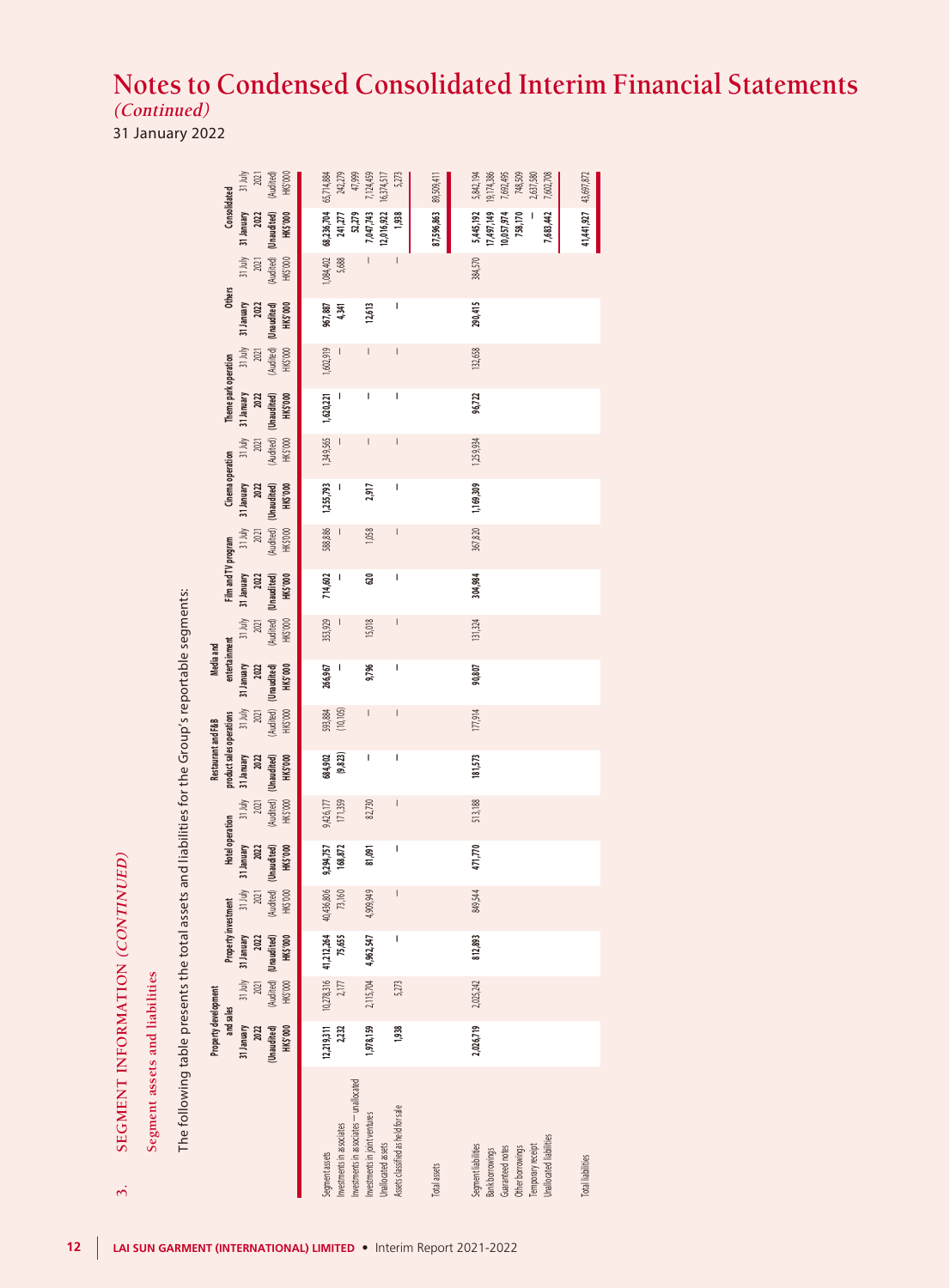**(Continued)**

31 January 2022

#### **4. TURNOVER**

An analysis of turnover is as follows:

|                                                                          |                     | <b>Six months ended</b>           |
|--------------------------------------------------------------------------|---------------------|-----------------------------------|
|                                                                          | 2022<br>(Unaudited) | 31 January<br>2021<br>(Unaudited) |
|                                                                          | <b>HK\$'000</b>     | <b>HK\$'000</b>                   |
|                                                                          |                     |                                   |
| <b>Turnover from contracts with customers:</b>                           |                     |                                   |
| Sale of properties                                                       | 858,861             | 940,761                           |
| <b>Building management fee income</b>                                    | 107,325             | 105,460                           |
| Income from hotel operation                                              | 335,552             | 289,317                           |
| Income from restaurant and F&B product sales operations                  | 248,945             | 172,069                           |
| Distribution commission income, licence income from and sale of film and |                     |                                   |
| TV program products and film rights                                      | 132,877             | 57,118                            |
| Box-office takings, concessionary income and related income from cinemas | 223,940             | 61,074                            |
| Entertainment event income                                               | 7,898               | 489                               |
| Sale of game products                                                    | 84,000              | 111,606                           |
| Album sales, licence income and distribution commission income from      |                     |                                   |
| music publishing and licensing                                           | 47,861              | 45,202                            |
| Artiste management fee income                                            | 7,485               | 6,237                             |
| Advertising income                                                       | 2,485               | 117                               |
| Income from theme park operation                                         | 10,251              | 14,197                            |
| Others                                                                   | 113,887             | 105,579                           |
|                                                                          |                     |                                   |
|                                                                          | 2,181,367           | 1,909,226                         |
|                                                                          |                     |                                   |
| <b>Turnover from other sources:</b>                                      |                     |                                   |
| Rental income                                                            | 589,460             | 605,661                           |
| Income from properties under finance lease                               |                     | 279,232                           |
|                                                                          |                     |                                   |
|                                                                          | 589,460             | 884,893                           |
|                                                                          |                     |                                   |
| <b>Total turnover</b>                                                    | 2,770,827           | 2,794,119                         |
|                                                                          |                     |                                   |
| Timing of recognition of turnover from contracts with customers:         |                     |                                   |
| At a point in time                                                       | 1,836,388           | 1,604,305                         |
| Over time                                                                | 344,979             | 304,921                           |
|                                                                          |                     |                                   |
|                                                                          | 2,181,367           | 1,909,226                         |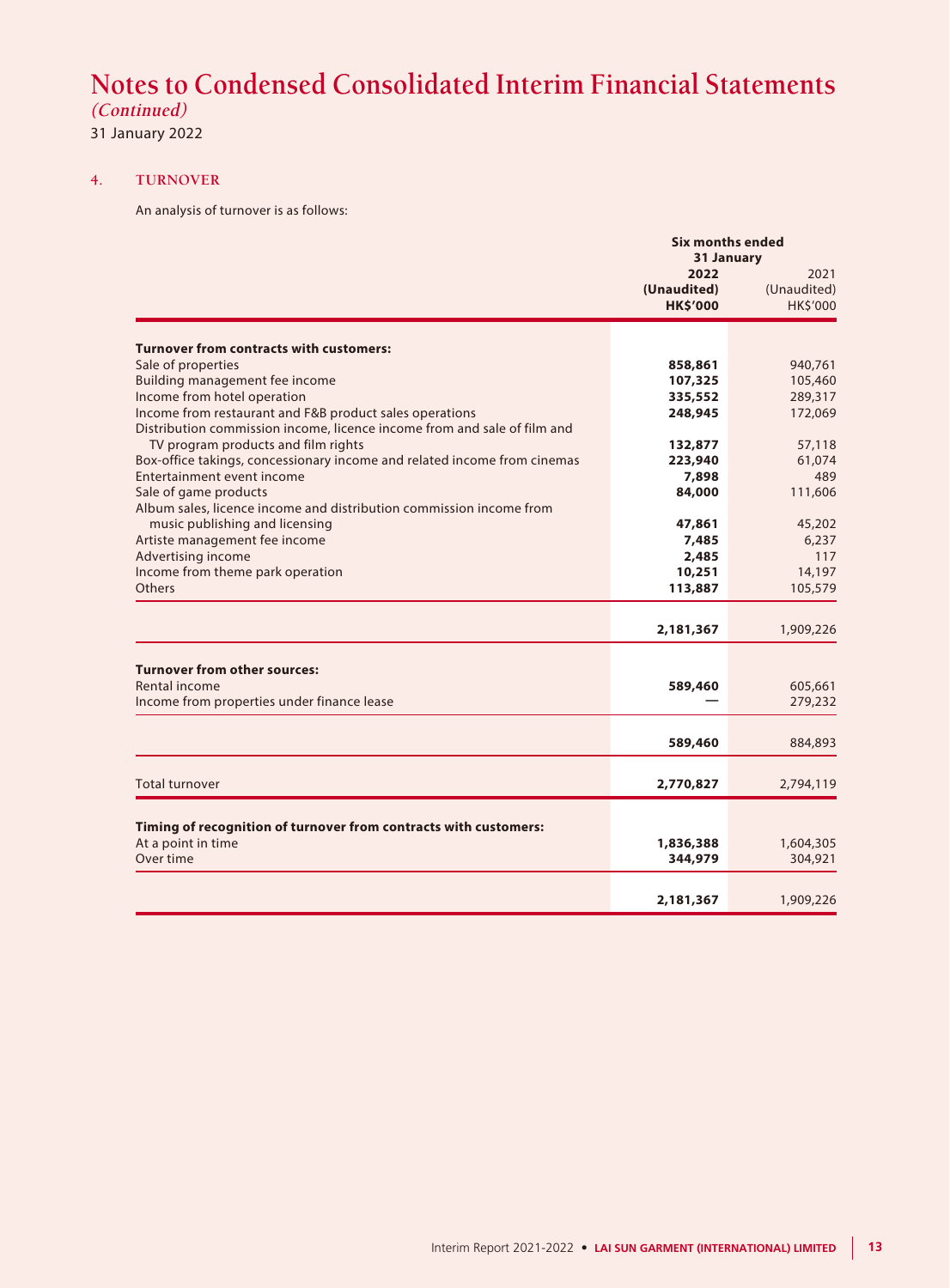**(Continued)**

### 31 January 2022

#### **5. LOSS FROM OPERATING ACTIVITIES**

The Group's loss from operating activities is arrived at after charging/(crediting):

|                                                                                       | <b>Six months ended</b><br>31 January  |                                       |
|---------------------------------------------------------------------------------------|----------------------------------------|---------------------------------------|
|                                                                                       | 2022<br>(Unaudited)<br><b>HK\$'000</b> | 2021<br>(Unaudited)<br><b>HKS'000</b> |
| Depreciation of property, plant and equipment $\hat{ }$                               | 237,246                                | 263,082                               |
| Depreciation of right-of-use assets <sup>^</sup><br>Foreign exchange differences, net | 206,078<br>52,801*                     | 196,114<br>$(79,169)$ <sup>@</sup>    |
| Amortisation of film rights <sup>#</sup>                                              | 3,434                                  | 3,849                                 |
| Amortisation of film and TV program products <sup>#</sup>                             | 168                                    | 26,208                                |
| Amortisation of music catalogs <sup>#</sup>                                           | 2,150                                  | 16,388                                |
| Amortisation of other intangible assets*                                              | 1,475                                  | 1,019                                 |
| Write-down of properties under development to net realisable value*                   |                                        | 135,838                               |
| Equity-settled share option expenses                                                  | 10,592                                 | 1,293                                 |
| Loss on disposal of assets classified as held for sale*                               | 569                                    | 2,946                                 |
| Fair value losses/(gains) on financial assets at fair value through                   |                                        |                                       |
| profit or loss, net                                                                   | 146,850*                               | $(106,904)$ <sup>@</sup>              |
| Fair value (gains)/losses on cross currency swaps                                     | $(5,315)$ <sup>®</sup>                 | 29,817*                               |
| Fair value losses on foreign currency forward contract*                               |                                        | 121                                   |
| Foreseeable loss on finance lease contract*                                           |                                        | 26,183                                |

Depreciation charge of approximately HK\$410,145,000 (Six months ended 31 January 2021: HK\$438,125,000) is included in "other operating expenses" on the face of the unaudited condensed consolidated income statement.

@ These items are included in "other revenue and gains" on the face of the unaudited condensed consolidated income statement.

# These items are included in "cost of sales" on the face of the unaudited condensed consolidated income statement.

\* These items are included in "other operating expenses" on the face of the unaudited condensed consolidated income statement.

#### **6. FINANCE COSTS**

|       |                                                                | Six months ended<br>31 January |                         |
|-------|----------------------------------------------------------------|--------------------------------|-------------------------|
|       |                                                                | 2022                           | 2021                    |
|       |                                                                | (Unaudited)<br><b>HK\$'000</b> | (Unaudited)<br>HK\$'000 |
|       |                                                                |                                |                         |
|       | Interest on bank borrowings                                    | 263,158                        | 253,471                 |
|       | Interest on guaranteed notes                                   | 256,086                        | 160,038                 |
|       | Interest on other borrowings                                   |                                | 8,542                   |
|       | Interest on lease liabilities                                  |                                | 26,043                  |
|       | Interest on put option liabilities                             | 2,525                          | 1,974                   |
|       | <b>Bank financing charges</b>                                  | 42,217                         | 36,436                  |
|       |                                                                | 597,788                        | 486,504                 |
| Less: | Amount capitalised in construction in progress                 | (7, 483)                       | (3, 537)                |
|       | Amount capitalised in properties under development             | (45,960)                       | (46, 648)               |
|       | Amount capitalised in investment properties under construction | (48, 678)                      | (54,901)                |
|       |                                                                | 495,667                        | 381,418                 |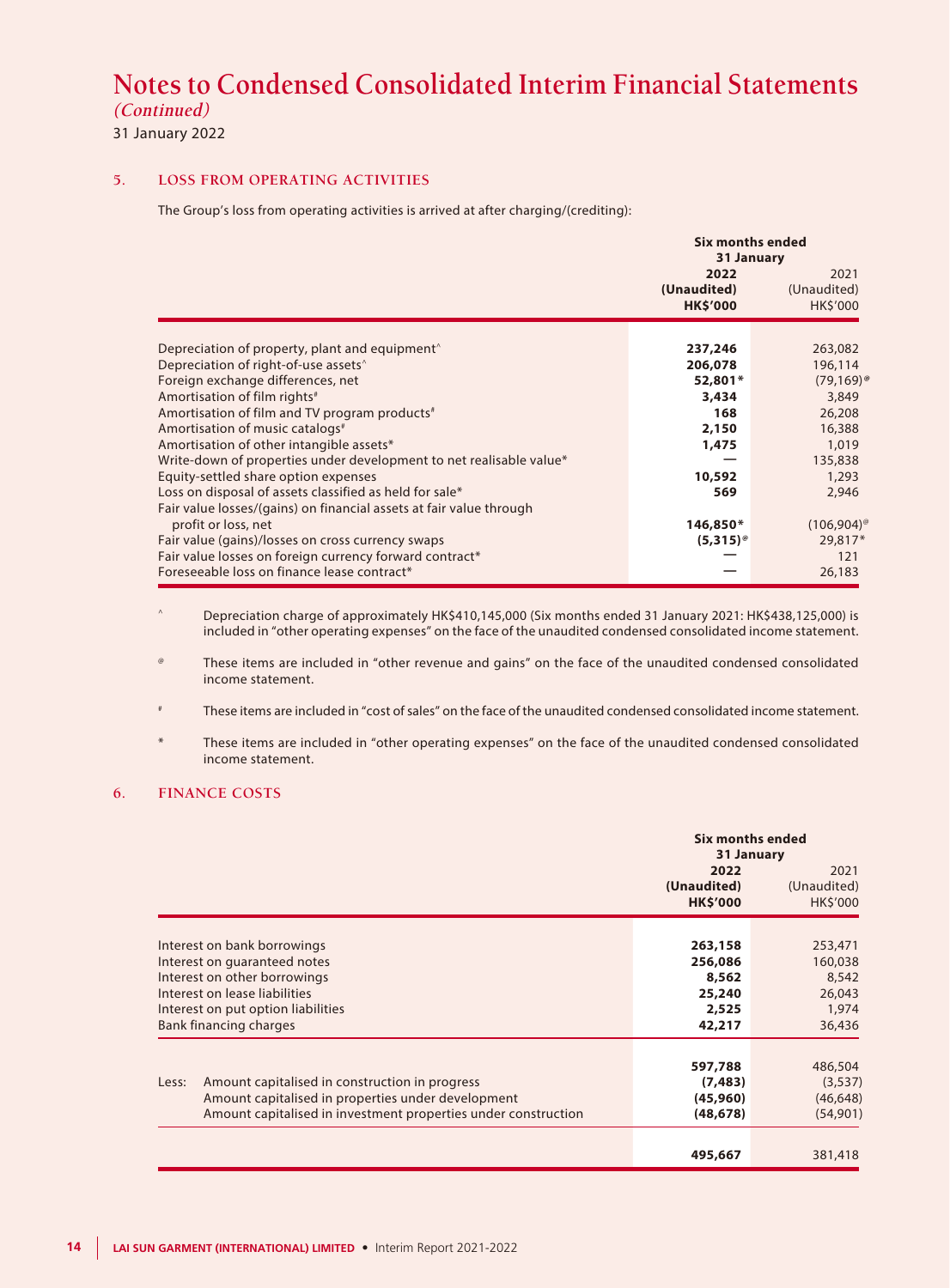31 January 2022

#### **7. TAX**

Hong Kong profits tax has been provided at the rate of 16.5% on the estimated assessable profits arising in Hong Kong during the period, except for one subsidiary of the Group which is a qualifying entity under the two-tiered profits tax rates regime. The first HK\$2,000,000 of assessable profits of this subsidiary is taxed at 8.25% and the remaining assessable profits are taxed at 16.5%.

Taxes on profits assessable elsewhere have been calculated at the rates of tax prevailing in the places in which the Group operates, based on existing legislation, interpretations and practices in respect thereof.

|                                                                                 |                                        | <b>Six months ended</b><br>31 January |  |
|---------------------------------------------------------------------------------|----------------------------------------|---------------------------------------|--|
|                                                                                 | 2022<br>(Unaudited)<br><b>HK\$'000</b> | 2021<br>(Unaudited)<br>HK\$'000       |  |
| Current tax                                                                     |                                        |                                       |  |
| - Hong Kong<br>Charge for the period<br>Overprovision in prior periods          | 17,993<br>(1, 444)                     | 22,986<br>(29)                        |  |
|                                                                                 | 16,549                                 | 22,957                                |  |
| - Mainland China                                                                |                                        |                                       |  |
| Corporate income tax<br>Charge for the period<br>Overprovision in prior periods | 87,684<br>(1)                          | 108,568<br>(20)                       |  |
| Land appreciation tax<br>Charge for the period                                  | 148,827                                | 55,304                                |  |
|                                                                                 | 236,510                                | 163,852                               |  |
| $-$ Elsewhere                                                                   |                                        |                                       |  |
| Charge for the period<br>Underprovision/(overprovision) in prior periods        | 5,390<br>68                            | 7,779<br>(3,581)                      |  |
|                                                                                 | 5,458                                  | 4,198                                 |  |
|                                                                                 | 258,517                                | 191,007                               |  |
| Deferred tax                                                                    | (126, 048)                             | 6,979                                 |  |
| Tax charge for the period                                                       | 132,469                                | 197,986                               |  |

#### **8. LOSS PER SHARE ATTRIBUTABLE TO OWNERS OF THE COMPANY**

The calculation of basic loss per share amount was based on the loss for the period attributable to owners of the Company of HK\$323,785,000 (Six months ended 31 January 2021: HK\$797,153,000), and the weighted average number of ordinary shares of 587,740,000 (Six months ended 31 January 2021(adjusted): 480,748,000) in issue during the period.

No adjustment has been made to the basic loss per share amounts presented for the periods ended 31 January 2022 and 2021 in respect of a dilution as the impact of the share options of the Company, LSD, eSun and Lai Fung Holdings Limited ("**Lai Fung**") had an anti-dilutive effect on the basic loss per share amounts presented.

The basic and diluted loss per share for the six months ended 31 January 2021 have been adjusted to reflect the effect of a rights issue of the Company during the current period.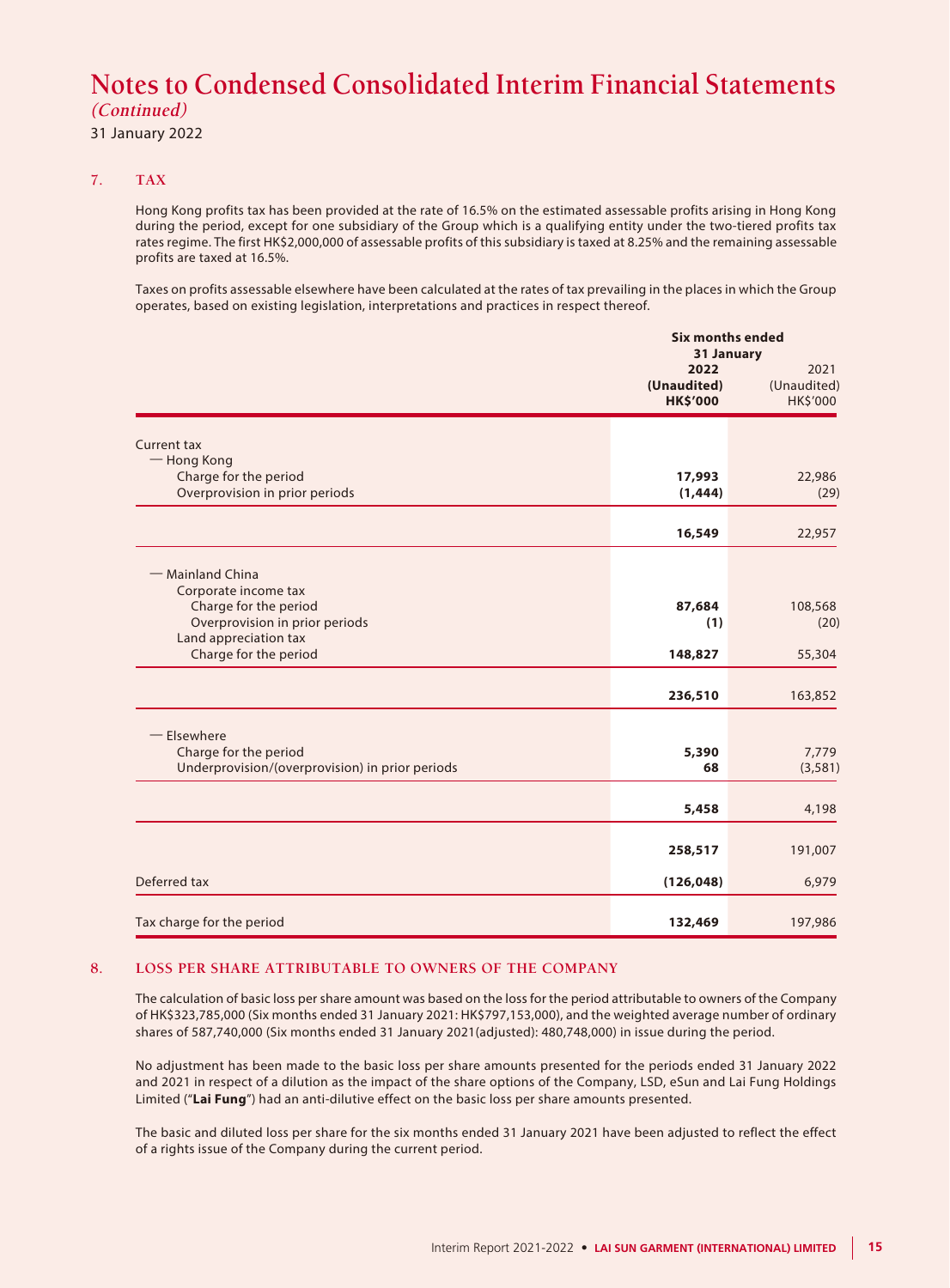31 January 2022

#### **9. DEBTORS**

The Group (other than the eSun Group) maintains various credit policies for different business operations in accordance with business practices and market conditions in which the respective subsidiaries operate. Sales proceeds receivable from the sale of properties are settled in accordance with the terms of the respective contracts. Rent and related charges in respect of the leasing of properties are receivable from tenants, and are normally payable in advance with rental deposits received in accordance with the terms of the tenancy agreements. Hotel and restaurant charges are mainly settled by customers on a cash basis except for those corporate clients who maintain credit accounts with the respective subsidiaries, the settlement of which is in accordance with the respective agreements. The Group's trade receivables related to a large number of diversified customers and there is no significant concentration of credit risk. Trade receivables of the Group are non-interest-bearing. The Group's finance lease receivables related to a creditworthy third party.

The trading terms of the eSun Group with its customers are mainly on credit. Invoices are normally payable within 30 to 90 days of issuance, except for certain well-established customers, where the terms are extended to 120 days. Each customer has a maximum credit limit. The eSun Group seeks to maintain strict control over its outstanding receivables and has a credit control policy to minimise its credit risk. Overdue balances are regularly reviewed by senior management. Since the eSun Group trades only with recognised and creditworthy third parties, there is no requirement for collateral. Concentrations of credit risk are managed by customer/counterparty, by geographical region and by industry sector. There are no significant concentrations of credit risk within the eSun Group as the customer bases of the eSun Group's trade receivables are widely dispersed in different sectors and industries. The eSun Group's trade receivables are non-interest-bearing.

Other than rental deposits received, the Group does not hold any collateral or other credit enhancements over these balances.

| An ageing analysis of the debtors, net of loss allowance, based on the payment due date, as at the end of the reporting |
|-------------------------------------------------------------------------------------------------------------------------|
| period, is as follows:                                                                                                  |
|                                                                                                                         |

|                                           | 31 January<br>2022<br>(Unaudited)<br><b>HK\$'000</b> | 31 July<br>2021<br>(Audited)<br>HK\$'000 |
|-------------------------------------------|------------------------------------------------------|------------------------------------------|
| Trade receivables:                        |                                                      |                                          |
| Not yet due or less than 30 days past due | 253,548                                              | 281,544                                  |
| $31 - 60$ days past due                   | 12,419                                               | 21,193                                   |
| $61 - 90$ days past due                   | 6,041                                                | 5,238                                    |
| Over 90 days past due                     | 40,283                                               | 39,579                                   |
|                                           |                                                      |                                          |
|                                           | 312,291                                              | 347,554                                  |
| Finance lease receivables, not yet due    | 547,006                                              | 528,484                                  |
|                                           |                                                      |                                          |
|                                           | 859,297                                              | 876,038                                  |
| Less: Portion classified as current       | (317, 691)                                           | (349, 351)                               |
| Non-current portion                       | 541,606                                              | 526,687                                  |
|                                           |                                                      |                                          |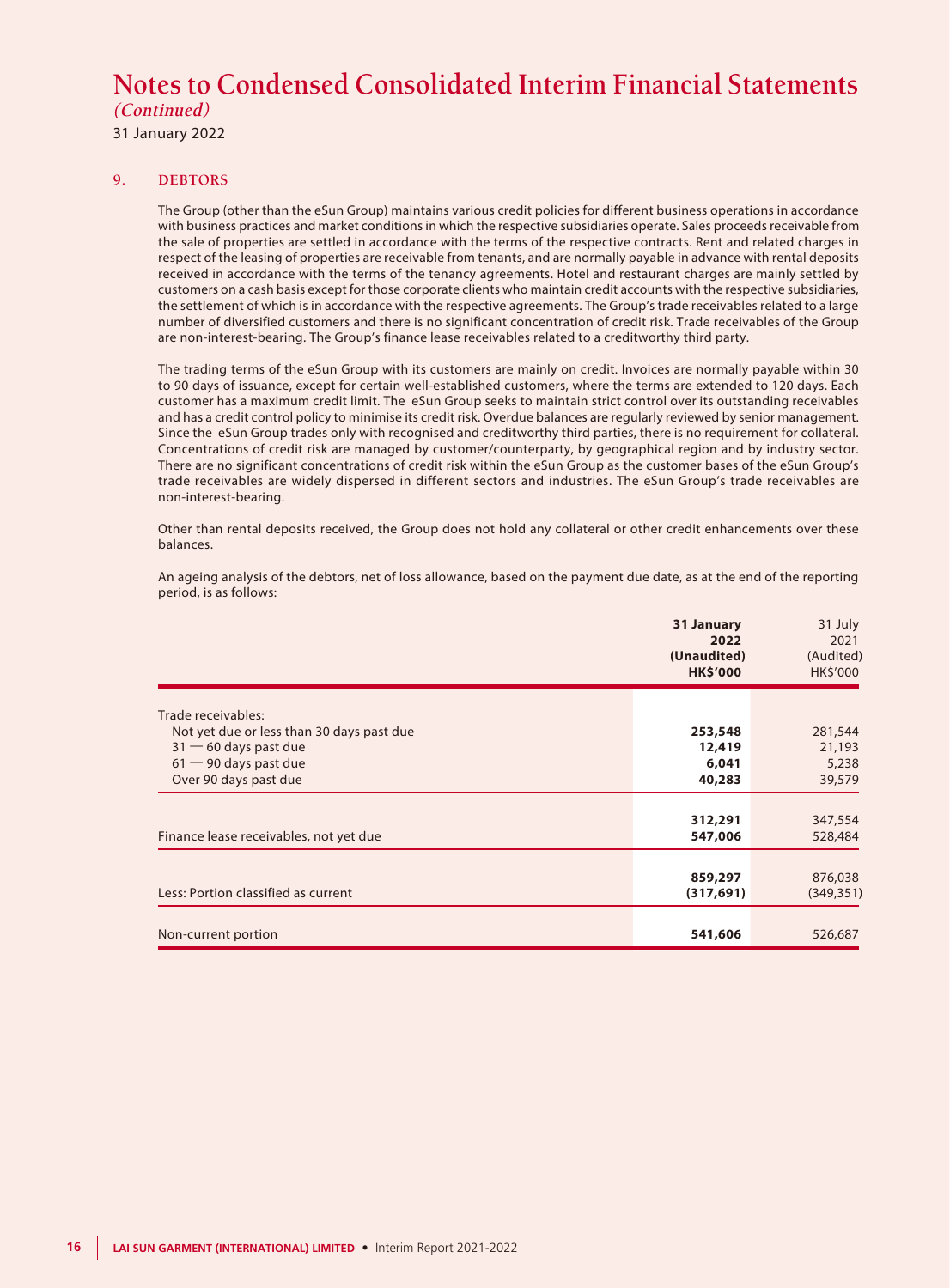31 January 2022

#### **10. CREDITORS, OTHER PAYABLES AND ACCRUALS**

An ageing analysis of the creditors, based on the date of receipt of the good and services purchased/payment due date, as at the end of the reporting period, is as follows:

|                                                         | 31 January<br>2022<br>(Unaudited)<br><b>HK\$'000</b> | 31 July<br>2021<br>(Audited)<br>HK\$'000 |
|---------------------------------------------------------|------------------------------------------------------|------------------------------------------|
|                                                         |                                                      |                                          |
| Creditors:<br>Not yet due or less than 30 days past due | 347,155                                              | 448,806                                  |
| $31 - 60$ days past due                                 | 153,283                                              | 32,956                                   |
| $61 - 90$ days past due                                 | 12,099                                               | 6,019                                    |
| Over 90 days past due                                   | 8,632                                                | 8,925                                    |
|                                                         |                                                      |                                          |
|                                                         | 521,169                                              | 496,706                                  |
| Other payables and accruals                             | 2,314,338                                            | 2,746,717                                |
| Put option liabilities                                  | 1,289,058                                            | 1,270,976                                |
|                                                         |                                                      |                                          |
|                                                         | 4,124,565                                            | 4,514,399                                |
| Less: Portion classified as current                     | (3, 106, 136)                                        | (3,513,230)                              |
|                                                         |                                                      |                                          |
| Non-current portion                                     | 1,018,429                                            | 1,001,169                                |

#### **11. SHARE CAPITAL**

|                                                                                                                                                      | <b>Note</b> | Number of<br>shares in issue | <b>Total</b><br>amount<br><b>HK\$'000</b> |
|------------------------------------------------------------------------------------------------------------------------------------------------------|-------------|------------------------------|-------------------------------------------|
| At 1 August 2020 (Audited), 31 January 2021 (Unaudited) and<br>1 August 2021 (Audited)<br>Transfer to issued capital upon completion of rights issue | a           | 392,610,623<br>196,305,311   | 1,297,237<br>434,624                      |
| At 31 January 2022 (Unaudited)                                                                                                                       |             | 588,915,934                  | 1,731,861                                 |

Note:

a. During the six months ended 31 January 2022, the Company completed a rights issue of 196,305,311 shares on the basis of one rights share for every two existing shares of the Company at a subscription price of HK\$2.24 each. The net proceeds from the rights issue of approximately HK\$435 million was recorded as other reserve as at 31 July 2021. Following the completion of the rights issue during the six months ended 31 January 2022, such amount was transferred to share capital.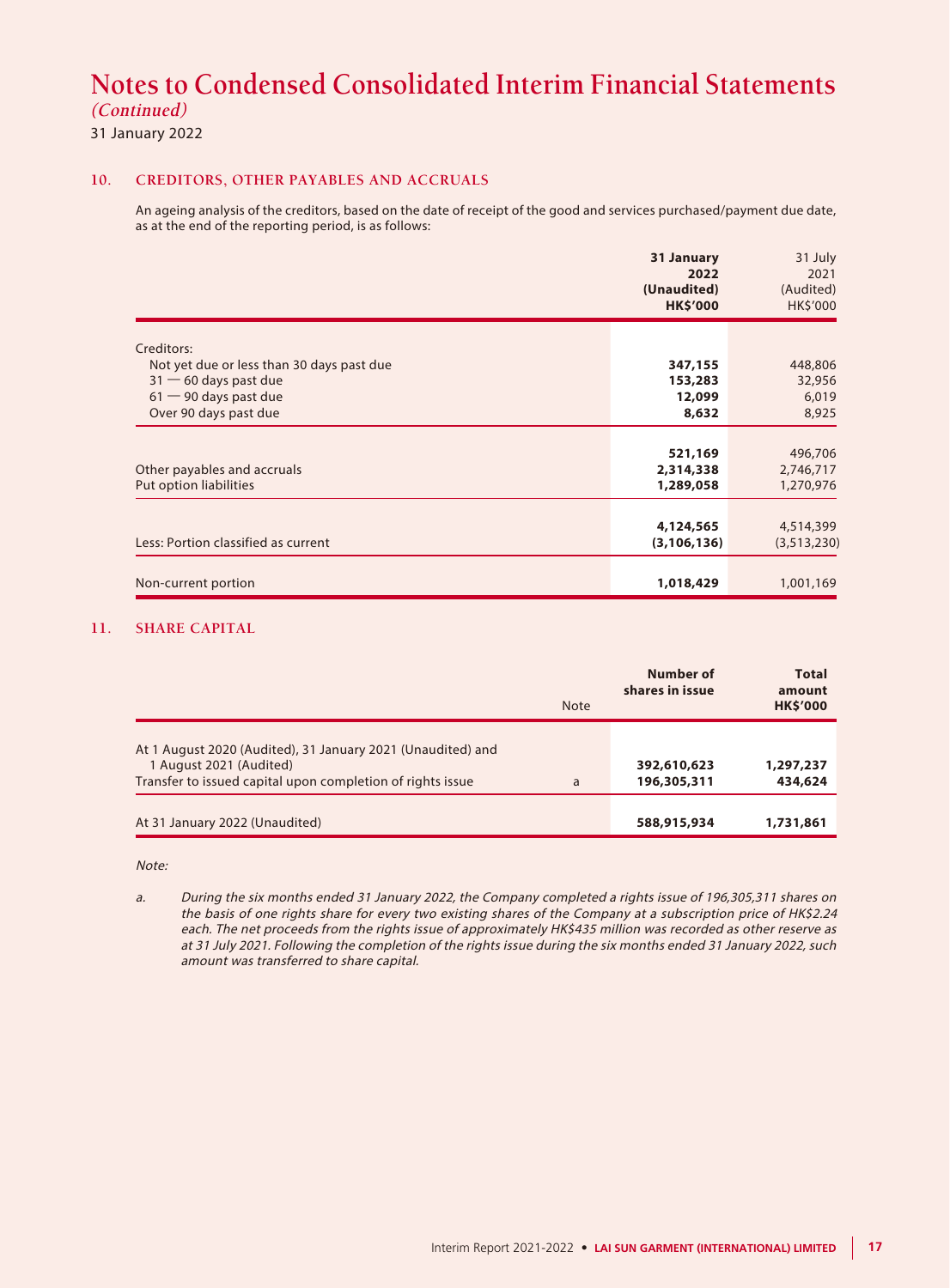31 January 2022

#### **12. SHARE OPTION SCHEMES**

#### **The Company**

The Company adopted a new share option scheme on 11 December 2015 and terminated the share option scheme previously adopted on 22 December 2006. Subsisting options granted prior to the termination will continue to be valid and exercisable in accordance with the terms of the previous scheme.

The table below discloses movement of the Company's share options held by the Company's directors, employees and other eligible participants:

|                                                                                              | Number of the Company's underlying shares<br>comprised in share options |  |
|----------------------------------------------------------------------------------------------|-------------------------------------------------------------------------|--|
| Outstanding as at 1 August 2021<br>Granted during the period<br>Adjustment during the period | 11,953,809<br>5,499,200<br>3,288,494                                    |  |
| Outstanding as at 31 January 2022                                                            | 20,741,503                                                              |  |

On 2 August 2021, the exercise price of and the number of shares entitled to be subscribed for under the outstanding share options have been adjusted due to rights issue of the Company.

The closing price of the Company's shares immediately before the date of grant of the Company's share options during the period was HK\$3.81 per share.

The fair value of the share options granted by the Company during the period was approximately HK\$9,304,000, HK\$1.692 each (Six months ended 31 January 2021: Nil), which was recognised as a share option expense for the six months ended 31 January 2022.

The fair value of equity-settled share options granted by the Company during the period was estimated using the Binomial Option Pricing Model ("**Binomial Model**"), taking into account the terms and conditions upon which the options were granted. The following table lists the inputs to the model used:

| Closing share price (HK\$ per share) | 3.670  |
|--------------------------------------|--------|
| Exercise price (HK\$ per share)      | 3.874  |
| Option life (years)                  | 10     |
| Risk-free interest rate (%)          | 1.8446 |
| Dividend yield (%)                   | 0.0    |
| Expected volatility (%)              | 39.153 |
| Historical volatility (%)            | 39.153 |
| Forfeiture rate (%)                  | 2.8    |
|                                      |        |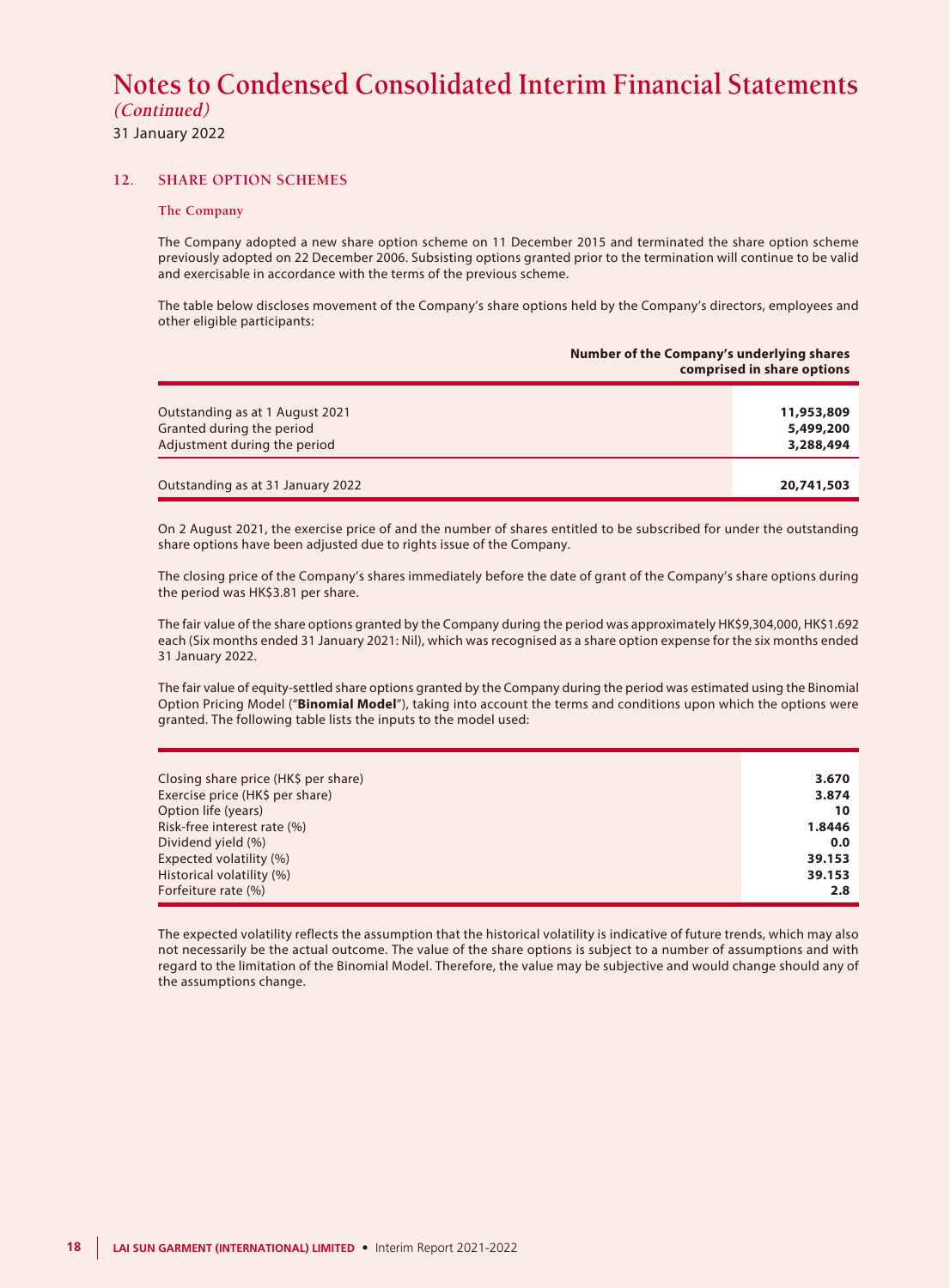31 January 2022

#### **12. SHARE OPTION SCHEMES (CONTINUED)**

#### **LSD**

LSD adopted a new share option scheme on 11 December 2015 and terminated the share option scheme previously adopted on 22 December 2006. Subsisting options granted prior to the termination will continue to be valid and exercisable in accordance with the terms of the previous scheme.

The table below discloses movement of LSD share options held by the directors, employees and other eligible participants of LSD:

|                                                                                                                          | <b>Number of LSD underlying shares</b><br>comprised in share options |  |
|--------------------------------------------------------------------------------------------------------------------------|----------------------------------------------------------------------|--|
| Outstanding as at 1 August 2021<br>Granted during the period<br>Lapsed during the period<br>Adjustment during the period | 12,327,810<br>310,000<br>(72, 739)<br>2,042,370                      |  |
| Outstanding as at 31 January 2022                                                                                        | 14,607,441                                                           |  |

On 6 October 2021, the exercise price of and the number of shares entitled to be subscribed for under the outstanding share options have been adjusted due to rights issue of LSD.

The closing price of the LSD shares immediately before the date of grant of LSD share options during the period was HK\$4.32 per share.

The fair value of the share options granted by LSD during the period was approximately HK\$550,000, HK\$1.774 each (Six months ended 31 January 2021: HK\$1,224,000, HK\$2.604 each), which was recognised as a share option expense for the six months ended 31 January 2022.

The fair value of equity-settled share options granted by LSD during the period was estimated as at the date of grant using the Binomial Model, taking into account the terms and conditions upon which the options were granted. The following table lists the inputs to the model used:

| 25 January<br>2022 | 26 January<br>2021 |
|--------------------|--------------------|
|                    |                    |
| 4.250              | 6.360              |
| 4.380              | 6.360              |
| 10                 | 10                 |
| 1.727              | 0.752              |
| 0.0                | 0.0                |
| 36.586             | 36.393             |
| 36.586             | 36.393             |
| 2.200              | 2.258              |
|                    |                    |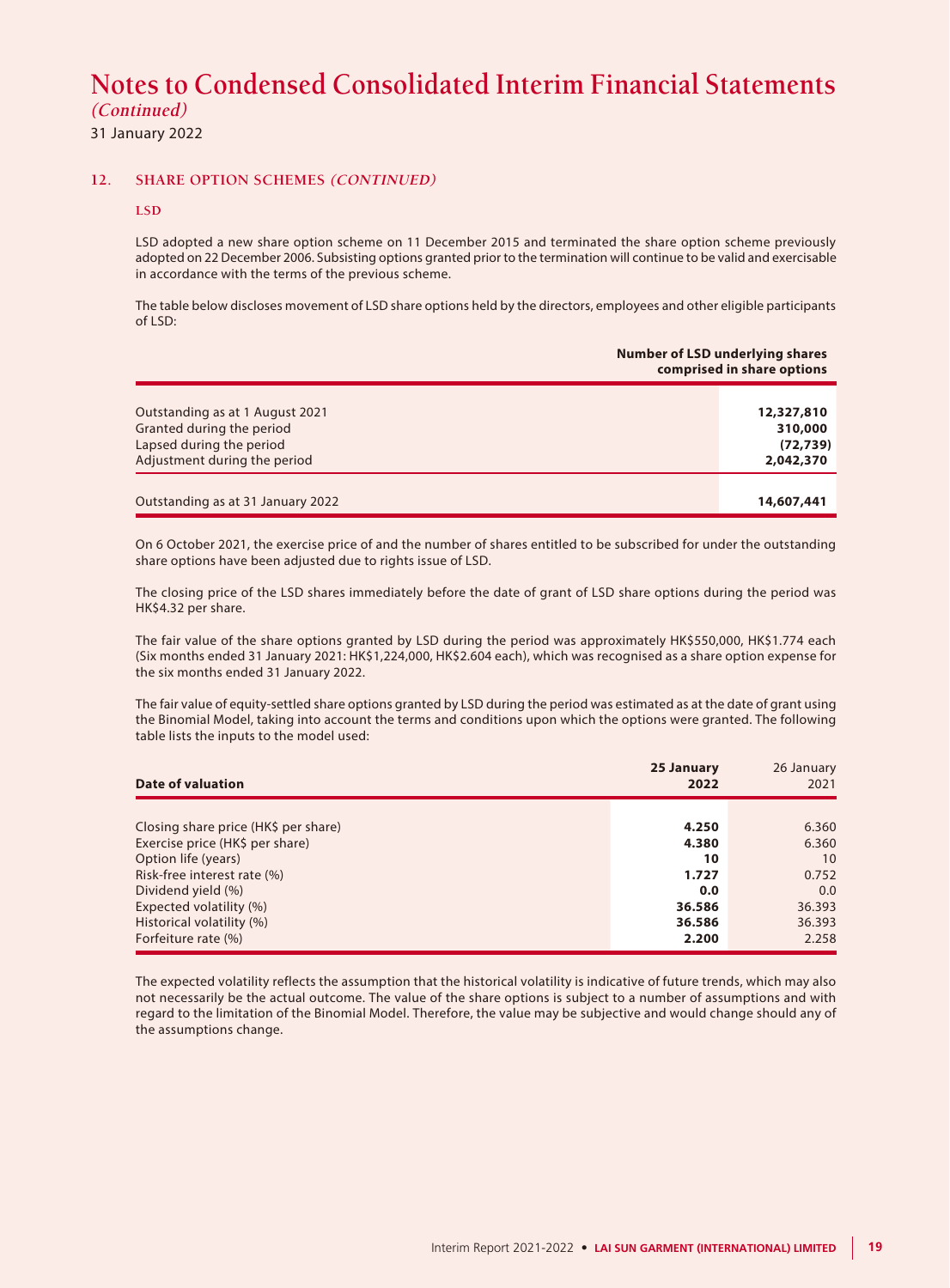31 January 2022

#### **12. SHARE OPTION SCHEMES (CONTINUED)**

#### **eSun**

eSun adopted a share option scheme on 11 December 2015. The table below discloses movement of the eSun share options held by the directors, employees and other eligible participants of eSun:

|                                                              | <b>Number of eSun underlying</b><br>shares comprised in share options |  |
|--------------------------------------------------------------|-----------------------------------------------------------------------|--|
| Outstanding as at 1 August 2021<br>Granted during the period | 1,500,000                                                             |  |
| Outstanding as at 31 January 2022                            | 1,500,000                                                             |  |

The closing price of eSun shares immediately before the date of grant of eSun share options during the period was HK\$0.37 per share.

The fair value of the share options granted by eSun during the period was approximately HK\$243,000, HK\$0.162 each (Six months ended 31 January 2021: Nil), which was recognised as a share option expense for the six months ended 31 January 2022.

The fair value of equity-settled share options granted by eSun during the period was estimated as at the date of grant using the Binomial Model, taking into account the terms and conditions upon which the options were granted. The following table lists the inputs to the model used:

| Date of valuation                    | 21 January<br>2022 |
|--------------------------------------|--------------------|
|                                      |                    |
| Closing share price (HK\$ per share) | 0.360              |
| Exercise price (HK\$ per share)      | 0.500              |
| Option life (years)                  | 10                 |
| Risk-free interest rate (%)          | 1.737              |
| Dividend yield (%)                   | 0.0                |
| Expected volatility (%)              | 52.626             |
| Historical volatility (%)            | 52.626             |
| Forfeiture rate (%)                  | 2.200              |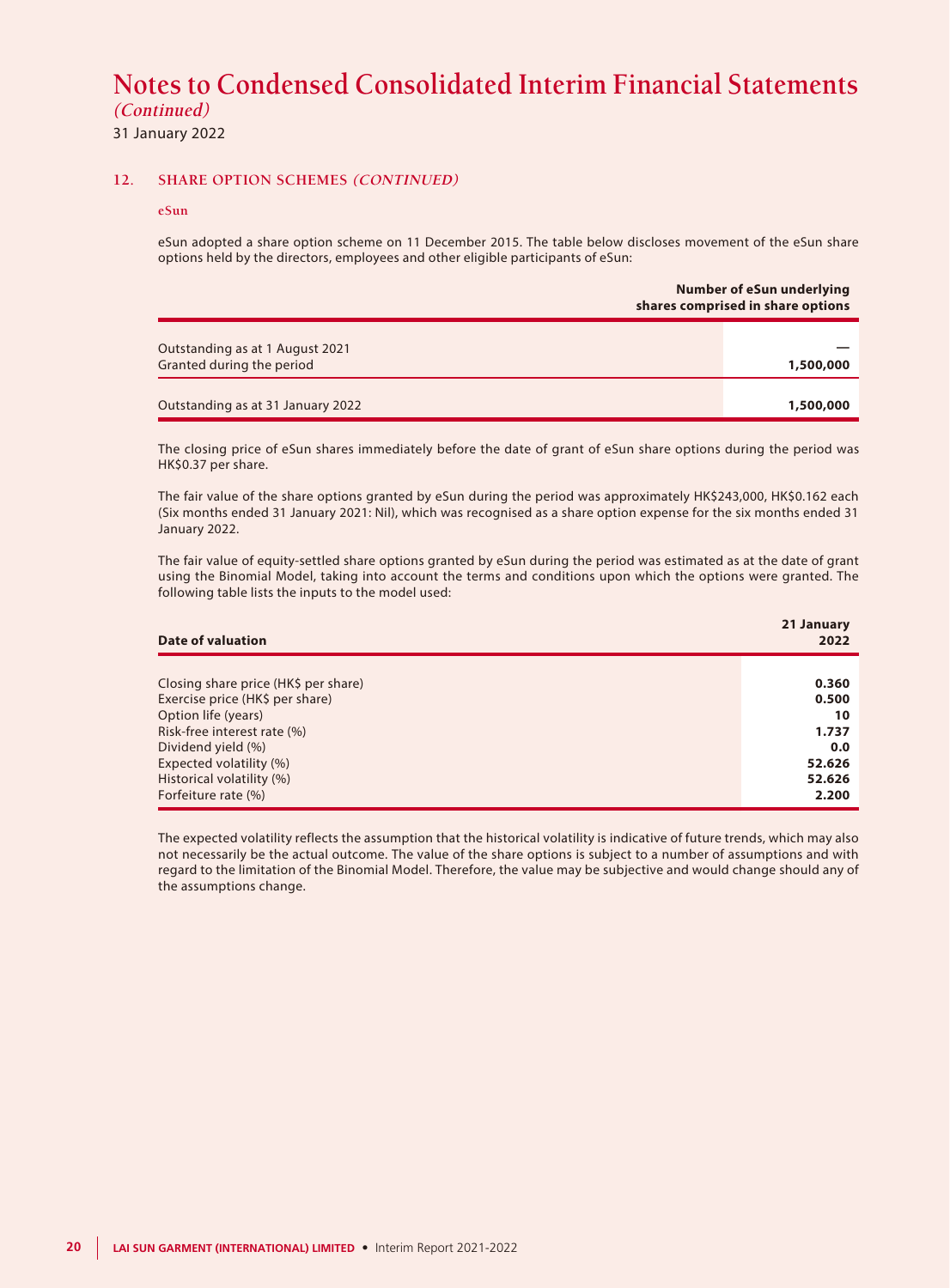31 January 2022

#### **12. SHARE OPTION SCHEMES (CONTINUED)**

#### **Lai Fung**

On 18 December 2012, Lai Fung adopted a share option scheme and the table below discloses movement of Lai Fung share options held by the directors and other eligible participants of Lai Fung:

|                                                                                          | Number of Lai Fung underlying<br>shares comprised in share options |
|------------------------------------------------------------------------------------------|--------------------------------------------------------------------|
| Outstanding as at 1 August 2021<br>Granted during the period<br>Lapsed during the period | 8,680,690<br>440,000<br>(120,000)                                  |
| Outstanding as at 31 January 2022                                                        | 9,000,690                                                          |

The closing price of Lai Fung shares immediately before the date of grant of Lai Fung share options during the period was HK\$6.00 per share.

The fair value of the share options granted by Lai Fung during the period was approximately HK\$1,076,000, HK\$2.4447 each (Six months ended 31 January 2021: HK\$157,000, HK\$1.3101 each) which was recognised as a share option expense of approximately HK\$1,076,000 (Six months ended 31 January 2021: HK\$157,000) and HK\$495,000 (Six months ended 31 January 2021: HK\$69,000) (before and after capitalisation to properties under development/investment properties under construction/construction in progress, respectively) for the six months ended 31 January 2022.

The fair value of equity-settled share options granted by Lai Fung during the period was estimated as at the date of acceptance using the Binomial Model, taking into account the terms and conditions upon which the options were granted. The following table lists the inputs to the model used:

| Date of valuation                    | 21 January<br>2022 | 22 January<br>2021 |
|--------------------------------------|--------------------|--------------------|
|                                      |                    |                    |
| Closing share price (HK\$ per share) | 5.75               | 7.290              |
| Exercise price (HK\$ per share)      | 5.75               | 7.364              |
| Option life (years)                  | 10                 | 10                 |
| Risk-free interest rate (%)          | 1.7370             | 0.7882             |
| Dividend yield (%)                   | 0                  | $\Omega$           |
| Expected volatility (%)              | 37.528             | 37.553             |
| Historical volatility (%)            | 37.528             | 37.553             |
| Forfeiture rate (%)                  | 0                  | 9.4143             |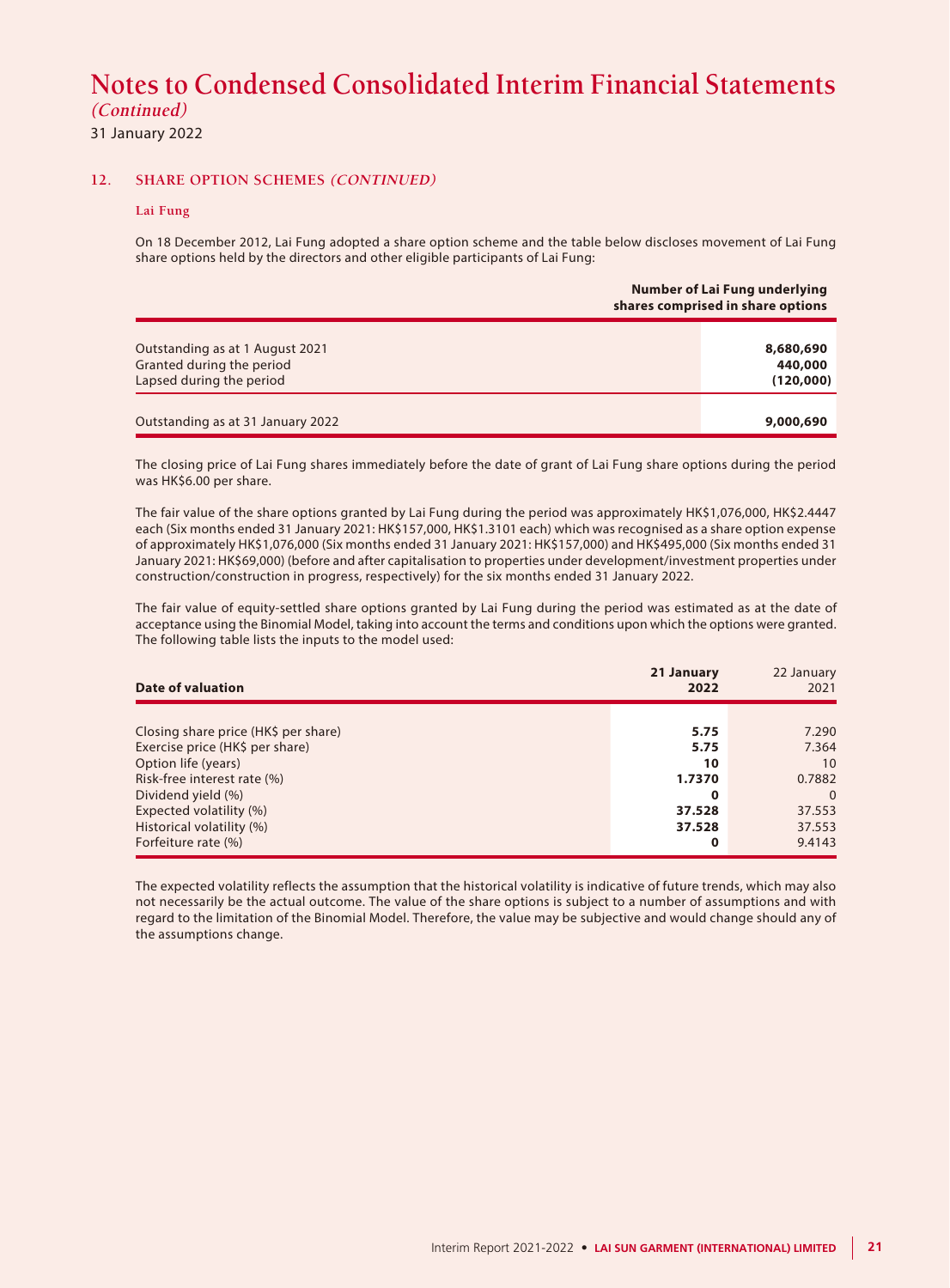#### 31 January 2022

#### **13. COMMITMENTS**

The Group had the following commitments not provided for in the condensed consolidated interim financial statements at the end of the reporting period:

|                                                                                                                                                                                   | 31 January<br>2022<br>(Unaudited)<br><b>HK\$'000</b> | 31 July<br>2021<br>(Audited)<br><b>HKS'000</b> |
|-----------------------------------------------------------------------------------------------------------------------------------------------------------------------------------|------------------------------------------------------|------------------------------------------------|
| Contracted, but not provided for:<br>Purchase of items of property, plant and equipment<br>Additions to investment properties<br>Construction, development and resettlement costs | 1,200<br>21,001<br>835,805                           | 7,214<br>12,046<br>1,108,680                   |
|                                                                                                                                                                                   | 858,006                                              | 1,127,940                                      |

#### **14. RELATED PARTY TRANSACTIONS**

In addition to the related party transactions and balances detailed elsewhere in the condensed consolidated interim financial statements, the Group entered into the following material transactions with related parties during the period:

#### **(a) Transactions with related parties**

|                                                                                                               |                | 31 January          | Six months ended    |
|---------------------------------------------------------------------------------------------------------------|----------------|---------------------|---------------------|
|                                                                                                               |                | 2022<br>(Unaudited) | 2021<br>(Unaudited) |
|                                                                                                               | <b>Notes</b>   | <b>HK\$'000</b>     | <b>HKS'000</b>      |
| Lease payments and building management fees paid                                                              |                |                     |                     |
| or payable to an associate                                                                                    | $(i)$ , $(ii)$ | 364                 | 52                  |
| Interest income received or receivable from advance to<br>joint ventures                                      | (i)            | 9,815               | 2.577               |
| Production fee paid or payable to joint ventures                                                              | (i)            | 570                 | 400                 |
| Management and other service fees paid or payable to<br>a subsidiary of a substantial shareholder of Lai Fung | (i)            | 3,447               | 3,243               |

#### Notes:

(i) These transactions were entered into based on terms stated in the respective agreements or contracts and were charged on bases mutually agreed by the respective parties.

(ii) In addition to the variable lease payments and lease payments for short term leases to the related parties, right-of-use assets of approximately HK\$2,529,000 and lease liabilities of approximately HK\$2,542,000 related to the leases with an associate were recognised in the condensed consolidated statement of financial position as at 31 January 2022. During the six months ended 31 January 2022, depreciation of these right-of-use assets of approximately HK\$707,000 (Six months ended 31 January 2021: HK\$713,000) and finance costs on these lease liabilities of approximately HK\$22,000 (Six months ended 31 January 2021: HK\$33,000) were recognised in the condensed consolidated income statement.

#### **(b) Compensation of key management personnel of the Group**

|                                                                                                      | Six months ended<br>31 January         |                                 |
|------------------------------------------------------------------------------------------------------|----------------------------------------|---------------------------------|
|                                                                                                      | 2022<br>(Unaudited)<br><b>HK\$'000</b> | 2021<br>(Unaudited)<br>HK\$'000 |
| Short term employee benefits<br>Pension scheme contributions<br>Equity-settled share option expenses | 42,860<br>137<br>4,440                 | 37,566<br>137                   |
| Total compensation paid to key management personnel                                                  | 47,437                                 | 37,703                          |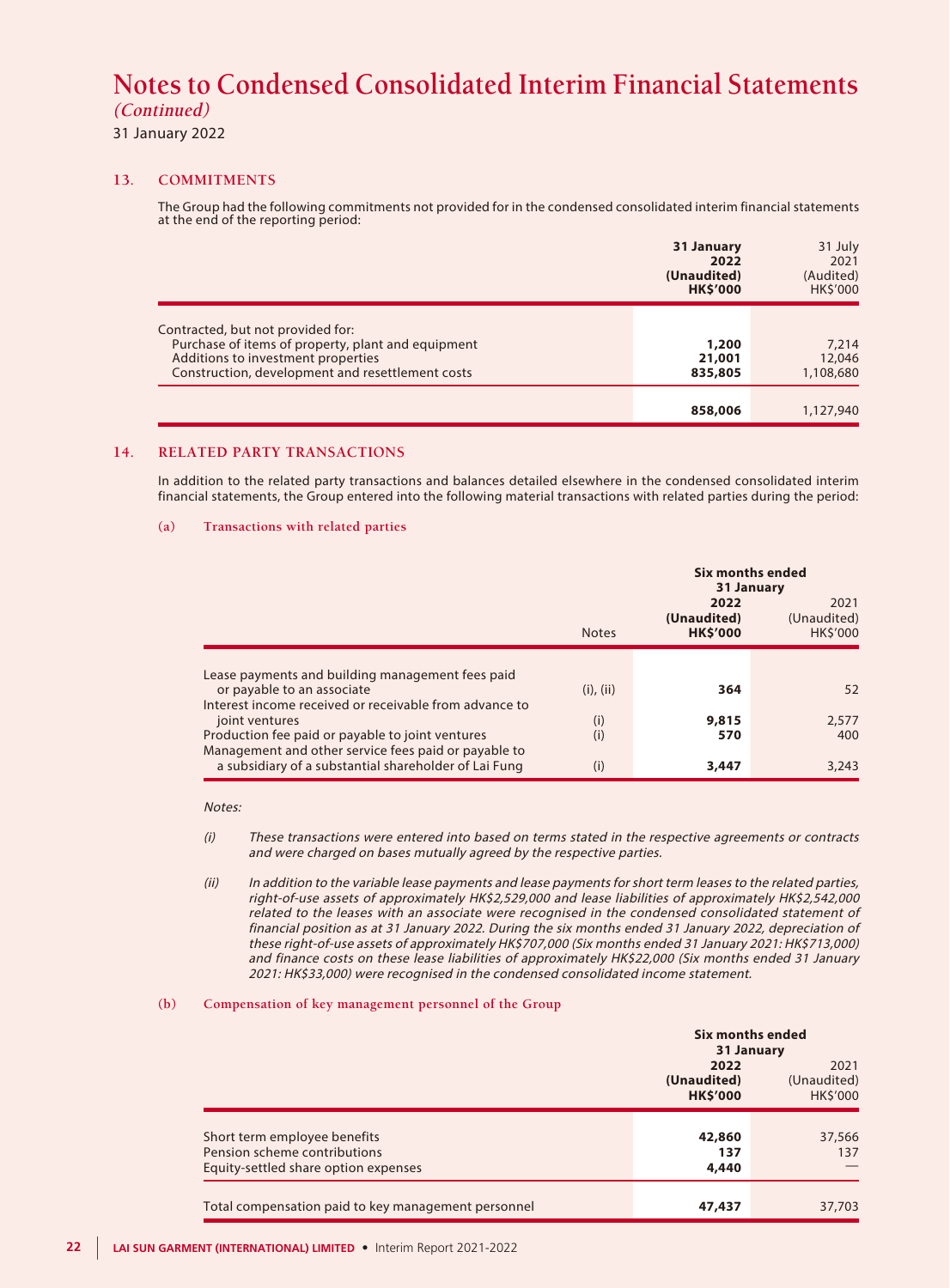31 January 2022

#### **15. FAIR VALUE HIERARCHY OF FINANCIAL INSTRUMENTS**

#### **Financial instruments for which fair value is disclosed**

Except for certain guaranteed notes with a fair value in aggregate of approximately HK\$9,540,888,000 (31 July 2021: HK\$7,737,907,000), of which the fair value was determined by reference to the closing price of the guaranteed notes published by a leading global financial market data provider as at the end of the reporting period, the directors consider the carrying amounts of all other financial assets and financial liabilities measured at amortised cost approximate to their fair values as at the end of the reporting period.

#### **Financial instruments measured at fair value**

|                                                                                                                                                                                                                                                                                                  | Level 1<br>(Unaudited)<br><b>HK\$'000</b> | Level 2<br>(Unaudited)<br><b>HK\$'000</b> | Level 3<br>(Unaudited)<br><b>HK\$'000</b> | <b>Total</b><br>(Unaudited)<br><b>HK\$'000</b> |
|--------------------------------------------------------------------------------------------------------------------------------------------------------------------------------------------------------------------------------------------------------------------------------------------------|-------------------------------------------|-------------------------------------------|-------------------------------------------|------------------------------------------------|
| As at 31 January 2022                                                                                                                                                                                                                                                                            |                                           |                                           |                                           |                                                |
| <b>Financial assets</b><br>Financial assets at fair value through other<br>comprehensive income<br>Financial assets at fair value through profit or loss<br>Derivative financial instruments                                                                                                     | 148,331<br>3,912                          | 1,038,056                                 | 1,652,226<br>178,365                      | 1,800,557<br>1,220,333                         |
| - cross currency swaps ("CCSs")                                                                                                                                                                                                                                                                  |                                           |                                           | 3,529                                     | 3,529                                          |
| Financial assets included in deposits, prepayments,<br>other receivables and other assets<br>Film investments                                                                                                                                                                                    |                                           |                                           | 5,289<br>75,174                           | 5,289<br>75,174                                |
|                                                                                                                                                                                                                                                                                                  | 152,243                                   | 1,038,056                                 | 1,914,583                                 | 3,104,882                                      |
| <b>Financial liabilities</b><br>Derivative financial instruments – CCSs                                                                                                                                                                                                                          |                                           |                                           | (6,988)                                   | (6,988)                                        |
|                                                                                                                                                                                                                                                                                                  | Level 1<br>(Audited)<br><b>HK\$'000</b>   | Level 2<br>(Audited)<br>HK\$'000          | Level 3<br>(Audited)<br>HK\$'000          | Total<br>(Audited)<br>HK\$'000                 |
| As at 31 July 2021                                                                                                                                                                                                                                                                               |                                           |                                           |                                           |                                                |
| <b>Financial assets</b><br>Financial assets at fair value through other<br>comprehensive income<br>Financial assets at fair value through profit or loss<br>Derivative financial instruments - CCSs<br>Financial assets included in deposits, prepayments,<br>other receivables and other assets | 155,891                                   | 1,117,342                                 | 1,661,512<br>177,430<br>191<br>5,687      | 1,817,403<br>1,294,772<br>191<br>5,687         |
| Film investments                                                                                                                                                                                                                                                                                 |                                           |                                           | 43,734                                    | 43,734                                         |
|                                                                                                                                                                                                                                                                                                  | 155,891                                   | 1,117,342                                 | 1,888,554                                 | 3,161,787                                      |
| <b>Financial liabilities</b><br>Derivative financial instruments – CCSs                                                                                                                                                                                                                          |                                           |                                           | (8,965)                                   | (8,965)                                        |

During the six months ended 31 January 2022, there were no transfers of fair value measurements between Level 1 and Level 2 and no transfers of fair value measurements into or out of Level 3 for financial assets and financial liabilities (Six months ended 31 January 2021: Nil).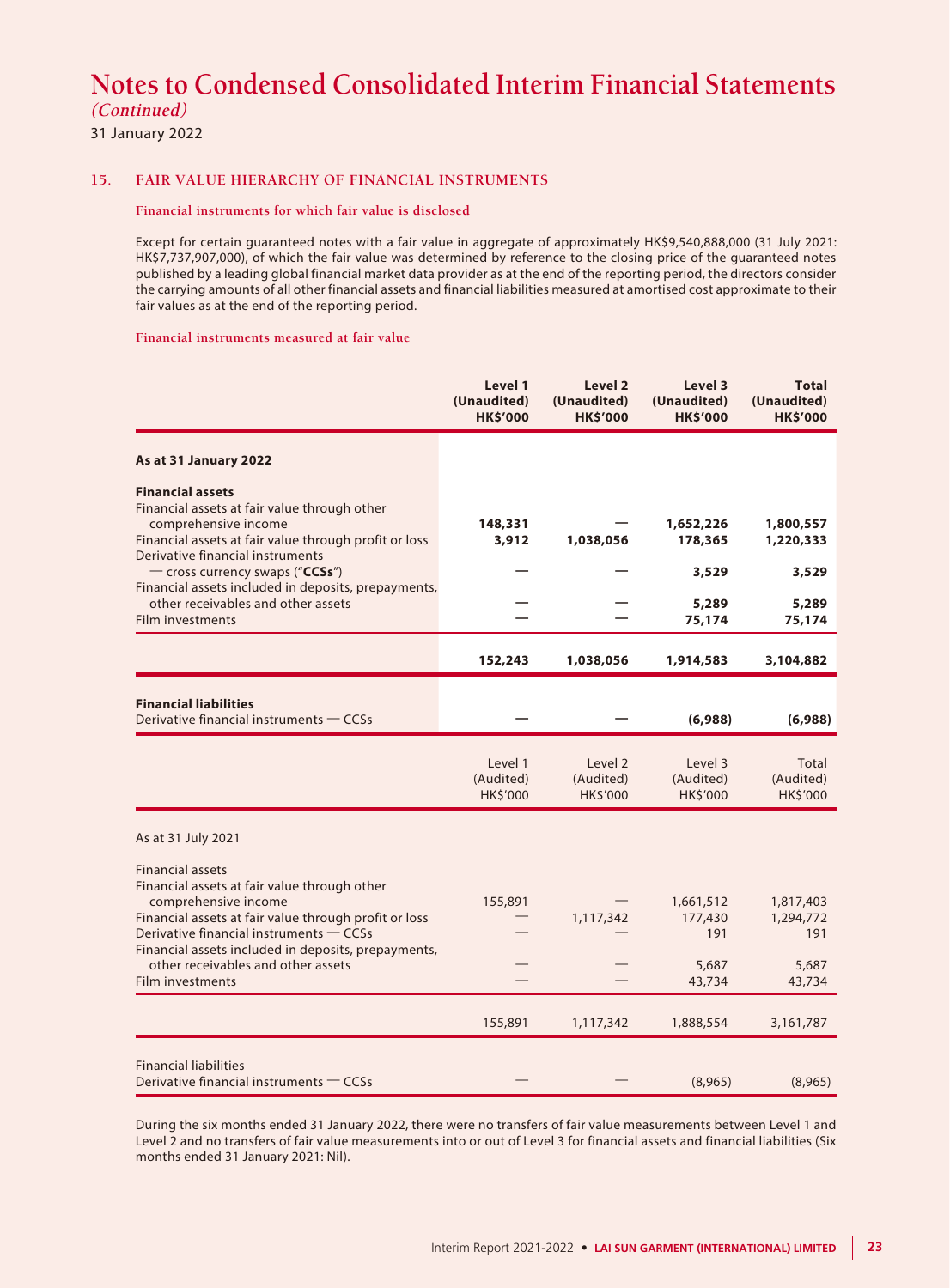31 January 2022

#### **15. FAIR VALUE HIERARCHY OF FINANCIAL INSTRUMENTS (CONTINUED)**

**Financial instruments measured at fair value (Continued)**

The movements in fair value measurements in Level 3 of the financial assets/(liabilities) during the period are as follows:

|                                                                                                                                                                                                                          | Six months ended 31 January 2022                                         |                                                                          |
|--------------------------------------------------------------------------------------------------------------------------------------------------------------------------------------------------------------------------|--------------------------------------------------------------------------|--------------------------------------------------------------------------|
|                                                                                                                                                                                                                          | <b>Financial</b><br>assets<br>(Unaudited)<br><b>HK\$'000</b>             | <b>Financial</b><br><b>liabilities</b><br>(Unaudited)<br><b>HK\$'000</b> |
| At beginning of period<br>Total losses recognised in other comprehensive income<br>Total gains recognised in the income statement<br><b>Additions</b><br>Settlements<br>Exchange realignment                             | 1,888,554<br>(10,068)<br>5,223<br>30,435<br>(1,789)<br>2,228             | (8,965)<br>1,977                                                         |
| At end of period                                                                                                                                                                                                         | 1,914,583                                                                | (6,988)                                                                  |
|                                                                                                                                                                                                                          | Six months ended 31 January 2021                                         |                                                                          |
|                                                                                                                                                                                                                          | Financial<br>assets<br>(Unaudited)<br><b>HK\$'000</b>                    | Financial<br>liabilities<br>(Unaudited)<br>HK\$'000                      |
| At beginning of period<br>Total losses recognised in other comprehensive income<br>Total losses recognised in the income statement<br><b>Additions</b><br>Settlements<br>Reclassification<br><b>Exchange realignment</b> | 1,906,269<br>(11,803)<br>(29, 022)<br>946<br>(11, 212)<br>9,586<br>6,581 | (9,586)                                                                  |
| At end of period                                                                                                                                                                                                         | 1,871,345                                                                | (9,586)                                                                  |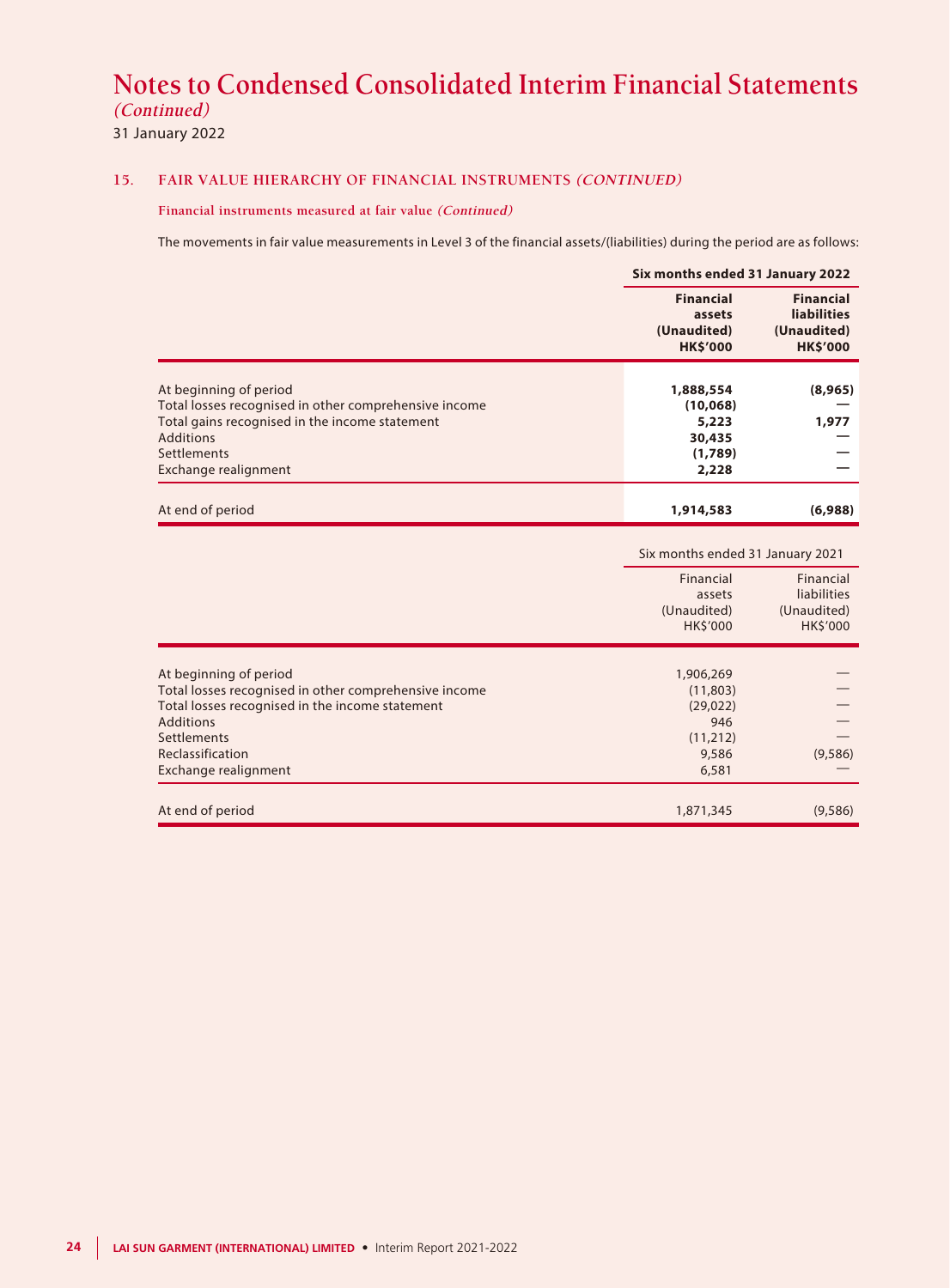31 January 2022

#### **15. FAIR VALUE HIERARCHY OF FINANCIAL INSTRUMENTS (CONTINUED)**

#### **Valuation techniques**

**Fair value measurement using significant observable inputs (Level 2)**

The fair values of certain financial assets at fair value through profit or loss are based on the fair values of the underlying investment portfolio provided by the fund managers.

**Fair value measurement using significant unobservable inputs (Level 3)**

Each year, the Group's management appoints external valuers to be responsible for the external valuations of the Group's financial instruments (the "**Financial Instrument Valuers**"). Selection criteria include market knowledge, reputation, independence and whether professional standards are maintained. The Group's management has discussions with the Financial Instrument Valuers on the valuation assumptions and valuation results twice a year when the valuation is performed for interim and annual financial reporting.

The fair values of the financial assets and liabilities are included at the amount at which the instrument could be exchanged in a current transaction between willing parties, other than in a forced or liquidation sale. The methods and assumptions used to estimate the fair values of the principal financial instruments are stated as follows:

- (i) Fair value of the equity interest in an investee company, classified as financial assets at fair value through other comprehensive income, has been estimated using the fair value of investment properties held by the investee company, which is mainly determined by income approach. Income approach is an approach to valuation that provides an indication of value by converting future cash flows to a single current capital value. The current capital value is projected based on discounted cash flow method. It is a process of valuing an investment property or asset by undertaking an estimation of future cash flows and taking into account the time value of money.
- (ii) Fair values of the equity interest in another investee company have been determined by equity value allocation model with Black-Scholes option pricing formula. Under this valuation methodology, the underlying total equity value has been determined based on the most recent transaction of share subscription by an independent thirdparty investor in the investee company.
- (iii) Derivative financial instruments  $-$  CCSs, are measured using valuation techniques similar to forward pricing and swap models, using present value calculations. The models incorporate various market observable inputs including the credit quality of counterparties, foreign exchange spot rates and interest rate curves as well as other unobservable inputs. The carrying amounts of the derivatives financial instruments are the same as their fair values.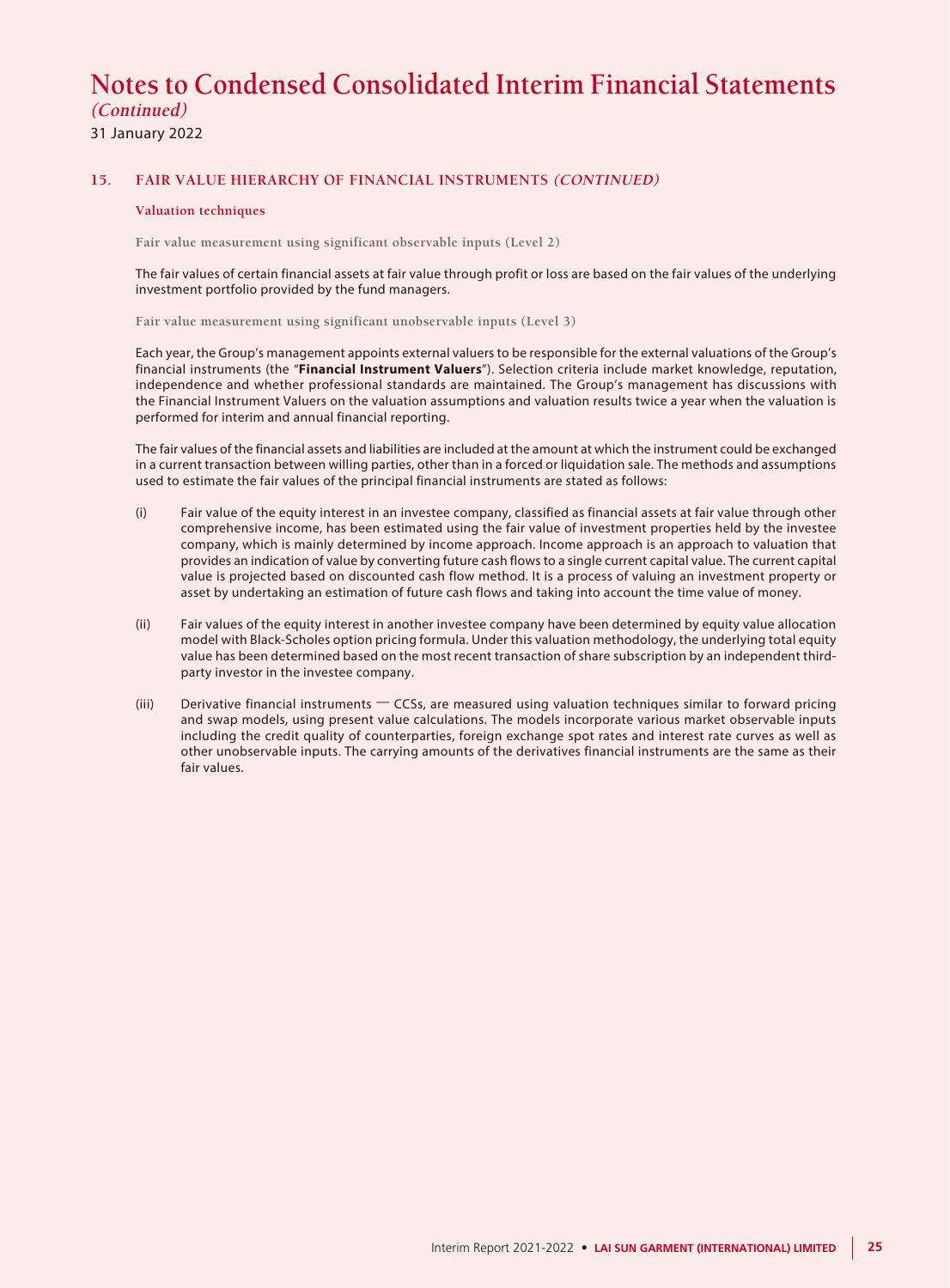31 January 2022

#### **15. FAIR VALUE HIERARCHY OF FINANCIAL INSTRUMENTS (CONTINUED)**

#### **Valuation techniques (Continued)**

**Information about fair value measurement using significant unobservable inputs (Level 3)**

|                                                | <b>Valuation</b><br>technique                  | <b>Significant</b><br>unobservable inputs                             | <b>Value of</b><br>unobservable inputs       | <b>Notes</b>   |
|------------------------------------------------|------------------------------------------------|-----------------------------------------------------------------------|----------------------------------------------|----------------|
| <b>31 January 2022</b>                         |                                                |                                                                       |                                              |                |
| Financial assets at<br>fair value through      | Income approach                                | Average monthly market<br>rent per square foot                        | <b>HK\$132</b>                               | $\mathbf{1}$   |
| other comprehensive<br>income                  |                                                | Capitalisation rate                                                   | 2.85%                                        | $\overline{2}$ |
|                                                | Market approach                                | Equity value volatility                                               | 67.09%                                       | 3              |
|                                                |                                                | <b>Expected time to exit</b>                                          | 1.2 years                                    | 4              |
| Financial assets at                            | Market approach                                | Equity value volatility                                               | 67.09%                                       | 3              |
| fair value through<br>profit or loss           |                                                | Expected time to exit                                                 | 1.2 years                                    | $\overline{4}$ |
| Derivative financial<br>$in$ struments $-CCSs$ | Discounted cash flow<br>with swaption approach | Expected exposure at<br>$default$ counterparty                        | HK\$0.63 million to<br>HK\$3.77 million      | 5              |
|                                                |                                                | Expected exposure at<br>$default$ – the Group                         | HK\$0.14 million to<br>HK\$6.33 million      | 6              |
|                                                |                                                | Credit spread - counterparty                                          | 8.97 basis points to<br>95.57 basis points   | $\overline{7}$ |
|                                                |                                                | Credit spread - the Group                                             | 14.74 basis points to<br>686.09 basis points | 8              |
|                                                |                                                | Loss given default ratio $-$<br>counterparty non-<br>performance risk | 80%                                          | 9              |
|                                                |                                                | Loss given default ratio -<br>own credit risk                         | 60%                                          | 10             |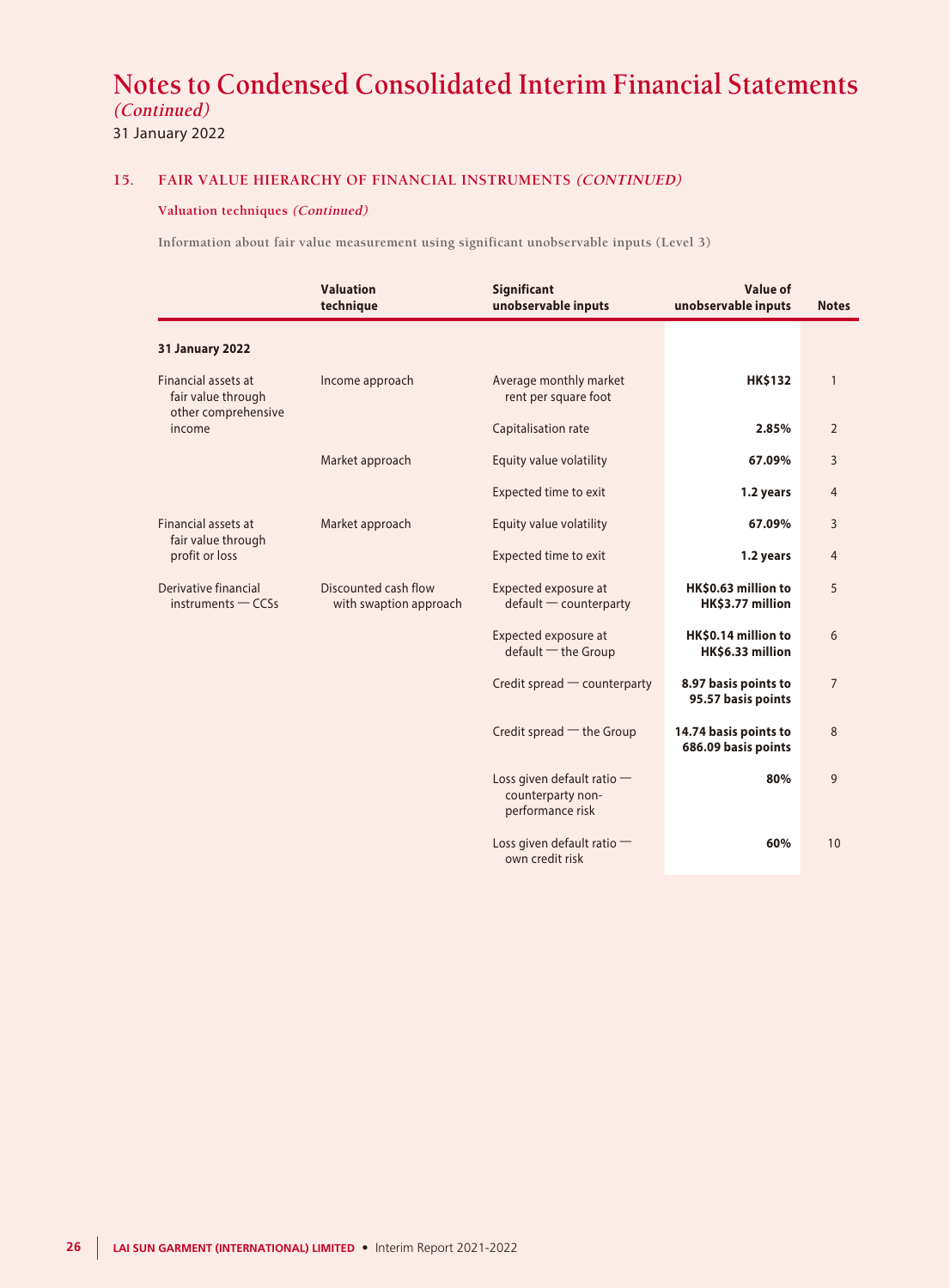31 January 2022

#### **15. FAIR VALUE HIERARCHY OF FINANCIAL INSTRUMENTS (CONTINUED)**

#### **Valuation techniques (Continued)**

**Information about fair value measurement using significant unobservable inputs (Level 3) (Continued)**

|                                                             | <b>Valuation</b><br>technique                  | Significant<br>unobservable inputs                                    | Value of<br>unobservable inputs              | <b>Notes</b>   |
|-------------------------------------------------------------|------------------------------------------------|-----------------------------------------------------------------------|----------------------------------------------|----------------|
| 31 July 2021                                                |                                                |                                                                       |                                              |                |
| Financial assets at<br>fair value through                   | Income approach                                | Average monthly market<br>rent per square foot                        | <b>HK\$139</b>                               | $\mathbf{1}$   |
| other comprehensive<br>income                               |                                                | Capitalisation rate                                                   | 2.85%                                        | $\overline{2}$ |
|                                                             | Market approach                                | Equity value volatility                                               | 75.27%                                       | 3              |
|                                                             |                                                | Expected time to exit                                                 | 0.8 years                                    | $\overline{4}$ |
| Financial assets at<br>fair value through<br>profit or loss | Market approach                                | Equity value volatility                                               | 59.90% 75.27%                                | 3              |
|                                                             |                                                | Expected time to exit                                                 | $0.8 - 5$ years                              | 4              |
| Derivative financial<br>$in$ struments $-CCSs$              | Discounted cash flow<br>with swaption approach | Expected exposure at<br>$default$ counterparty                        | HK\$0.31 million to<br>HK\$4.05 million      | 5              |
|                                                             |                                                | Expected exposure at<br>$default$ – the Group                         | HK\$0.44 million to<br>HK\$11.22 million     | 6              |
|                                                             |                                                | Credit spread - counterparty                                          | 8.81 basis points to<br>86.59 basis points   | $\overline{7}$ |
|                                                             |                                                | Credit spread $-$ the Group                                           | 11.38 basis points to<br>376.19 basis points | 8              |
|                                                             |                                                | Loss given default ratio $-$<br>counterparty non-<br>performance risk | 80%                                          | 9              |
|                                                             |                                                | Loss given default ratio -<br>own credit risk                         | 60%                                          | 10             |

Notes:

- 1. The higher the average monthly market rent per square foot, the higher the fair value<br>2. The higher the capitalisation rate, the lower the fair value
- The higher the capitalisation rate, the lower the fair value
- 3. The higher the equity value volatility, the lower the fair value<br>4. The longer the expected time to exit, the lower the fair value
- The longer the expected time to exit, the lower the fair value
- 5. The higher the expected exposure at default counterparty, the lower the fair value of CCSs
- 6. The higher the expected exposure at default the Group, the higher the fair value of CCSs
- 7. The higher the credit spread counterparty, the lower the fair value of CCSs
- 8. The higher the credit spread  $-$  the Group, the higher the fair value of CCSs
- 9. The higher the loss given default ratio counterparty non-performance risk, the lower the fair value of CCSs<br>10. The higher the loss given default ratio own credit risk, the higher the fair value of CCSs
- The higher the loss given default ratio  $-$  own credit risk, the higher the fair value of CCSs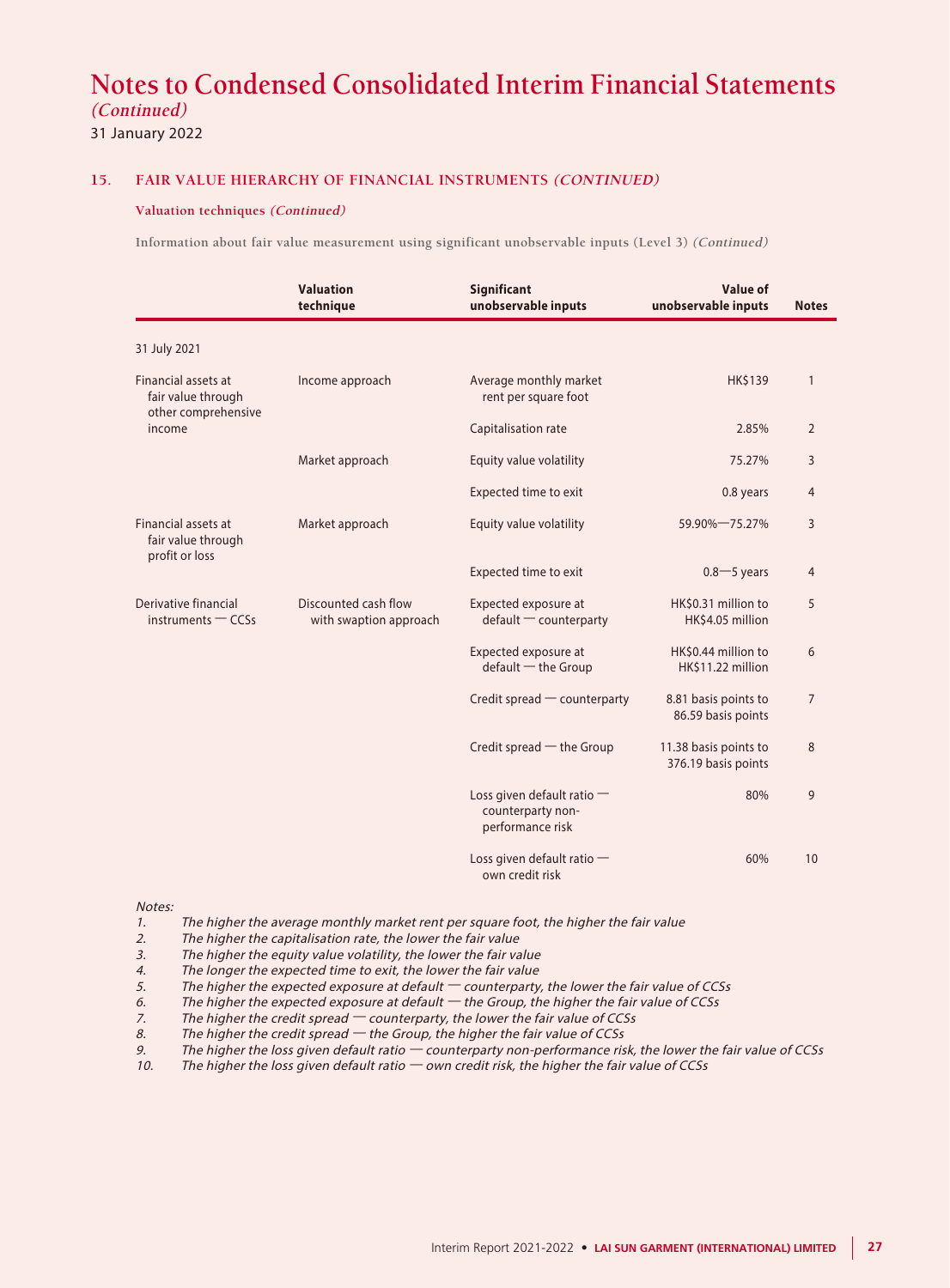## **Interim Dividend**

The Board of the Company has resolved not to declare the payment of an interim dividend for the financial year ending 31 July 2022. No interim dividend was declared in respect of the last corresponding period.

## **Management Discussion and Analysis**

### **BUSINESS REVIEW AND OUTLOOK**

Two years after the outbreak of the COVID-19 pandemic, the global economy has been experiencing a gradual recovery. However, the momentum for growth, especially in most major economies has slowed considerably since the end of 2021 and the outlook remains uncertain in the midst of, amongst other factors, new waves of Omicron variant infections, ongoing geopolitical conflicts especially between Russia and Ukraine, rising global inflation, lingering supply-chain disruptions, as well as persistent labour market challenges. While some of these events are likely to linger in the near future and continue to cast a shadow on the global economic recovery, we remain cautiously optimistic about the future prospects of the cities in which the Group has exposure, especially in the Greater Bay Area in southern China, and continue to regard Hong Kong, where our headquarters is situated, as one of the major beneficiary cities.

### **Hong Kong and Overseas Property Market**

Despite continued disruption, Hong Kong's economy saw a recovery in 2021 and turned to a strong year-on-year expansion of 6.4%, after contracting by 6.5% in 2020, thanks to the rebound of global demand, a well contained pandemic situation and higher vaccination rates, as well as the consumption voucher scheme that had boosted local spending and supported the retail, catering, and services sectors. However, the growth is expected to be moderate in 2022 as the fifth wave of COVID-19 infection cases since January 2022 along with the stringent "zero-COVID-19" measures adopted by the Hong Kong government has taken a heavy toll on local economic activities and dented the market sentiment.

The property sector in Hong Kong as a whole has been showing resilience and robustness since the emergence of COVID-19 epidemic in January 2020, while the unprecedented outbreak in the fifth wave of COVID-19 epidemic has posed uncertainties and challenges to the business activities of Hong Kong property market in 2022. The retail segment remained reliant on domestic consumption as the pandemic-induced closure of the border with Mainland China and travel restrictions continued. The tightened social distancing and containment measures amid the recent resurgence of Omicron COVID-19 variant infections in the community have severely dampened consumer sentiment and impacted footfall in most shopping centers in both core and non-core areas. The growth momentum in the office leasing market seen in the second half of 2021 has also been inevitably disrupted. Although the Central business district, especially premium Grade-A offices, continued to be underpinned by the anticipated return of US-listed Chinese enterprises and the growing appetite from finance and cryptocurrency firms, tenants in other commercial areas tend to be cautious and have slowed down their relocation or expansion plans in the face of mounting uncertainties, resulting in subdued leasing sentiment and a low level of activity. Market activities also slowed down in both the primary and secondary residential markets, owing to the outbreak of the fifth wave of the COVID-19 pandemic. Home viewings have been largely restricted by the latest social distancing measures and new launches have been postponed or rescheduled by some property developers. However, unique and exclusive luxury properties are still sought-after by wealthy house hunters and investors and premium residential sites in the land sale market are still receiving enthusiastic responses from local property developers, reflecting their confidence in the outlook for the luxury residential market in Hong Kong.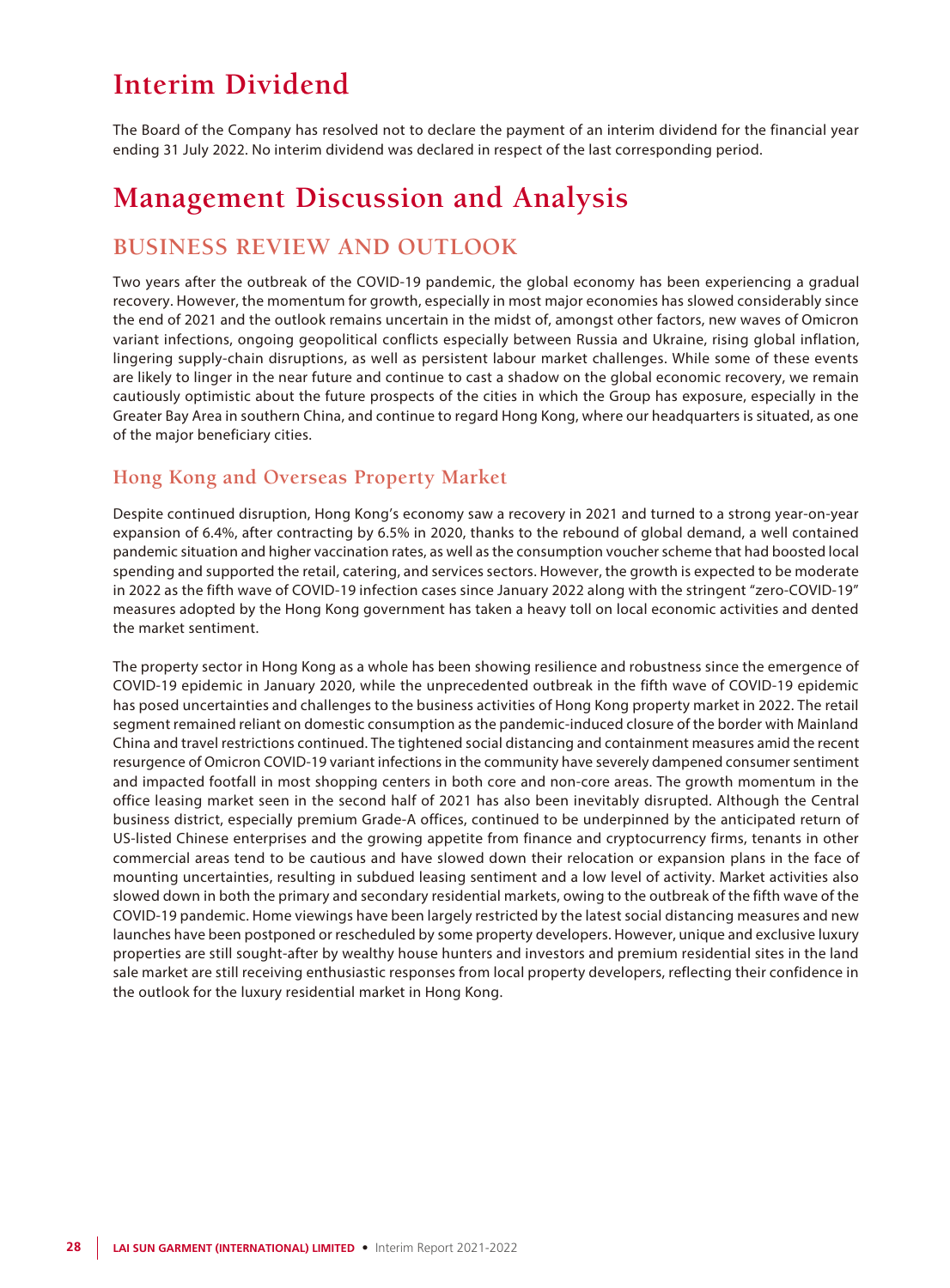## **BUSINESS REVIEW AND OUTLOOK (CONTINUED)**

### **Hong Kong and Overseas Property Market (Continued)**

During the six months ended 31 January 2022, prolonged social distancing measures and travel restrictions in Hong Kong continued to impact many industries to varying degrees. Amid weak business sentiment, slowdown of retail leasing activities and soaring vacancies in the market, the Group's major Hong Kong properties performed relatively steadily at over 80% occupancy. Given the severe epidemic situation of the latest and worst COVID-19 outbreak in Hong Kong since January 2022, the Group will work closely with its stakeholders, including its tenants, to try to find a mutually beneficial solution and progress through unprecedented challenging times. With the planning consent approved by the City of London's Planning and Transportation Committee, Lai Sun Development Company Limited ("**LSD**") and its subsidiaries (together, "**LSD Group**") keeps monitoring the market conditions in London closely for the potential redevelopment of the three properties on Leadenhall Street in London, comprising 100, 106 and 107 Leadenhall Street ("**Leadenhall Properties**"). Despite the pandemic challenges and the increasingly complicated Russia-Ukraine tensions, which may cause near-term uncertainties around the UK economy, the Group is of the view that the City of London's positioning as a major financial and business centre should remain unchanged. The potential redevelopment of the Leadenhall Properties set to be a mixed-use development has been designed by Skidmore, Owings & Merrill. The 56-storey commercial building will target a carbon net zero strategy in line with RIBA 2030 standards thereby meeting the demands of all major global occupiers by the time of delivery. Knight Frank and CBRE have been appointed as Office Leasing and Development advisers. London & Oriental LLP are the UK Client Representative and Development Adviser.

Despite the uncertain economic outlook brought by the prolonged pandemic, the residential property market in Hong Kong has demonstrated resilience primarily due to limited supply, solid pent-up demand driven by local end-users and the prevailing low interest rate environment. During the period under review, the Group continued to source and evaluate suitable land acquisition opportunities to restock its development land bank and successfully secured 3 residential projects. In September 2021, LSD Group acquired a 3-storey building at No. 116 Waterloo Road in Ho Man Tin and the transaction was completed with vacant possession in March 2022. LSD Group intends to redevelop the site into residential units with total gross floor area ("**GFA**") of approximately 46,100 square feet. In October 2021, LSD Group successfully won the tender for the residential site of approximately 23,900 square feet at No. 79 Broadcast Drive, Kowloon Tong, formerly the Educational Television Centre of Radio Television Hong Kong. LSD Group plans to develop a high-quality luxury residential project offering around 46 medium-large sized units including 3 houses and the maximum permissible GFA is approximately 71,600 square feet. In January 2022, LSD Group acquired two adjacent buildings at Nos. 1&1A Kotewall Road in Mid-Levels, Hong Kong Island for redevelopment purposes and the transaction was completed with vacant possession in March 2022. LSD Group intends to redevelop the site into a luxury residential project with a total GFA of approximately 57,500 square feet, offering around 25 medium-large sized residential units.

Construction work of the Hang On Street Project and the Tai Kei Leng Project are on schedule and completions are expected to be in the fourth quarter of 2023 and the first quarter of 2024, respectively. Upon completion, these two residential projects are expected to add a total GFA of approximately 64,000 square feet and 42,200 square feet, respectively, to the development portfolio of LSD Group. Subject to the COVID-19 epidemic situation in Hong Kong, the pre-sale of the Hang On Street Project and the Tai Kei Leng Project are expected to be launched in 2022. The planning and design work of the residential project at the Wong Chuk Hang Station Package Five Property Development is in progress. Construction is expected to be completed in the first half of 2025.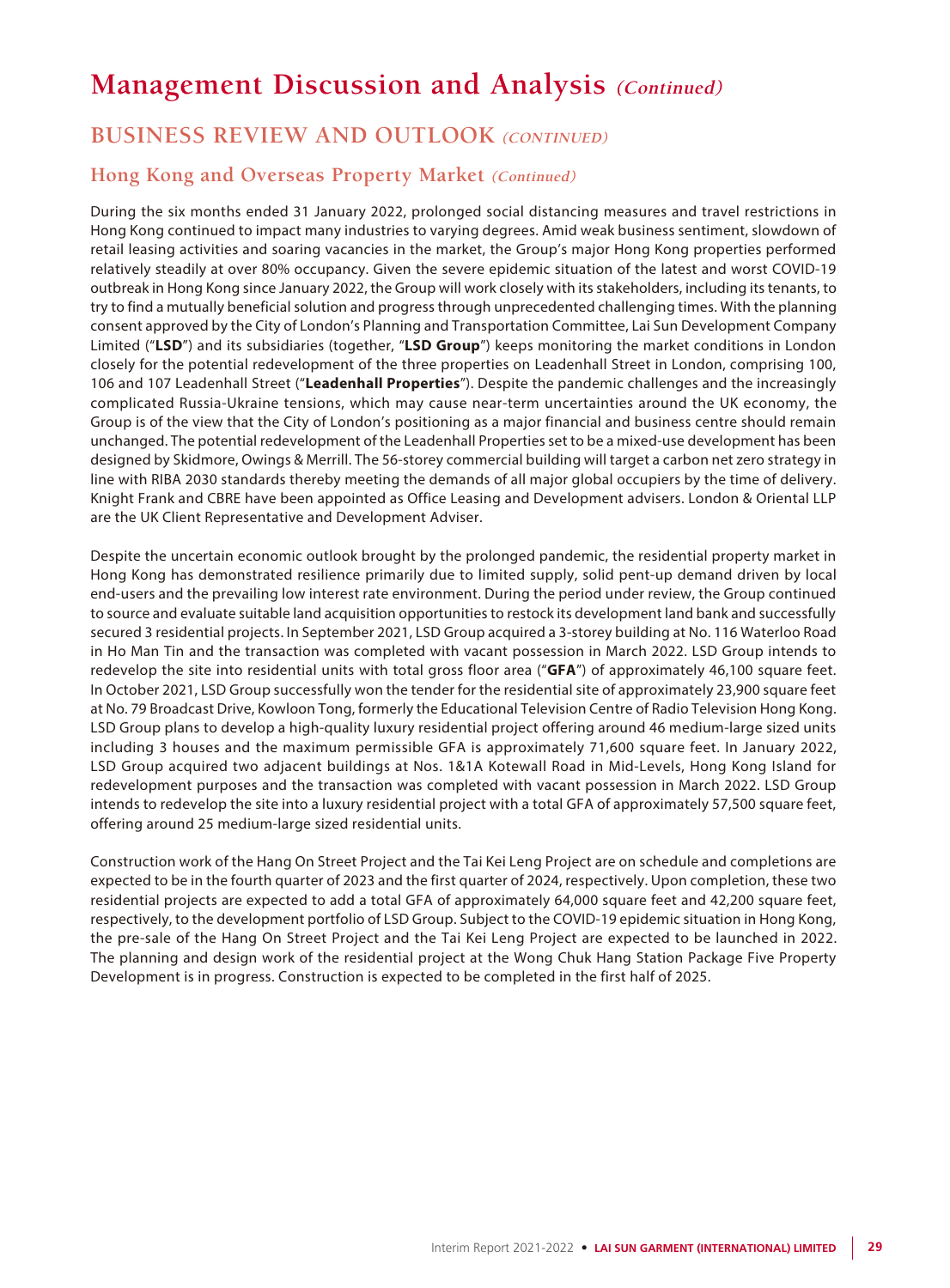## **BUSINESS REVIEW AND OUTLOOK (CONTINUED)**

### **Hong Kong and Overseas Property Market (Continued)**

604 units, including 23 houses in Alto Residences have been sold, achieving an average selling price of approximately HK\$18,000 per square foot. LSD Group has released 86 car parking spaces of Alto Residences for sale since March 2019. Up to 14 March 2022, 76 car parking spaces have been sold and the total sales proceeds amounted to approximately HK\$206.9 million.

The sale and handover of all 209 residential units and 7 commercial units of 93 Pau Chung Street have been completed. Car parking spaces of 93 Pau Chung Street were launched for sale in July 2019. Up to 14 March 2022, 7 out of 20 car parking spaces and 4 out of 5 motor-parking spaces have been sold and the total sales proceeds amounted to approximately HK\$10.2 million.

Construction of Monti, the Sai Wan Ho Street project has been completed. Up to 14 March 2022, 136 out of 144 units in Monti has been sold with saleable area of approximately 43,034 square feet and the average selling price amounted to approximately HK\$21,300 per square foot. Handover of the residential units which have been sold has been substantially completed.

The Group will continue its prudent and flexible approach and be prepared to capture the development opportunities as soon as the economy is on track for a recovery.

### **Mainland China Property Market**

People's Republic of China ("**PRC**" or "**China**") has targeted slower economic growth of around 5.5% this year at the fifth session of the 13<sup>th</sup> National People's Congress held in March 2022 amid the rising domestic constraints and uncertain global recovery. Notwithstanding the soften economic conditions due to policy tightening across real estate, technology and education sectors, recurrent COVID-19 outbreaks and lockdown measures, as well as slower export growth, the Chinese government has set stability as its top priority for economic achievement for the year. We believe that the Chinese government will continue to forge ahead and deliver stable economic performance through a combination of more neutral fiscal policy and moderately supportive monetary policy. We remain optimistic about the long-term prospects and sustainability of the business environment in China in light of the dual circulation development model emphasising on the rebalancing of domestic and overseas demand and are fully confident about future prospects of the cities in which the Group has exposure in, especially the Greater Bay Area in southern China, and continue to regard Hong Kong, where our headquarters is situated, as one of the major beneficiary cities.

The regional focus and rental-led strategy of Lai Fung Holdings Limited ("**Lai Fung**") and its subsidiaries (together, "**Lai Fung Group**") has demonstrated resilience in recent years. The rental portfolio of approximately 4.5 million square feet in Shanghai, Guangzhou, Zhongshan and Hengqin, being Tier 1 cities in China and cities within the Greater Bay Area delivered steady performance in rental income for the period under review. Top tier cities and the Greater Bay Area will remain as the primary drivers for Lai Fung Group's rental growth in coming years. Upon completion of construction works of the existing projects on hand, which include the combined redevelopment of Shanghai Northgate Plaza I, Northgate Plaza II and the Hui Gong Building ("**Shanghai Northgate Plaza Redevelopment Project**"), the development of Guangzhou Haizhu Plaza Project and Phase II ("**Novotown Phase II**") of the Novotown project in Hengqin ("**Novotown**"), Lai Fung Group will have a rental portfolio of approximately 6.8 million square feet. The Shanghai Northgate Plaza Redevelopment Project has been officially named as "Skyline Tower" and pre-leasing is in progress. Lai Fung Group also launched the pre-leasing of Guangzhou Haizhu Plaza Project, officially named as "Lai Fung International Center", the construction of which is expected to be completed by end of 2022.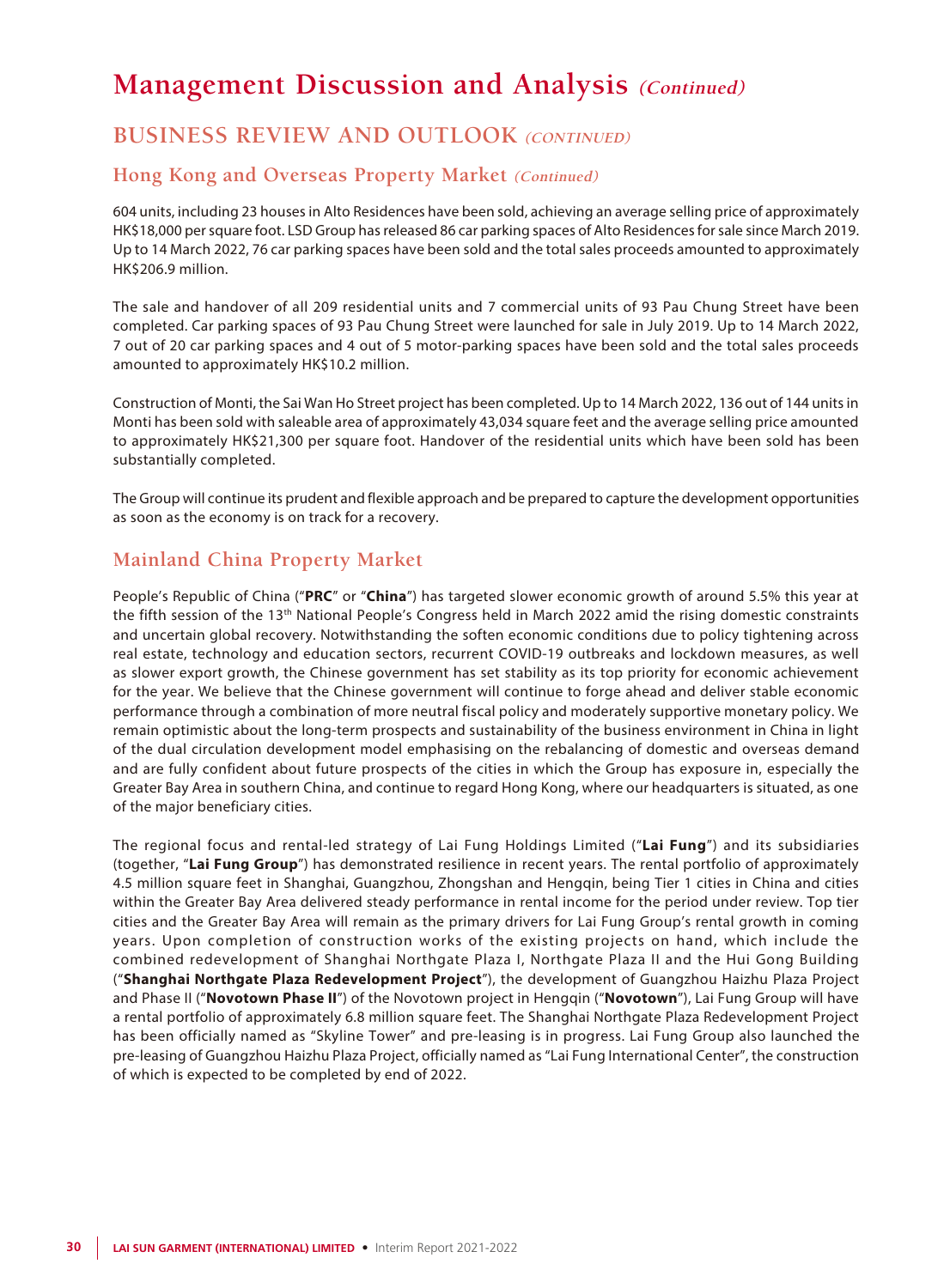## **BUSINESS REVIEW AND OUTLOOK (CONTINUED)**

### **Mainland China Property Market (Continued)**

Leasing of the commercial area of Phase I of Novotown ("**Novotown Phase I**") is underway with approximately 73% of the leasable area having been leased and key tenants include two themed indoor experience centres, namely "Lionsgate Entertainment World®" and "National Geographic Ultimate Explorer Hengqin", Pokiddo Trampoline Park, Adidas Outlet, Paulaner Wirtshaus Hengqin, Oyster King, Starbucks, McDonald's and an indoor gun shooting range.

Construction of Novotown Phase II is in progress. This mixed-used development project is expected to be completed in phases by 2024, providing commercial and experiential entertainment facilities, office and serviced apartment spaces of 357,100 square feet, 1,585,000 square feet and 578,400 square feet, respectively. Part of the office and serviced apartment spaces have been designated as for-sale properties. During the period under review, Novotown Phase II was awarded as a winner under the Retail & Leisure International ("**RLI**") Best Placemaking Scheme category at the Global RLI Awards for 2021 and was awarded the 5 Star – Best Mixed-use Architecture for Guangdong Province, China at Asia Pacific Property Awards 2021-2022. Lai Fung Group remains confident that the deepening of cooperation between Hengqin and Macau, and the continuous development of the Guangdong-Macau In-Depth Cooperation Zone in Hengqin will encourage more businesses and population to reside in Hengqin which will further enhance the tourism market, making Novotown a new contributor to Lai Fung Group's results in the long run.

Shanghai Wuli Bridge Project, the high-end luxury residential project located by the Huangpu River in Huangpu District providing 28 residential units and 43 car parking spaces was launched for sale in September 2020 and has received an enthusiastic response from the market. Up to the date of this Interim Report, two residential units and 14 car parking spaces remain unsold, of which the contracted sales for one residential unit and one car parking space as at 31 January 2022 amounted to approximately HK\$35.0 million. Construction of remaining phases of Zhongshan Palm Spring has been completed and handover of pre-sold units is in progress. The residential units and the unsold serviced apartment units in Zhongshan Palm Spring, the cultural studios, cultural workshops and office of Hengqin Novotown Phase I, as well as the remaining residential unit in Shanghai Wuli Bridge Project are expected to contribute to the income of Lai Fung Group in coming financial years.

Lai Fung Group will consider replenishing its landbank as and when opportunities arise, and will take into account, amongst other factors, overall macroeconomic conditions, Lai Fung Group's existing presence in the relevant cities and allocation of risks etc.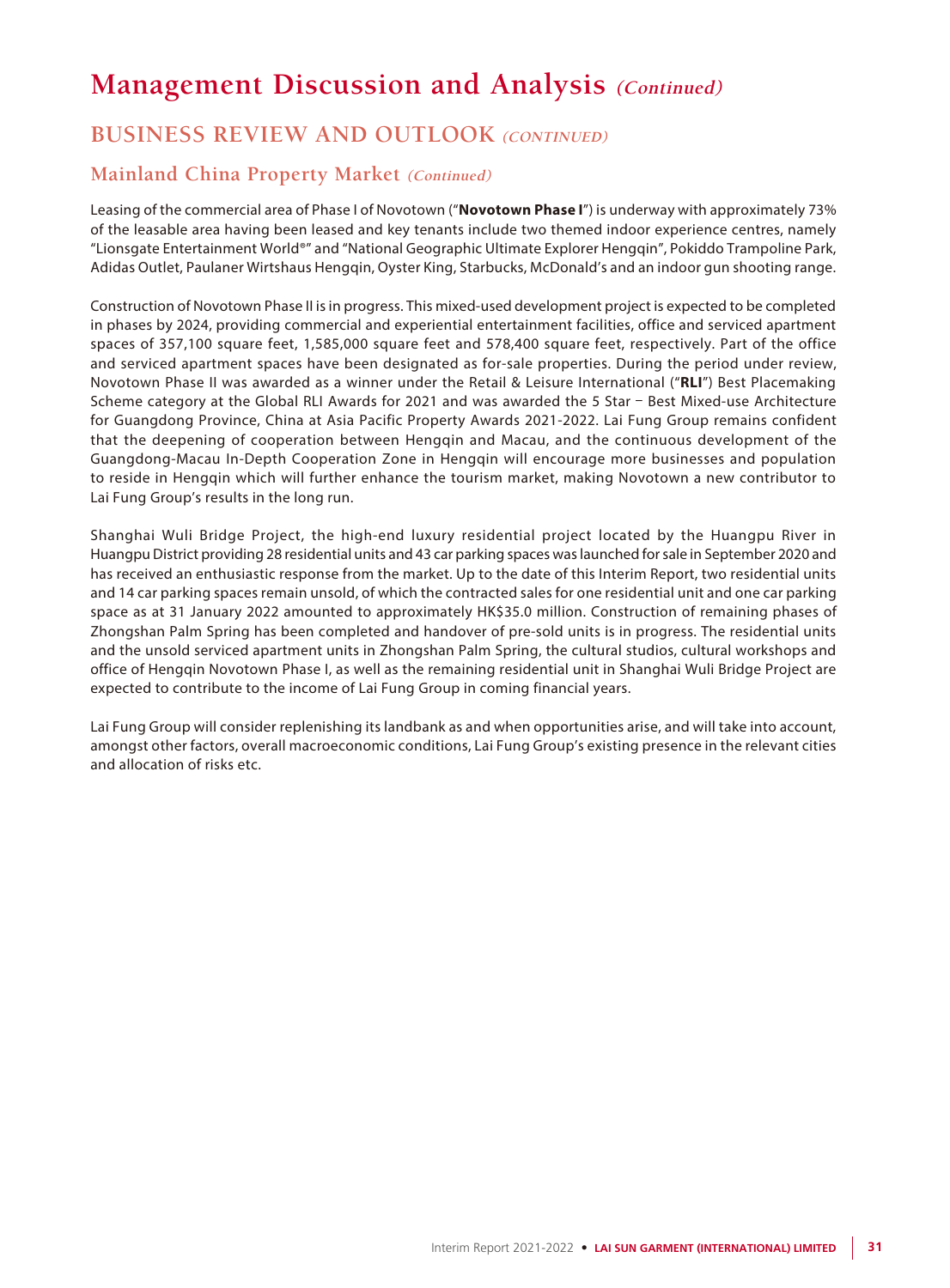## **BUSINESS REVIEW AND OUTLOOK (CONTINUED)**

### **Cinema Operation/Media and Entertainment/Film Production and Distribution**

The COVID-19 pandemic has had a drastic impact on every facet of the global economy, including the entertainment industry. Although vaccination programs have been launched on a massive scale in Hong Kong and Mainland China, the sector remains at the mercy of the coronavirus, with the recent new waves of Omicron COVID-19 variant infections affecting business confidence and the risks of future outbreaks ever present.

Due to the relaxation of social distancing measures and the release of a number of blockbuster movies, the cinema operation of eSun Holdings Limited ("**eSun**") and its subsidiaries (together, "**eSun Group**") recovered gradually in 2021 from the worst of the COVID-19 pandemic. During the period under review, eSun Group's cinemas in Hong Kong were allowed to operate at 85% capacity for all screens before the surge of the fifth wave COVID-19 cases in January 2022 and have been requested to close since 7 January 2022 as part of the government's ramped up measures to contain the spread of the Omicron variant. Cinemas in Mainland China re-opened in late July 2020 and the box office has shown a recovery in 2021 driven by the success of patriotic blockbusters. However, business performance of cinema operation in Hong Kong and Mainland China are still suffering from the social distancing measures such as restrictions on the seating capacity and food and beverage consumption within the cinema houses. Despite the challenging operating environment under the COVID-19 pandemic, eSun Group remains cautiously optimistic about the fundamental demand for entertainment in the long run and continues to evaluate opportunities to maintain and enhance its market positioning as a leading multiplex cinema operator in Hong Kong.

In February 2022, eSun Group extended the tenancy agreement of the Festival Grand Cinema in Festival Walk for 3 years commencing on 1 February 2024. Festival Walk is one of the most popular shopping and leisure destinations in Hong Kong with direct connection to the Kowloon Tong MTR Station and eSun Group has been operating the cinema since June 2016. Given its strategic location, eSun Group considers that the continued use of the premise after the expiry of the existing tenancy will be beneficial to the cinema operation of eSun Group and will further enhance its market position as a leading multiplex cinema operator in Hong Kong. eSun Group also secured the cinema site at Plaza Hollywood in Diamond Hill, Kowloon through a joint venture company with one of major cinema operators in Hong Kong and the new cinema is expected to commence business in the third quarter of 2022. eSun Group is closely monitoring the market conditions and will continue to improve its overall operating efficiency and take a prudent approach in evaluating opportunities for further expansion of its footprint.

The outbreak of COVID-19 also posted unprecedented challenges to the media and entertainment industry, with entertainment spending affected severely by the accompanying social distancing measures. The entertainment consumption of the PRC markets started to recover amid the novel coronavirus epidemic. However, the recent surge of Omicron COVID-19 variant infections in Hong Kong posed a challenge to the local entertainment market. Media Asia Group Holdings Limited ("**MAGHL**", a non-wholly-owned subsidiary of the Company, together with its subsidiaries, "**MAGHL Group**"), being the media and entertainment arm of eSun Group will continue to focus on producing high quality and commercially viable products to rise to the challenge, and has also been directing its resources towards development of online content for streaming platforms and e-commerce to capture the related market opportunities.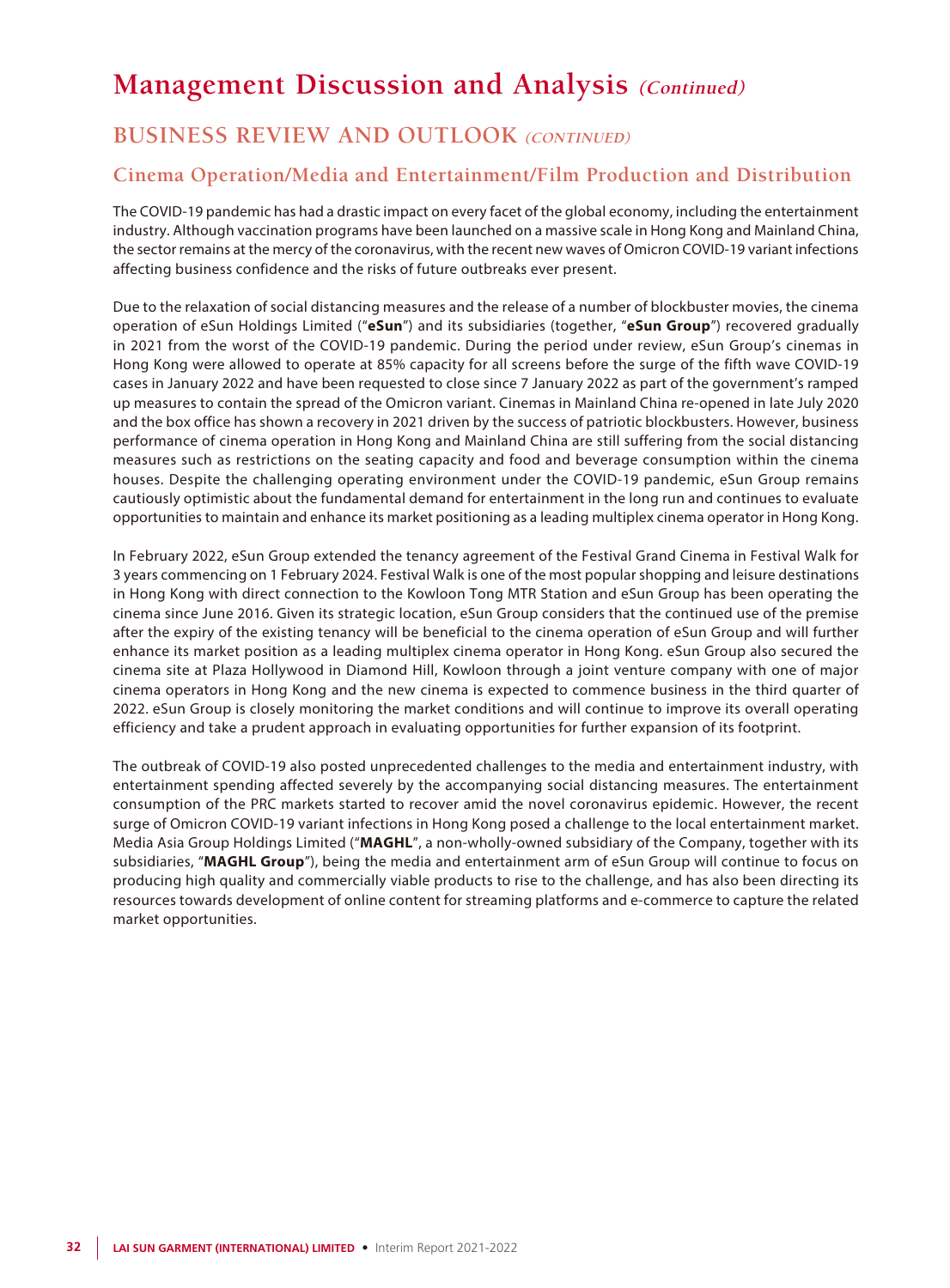## **BUSINESS REVIEW AND OUTLOOK (CONTINUED)**

### **Cinema Operation/Media and Entertainment/Film Production and Distribution (Continued)**

MAGHL Group continues to invest in original production of quality films with Chinese themes. The current production pipeline include "Twilight of the Warriors: Walled In", an action film directed by Cheng Poi-Shui, featuring Louis Koo, Sammo Hung, Richie Jen and Raymond Lam and "Tales from the Occult" series, three psychological thriller each made up of three short stories produced by John Chong and Mathew Tang, and directed by Wesley Hoi, Fung Chih Chiang and Fruit Chan (Tales from the Occult I), Frank Hui, Daniel Chan and Doris Wong (Tales from the Occult II), and Li Chi Ngai, Peter Lee and Pater Wong (Tales from the Occult III).

"Septet: the Story of Hong Kong", an omnibus film produced by seven Hong Kong film masters including Johnnie To, Tsui Hark, Ann Hui, Patrick Tam, Sammo Hung, Yuen Woo-Ping and the memorable Ringo Lam, will be scheduled for theatrical release in later stage.

The drama series "Modern Dynasty" started broadcasting in Alibaba's Youku and TVB since January 2022 and have generated satisfactory viewership for the two platforms. "Twin Shadows", a 24-episode modern-day drama series featuring Bosco Wong and Chrissie Chau, is under production. MAGHL Group is in discussion with various Chinese portals and video websites for new project development in TV drama production.

Congratulations to Joyce Cheng who just won the best female singer award and was voted the favorite female singer in Ultimate Song Chart Awards Presentation 2021. MAGHL Group will keep looking for new talent in Greater China and further cooperation with Asian artistes with an aim to build up a strong artiste roster for eSun Group.

The distribution licence of music products with Tencent Music Entertainment (Shenzhen) Co., Ltd and Warner Music continues to provide stable income contribution to eSun Group. eSun Group will continue to work with prominent local and Asian artistes for concert promotion and upcoming events including concerts of Jay Fung, Yoga Lin and Tsai Chin are to be held in later stage in the hope of recovery after the pandemic situation.

It is believed that MAGHL Group's integrated media platform comprising movies, TV programs, music, new media, artiste management and live entertainment put it in a strong position to capture the opportunities of the entertainment market by a balanced and synergistic approach. eSun Group is monitoring market conditions closely and will take a prudent approach to explore cooperation and investment opportunities to enrich its portfolio and broaden its income stream.

### **Other Business Updates**

The rights issue ("**Rights Issue**") announced by the Company in June 2021 on the basis of one rights share for every two existing shares of the Company at a subscription price of HK\$2.24 each was completed in August 2021. The total net proceeds of the Rights Issue, after deduction of rights issue expenses, was approximately HK\$434.6 million. As at the date of this Interim Report, HK\$70 million has been used for repayment of certain bank borrowings of the Company.

As at 31 January 2022, the Group's consolidated cash and bank deposits amounted to HK\$9,253.7 million (HK\$466.5 million excluding LSD Group) with undrawn facilities of HK\$5,691.2 million (HK\$50.0 million excluding LSD Group). The net debt to equity ratio as at 31 January 2022 amounted to 93% (31 July 2021: 76%). The Group's gearing excluding the net debt of LSD Group was approximately 5%. The Group will continue its prudent and flexible approach in growing the landbank and managing its financial position.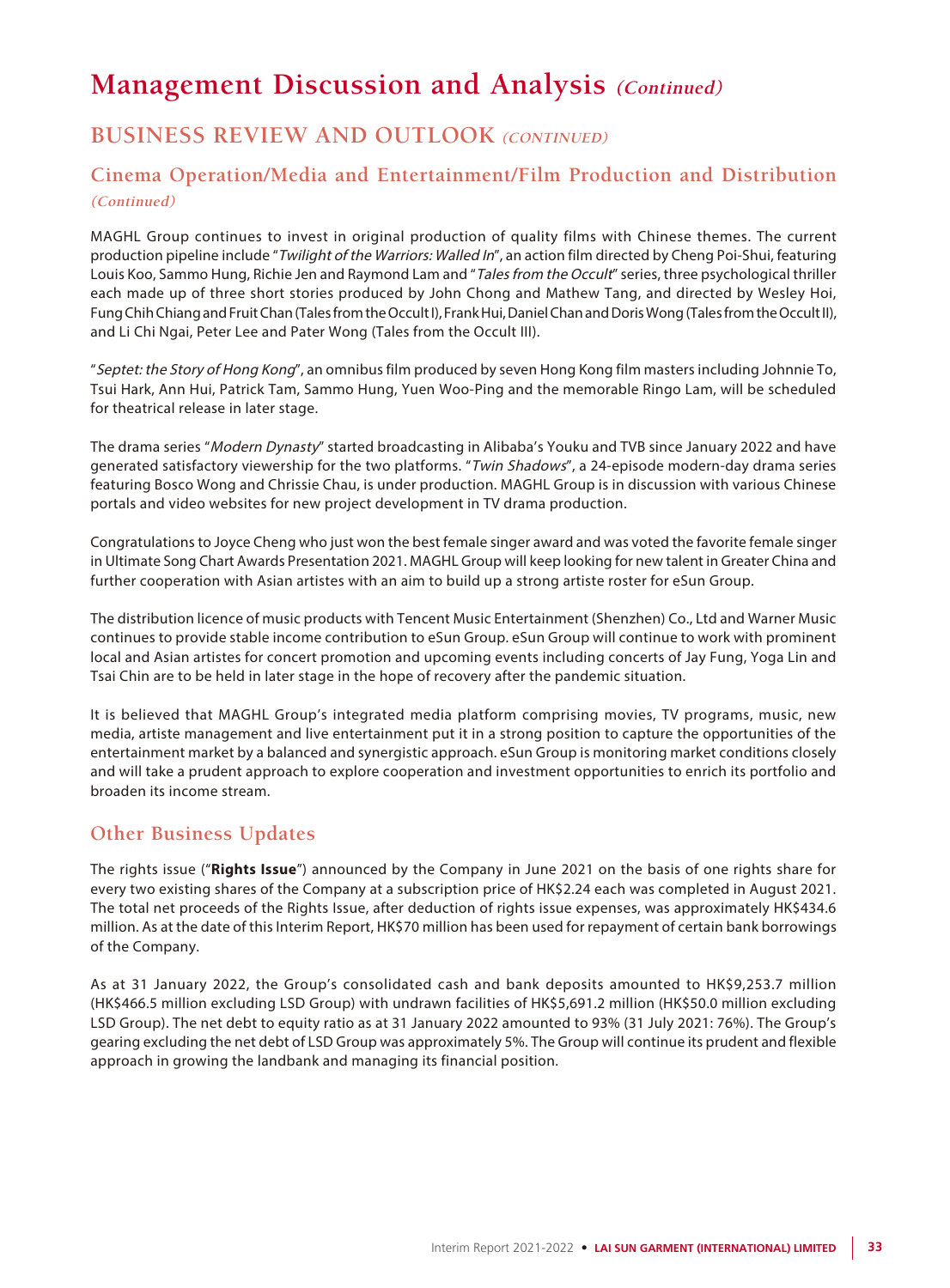### **OVERVIEW OF INTERIM RESULTS**

For the six months ended 31 January 2022, the Group recorded turnover of HK\$2,770.8 million (2021: HK\$2,794.1 million) and a gross profit of HK\$1,009.0 million (2021: HK\$657.6 million). The decrease in turnover from sale of properties that was primarily driven by the sales performance of Lai Fung Group's development projects in Mainland China was partially offset by the increase in revenue from hotel operations and restaurant and food & beverage ("**F&B**") product sales operations of LSD Group, as well as cinema operation and media and entertainment businesses of eSun Group.

Set out below is the turnover by segment:

|                                             | Six months ended 31 January |                |                   |          |
|---------------------------------------------|-----------------------------|----------------|-------------------|----------|
|                                             | 2022                        | 2021           | <b>Difference</b> |          |
|                                             | (HK\$ million)              | (HK\$ million) | (HK\$ million)    | % Change |
| Property investment                         | 696.8                       | 711.1          | $-14.3$           | $-2.0$   |
| Property development and sales              | 858.9                       | 1,220.0        | $-361.1$          | $-29.6$  |
| Restaurant and F&B product sales operations | 248.9                       | 172.1          | $+76.8$           | $+44.6$  |
| Hotel operation                             | 335.6                       | 289.3          | $+46.3$           | $+16.0$  |
| Media and entertainment                     | 147.2                       | 163.5          | $-16.3$           | $-10.0$  |
| Film and TV program                         | 135.4                       | 57.2           | $+78.2$           | $+136.7$ |
| Cinema operation                            | 223.9                       | 61.1           | $+162.8$          | $+266.4$ |
| Theme park operation                        | 10.3                        | 14.2           | $-3.9$            | $-27.5$  |
| <b>Others</b>                               | 113.8                       | 105.6          | $+8.2$            | $+7.8$   |
| <b>Total</b>                                | 2,770.8                     | 2,794.1        | $-23.3$           | $-0.8$   |

For the six months ended 31 January 2022, net loss attributable to owners of the Company was approximately HK\$323.8 million (2021: HK\$797.2 million). The narrowed loss is primarily attributable to the increase in valuations of investment properties owned by the Group and held through joint ventures of LSD Group during the period under review as compared to the same period last year. Net loss per share was HK\$0.551 (2021 (adjusted): HK\$1.658).

Excluding the effect of property revaluations, net loss attributable to owners of the Company was approximately HK\$304.0 million (2021: HK\$229.5 million). Net loss per share excluding the effect of property revaluations during the period under review was HK\$0.517 (2021 (adjusted): HK\$0.477).

|                                                                                          | Six months ended 31 January |                      |  |
|------------------------------------------------------------------------------------------|-----------------------------|----------------------|--|
| Loss attributable to owners of the Company                                               | 2022<br>HK\$ million        | 2021<br>HK\$ million |  |
|                                                                                          | (323.8)                     | (797.2)              |  |
| Reported<br>Less: Adjustments in respect of revaluation of investment properties held by |                             |                      |  |
| - the Company and subsidiaries                                                           | 25.3                        | 337.8                |  |
| $-$ associates and joint ventures                                                        | (4.8)                       | 223.1                |  |
| Deferred tax on investment properties                                                    | (0.7)                       | 6.8                  |  |
|                                                                                          |                             |                      |  |
| Net loss after tax excluding revaluation of investment properties                        | (304.0)                     | (229.5)              |  |

Equity attributable to owners of the Company as at 31 January 2022 amounted to HK\$20,597.7 million, as compared to HK\$21,726.9 million as at 31 July 2021. Net asset value per share attributable to owners of the Company dropped to HK\$34.976 per share as at 31 January 2022 from HK\$55.340 per share as at 31 July 2021. The decrease was primarily due to the enlarged shareholder base as a result of the Rights Issue completed in August 2021.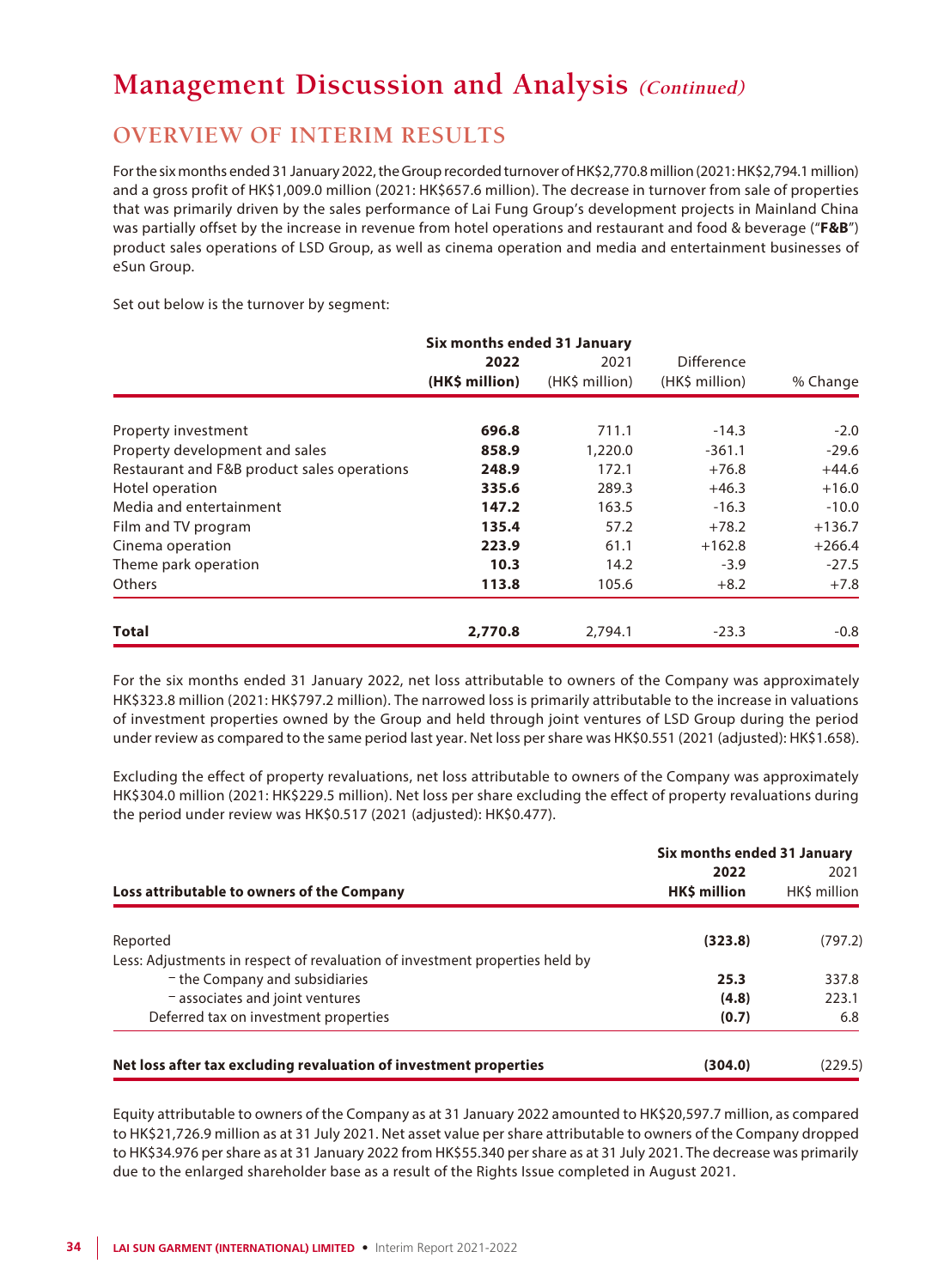## **PROPERTY PORTFOLIO COMPOSITION**

The Group maintained a property portfolio with attributable GFA of approximately 5.1 million square feet as at 31 January 2022. All major properties of the Group in Mainland China are held through Lai Fung Group, except Novotown Phase I which is 80% owned by Lai Fung Group and 20% owned by LSD Group, and all major properties in Hong Kong and overseas are held by LSD Group excluding eSun Group and Lai Fung Group.

Approximate attributable GFA (in '000 square feet) of the Group's major properties and number of car parking spaces as at 31 January 2022 are set out as follows:

|                                                                                                                                                                                                            | Commercial/<br><b>Retail</b> | <b>Office</b> | Hotel/<br>serviced<br>apartments | <b>Residential</b> | <b>Industrial</b>        | <b>Total</b><br>(excluding<br>car parking<br>spaces &<br>ancillary<br>facilities) | No. of<br>car parking<br>spaces |
|------------------------------------------------------------------------------------------------------------------------------------------------------------------------------------------------------------|------------------------------|---------------|----------------------------------|--------------------|--------------------------|-----------------------------------------------------------------------------------|---------------------------------|
| GFA of major properties and number of car parking spaces of Lai Fung Group (on attributable basis')                                                                                                        |                              |               |                                  |                    |                          |                                                                                   |                                 |
| Completed Properties Held for Rental <sup>2</sup>                                                                                                                                                          | 714                          | 313           |                                  |                    |                          | 1.027                                                                             | 666                             |
| Completed Hotel Properties and                                                                                                                                                                             |                              |               |                                  |                    |                          |                                                                                   |                                 |
| Serviced Apartments <sup>2</sup>                                                                                                                                                                           |                              |               | 286                              |                    | $\overline{\phantom{0}}$ | 286                                                                               |                                 |
| Properties under Development <sup>3</sup>                                                                                                                                                                  | 211                          | 791           | 169                              |                    |                          | 1,171                                                                             | 647                             |
| Completed Properties Held for Sale                                                                                                                                                                         | 48                           | 123           | 87                               | 432                |                          | 690                                                                               | 1,025                           |
| <b>Subtotal</b>                                                                                                                                                                                            | 973                          | 1,227         | 542                              | 432                |                          | 3,174                                                                             | 2,338                           |
| GFA of major properties and number of car parking spaces of LSD Group (excluding Lai Fung Group) (on attributable basis')                                                                                  |                              |               |                                  |                    |                          |                                                                                   |                                 |
| Completed Properties Held for Rental <sup>2</sup><br>Completed Hotel Properties and<br>Serviced Apartments <sup>2</sup><br>Properties under Development <sup>3</sup><br>Completed Properties Held for Sale | 390<br>4<br>18               | 548<br>56     | 384<br>39                        | 200<br>39          | 36                       | 974<br>384<br>204<br>152                                                          | 764<br>49<br>69<br>35           |
| Subtotal                                                                                                                                                                                                   | 412                          | 604           | 423                              | 239                | 36                       | 1,714                                                                             | 917                             |
| GFA of major properties and number of car parking spaces of the Group (excluding LSD Group) (on attributable basis')                                                                                       |                              |               |                                  |                    |                          |                                                                                   |                                 |
| Completed Properties Held for Rental <sup>2</sup>                                                                                                                                                          | 91                           |               |                                  |                    | 160                      | 251                                                                               | 38                              |
| <b>Subtotal</b>                                                                                                                                                                                            | 91                           |               |                                  |                    | 160                      | 251                                                                               | 38                              |

Notes:

1. As at 31 January 2022, Lai Fung is a 55.08%-owned subsidiary of LSD and LSD is a 53.19%-owned subsidiary of the Company.

2. Completed and rental generating properties.

3. All properties under construction.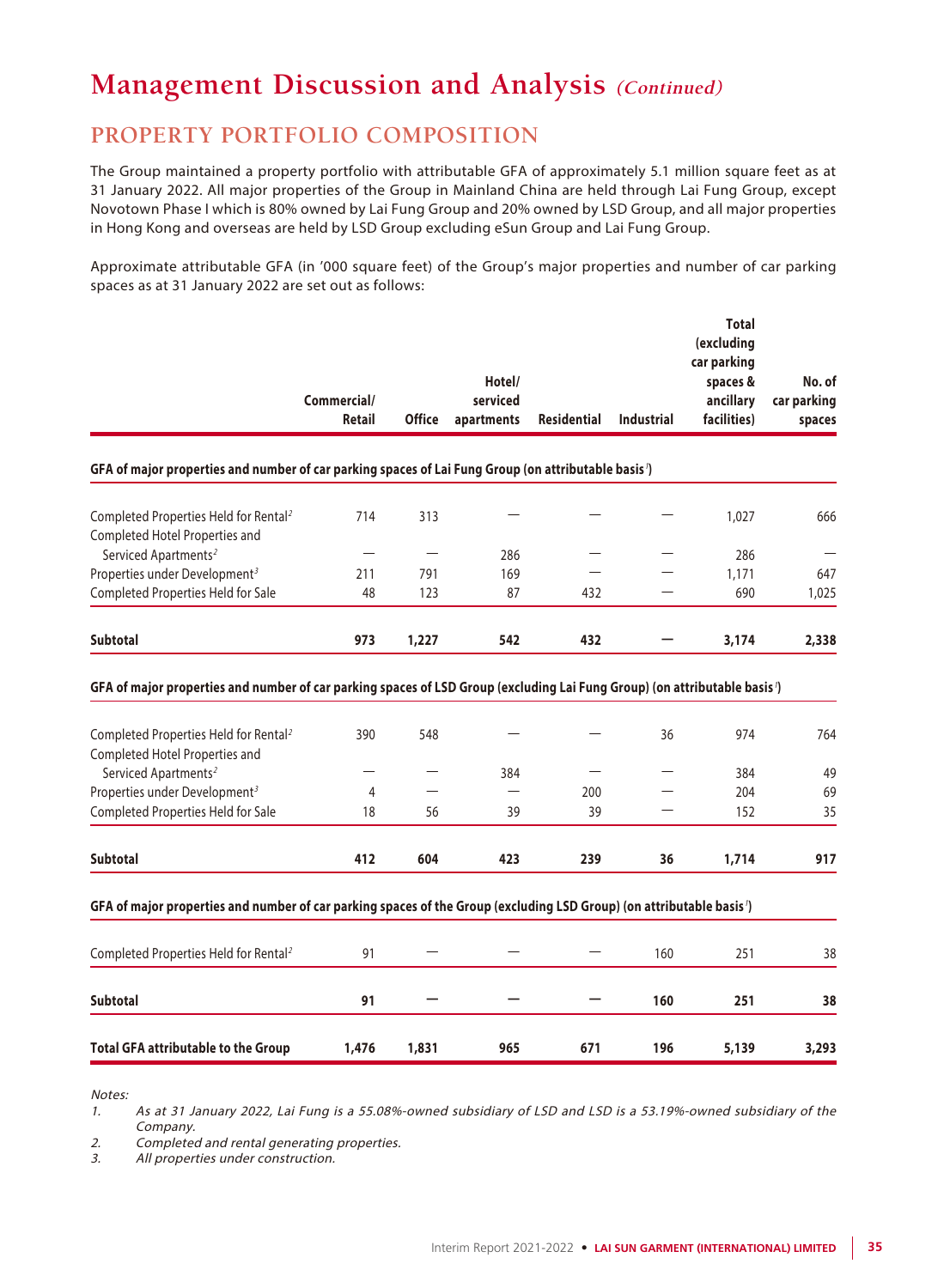### **PROPERTY INVESTMENT**

### **Rental Income**

During the period under review, the Group's rental operations recorded a turnover of HK\$696.8 million (2021: HK\$711.1 million) comprising turnover of HK\$294.2 million, HK\$42.9 million and HK\$359.7 million from rental properties in Hong Kong, London and Mainland China, respectively.

Breakdown of rental turnover by major investment properties of the Group is as follows:

|                                      | Six months ended 31 January |              | <b>Period end occupancy</b> |                                            |                                     |
|--------------------------------------|-----------------------------|--------------|-----------------------------|--------------------------------------------|-------------------------------------|
|                                      | 2022                        | 2021         | $\%$                        | 2022                                       | 2021                                |
|                                      | HK\$ million                | HK\$ million | Change                      | $\%$                                       | $\%$                                |
| <b>Hong Kong</b>                     |                             |              |                             |                                            |                                     |
| Cheung Sha Wan Plaza                 | 136.1                       | 154.9        | $-12.1$                     | 81.6                                       | 93.3                                |
|                                      |                             |              | $-8.8$                      | 93.5                                       |                                     |
| Causeway Bay Plaza 2                 | 79.0                        | 86.6         |                             |                                            | 91.9                                |
| Lai Sun Commercial Centre            | 23.7                        | 21.7         | $+9.2$                      | 97.5                                       | 98.4                                |
| Crocodile Center (commercial podium) | 42.7                        | 40.7         | $+4.9$                      | 100.0                                      | 100.0                               |
| Por Yen Building                     | 7.8                         | 7.7          | $+1.3$                      | 96.8                                       | 88.5                                |
| Others                               | 4.9                         | 4.2          | $+16.7$                     |                                            |                                     |
| Subtotal:                            | 294.2                       | 315.8        | $-6.8$                      |                                            |                                     |
| <b>London, United Kingdom</b>        |                             |              |                             |                                            |                                     |
| 107 Leadenhall Street                | 13.6                        | 23.0         | $-40.9$                     | 78.9                                       | 97.4                                |
| 100 Leadenhall Street                | 26.4                        | 29.7         | $-11.1$                     | 100.0                                      | 100.0                               |
| 106 Leadenhall Street                |                             |              |                             |                                            |                                     |
|                                      | 2.9                         | 3.2          | $-9.4$                      | 100.0                                      | 100.0                               |
| Subtotal:                            | 42.9                        | 55.9         | $-23.3$                     |                                            |                                     |
| <b>Mainland China</b>                |                             |              |                             |                                            |                                     |
| Shanghai                             |                             |              |                             |                                            |                                     |
| Shanghai Hong Kong Plaza             | 157.0                       | 144.8        | $+8.4$                      | <b>Retail: 95.3</b><br><b>Office: 91.2</b> | <b>Retail: 91.8</b><br>Office: 83.4 |
| Shanghai May Flower Plaza            | 23.3                        | 20.5         | $+13.7$                     | <b>Retail: 98.7</b>                        | Retail: 99.2                        |
| Shanghai Regents Park                | 10.1                        | 11.6         | $-12.9$                     | 79.1                                       | 100.0                               |
| Guangzhou                            |                             |              |                             |                                            |                                     |
| Guangzhou May Flower Plaza           | 63.7                        | 58.4         | $+9.1$                      | 98.6                                       | 98.8                                |
| Guangzhou West Point                 | 14.9                        | 13.4         | $+11.2$                     | 92.0                                       | 96.0                                |
| Guangzhou Lai Fung Tower             | 70.4                        | 73.8         | $-4.6$                      | <b>Retail: 100.0</b>                       | Retail: 95.9                        |
|                                      |                             |              |                             | Office: 97.9 <sup>1</sup>                  | Office: 98.3                        |
| Zhongshan                            |                             |              |                             |                                            |                                     |
| Zhongshan Palm Spring                | 4.7                         | 2.6          | $+80.8$                     | Retail: 67.5 <sup>7</sup>                  | Retail: 74.5 <sup>1</sup>           |
| Henggin                              |                             |              |                             |                                            |                                     |
| Henggin Novotown Phase I             | 3.3                         | 4.3          | $-23.3$                     | <b>Retail: 72.8<sup>2</sup></b>            | Retail: 66.2 <sup>2</sup>           |
| Others                               | 12.3                        | 10.0         | $+23.0$                     |                                            |                                     |
| Subtotal:                            | 359.7                       | 339.4        | $+6.0$                      |                                            |                                     |
| <b>Total:</b>                        | 696.8                       | 711.1        | $-2.0$                      |                                            |                                     |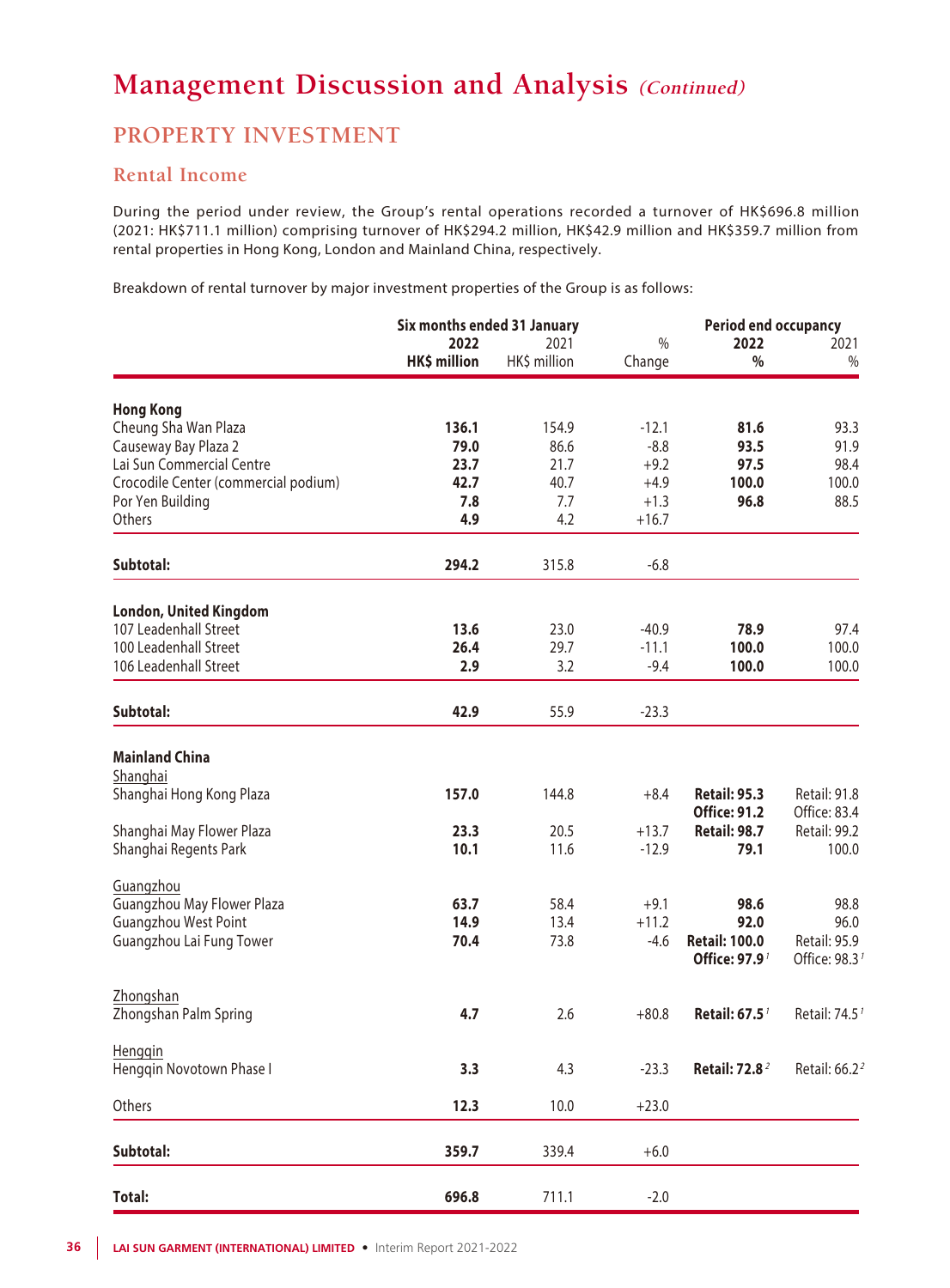### **PROPERTY INVESTMENT** (CONTINUED)

### **Rental Income (Continued)**

|                                                                 | Six months ended 31 January |                     |                | <b>Period end occupancy</b> |              |
|-----------------------------------------------------------------|-----------------------------|---------------------|----------------|-----------------------------|--------------|
|                                                                 | 2022<br>HK\$ million        | 2021<br>HKS million | $\%$<br>Change | 2022<br>$\%$                | 2021<br>$\%$ |
| Rental proceeds from joint venture projects<br><b>Hong Kong</b> |                             |                     |                |                             |              |
| CCB Tower <sup>3</sup> (50% basis)                              | 59.0                        | 68.6                | $-14.0$        | 95.7                        | 100.0        |
| Alto Residences <sup>4</sup> (50% basis)                        | 22.2                        | 10.9                | $+103.7$       | 84.7                        | 68.9         |
| Total:                                                          | 81.2                        | 79.5                | $+2.1$         |                             |              |

Notes:

1. Excluding self-use area.<br>2. Including the cultural at

Including the cultural attraction spaces occupied by Lionsgate Entertainment World® and National Geographic Ultimate Explorer Hengqin.

3. CCB Tower is a joint venture project with China Construction Bank Corporation ("**CCB**") in which each of LSD Group and CCB has an effective 50% interest. For the six months ended 31 January 2022, the joint venture recorded rental proceeds of approximately HK\$118.0 million (2021: HK\$137.1 million).

4. Alto Residences is a joint venture project with Empire Group Holdings Limited ("**Empire Group**") in which each of LSD Group and Empire Group has an effective 50% interest. For the six months ended 31 January 2022, the joint venture recorded rental proceeds of approximately HK\$44.5 million (2021: HK\$21.8 million).

Breakdown of turnover by usage of the Group's major rental properties:

|                           | Six months ended 31 January 2022<br><b>Attributable</b> |                                   |                                   | Six months ended 31 January 2021<br>Attributable |                            |                                   |
|---------------------------|---------------------------------------------------------|-----------------------------------|-----------------------------------|--------------------------------------------------|----------------------------|-----------------------------------|
|                           | interest to<br>the Group                                | <b>Turnover</b><br>(HK\$ million) | <b>Total GFA</b><br>(square feet) | interest to<br>the Group                         | Turnover<br>(HK\$ million) | <b>Total GFA</b><br>(square feet) |
| <b>Hong Kong</b>          |                                                         |                                   |                                   |                                                  |                            |                                   |
| Cheung Sha Wan Plaza      | 53.19%                                                  |                                   |                                   | 56.13%                                           |                            |                                   |
| Commercial                |                                                         | 62.2                              | 233,807                           |                                                  | 78.0                       | 233,807                           |
| Office                    |                                                         | 64.9                              | 409,896                           |                                                  | 69.3                       | 409,896                           |
| Car parking spaces        |                                                         | 9.0                               | N/A                               |                                                  | 7.6                        | N/A                               |
| Subtotal:                 |                                                         | 136.1                             | 643,703                           |                                                  | 154.9                      | 643,703                           |
| Causeway Bay Plaza 2      | 53.19%                                                  |                                   |                                   | 56.13%                                           |                            |                                   |
| Commercial                |                                                         | 54.0                              | 109,770                           |                                                  | 60.2                       | 109,770                           |
| Office                    |                                                         | 22.6                              | 96,268                            |                                                  | 24.2                       | 96,268                            |
| Car parking spaces        |                                                         | 2.4                               | N/A                               |                                                  | 2.2                        | N/A                               |
| Subtotal:                 |                                                         | 79.0                              | 206,038                           |                                                  | 86.6                       | 206,038                           |
| Lai Sun Commercial Centre | 53.19%                                                  |                                   |                                   | 56.13%                                           |                            |                                   |
| Commercial                |                                                         | 11.0                              | 95,063                            |                                                  | 11.2                       | 95,063                            |
| Office                    |                                                         | 2.6                               | 74,181                            |                                                  | 2.3                        | 74,181                            |
| Car parking spaces        |                                                         | 10.1                              | N/A                               |                                                  | 8.2                        | N/A                               |
| Subtotal:                 |                                                         | 23.7                              | 169,244                           |                                                  | 21.7                       | 169,244                           |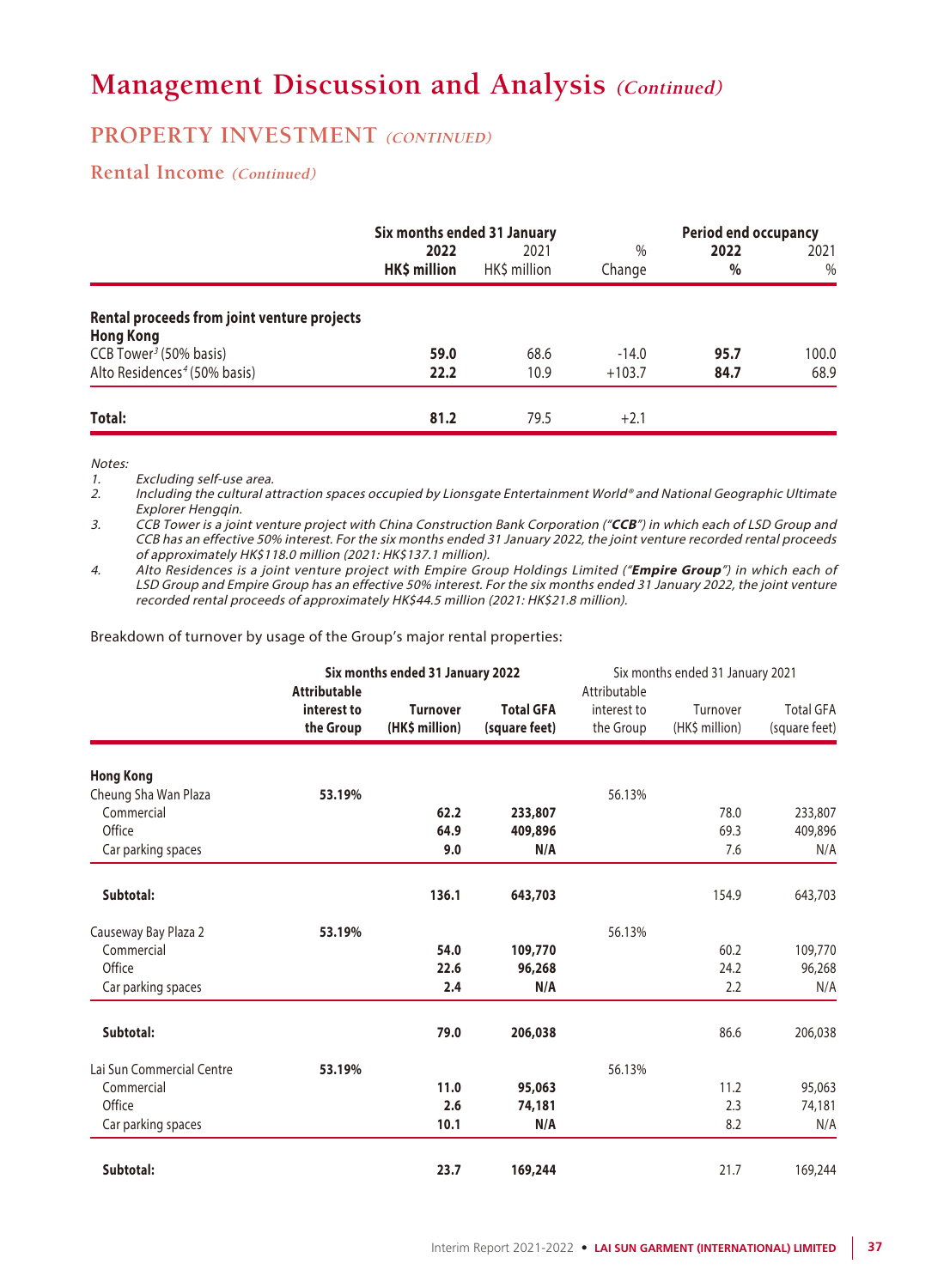### **PROPERTY INVESTMENT** (CONTINUED)

### **Rental Income (Continued)**

|                           |                                                 | Six months ended 31 January 2022  |                                   | Six months ended 31 January 2021         |                            |                                   |
|---------------------------|-------------------------------------------------|-----------------------------------|-----------------------------------|------------------------------------------|----------------------------|-----------------------------------|
|                           | <b>Attributable</b><br>interest to<br>the Group | <b>Turnover</b><br>(HK\$ million) | <b>Total GFA</b><br>(square feet) | Attributable<br>interest to<br>the Group | Turnover<br>(HK\$ million) | <b>Total GFA</b><br>(square feet) |
|                           |                                                 |                                   |                                   |                                          |                            |                                   |
| Crocodile Center          | 100%                                            |                                   |                                   | 100%                                     |                            |                                   |
| Commercial                |                                                 | 42.7                              | 91,201                            |                                          | 40.7                       | 91,201                            |
| Por Yen Building          | 100%                                            |                                   |                                   | 100%                                     |                            |                                   |
| Industrial                |                                                 | 7.7                               | 109,010                           |                                          | 7.6                        | 109,010                           |
| Car parking spaces        |                                                 | 0.1                               | N/A                               |                                          | 0.1                        | N/A                               |
| Subtotal:                 |                                                 | 7.8                               | 109,010                           |                                          | 7.7                        | 109,010                           |
| Others                    |                                                 | 4.9                               | 108,810                           |                                          | 4.2                        | 108,810                           |
| Subtotal:                 |                                                 | 294.2                             | 1,328,006                         |                                          | 315.8                      | 1,328,006                         |
| London, United Kingdom    |                                                 |                                   |                                   |                                          |                            |                                   |
| 107 Leadenhall Street     | 53.19%                                          |                                   |                                   | 56.13%                                   |                            |                                   |
| Commercial                |                                                 | 1.5                               | 48,182                            |                                          | 2.3                        | 48,182                            |
| Office                    |                                                 | 12.1                              | 98,424                            |                                          | 20.7                       | 98,424                            |
| Subtotal:                 |                                                 | 13.6                              | 146,606                           |                                          | 23.0                       | 146,606                           |
| 100 Leadenhall Street     | 53.19%                                          |                                   |                                   | 56.13%                                   |                            |                                   |
| Office                    |                                                 | 26.4                              | 177,700                           |                                          | 29.7                       | 177,700                           |
| 106 Leadenhall Street     | 53.19%                                          |                                   |                                   | 56.13%                                   |                            |                                   |
| Commercial                |                                                 | 0.3                               | 3,540                             |                                          | 0.6                        | 3,540                             |
| Office                    |                                                 | 2.6                               | 16,384                            |                                          | 2.6                        | 16,384                            |
| Subtotal:                 |                                                 | 2.9                               | 19,924                            |                                          | 3.2                        | 19,924                            |
| Subtotal:                 |                                                 | 42.9                              | 344,230                           |                                          | 55.9                       | 344,230                           |
| <b>Mainland China</b>     |                                                 |                                   |                                   |                                          |                            |                                   |
| Shanghai                  |                                                 |                                   |                                   |                                          |                            |                                   |
| Shanghai Hong Kong Plaza  | 29.30%                                          |                                   |                                   | 30.62%                                   |                            |                                   |
| Retail                    |                                                 | 100.0                             | 468,434                           |                                          | 90.8                       | 468,434                           |
| Office                    |                                                 | 52.7                              | 362,096                           |                                          | 50.2                       | 362,096                           |
| Car parking spaces        |                                                 | 4.3                               | N/A                               |                                          | 3.8                        | N/A                               |
| Subtotal:                 |                                                 | 157.0                             | 830,530                           |                                          | 144.8                      | 830,530                           |
| Shanghai May Flower Plaza | 29.30%                                          |                                   |                                   | 30.62%                                   |                            |                                   |
| Retail                    |                                                 | 20.8                              | 320,314                           |                                          | 18.6                       | 320,314                           |
| Car parking spaces        |                                                 | 2.5                               | N/A                               |                                          | 1.9                        | N/A                               |
| Subtotal:                 |                                                 | 23.3                              | 320,314                           |                                          | 20.5                       | 320,314                           |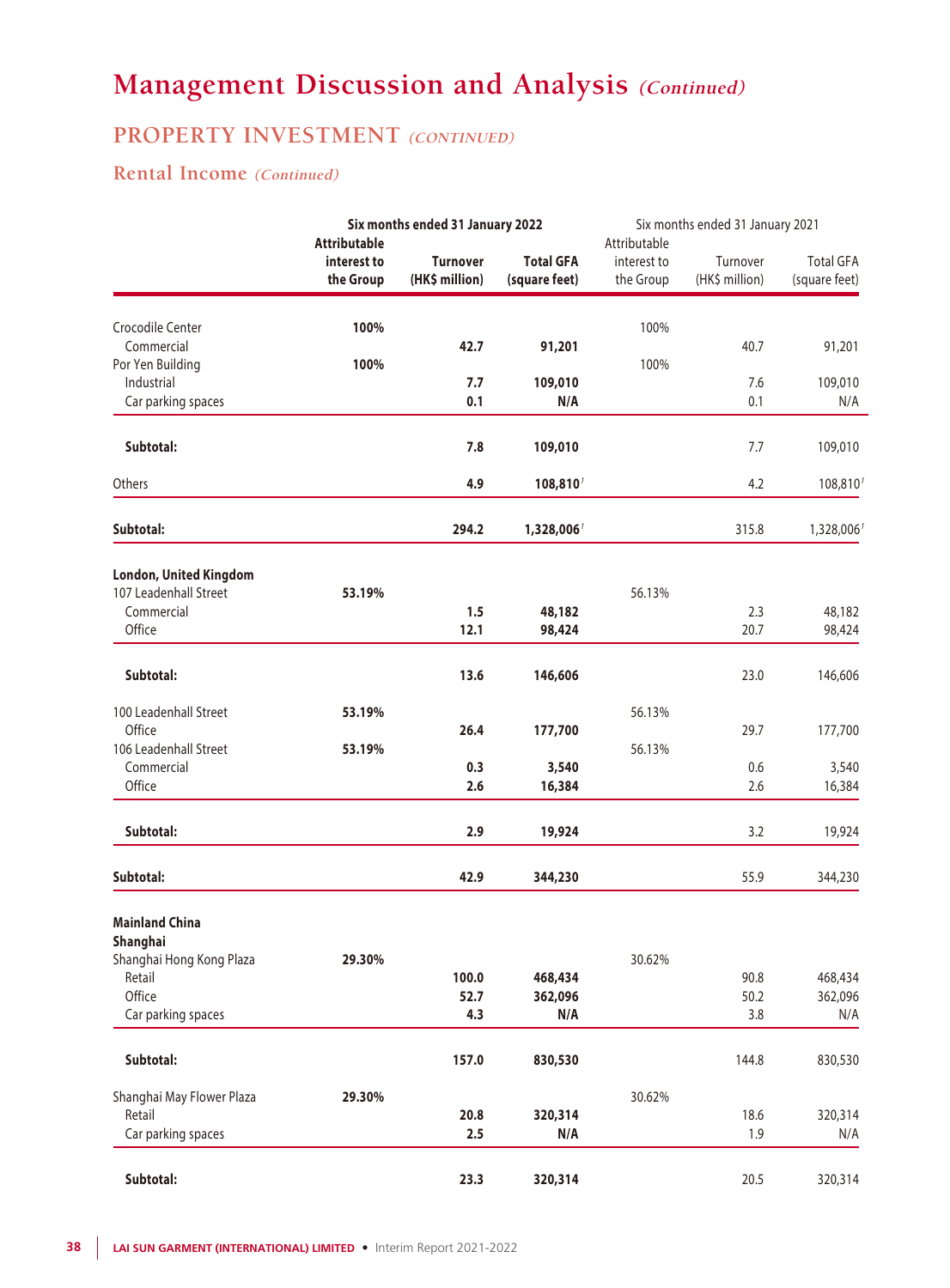### **PROPERTY INVESTMENT** (CONTINUED)

### **Rental Income (Continued)**

|                                                 | Six months ended 31 January 2022<br><b>Attributable</b> |                                   |                                   | Six months ended 31 January 2021<br>Attributable |                            |                                   |
|-------------------------------------------------|---------------------------------------------------------|-----------------------------------|-----------------------------------|--------------------------------------------------|----------------------------|-----------------------------------|
|                                                 | interest to<br>the Group                                | <b>Turnover</b><br>(HK\$ million) | <b>Total GFA</b><br>(square feet) | interest to<br>the Group                         | Turnover<br>(HK\$ million) | <b>Total GFA</b><br>(square feet) |
| Shanghai Regents Park                           | 27.83%                                                  |                                   |                                   | 29.09%                                           |                            |                                   |
| Retail                                          |                                                         | 8.9                               | 82,062                            |                                                  | 10.5                       | 82,062                            |
| Car parking spaces                              |                                                         | 1.2                               | N/A                               |                                                  | 1.1                        | N/A                               |
| Subtotal:                                       |                                                         | 10.1                              | 82,062                            |                                                  | 11.6                       | 82,062                            |
| Guangzhou                                       |                                                         |                                   |                                   |                                                  |                            |                                   |
| Guangzhou May Flower Plaza                      | 29.30%                                                  |                                   |                                   | 30.62%                                           |                            |                                   |
| Retail                                          |                                                         | 55.0                              | 357,424                           |                                                  | 49.9                       | 357,424                           |
| Office                                          |                                                         | 7.3                               | 79,431                            |                                                  | 6.9                        | 79,431                            |
| Car parking spaces                              |                                                         | 1.4                               | N/A                               |                                                  | 1.6                        | N/A                               |
| Subtotal:                                       |                                                         | 63.7                              | 436,855                           |                                                  | 58.4                       | 436,855                           |
| Guangzhou West Point                            | 29.30%                                                  |                                   |                                   | 30.62%                                           |                            |                                   |
| Retail                                          |                                                         | 14.9                              | 171,968                           |                                                  | 13.4                       | 171,968                           |
| Guangzhou Lai Fung Tower                        | 29.30%                                                  |                                   |                                   | 30.62%                                           |                            |                                   |
| Retail                                          |                                                         | 9.0                               | 112,292                           |                                                  | 9.0                        | 112,292                           |
| Office                                          |                                                         | 58.0                              | 625,821                           |                                                  | 61.5                       | 625,821                           |
| Car parking spaces                              |                                                         | 3.4                               | N/A                               |                                                  | 3.3                        | N/A                               |
| Subtotal:                                       |                                                         | 70.4                              | 738,113                           |                                                  | 73.8                       | 738,113                           |
| Zhongshan                                       |                                                         |                                   |                                   |                                                  |                            |                                   |
| Zhongshan Palm Spring                           | 29.30%                                                  |                                   |                                   | 30.62%                                           |                            |                                   |
| Retail                                          |                                                         | 4.7                               | 148,106                           |                                                  | 2.6                        | 149,433                           |
| Hengqin                                         |                                                         |                                   |                                   |                                                  |                            |                                   |
| Hengqin Novotown Phase I<br>Retail <sup>2</sup> | 34.07%                                                  |                                   |                                   | 35.73%                                           |                            |                                   |
|                                                 |                                                         | 3.3                               | 682,073 <sup>2</sup>              |                                                  | 4.3                        | 682,073 <sup>2</sup>              |
| <b>Others</b>                                   |                                                         | 12.3                              | N/A                               |                                                  | 10.0                       | N/A                               |
| Subtotal:                                       |                                                         | 359.7                             | 3,410,021                         |                                                  | 339.4                      | 3,411,348                         |
| Total:                                          |                                                         | 696.8                             | 5,082,257                         |                                                  | 711.1                      | 5,083,584                         |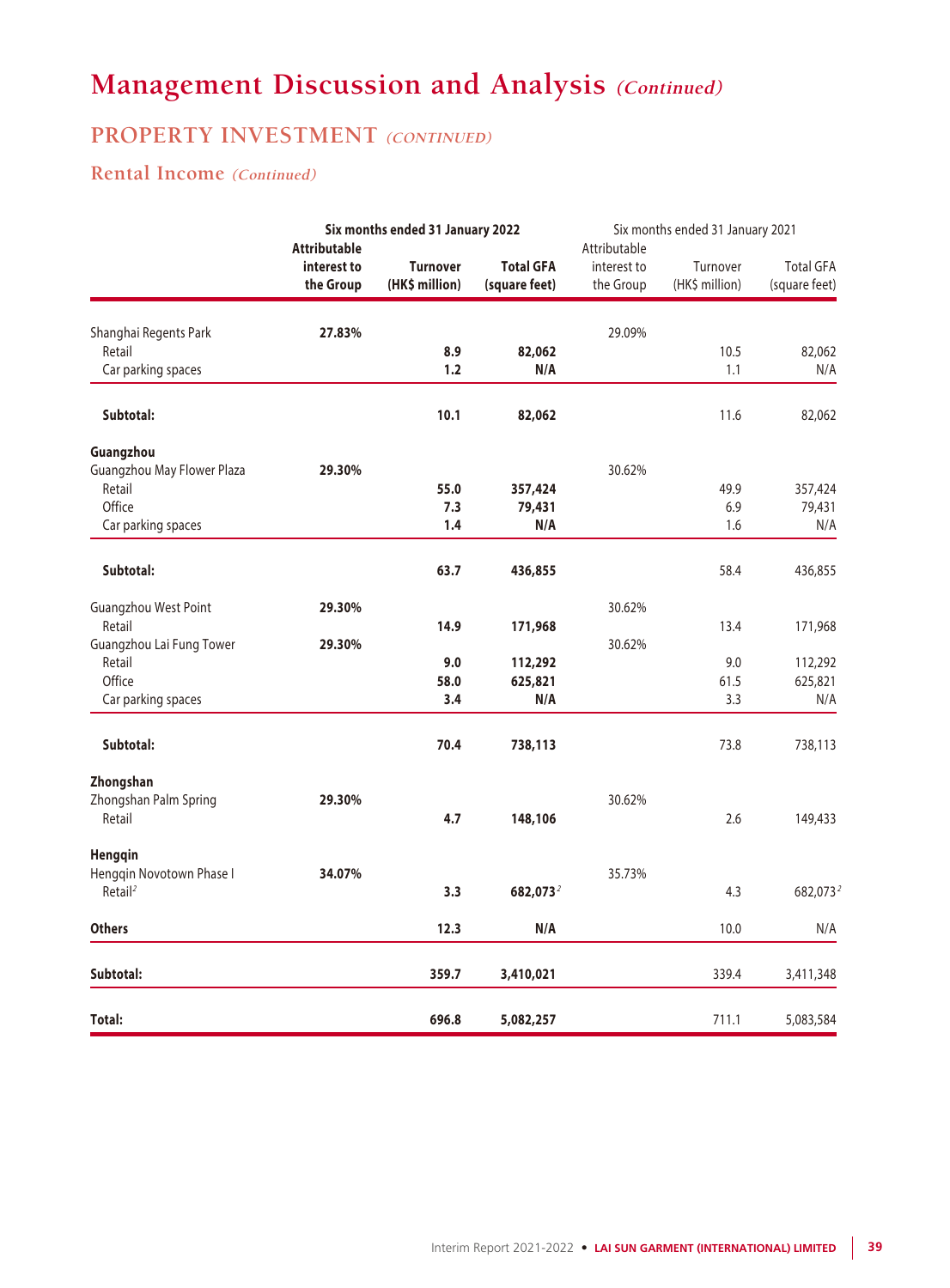### **PROPERTY INVESTMENT (CONTINUED)**

### **Rental Income (Continued)**

|                                                   | <b>Attributable</b>      | Six months ended 31 January 2022  |                                   | Attributable             | Six months ended 31 January 2021 |                                   |
|---------------------------------------------------|--------------------------|-----------------------------------|-----------------------------------|--------------------------|----------------------------------|-----------------------------------|
|                                                   | interest to<br>the Group | <b>Turnover</b><br>(HK\$ million) | <b>Total GFA</b><br>(square feet) | interest to<br>the Group | Turnover<br>(HK\$ million)       | <b>Total GFA</b><br>(square feet) |
| <b>Joint Venture Projects</b><br><b>Hong Kong</b> |                          |                                   |                                   |                          |                                  |                                   |
| CCB Tower <sup>3</sup> (50% basis)                | 26.60%                   |                                   |                                   | 28.07%                   |                                  |                                   |
| Office                                            |                          | 58.7                              | 114,603 <sup>4</sup>              |                          | 68.3                             | 114,603 <sup>4</sup>              |
| Car parking spaces                                |                          | 0.3                               | N/A                               |                          | 0.3                              | N/A                               |
| Subtotal:                                         |                          | 59.0                              | 114,603 <sup>4</sup>              |                          | 68.6                             | 114,6034                          |
| Alto Residences <sup>5</sup> (50% basis)          | 26.60%                   |                                   |                                   | 28.07%                   |                                  |                                   |
| Commercial                                        |                          | 6.4                               | 47,0676                           |                          | 2.7                              | 47,0676                           |
| Residential units <sup>7</sup>                    |                          | 14.0                              | $28,412^8$                        |                          | 7.0                              | $19,768^8$                        |
| Car parking spaces                                |                          | 1.8                               | N/A                               |                          | 1.2                              | N/A                               |
| Subtotal:                                         |                          | 22.2                              | 75,479                            |                          | 10.9                             | 66,835                            |
| Total:                                            |                          | 81.2                              | 190,082                           |                          | 79.5                             | 181,438                           |

Notes:

- 1. Excluding 10% interest in AIA Central.
- 2. Excluding the cultural attraction spaces occupied by Lionsgate Entertainment World® and National Geographic Ultimate Explorer Hengqin.
- 3. CCB Tower is a joint venture project with CCB in which each of LSD Group and CCB has an effective 50% interest. For the six months ended 31 January 2022, the joint venture recorded rental proceeds of approximately HK\$118.0 million (2021: HK\$137.1 million).
- 4. GFA attributable to LSD Group. The total GFA is 229,206 square feet.
- 5. Alto Residences is a joint venture project with Empire Group in which each of LSD Group and Empire Group has an effective 50% interest. For the six months ended 31 January 2022, the joint venture recorded rental proceeds of approximately HK\$44.5 million (2021: HK\$21.8 million).
- 6. GFA attributable to LSD Group. The total GFA is 94,133 square feet.
- 7. Referring to those sold residential units offering early occupation benefit which allows the purchasers to move in earlier before completion of the sale.
- 8. Saleable area attributable to LSD Group. The total saleable area is 56,823 (2021: 39,536) square feet.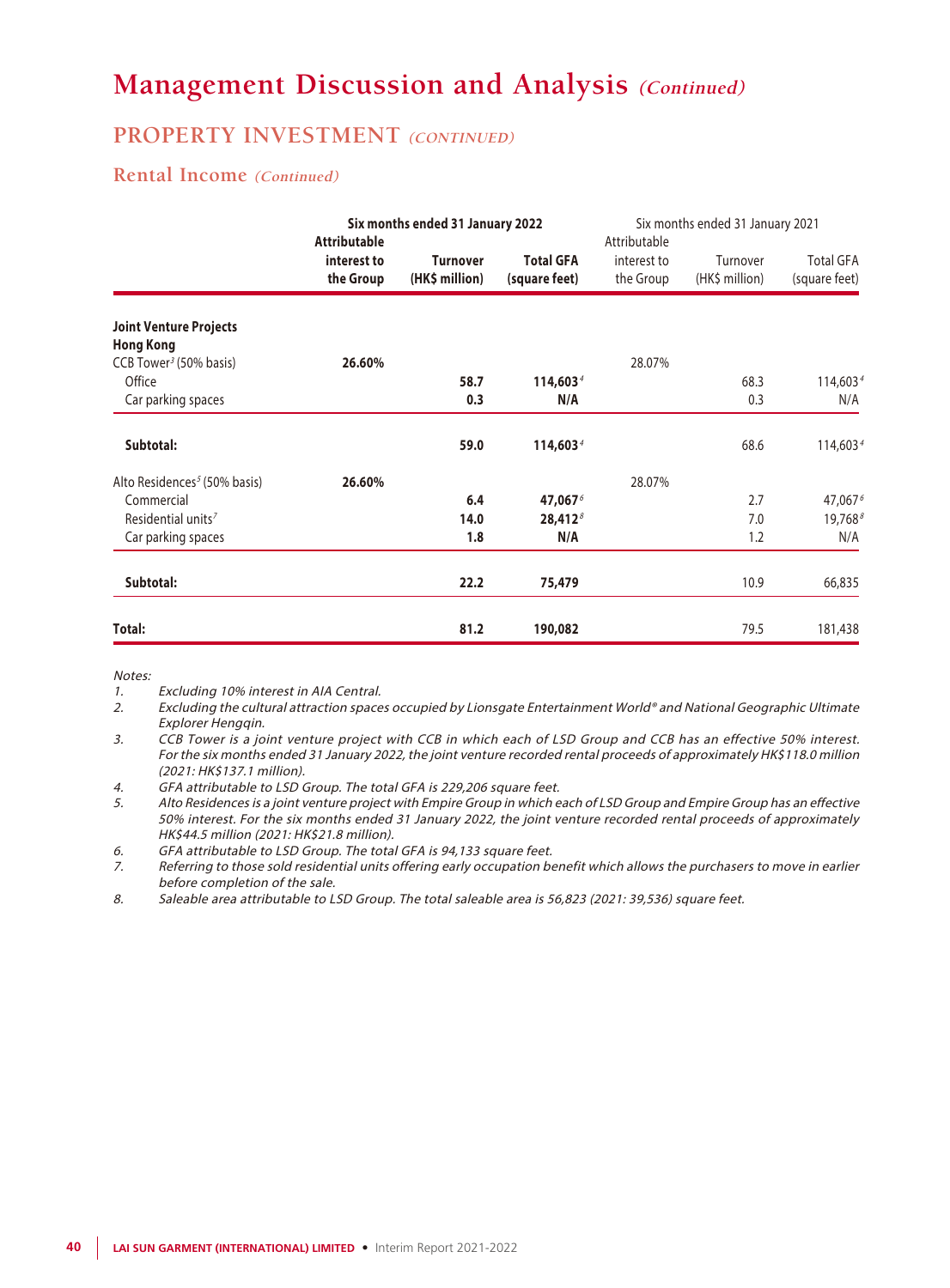### **PROPERTY INVESTMENT (CONTINUED)**

### **Rental Income (Continued)**

The average Sterling exchange rate for the period under review appreciated by approximately 2.7% compared with the same period last year. Excluding the effect of currency translation, the Sterling denominated turnover from London properties decreased by 25.3% during the period under review. Breakdown of rental turnover of London portfolio for the six months ended 31 January 2022 is as follows:

|                       | 2022<br><b>HK\$'000</b> | 2021<br><b>HK\$'000</b> | $\%$<br>Change | 2022<br><b>GBP'000</b> | 2021<br>GBP'000 | $\frac{0}{0}$<br>Change |
|-----------------------|-------------------------|-------------------------|----------------|------------------------|-----------------|-------------------------|
| 107 Leadenhall Street | 13,621                  | 22,963                  | $-40.7$        | 1,289                  | 2,232           | $-42.2$                 |
| 100 Leadenhall Street | 26,352                  | 29,713                  | $-11.3$        | 2,493                  | 2,888           | $-13.7$                 |
| 106 Leadenhall Street | 2,940                   | 3,260                   | $-9.8$         | 278                    | 317             | $-12.3$                 |
| Total:                | 42,913                  | 55,936                  | $-23.3$        | 4,060                  | 5,437           | $-25.3$                 |

### **Review of major investment properties**

### **Hong Kong Properties**

#### Cheung Sha Wan Plaza

The asset comprises an 8-storey and a 7-storey office towers erected on top of a retail podium which was completed in 1989. It is located on top of the Lai Chi Kok MTR station with a total GFA of 643,703 square feet (excluding car parking spaces). The arcade is positioned to serve the local communities nearby with major banks and recognised restaurants chains as the key tenants.

#### Causeway Bay Plaza 2

The asset comprises a 28-storey commercial/office building with car parking facilities at basement levels which was completed in 1992. It is located at the heart of Causeway Bay with a total GFA of 206,038 square feet (excluding car parking spaces). Key tenants include a HSBC branch and commercial offices and major restaurants.

#### Lai Sun Commercial Centre

The asset comprises a 13-storey commercial/carpark complex completed in 1987. It is located near the Lai Chi Kok MTR station with a total GFA of 169,244 square feet (excluding car parking spaces).

### Por Yen Building

Por Yen Building, being a 14-storey industrial building with total GFA of 109,010 square feet (excluding car parking spaces), is located at the hub of Cheung Sha Wan Business Area and is near to the Lai Chi Kok MTR station.

#### Crocodile Center

Crocodile Center is a 25-storey commercial/office building which was completed in 2009 and located near the Kwun Tong MTR station. The Group owns the commercial podium which has a total GFA of 91,201 square feet (excluding car parking spaces). Tenants dominated by local restaurant groups.

#### CCB Tower

This is a 50:50 joint venture between LSD Group and CCB involving the redevelopment of the former Ritz-Carlton Hotel in Central. This 27-storey office tower is a landmark property in Central featuring underground access to the Central MTR station. The property has a total GFA of 229,206 square feet (excluding car parking spaces). 19 floors of the office floors and 2 banking hall floors of CCB Tower are leased to CCB for its Hong Kong operations.

#### AIA Central

LSD Group has 10% interest in AIA Central which is situated in the central business district of Hong Kong and commands spectacular views over Victoria Harbour, to Kowloon Peninsula to the north, and across Charter Garden and The Peak to the south. This 38-storey office tower provides prime office space with a total GFA of approximately 428,962 square feet (excluding car parking spaces).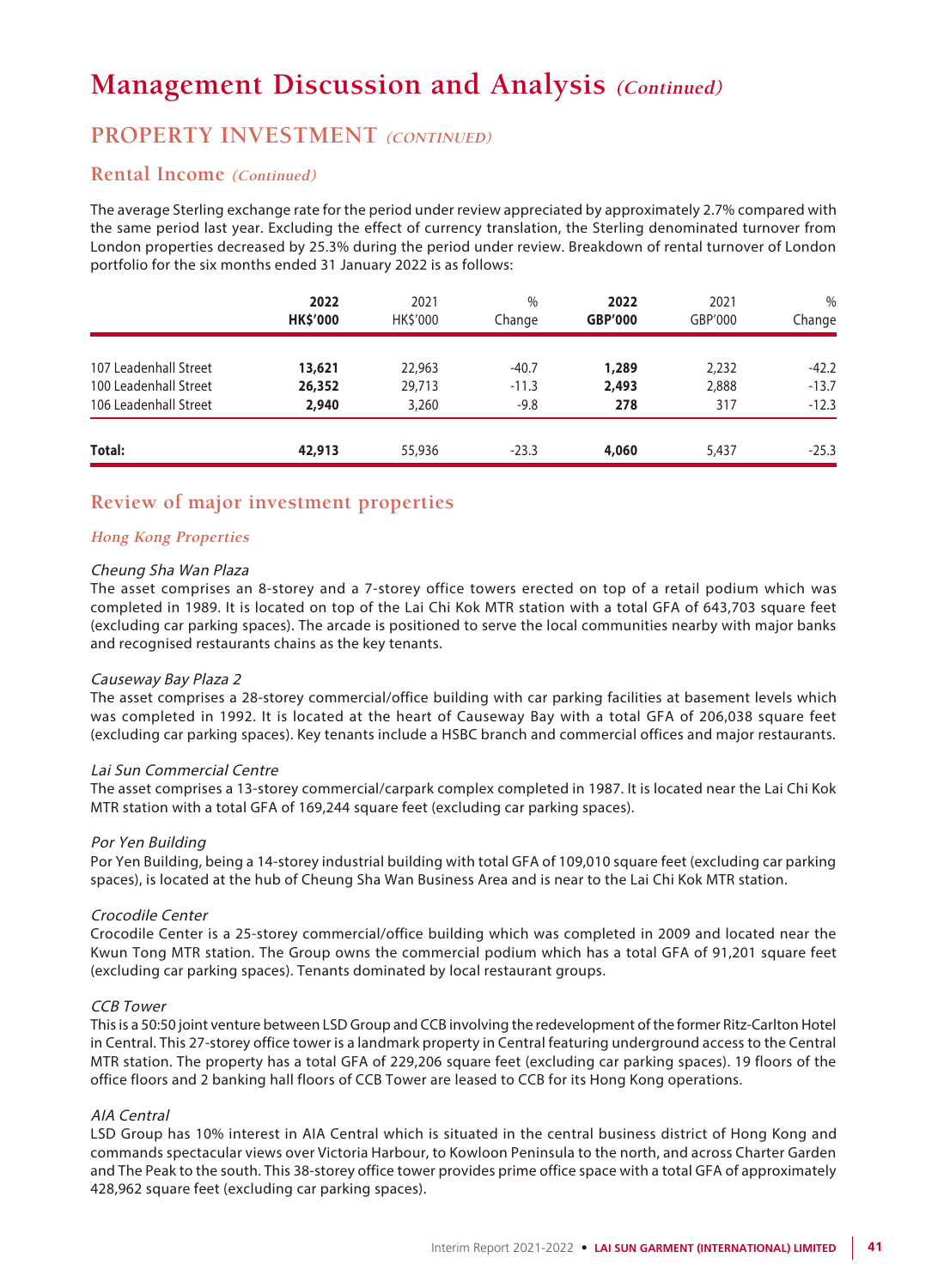### **PROPERTY INVESTMENT (CONTINUED)**

### **Review of major investment properties (Continued)**

#### **Overseas Properties**

#### 107 Leadenhall Street, London EC3, United Kingdom

In April 2014, LSD Group acquired a property located at the core of the insurance district in the City of London, surrounded by 30 St Mary Axe (commonly known as the Gherkin), Lloyd's of London and the Willis Building at 51 Lime Street. It is a freehold commercial property housing commercial, offices and retail space. The building comprises 146,606 square feet gross internal area of office accommodation extending over basement, ground, mezzanine and seven upper floors. The occupancy rate at the end of January 2022 was approximately 78.9%.

### 100 Leadenhall Street, London EC3, United Kingdom

Following the acquisition of 107 Leadenhall Street in April 2014, LSD Group completed the acquisition of 100 Leadenhall Street in January 2015. This property comprises a basement, a lower ground floor, ground floor and nine upper floors and provides 177,700 square feet gross internal area of offices and ancillary accommodation. The property is currently fully let to Chubb Market Company Limited.

#### 106 Leadenhall Street, London EC3, United Kingdom

In December 2015, LSD Group acquired the property located adjacent to 100 and 107 Leadenhall Street, namely 106 Leadenhall Street, which is a multi-tenanted asset with approximately 19,924 square feet gross internal area of commercial and offices including ancillary space. The property is currently fully leased out.

The City of London's Planning and Transportation Committee has approved a resolution to grant Planning Consent to LSD Group to redevelop the Leadenhall Properties. The Leadenhall Properties currently have a combined GFA of approximately 344,230 square feet. The Planning Consent would allow LSD Group to redevelop the Leadenhall Properties into a 56 storey tower with i) approximately 1,068,510 square feet gross internal area of office space as well as new retail space of approximately 8,730 square feet; ii) a free, public viewing gallery of approximately 19,967 square feet at levels 55 and 56 of the building which offers 360 degree views across London; and iii) new pedestrian routes between Leadenhall Street, Bury Street and St Mary Axe, and new public spaces around the base of the building. Including ancillary facilities of approximately 178,435 square feet, the total gross internal area of the proposed tower is expected to be approximately 1,275,642 square feet upon completion. This mixed-use development has been designed by Skidmore, Owings & Merrill and the building will target a carbon net zero strategy in line with RIBA 2030 standards thereby meeting the demands of all major global occupiers by the time of delivery. Knight Frank and CBRE have been appointed as Office Leasing and Development advisers. London & Oriental LLP are the UK Client Representative and Development Adviser.

All leases of the Leadenhall Properties have been aligned to expire in 2023 and LSD Group will continue to monitor the market conditions in London closely.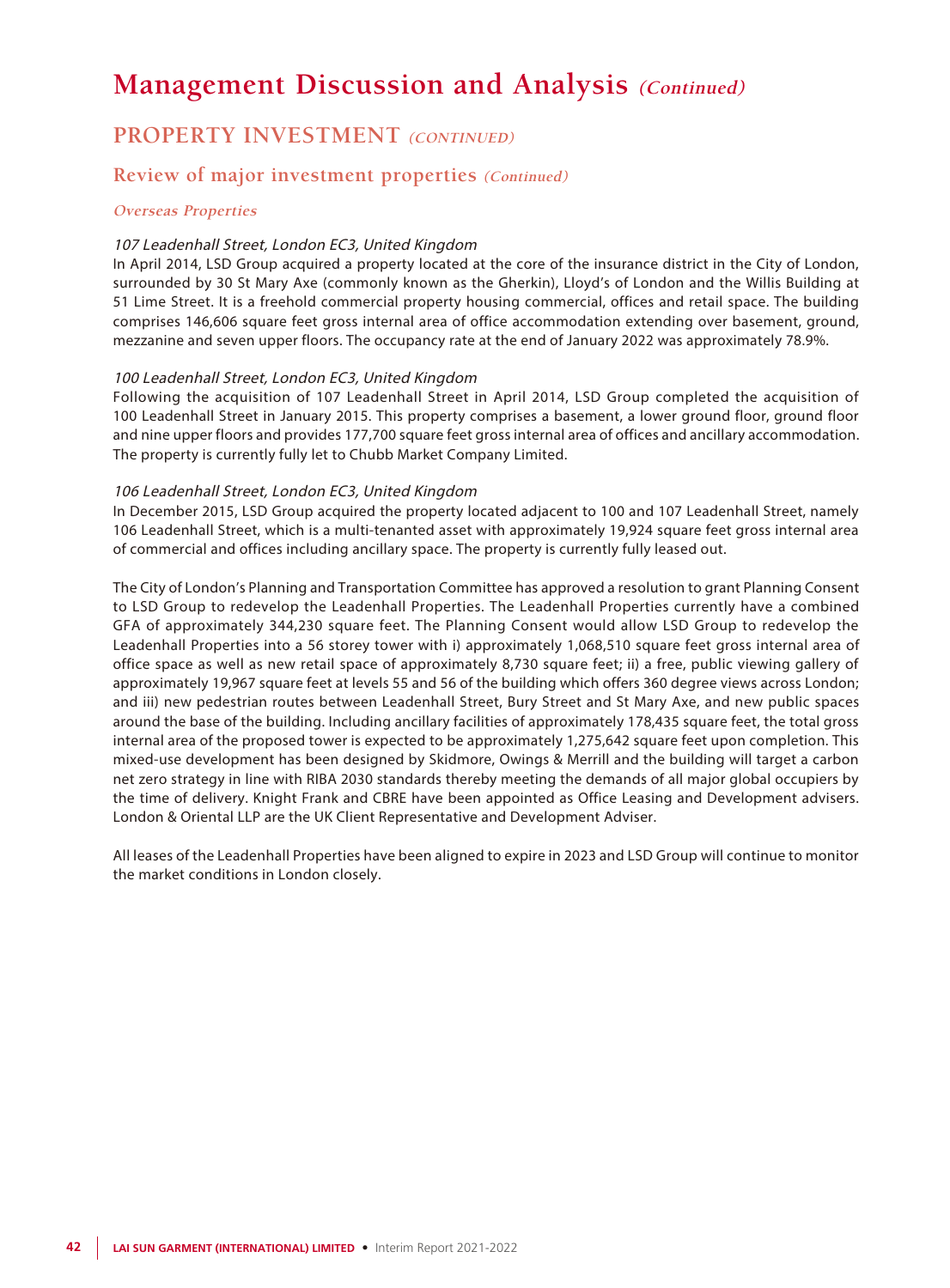### **PROPERTY INVESTMENT (CONTINUED)**

### **Review of major investment properties (Continued)**

### **Mainland China Properties**

Except for LSD Group's 20% interest in Novotown Phase I in Hengqin, all major rental properties of the Group in Mainland China are held through Lai Fung Group.

#### Shanghai Hong Kong Plaza

Being Lai Fung Group's wholly-owned flagship investment property project in Shanghai, Shanghai Hong Kong Plaza is strategically located in the prime district of the city, directly above the Huangpi South Road Metro Station at Huaihaizhong Road in Huangpu District, which is highly accessible by car and well connected to public transportation networks, as well as walking distance from Shanghai Xintiandi.

Connected by an indoor footbridge, the property comprises a 32-storey office building, a 32-storey serviced apartment (managed by the Ascott Group), a shopping mall and carpark. The property's total GFA is approximately 1,188,500 square feet excluding 350 car parking spaces, comprising approximately 362,100 square feet for office, approximately 358,000 square feet for serviced apartment, and approximately 468,400 square feet for shopping mall. Anchor tenants, as of the date of this Interim Report, include The Apple Store, Tiffany, Genesis Motor, Tasaki, Swarovski etc.

Lai Fung Group owns 100% of this property.

#### Shanghai May Flower Plaza

Shanghai May Flower Plaza is a mixed-use project located at the junction of Da Tong Road and Zhi Jiang Xi Road in Su Jia Xiang in the Jing'an District in Shanghai. This project is situated near the Zhongshan Road North Metro Station.

Lai Fung Group owns 100% in the retail podium which has a total GFA of approximately 320,300 square feet including the basement commercial area. The asset is positioned as a community retail facility.

#### Shanghai Regents Park

Shanghai Regents Park is a large-scale residential/commercial composite development located in the Zhongshan Park Commercial Area at the Changning District, Shanghai. It is situated within walking distance of the Zhongshan Park Metro Station. Lai Fung Group retains a 95% interest in the commercial portion which has a total GFA of approximately 82,100 square feet (GFA attributable to Lai Fung Group is approximately 78,000 square feet).

#### Guangzhou May Flower Plaza

Guangzhou May Flower Plaza is a prime property situated at Zhongshanwu Road, Yuexiu District directly above the Gongyuanqian Metro Station in Guangzhou, the interchange station of Guangzhou Subway Lines No. 1 and 2. This 13-storey complex has a total GFA of approximately 436,900 square feet excluding 136 car parking spaces.

The building comprises of retail spaces, restaurants, office units and car parking spaces. The property is almost fully leased to tenants comprising well-known corporations, consumer brands and restaurants.

Lai Fung Group owns 100% of this property.

#### Guangzhou West Point

Guangzhou West Point is located on Zhongshan Qi Road and is within walking distance from the Ximenkou Subway Station. This is a mixed-use property where Lai Fung Group has sold all the residential and office units and retained 100% interest in the commercial podium with GFA of approximately 172,000 square feet. Tenants of the retail podium include renowned restaurants and local retail brands.

Lai Fung Group owns 100% of this property.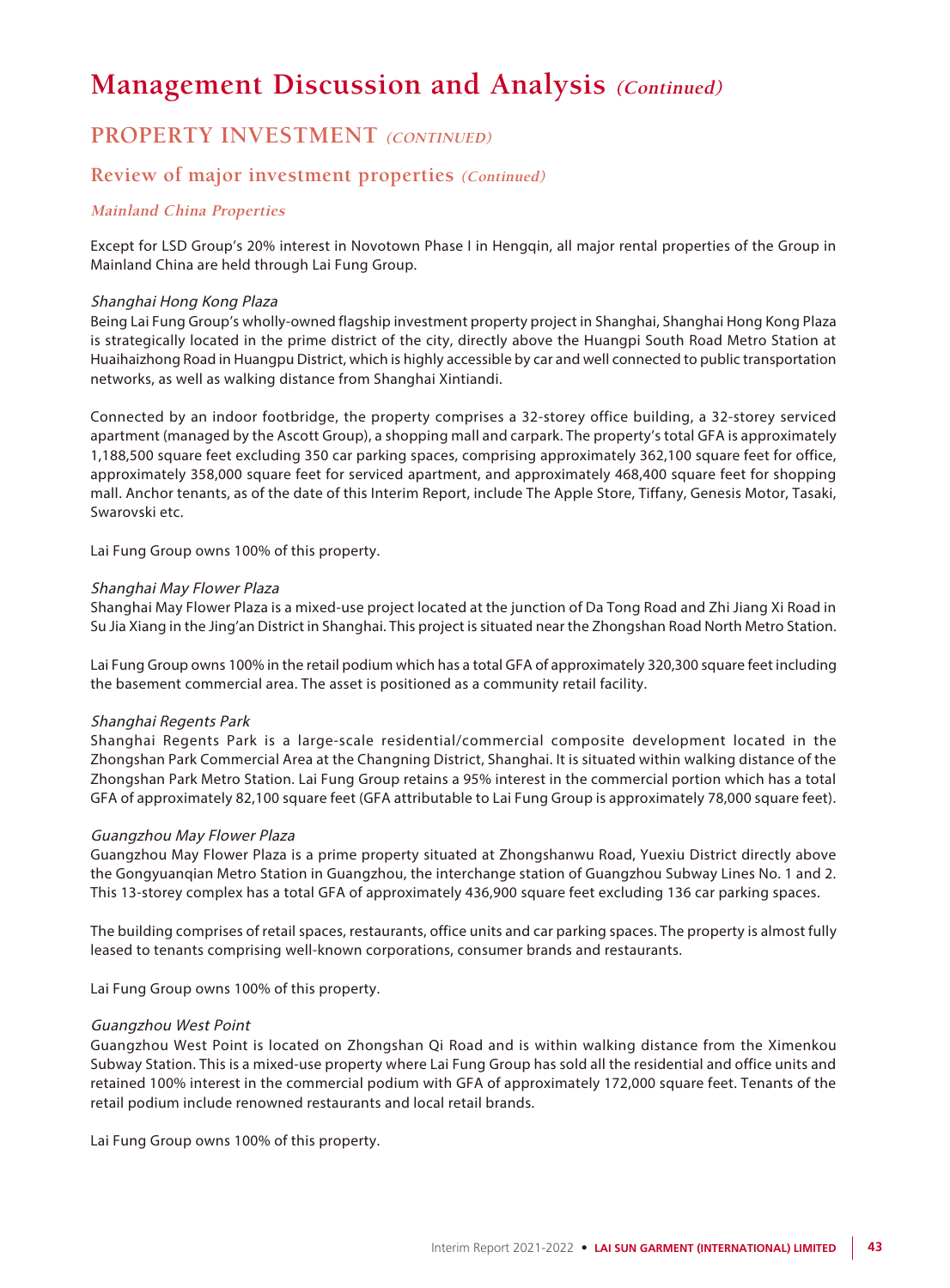### **PROPERTY INVESTMENT (CONTINUED)**

### **Review of major investment properties (Continued)**

### **Mainland China Properties (Continued)**

#### Guangzhou Lai Fung Tower

Guangzhou Lai Fung Tower is the office block of Phase V of Guangzhou Eastern Place, which is a multi-phase project located on Dongfeng East Road, Yuexiu District, Guangzhou. This 38-storey office building was completed in June 2016. This property has a total GFA of approximately 738,100 square feet excluding car parking spaces.

Lai Fung Group owns 100% of this property.

#### Zhongshan Palm Spring Rainbow Mall

Zhongshan Palm Spring Rainbow Mall is the commercial portion of Zhongshan Palm Spring, a multi-phases project located in Caihong Planning Area, Western District of Zhongshan. It is positioned as a community retail facility with a total GFA of approximately 181,100 square feet. The anchor tenant is Zhongshan May Flower Cinema, managed and operated by eSun, a fellow subsidiary of Lai Fung Group.

Lai Fung Group owns 100% of this property.

#### Hengqin Novotown

Novotown is an integrated tourism and entertainment project located in the heart of Hengqin, one of the major cities in the Guangdong province within the Greater Bay Area, with close proximity to Macau and Hong Kong. It became a Guangdong-Macau In-Depth Cooperation Zone on 17 September 2021.

#### Phase I

Novotown Phase I comprises a 493-room Hyatt Regency hotel, offices, cultural workshops and studios, shopping and leisure facilities with a total GFA of approximately 2.8 million square feet, as well as 1,844 car parking spaces and ancillary facilities.

Lionsgate Entertainment World® featuring attractions, retail, and dining experiences themed around Lionsgate's most captivating global film franchises, including The Hunger Games, The Twilight Saga, The Divergent Series, Now You See Me, Gods of Egypt and Escape Plan commenced operation on 31 July 2019. The family edutainment center, National Geographic Ultimate Explorer Hengqin, containing 18 individual attractions including rides, F&B facilities, retail premises, virtual reality and/or 4-D interactive experiences, and other types of entertainment and educational attractions officially commenced operations on 9 September 2019. In February 2021, a new interactive attraction "Wonders of Kung Fu" was launched in the outdoor garden space of Novotown Phase I, which includes light shows providing immersive experience and interactive games with Chinese Kungfu and cuisine being the key underlying theme. This attraction in the 5,000 square meters outdoor garden offers more than 10 interactive points, aiming not only to bring new experiences to visitors in terms of advanced visual/media technologies and cultural enlightenment, but also with an objective to boost night economy at Novotown. Leasing of the commercial area of Novotown Phase I is underway with approximately 73% of the leasable area let. Except for the two themed indoor experience centres, key tenants include Pokiddo Trampoline Park, Adidas Outlet, Paulaner Wirtshaus Hengqin, Oyster King, Starbucks, McDonald's and an indoor gun shooting range.

Novotown Phase I is 80% owned by Lai Fung Group and 20% owned by LSD Group.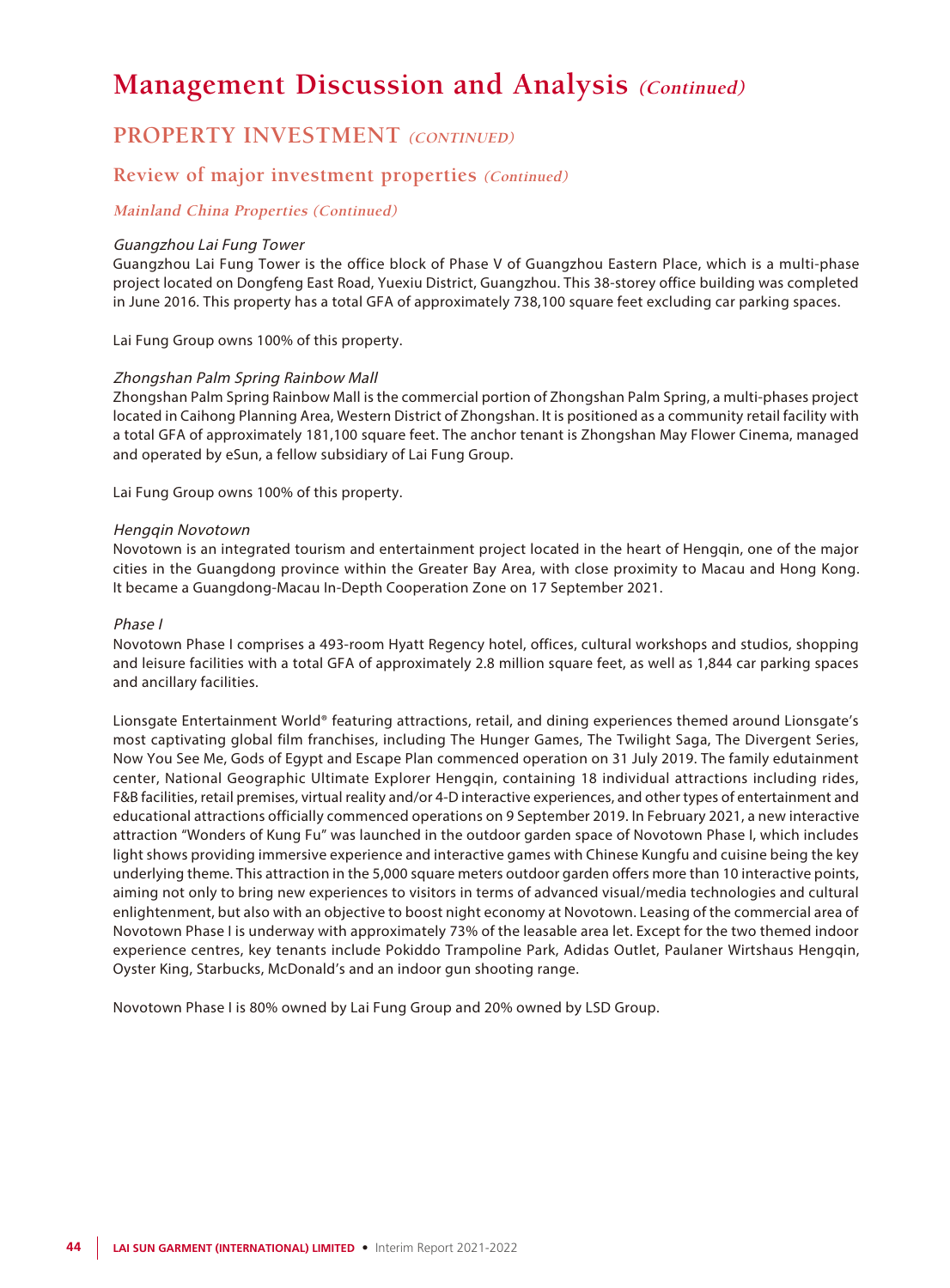### **PROPERTY DEVELOPMENT**

### **Recognised Sales**

For the six months ended 31 January 2022, recognised turnover from sales of properties was HK\$858.9 million (2021: HK\$1,220.0 million). Breakdown of turnover for the six months ended 31 January 2022 from sales of properties is as follows:

### **Hong Kong**

| <b>Recognised basis</b>           | No. of<br><b>Units</b> | Approximate<br>Saleable Area<br>(Square feet) | Average<br>Selling Price <sup>1</sup><br>(HK\$/square foot) | <b>Turnover</b><br>(HK\$ million) |
|-----------------------------------|------------------------|-----------------------------------------------|-------------------------------------------------------------|-----------------------------------|
| Monti<br><b>Residential Units</b> | 8                      | 2,688                                         | 22,626                                                      | 60.9                              |
| <b>Subtotal</b>                   |                        |                                               |                                                             | 60.9                              |

### **Mainland China**

| <b>Recognised basis</b>        | No. of<br><b>Units</b> | Approximate<br><b>GFA</b><br>(Square feet) | Average<br>Selling Price <sup>2</sup><br>(HK\$/square foot) | Turnover $^3$<br>(HK\$ million) |
|--------------------------------|------------------------|--------------------------------------------|-------------------------------------------------------------|---------------------------------|
|                                |                        |                                            |                                                             |                                 |
| Shanghai Wuli Bridge Project   |                        |                                            |                                                             |                                 |
| <b>Residential Units</b>       | 2                      | 5,248                                      | 12,068                                                      | 58.1                            |
| Hengqin Novotown Phase I       |                        |                                            |                                                             |                                 |
| <b>Cultural Studios</b>        | 6                      | 21,954                                     | 5,546                                                       | 116.0                           |
| Cultural Workshop Unit         | 1                      | 962                                        | 4,250                                                       | 3.7                             |
| Zhongshan Palm Spring          |                        |                                            |                                                             |                                 |
| Residential High-rise Units    | 281                    | 334,283                                    | 1,846                                                       | 566.7                           |
| <b>Residential House Units</b> | 6                      | 12,496                                     | 3,602                                                       | 42.9                            |
| Shanghai Wuli Bridge Project   |                        |                                            |                                                             |                                 |
| <b>Car Parking Spaces</b>      | $\overline{2}$         | N/A                                        | N/A                                                         | 1.3                             |
| Shanghai Regents Park          |                        |                                            |                                                             |                                 |
| <b>Car Parking Spaces</b>      | 7                      | N/A                                        | N/A                                                         | 4.8                             |
| Guangzhou Eastern Place        |                        |                                            |                                                             |                                 |
| <b>Car Parking Spaces</b>      | $\overline{2}$         | N/A                                        | N/A                                                         | 2.1                             |
| Guangzhou King's Park          |                        |                                            |                                                             |                                 |
| <b>Car Parking Spaces</b>      | $\overline{2}$         | N/A                                        | N/A                                                         | 1.4                             |
| Guangzhou West Point           |                        |                                            |                                                             |                                 |
| <b>Car Parking Space</b>       | 1                      | N/A                                        | N/A                                                         | 0.6                             |
| Zhongshan Palm Spring          |                        |                                            |                                                             |                                 |
| <b>Car Parking Spaces</b>      | $\overline{2}$         | N/A                                        | N/A                                                         | 0.4                             |
| <b>Subtotal</b>                |                        |                                            |                                                             | 798.0                           |
| <b>Total</b>                   |                        |                                            |                                                             | 858.9                           |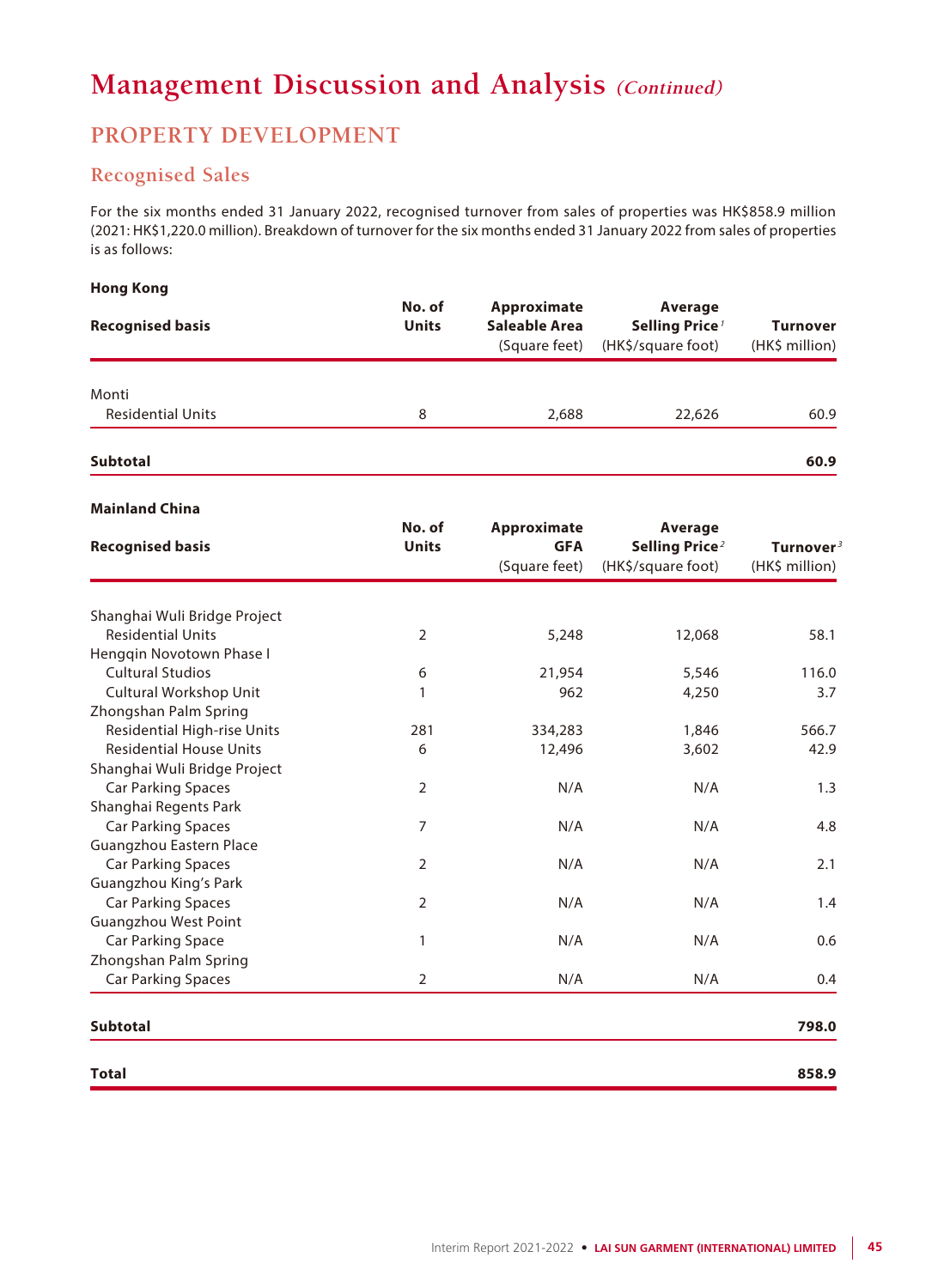### **PROPERTY DEVELOPMENT** (CONTINUED)

### **Recognised Sales (Continued)**

### **Recognised sales from joint venture project Hong Kong**

| <b>Recognised basis</b>     | No. of<br><b>Units</b> | Approximate<br>Saleable Area<br>(Square feet) | Average<br>Selling Price <sup>1</sup><br>(HK\$/square foot) | <b>Turnover</b><br>(HK\$ million) |
|-----------------------------|------------------------|-----------------------------------------------|-------------------------------------------------------------|-----------------------------------|
| Alto Residences (50% basis) |                        |                                               |                                                             |                                   |
| House                       | 1 <sup>4</sup>         | 1.122 <sup>4</sup>                            | 23,623                                                      | 26.5 <sup>5</sup>                 |
| <b>Residential Units</b>    | 3 <sup>6</sup>         | $2,089^{6}$                                   | 29,786                                                      | 62.2 <sup>7</sup>                 |
| Car Parking Space           | 1 <sup>8</sup>         | N/A                                           | N/A                                                         | 1.4                               |
| <b>Total</b>                |                        |                                               |                                                             | 90.1                              |

Notes:

1. Excluding the financing component for sale of completed properties in accordance with Hong Kong Financial Reporting Standard 15 "Revenue from Contracts with Customers".

2. Before PRC business tax and value-added tax inclusive.

3. After PRC business tax and value-added tax exclusive.

4. No. of houses and saleable area attributable to LSD Group. The total no. of house recognised and total saleable area is 1 and 2,244 square feet, respectively.

5. Representing property sales proceeds of HK\$53.0 million.

6. No. of residential units and saleable area attributable to LSD Group. The total no. of residential units recognised and total saleable area are 5 and 4,177 square feet, respectively.

7. Representing property sales proceeds of HK\$112.0 million and rental proceeds of HK\$12.4 million in relation to certain residential units offering early occupation benefit which allows the purchasers to move in earlier before completion of the sale.

8. No. of car parking spaces attributable to LSD Group. The total no. of car parking space recognised is 1.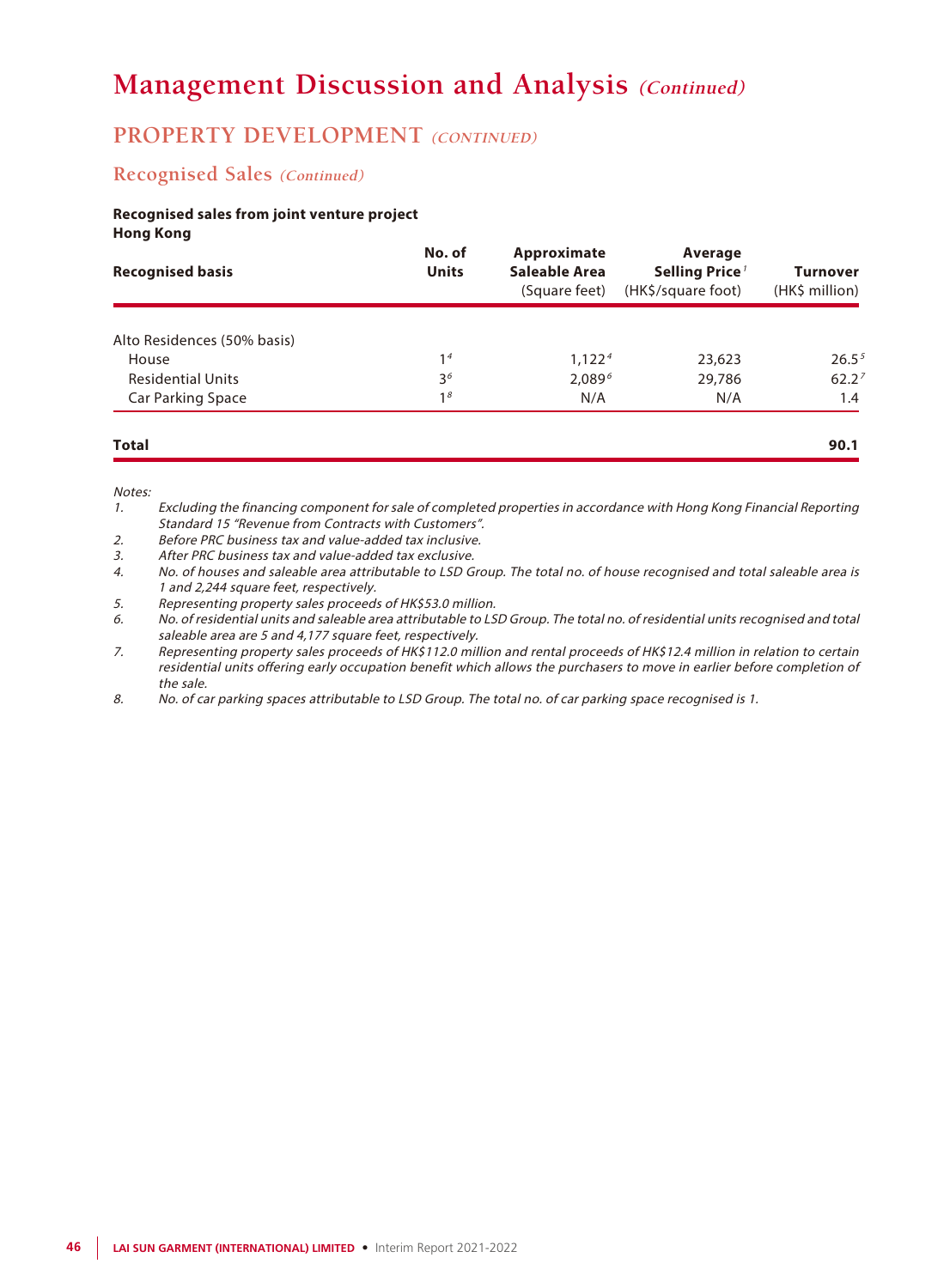### **PROPERTY DEVELOPMENT (CONTINUED)**

### **Contracted Sales**

As at 31 January 2022, the Group's property development operation has contracted but not yet recognised sales of HK\$1,398.2 million. Including the joint venture project of the Group, the total contracted but not yet recognised sales of the Group as at 31 January 2022 amounted to HK\$2,156.5 million. Breakdown of contracted but not yet recognised sales as at 31 January 2022 is as follows:

#### **Mainland China**

| <b>Contracted basis</b>                  | No. of<br><b>Units</b> | Approximate<br><b>GFA</b> | Average<br>Selling Price <sup>7</sup><br>(Square feet) (HK\$/square foot) | Turnover $^{\prime}$<br>(HK\$ million) |
|------------------------------------------|------------------------|---------------------------|---------------------------------------------------------------------------|----------------------------------------|
| Zhongshan Palm Spring                    |                        |                           |                                                                           |                                        |
| <b>Residential High-rise Units</b>       | 389                    | 458,006                   | 1,962                                                                     | 898.6                                  |
| <b>Residential House Units</b>           | 9                      | 18,786                    | 3,652                                                                     | 68.6                                   |
| Serviced Apartment Unit <sup>2</sup>     |                        | 1,068                     | 1,592                                                                     | 1.7                                    |
| Shanghai Wuli Bridge Project             |                        |                           |                                                                           |                                        |
| <b>Residential Unit</b>                  | 1                      | 2,265                     | 15,143                                                                    | 34.3                                   |
| Hengqin Novotown Phase I                 |                        |                           |                                                                           |                                        |
| <b>Cultural Studios</b>                  | 12                     | 40,913                    | 4,991                                                                     | 204.2                                  |
| Cultural Workshop Unit                   | 1                      | 962                       | 4,054                                                                     | 3.9                                    |
| Henggin Novotown Phase II                |                        |                           |                                                                           |                                        |
| Harrow ILA Hengqin Building <sup>3</sup> | N/A                    | 149,078                   | 1,239                                                                     | 184.7                                  |
| Shanghai Wuli Bridge Project             |                        |                           |                                                                           |                                        |
| Car Parking Space                        | 1                      | N/A                       | N/A                                                                       | 0.7                                    |
| Shanghai Regents Park                    |                        |                           |                                                                           |                                        |
| Car Parking Space                        | 1                      | N/A                       | N/A                                                                       | 0.7                                    |
| Guangzhou King's Park                    |                        |                           |                                                                           |                                        |
| Car Parking Space                        | 1                      | N/A                       | N/A                                                                       | 0.8                                    |

#### **Total 1,398.2**

#### **Contracted sales from joint venture project Hong Kong**

| <b>Contracted basis</b>     | No. of<br><b>Units</b> | Approximate<br>Saleable Area | Average<br><b>Selling Price</b><br>(Square feet) (HK\$/square foot) | Turnover<br>(HK\$ million) |
|-----------------------------|------------------------|------------------------------|---------------------------------------------------------------------|----------------------------|
| Alto Residences (50% basis) |                        |                              |                                                                     |                            |
| <b>Houses</b>               | 8 <sup>4</sup>         | 22.371 <sup>4</sup>          | 23,383                                                              | 523.1 <sup>5</sup>         |
| <b>Residential Units</b>    | 8 <sup>6</sup>         | 8.025 <sup>6</sup>           | 26,359                                                              | 211.5 <sup>7</sup>         |
| <b>Car Parking Spaces</b>   | $\mathsf{Q}^g$         | N/A                          | N/A                                                                 | 23.7                       |

#### **Total 758.3**

Notes:

Value-added tax inclusive.

2. Will be recorded as disposal of assets classified as held for sale and the sales proceeds net of cost will be included in "other operating expenses" in the consolidated income statement of the Group when the sale is completed.

3. Will be recognised as income from finance lease under turnover.

4. No. of houses and saleable area attributable to LSD Group. The total no. of houses contracted and total saleable area are 16 and 44,742 square feet, respectively.

5. Representing property sales proceeds of HK\$955.4 million and rental proceeds of HK\$90.8 million in relation to certain houses offering early occupation benefit which allows the purchasers to move in earlier before completion of the sale.

6. No. of residential units and saleable area attributable to LSD Group. The total no. of residential units contracted and total saleable area are 15 and 16,050 square feet, respectively.

7. Representing property sales proceeds of HK\$394.9 million and rental proceeds of HK\$28.2 million in relation to certain residential units offering early occupation benefit which allows the purchasers to move in earlier before completion of the sale.

8. No. of car parking spaces attributable to LSD Group. The total no. of car parking spaces contracted is 17.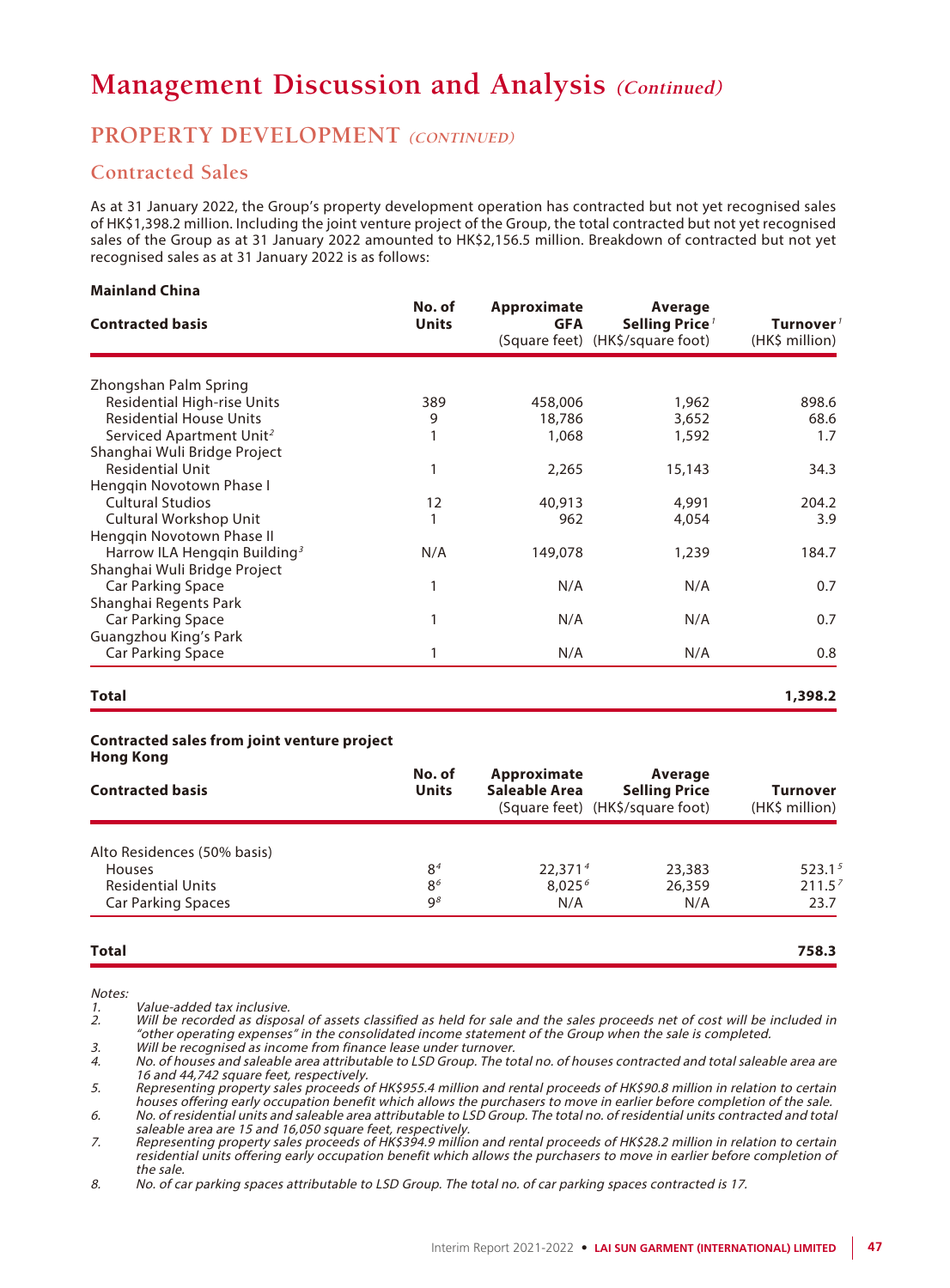### **PROPERTY DEVELOPMENT (CONTINUED)**

### **Review of major projects for sale and under development**

### **Hong Kong Properties**

#### Alto Residences

In November 2012, LSD Group successfully tendered for and secured a site located at Area 68A2, Tseung Kwan O, New Territories, through a 50% joint venture vehicle. The lot has an area of 229,338 square feet with a total GFA of 573,268 square feet split into 458,874 square feet for residential use and 114,394 square feet for commercial use. Construction has been completed with the Occupation Permit issued by the Buildings Department in May 2018. The Certificate of Compliance was issued by the Lands Department in September 2018.

This project providing 605 flats, including 23 houses was named "Alto Residences" and was launched for pre-sale in October 2016. 604 units, including 23 houses in Alto Residences with saleable area of approximately 405,133 square feet have been sold at an average selling price of approximately HK\$18,000 per square foot. LSD Group released in total 86 car parking spaces of Alto Residences for sale since March 2019. Up to 14 March 2022, 76 car parking spaces have been sold and the total sales proceeds amounted to approximately HK\$206.9 million.

#### 93 Pau Chung Street

In April 2014, LSD Group was successful in its bid for the development right to the San Shan Road/Pau Chung Street project from the Urban Renewal Authority in Ma Tau Kok, Kowloon, Hong Kong. The lot has an area of 12,599 square feet with a total GFA of 111,354 square feet split into 94,486 square feet for residential use and 16,868 square feet for commercial use. The construction was completed with the Occupation Permit issued by the Buildings Department in July 2018 and the Certificate of Compliance issued by the Lands Department in November 2018.

This project was named "93 Pau Chung Street" and launched for pre-sale in September 2016. The sale and handover of all 209 residential units and 7 commercial units have been completed, achieving an average selling price of approximately HK\$16,400 per square foot and HK\$23,500 per square foot, respectively. Up to 14 March 2022, 7 out of 20 car parking spaces and 4 out of 5 motor-parking spaces have been sold and the total sales proceeds amounted to approximately HK\$10.2 million.

#### Novi

On 16 May 2016, LSD Group completed the purchase of the remaining unit for the proposed development on Ki Lung Street in Sham Shui Po, Kowloon. The site comprises Nos. 48-56 on Ki Lung Street and has a combined site area of 5,054 square feet. The construction works of this commercial/residential development have been completed with the Occupation Permit issued by the Buildings Department in July 2019.

This project was named "Novi" and the sale and handover of all 138 flats, including studios, one and two-bedroom units with total saleable area of approximately 28,800 square feet have been completed. As at the date of this Interim Report, 4 commercial units of Novi have been fully leased.

#### Monti

LSD Group was successful in its bid for the development rights to the Sai Wan Ho Street project in September 2015 from the Urban Renewal Authority in Shau Kei Wan, Hong Kong. The project covers a site area of 7,642 square feet and provides 144 residential units with a total saleable area of approximately 45,822 square feet. Construction work has been completed. The Occupation Permit was issued by the Buildings Department in October 2019 and the Certificate of Compliance was issued by the Lands Department in March 2020.

This project was named "Monti" and launched for pre-sale in August 2018. Up to 14 March 2022, LSD Group has sold 136 units in Monti with saleable area of approximately 43,034 square feet at an average selling price of approximately HK\$21,300 per square foot. Handover of the residential units which have been sold has been substantially completed.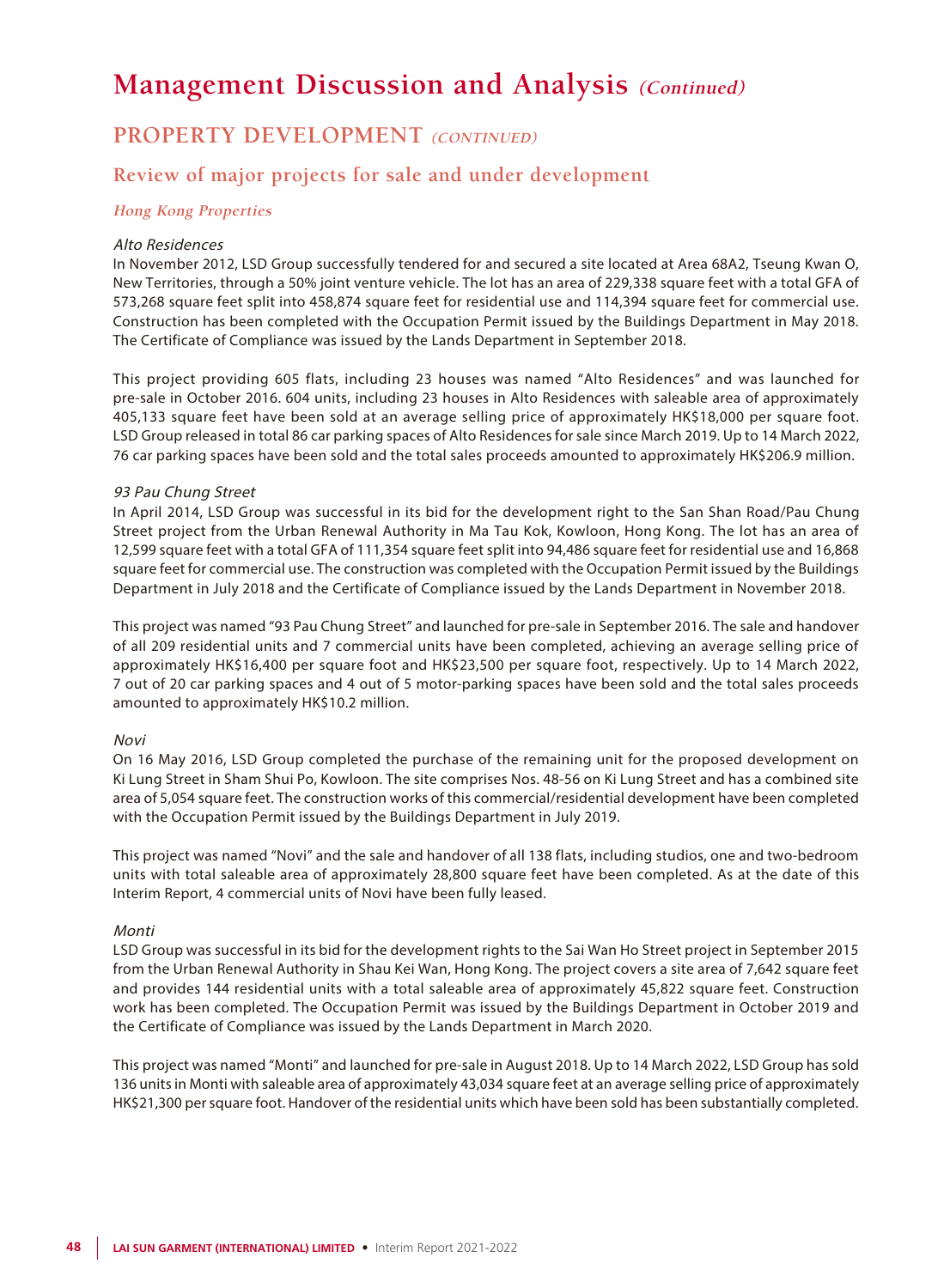### **PROPERTY DEVELOPMENT (CONTINUED)**

### **Review of major projects for sale and under development (Continued)**

### **Hong Kong Properties (Continued)**

#### Tai Kei Leng project

In March 2019, LSD Group successfully tendered for and secured a site located at No. 266 Tai Kei Leng, Lot No. 5382 in Demarcation District No. 116, Tai Kei Leng, Yuen Long, Hong Kong. This site is designated for private residential purposes adding a total GFA of approximately 42,200 square feet to the development portfolio of LSD Group. Construction work is in progress and is expected to be completed in in the first quarter of 2024. Pre-sale of residential units is expected to be launched in 2022.

### Hang On Street project

In April 2019, LSD Group successfully secured the Urban Renewal Authority project covering a site area of approximately 8,500 square feet at No. 18 Hang On Street, Kwun Tong, Hong Kong which will be developed into a total GFA of approximately 64,000 square feet of residential spaces. Construction work is in progress and is expected to be completed in the fourth quarter of 2023. Pre-sale of residential units is expected to be launched in 2022.

#### Wong Chuk Hang project

In January 2021, the consortium formed by LSD Group together with New World Development Company Limited, Empire Development Hong Kong (BVI) Limited and CSI Properties Limited successfully won the tender for the Wong Chuk Hang Station Package Five Property Development. This residential development project sitting on top of the Wong Chuk Hang MTR station in the prominent Southern district of Hong Kong covers a site area of approximately 95,600 square feet, with a total GFA of approximately 636,200 square feet and is expected to deliver two residential towers, offering around 1,050 residential units. The design and planning works are in progress and construction is expected to be completed in the first half of 2025.

#### 116 Waterloo Road project

In September 2021, LSD Group acquired the 3-storey building at No. 116 Waterloo Road in Ho Man Tin, Kowloon, Hong Kong for redevelopment purpose and the transaction was completed with vacant possession in March 2022. LSD Group intends to redevelop the site into residential units with a total GFA of approximately 46,100 square feet. The design and planning works are also in progress and construction is expected to be completed in the first half of 2026.

#### 79 Broadcast Drive project

In October 2021, LSD Group successfully tendered for and secured a site at No. 79 Broadcast Drive, Kowloon Tong, Hong Kong. The site with a site area of approximately 23,900 square feet used to be the Educational Television Centre of Radio Television Hong Kong and maximum permissible GFA is around 71,600 square feet. LSD Group plans to develop a high-quality luxury residential project offering around 46 medium-large sized units including 3 houses, with a total investment of around HK\$2.3 billion. The design and planning works are in progress and construction is expected to be completed in the fourth quarter of 2025.

#### 1&1A Kotewall Road project

In January 2022, LSD Group acquired two adjacent buildings at Nos. 1&1A Kotewall Road in Mid-Levels, Hong Kong Island for redevelopment purpose and the transaction was completed with vacant possession in March 2022. LSD Group intends to redevelop the site into a luxury residential project with a total GFA of approximately 57,500 square feet, offering around 25 medium-large sized residential units upon completion. The design and planning works are in progress and construction is expected to be completed in the first half of 2026.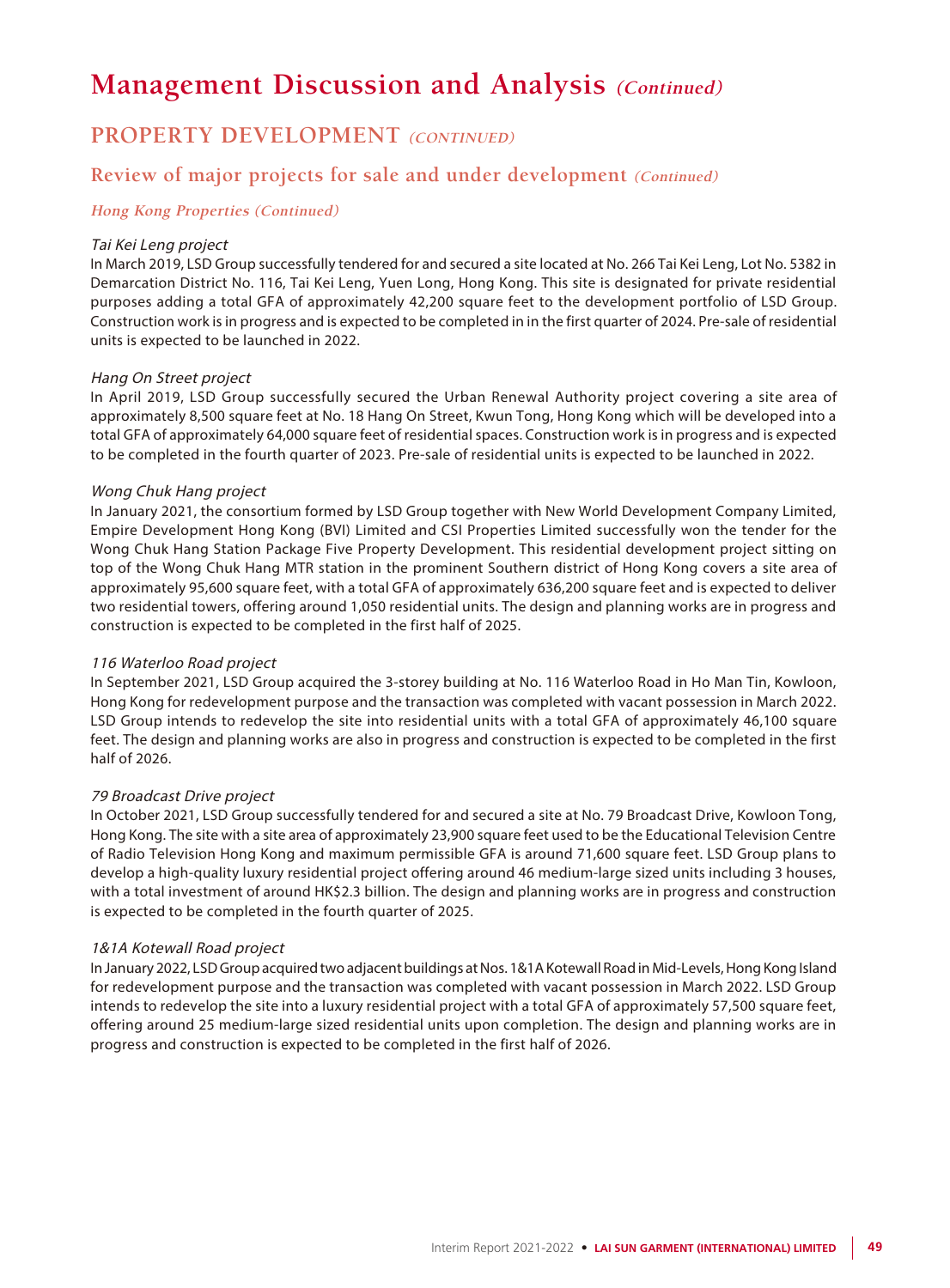### **PROPERTY DEVELOPMENT (CONTINUED)**

### **Review of major projects for sale and under development (Continued)**

### **Mainland China Properties**

All major properties in Mainland China for sale and under development of the Group are held through Lai Fung Group except Hengqin Novotown Phase I which is 80% owned by Lai Fung Group and 20% owned by LSD Group.

#### Shanghai Skyline Tower (Shanghai Northgate Plaza Redevelopment Project)

Shanghai Skyline Tower is a mixed-use redevelopment project of Shanghai Northgate Plaza I, Northgate Plaza II and the Hui Gong Building, located at Tian Mu Road West in the Jing'an District of Shanghai near the Shanghai Railway Terminal. Shanghai Northgate Plaza I was comprised of office units, a retail podium and car parking spaces. Shanghai Northgate Plaza II was a vacant site adjacent to Northgate Plaza I. In September 2016, Lai Fung Group completed the acquisition of the 6<sup>th</sup> to 11<sup>th</sup> floors of Hui Gong Building which is physically connected to Northgate Plaza I, together with the right to use 20 car parking spaces in the basement. Shanghai Skyline Tower under a comprehensive redevelopment plan which includes an office tower, a shopping mall and an underground car parking structure is in progress and is expected to add a total GFA of approximately 727,200 square feet excluding car parking spaces to the rental portfolio of Lai Fung Group. Construction work is expected to be completed in the second quarter of 2022 and pre-leasing is in progress.

#### Shanghai Wuli Bridge Project

Shanghai Wuli Bridge Project is a high-end luxury residential project located by Huangpu River in Huangpu District in Shanghai with a site area of approximately 74,100 square feet. Construction work has been completed in August 2019. This project providing 28 residential units with an attributable GFA of approximately 77,900 square feet and 43 car parking spaces was launched for sale in September 2020 and has received an enthusiastic response from the market. During the period under review, sales of two residential units with a total GFA of 5,248 square feet were recognised at an average selling price of HK\$12,068 per square foot, which contributed a total of HK\$58.1 million to Lai Fung Group's turnover and the sale of two car parking spaces contributed HK\$1.3 million to Lai Fung Group's turnover. As at 31 January 2022, contracted but not yet recognised sales for one residential unit and one car parking space amounted to HK\$35.0 million. As at 31 January 2022, two residential units and 14 car parking spaces of this development remained unsold.

#### Shanghai May Flower Plaza

Shanghai May Flower Plaza is a completed mixed-use project located at the junction of Da Tong Road and Zhi Jiang Xi Road in Su Jia Xiang in the Jing'an District in Shanghai and situated near the Zhongshan Road North Metro Station. As of 31 January 2022, 458 car parking spaces of this development remained unsold.

#### Shanghai Regents Park

Shanghai Regents Park is a large-scale residential/commercial composite development located in the Zhongshan Park Commercial Area at the Changning District, Shanghai. It is situated within walking distance of the Zhongshan Park Metro Station. As at 31 January 2022, a total of 223 car parking spaces of this development remained unsold.

#### Guangzhou King's Park

This is a high-end residential development located on Donghua Dong Road in Yuexiu District. The attributable GFA is approximately 98,300 square feet excluding 57 car parking spaces and ancillary facilities. During the period under review, the sales of two car parking spaces contributed HK\$1.4 million to the turnover. As at 31 January 2022, the contracted but not yet recognised sales of the one car parking space amounted to approximately HK\$0.8 million and 5 car parking spaces remained unsold.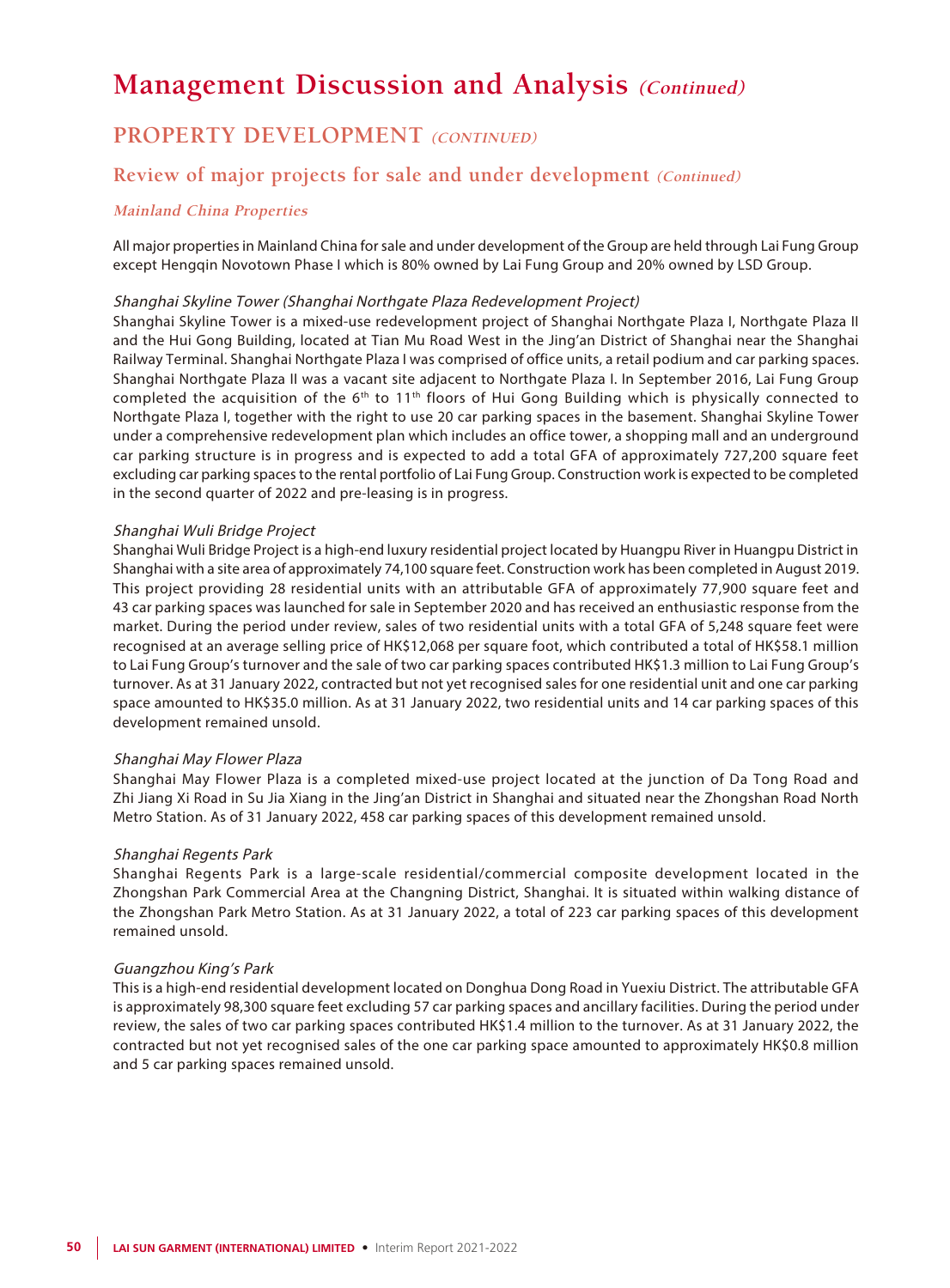### **PROPERTY DEVELOPMENT (CONTINUED)**

### **Review of major projects for sale and under development (Continued)**

### **Mainland China Properties (Continued)**

### Guangzhou Lai Fung International Center (Guangzhou Haizhu Plaza Project)

Guangzhou Lai Fung International Center, formally known as Guangzhou Haizhu Plaza Project is located on Chang Di Main Road in Yuexiu District, Guangzhou along the Pearl River. Lai Fung Group owns the entire project. The proposed development has a total project GFA of approximately 580,800 square feet and is intended to be developed for rental purposes. The construction commenced in the first half of 2019 and the completion is expected to be in the second half of 2022. The pre-leasing work is in progress.

### Zhongshan Palm Spring

The project is located in Caihong Planning Area, Western District of Zhongshan. The overall development has a total planned GFA of approximately 6.075 million square feet. The project comprises high-rise residential towers, townhouses and commercial blocks totaling 4.466 million square feet. Construction of Phases III and IV of Zhongshan Palm Spring has been completed and handover of pre-sold units is in progress.

During the period under review, 334,283 square feet of high-rise residential units and 12,496 square feet of house units were recognised at an average selling price of HK\$1,846 per square foot and HK\$3,602 per square foot, respectively, which contributed a total of HK\$609.6 million to the sales turnover. As at 31 January 2022, contracted but not yet recognised sales for high-rise residential units and house units amounted to HK\$898.6 million and HK\$68.6 million, at average selling prices of HK\$1,962 per square foot and HK\$3,652 per square foot, respectively.

STARR Resort Residence Zhongshan comprising two 16-storey blocks in the Palm Lifestyle complex was closed in 2019. The serviced apartment units were launched for sale in May 2019 and have been re-classified from "Property, plant and equipment" to "Assets classified as held for sale" in the consolidated statement of financial position of Lai Fung Group. During the period under review, two serviced apartment units have been sold for a total sales proceed of approximately HK\$2.8 million. The sale of these serviced apartment units is recorded as disposal of assets classified as held for sale and the sales proceeds net of cost are included in other operating income in the consolidated income statement of Lai Fung Group. As at 31 January 2022, contracted but not yet recognised sales for one serviced apartment unit amounted to HK\$1.7 million, at an average selling prices of HK\$1,592 per square foot.

As at 31 January 2022, completed units held for sale in this development, including residential units, serviced apartment units and commercial units, amounted to approximately 1,483,068 square feet and 2,680 car parking spaces remained unsold.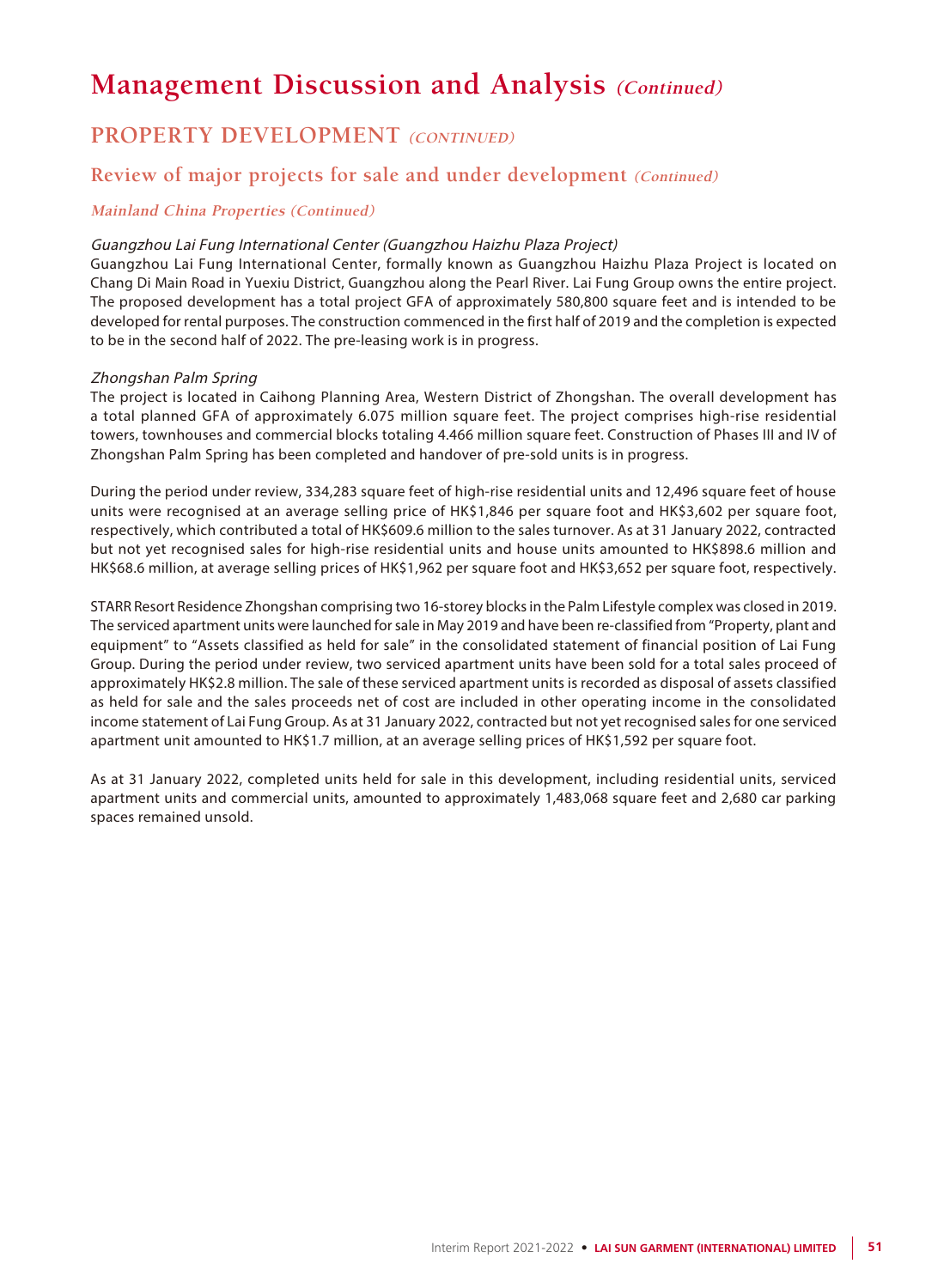### **PROPERTY DEVELOPMENT (CONTINUED)**

### **Review of major projects for sale and under development (Continued)**

### **Mainland China Properties (Continued)**

### Hengqin Novotown

#### Phase I

Sales of the cultural studios and cultural workshop units of Hengqin Novotown Phase I are in progress. During the period under review, sales of 21,954 square feet of cultural studios and 962 square feet of cultural workshop units were recognised at an average selling price of HK\$5,546 per square foot and HK\$4,250 per square foot, respectively, which contributed a total of HK\$119.7 million to Lai Fung Group's turnover. As at 31 January 2022, contracted but not yet recognised sales for cultural studios and cultural workshop units amounted to HK\$204.2 million and HK\$3.9 million, at an average selling price of HK\$4,991 per square foot and HK\$4,054 per square foot, respectively. As at 31 January 2022, completed properties held for sale in Novotown Phase I, including cultural studios, cultural workshops units and office units, amounted to approximately 1,044,200 square feet.

Novotown Phase I is 80% owned by Lai Fung Group and 20% owned by LSD Group.

#### Phase II

Novotown Phase II is situated adjacent to Novotown Phase I with a total site area of approximately 143,800 square meters and a maximum plot ratio of two times. Lai Fung Group succeeded in bidding for the land use rights of the land offered for sale by The Land and Resources Bureau of Zhuhai through the listing-for-sale process in December 2018.

Construction works are on track and the completion is expected to be in phases by 2024. This mixed-used development project is expected to provide commercial and experiential entertainment facilities, office space and serviced apartment space of 357,100 square feet, 1,585,000 square feet and 578,400 square feet, respectively. Part of the office and serviced apartment spaces have been designated as for-sale properties. Properties in Novotown Phase II occupied by Harrow Innovation Leadership Academy Hengqin have been sold to the school operator, which enabled Lai Fung Group to crystalise the value of its investment in Novotown Phase II and gradually recoup funding to improve the project's working capital position.

Lai Fung Group entered into a licence agreement with Real Madrid Club de Fútbol in June 2017 in relation to the development and operation of the location based entertainment centre, namely Real Madrid World in Novotown. Real Madrid World is currently under construction and is expected to contain over 20 attractions upon completion and will be made up of several signature experiences including an array of interactive training games, a walkthrough of Real Madrid history, plus dining and retail outlets. Lai Fung Group is in the process of identifying and planning for a motor-themed experience centre, as well as other facilities in Novotown Phase II.

Lai Fung Group remains confident that the deepening of cooperation between Hengqin and Macau, and the continuous development of the Guangdong-Macau In-Depth Cooperation Zone in Hengqin will encourage more businesses and population to reside in Hengqin which will further enhance the tourism market, making Novotown a new contributor to Lai Fung Group's results in the long run.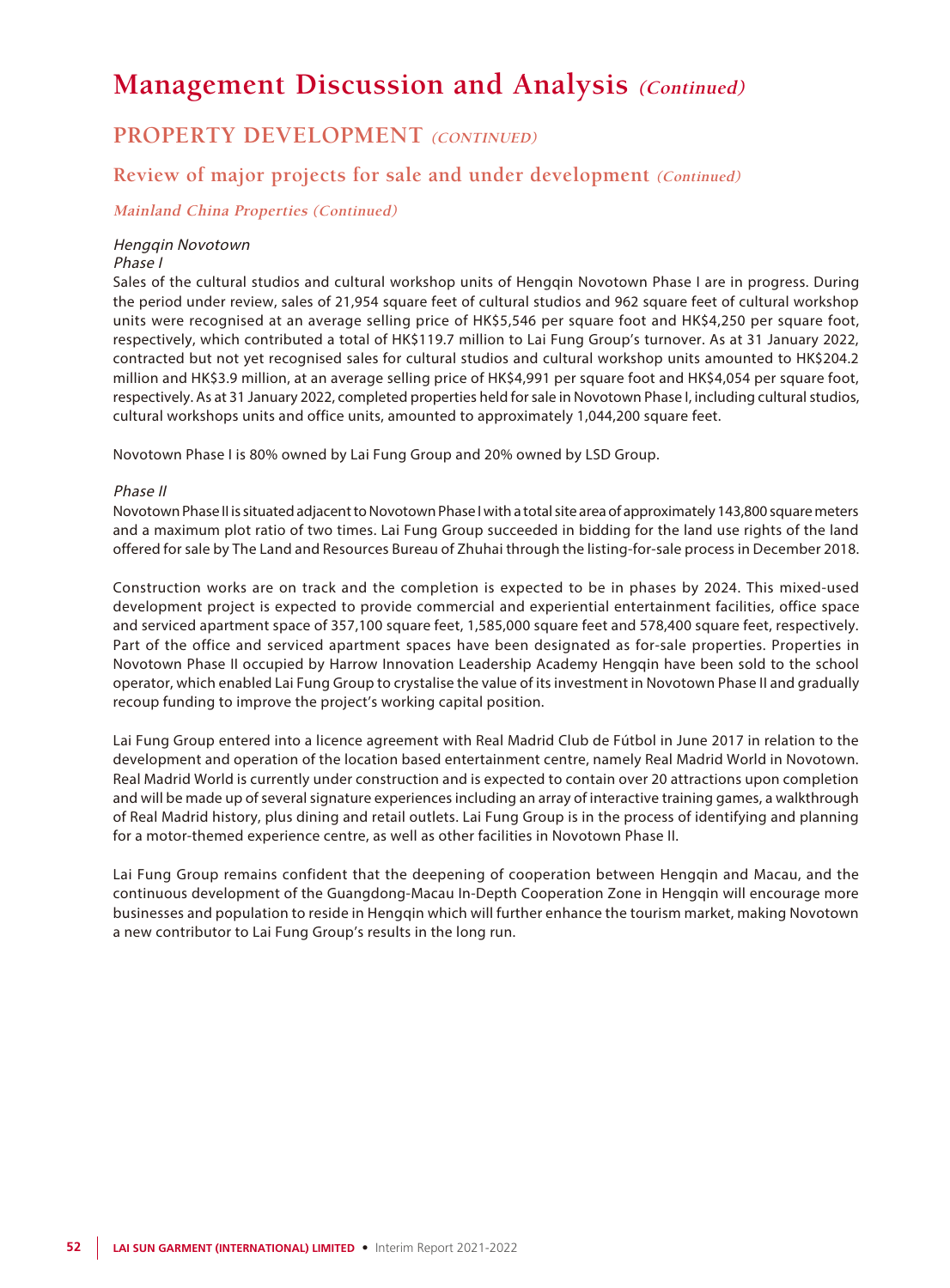### **RESTAURANT AND F&B PRODUCT SALES OPERATIONS**

For the six months ended 31 January 2022, restaurant and F&B product sales operations contributed HK\$248.9 million to the Group's turnover, representing an increase of 44.6% from that of HK\$172.1 million for the same period last year. Restaurant operations of LSD Group's continued to be negatively affected by compulsory social distancing and seat restrictions, as well as restrictions on reduced dining time. With certain relaxation measures launched by the government in the second half of 2021, a gradual recovery for catering business was taking place in Hong Kong in the first few months during the period under review before the surge of fifth wave COVID-19 cases in January 2022. LSD Group is closely monitoring the development of COVID-19 epidemic situation in Hong Kong and necessary measures have been taken to safeguard employees and mitigate financial and operational exposure.

Up to the date of this Interim Report, restaurant operations include LSD Group's interests in 24 restaurants in Hong Kong and Mainland China and 1 restaurant in Macau under management. Details of each existing restaurant of LSD Group are as follows:

|                                   |                                                    |                 | <b>Attributable</b><br>interest to |                                   |
|-----------------------------------|----------------------------------------------------|-----------------|------------------------------------|-----------------------------------|
| <b>Cuisine</b>                    | <b>Restaurant</b>                                  | <b>Location</b> | <b>LSD Group</b>                   | Award                             |
|                                   |                                                    |                 |                                    |                                   |
| <b>Owned restaurants</b>          |                                                    |                 |                                    |                                   |
| Western/<br>International Cuisine | 8 <sup>1/2</sup> Otto e Mezzo BOMBANA<br>Hong Kong | Hong Kong       | 37%                                | Three Michelin stars (2012-2022)  |
|                                   | 8 <sup>1/2</sup> Otto e Mezzo BOMBANA<br>Shanghai  | Shanghai        | 13%                                | Two Michelin stars (2017-2022)    |
|                                   | Opera BOMBANA                                      | Beijing         | 20%                                |                                   |
|                                   | CIAK - In The Kitchen                              | Hong Kong       | 62%                                | One Michelin star (2015-2017)     |
|                                   | CIAK - All Day Italian                             | Hong Kong       | 67%                                | Michelin Bib Gourmand (2017-2021) |
|                                   | Beefbar                                            | Hong Kong       | 62%                                | One Michelin star (2017-2022)     |
|                                   | Takumi by Daisuke Mori                             | Hong Kong       | 63%                                | One Michelin star (2018-2022)     |
|                                   | Prohibition (Note)                                 | Hong Kong       | 100%                               |                                   |
|                                   | Zest by Konishi                                    | Hong Kong       | 67%                                | One Michelin star (2020-2022)     |
|                                   | Cipriani                                           | Hong Kong       | 44%                                |                                   |
| Asian Cuisine                     | China Tang Landmark                                | Hong Kong       | 50%                                | The Plate Michelin (2019-2021)    |
|                                   | China Tang Beijing                                 | Beijing         | 67%                                |                                   |
|                                   | Howard's Gourmet                                   | Hong Kong       | 50%                                |                                   |
|                                   | Chiu Tang Central                                  | Hong Kong       | 67%                                |                                   |
|                                   | Old Bazaar Kitchen                                 | Hong Kong       | 63%                                |                                   |
|                                   | Sun's Bazaar KiKi Tea<br><b>Telford Plaza</b>      | Hong Kong       | 69%                                |                                   |
|                                   | Canton Bistro (Note)                               | Hong Kong       | 100%                               |                                   |
|                                   | KiKi Noodle Bar IFC                                | Hong Kong       | 67%                                |                                   |
|                                   | KiKi Noodle Bar K11 MUSEA                          | Hong Kong       | 67%                                |                                   |
|                                   | KiKi Noodle Bar<br>Shanghai One ITC                | Shanghai        | 67%                                |                                   |
|                                   | China Club                                         | Hong Kong       | 10%                                |                                   |
| Japanese Cuisine                  | Masa Hong Kong                                     | Hong Kong       | 67%                                |                                   |
|                                   | Rozan                                              | Hong Kong       | 67%                                |                                   |
|                                   | Yamato                                             | Hong Kong       | 59%                                |                                   |
| <b>Managed restaurant</b>         |                                                    |                 |                                    |                                   |
| <b>Western Cuisine</b>            | 8 <sup>1/2</sup> Otto e Mezzo BOMBANA, Macau       | Macau           | N/A                                | One Michelin star (2016-2022)     |

Note: Performance of these two restaurants in Ocean Park Marriott Hotel has been included in the hotel operation segment for segment reporting purposes.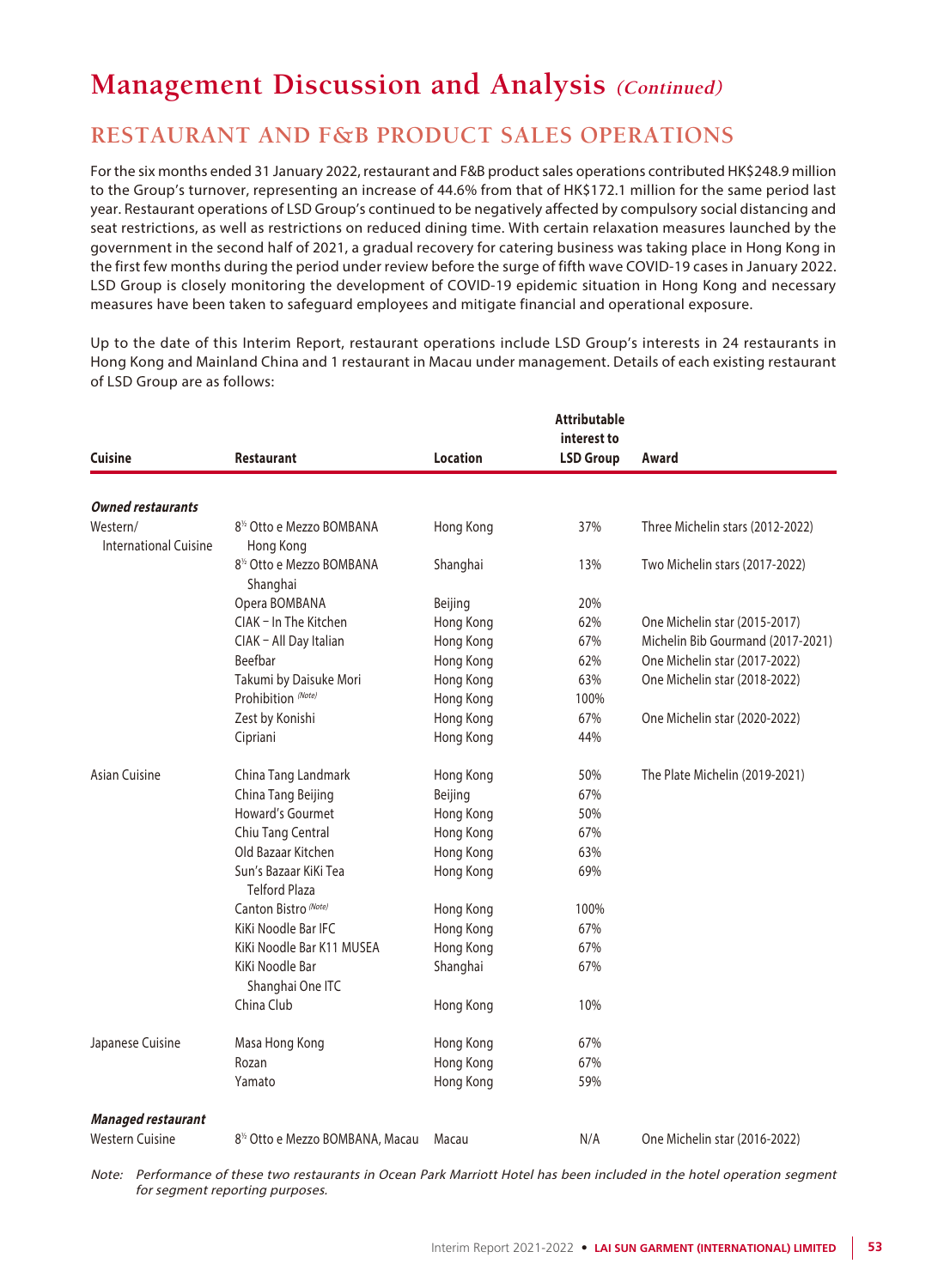### **HOTEL AND SERVICED APARTMENT OPERATIONS**

The hotel and serviced apartment operation segment of the Group includes LSD Group's operation of the Ocean Park Marriott Hotel in Hong Kong and the Caravelle Hotel in Ho Chi Minh City, Vietnam, as well as Lai Fung Group's hotel and serviced apartment operation in Shanghai and Hengqin, Mainland China. In December 2019, LSD Group further expanded its hotel portfolio with the acquisition of a 50% interest in Fairmont St. Andrews resort in Fife, Scotland, United Kingdom. Performance of the 50:50 joint venture of Fairmont St. Andrews resort is recognised as "Share of profits and losses of joint ventures" in the consolidated income statement of the Group. The hotel project in Phuket, Thailand that LSD Group invested in June 2017 is still at the planning stage. LSD Group is closely monitoring the tourism market in Thailand and will provide updates on this project as and when there is material progress.

COVID-19 pandemic has presented unprecedented challenges to global tourism and hospitality industry. Since early 2020, a number of social distancing measures and travel restrictions have been implementing by countries around the world to prevent the spread of the virus and the tourist economy has experienced a record contraction. For the six months ended 31 January 2022, the hotel and serviced apartment operations contributed HK\$335.6 million to the Group's turnover (2021: HK\$289.3 million). The increase is primarily attributable to the improved revenue of Hong Kong Ocean Park Marriot Hotel as compared to the same period last year, by providing a number of staycation packages and dining offers to attract the local guests.

|                                  | <b>Location</b>  | <b>Attributable</b><br>interest to<br><b>LSD Group</b> | No. of<br>Rooms <sup>1</sup> | <b>Total GFA</b><br>(square feet) | <b>Turnover</b><br>(HK\$ million) | <b>Period end</b><br>occupancy<br>rate<br>(%) |
|----------------------------------|------------------|--------------------------------------------------------|------------------------------|-----------------------------------|-----------------------------------|-----------------------------------------------|
| Hotel and serviced apartment     |                  |                                                        |                              |                                   |                                   |                                               |
| Ocean Park Marriott Hotel        | Hong Kong        | 100%                                                   | 471                          | 365,974                           | 174.2                             | 17.5                                          |
| Ascott Huaihai Road Shanghai     | Shanghai         | 55.08%                                                 | 310                          | 358,009                           | 53.9                              | 70.4                                          |
| STARR Hotel Shanghai             | Shanghai         | 55.08%                                                 | 239                          | 143,846                           | 12.2                              | 52.7                                          |
| Hyatt Regency Hengqin            | Hengqin          | 64.06%                                                 | 493                          | 594,763                           | 45.1                              | 19.1                                          |
| Caravelle Hotel                  | Ho Chi Minh City | 26.01%                                                 | 335                          | 378,225                           | 51.0                              | 14.3                                          |
| Subtotal:                        |                  |                                                        | 1,848                        | 1,840,817                         | 336.4                             |                                               |
| Hotel management fee             |                  |                                                        |                              |                                   | (0.8)                             |                                               |
| Total:                           |                  |                                                        |                              |                                   | 335.6                             |                                               |
| <b>Joint Venture Project</b>     |                  |                                                        |                              |                                   |                                   |                                               |
| Fairmont St. Andrews (50% basis) | Scotland         | 50%                                                    | 106 <sup>2</sup>             | 138,241 <sup>2</sup>              | 40.3                              | 26.9                                          |

Breakdown of turnover for the six months ended 31 January 2022 from hotel and serviced apartment operations is as follows:

Notes:

1. On 100% basis.

2. No. of rooms and GFA attributable to LSD Group. The total number of rooms and total GFA are 211 and 276,482 square feet, respectively.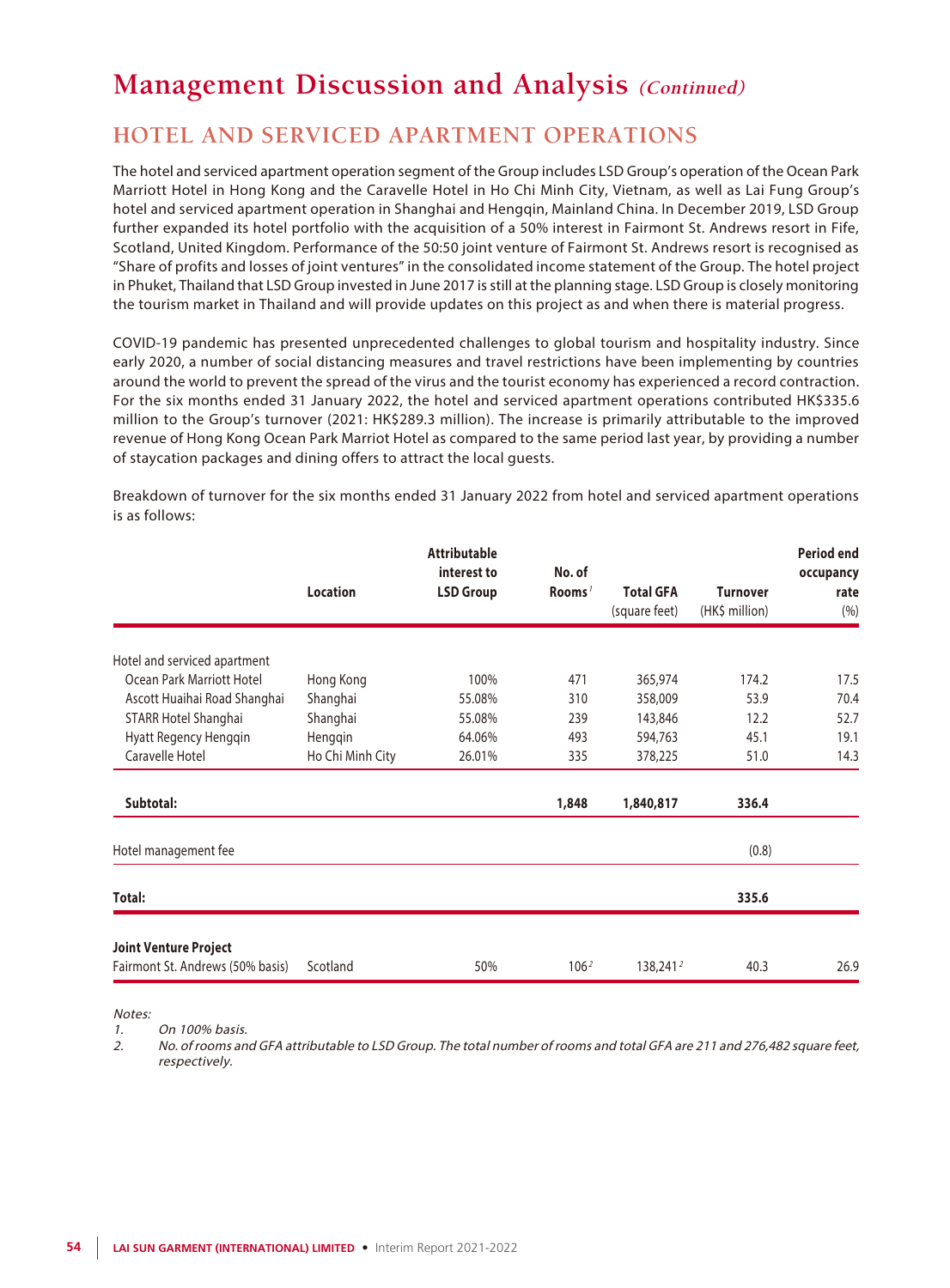### **HOTEL AND SERVICED APARTMENT OPERATIONS (CONTINUED)**

Ocean Park Marriott Hotel officially commenced its operations on 19 February 2019, adding a total of 471 rooms and approximately 365,974 square feet of attributable rental space to the rental portfolio of LSD Group. Despite the impact of the COVID-19 pandemic on the tourism industry in Hong Kong especially with stringent travel restrictions and border closures, LSD Group remains cautiously optimistic about the prospects of the Ocean Park Marriott Hotel given the popularity of Ocean Park, as well as its newly opened Water World, being Asia's first all-season water park.

Caravelle Hotel is a leading international 5-star hotel in the centre of the business, shopping and entertainment district in Ho Chi Minh City, Vietnam. It is an elegant 24-storey tower with a mixture of French colonial and traditional Vietnamese style and has 335 superbly appointed rooms, suites, exclusive Signature Floors, Signature Lounge and a specially equipped room for the disabled. Total GFA of Caravelle Hotel is approximately 378,225 square feet.

The hotel operation team of LSD Group has extensive experience in providing consultancy and management services to hotels in Mainland China, Hong Kong and other Asian countries. The division's key strategy going forward will continue to focus on providing management services, particularly to capture opportunities arising from the developments of Lai Fung Group in Shanghai, Guangzhou, Zhongshan and Hengqin. The hotel division of LSD Group manages Lai Fung's serviced apartments in Shanghai under the "STARR" brand.

STARR Hotel Shanghai is a 17-storey hotel located in the Mayflower Lifestyle complex in Jing'an District, within walking distance to Lines 1, 3 and 4 of the Shanghai Metro Station with easy access to major motorways. There are 239 fully furnished and equipped hotel units with stylish separate living room, bedroom, fully-equipped kitchenette and luxurious bathroom amenities for short or extended stays to meet the needs of the business travelers from around the world and the total GFA is approximately 143,800 square feet.

Lai Fung Group also owns 100% interest in the Ascott Huaihai Road in Shanghai Hong Kong Plaza which is managed by the Ascott Group and it is one of a premier collection of the Ascott Limited's serviced residences in over 70 cities in Asia Pacific, Europe and the Gulf region. The residence with total GFA of approximately 359,700 square feet and approximately 358,000 square feet attributable to Lai Fung Group has 310 contemporary apartments of various sizes: studios (640-750 square feet), one-bedroom apartments (915-1,180 square feet), two-bedroom apartments (1,720 square feet), three-bedroom apartments (2,370 square feet) and two luxurious penthouses on the highest two floors (4,520 square feet).

Hyatt Regency Hengqin soft opened on 31 December 2019 is located in Novotown Phase I in Hengqin, Zhuhai, the heart of the Greater Bay Area and is within easy reach of the bridge linking Zhuhai with Hong Kong and Macau. Hyatt Regency Hengqin with total GFA of approximately 594,800 square feet has 493 guest rooms including 55 suites ranging in size from 430 square feet to 2,580 square feet, a wide range of dining options, as well as banqueting and conference facilities of over 40,000 square feet.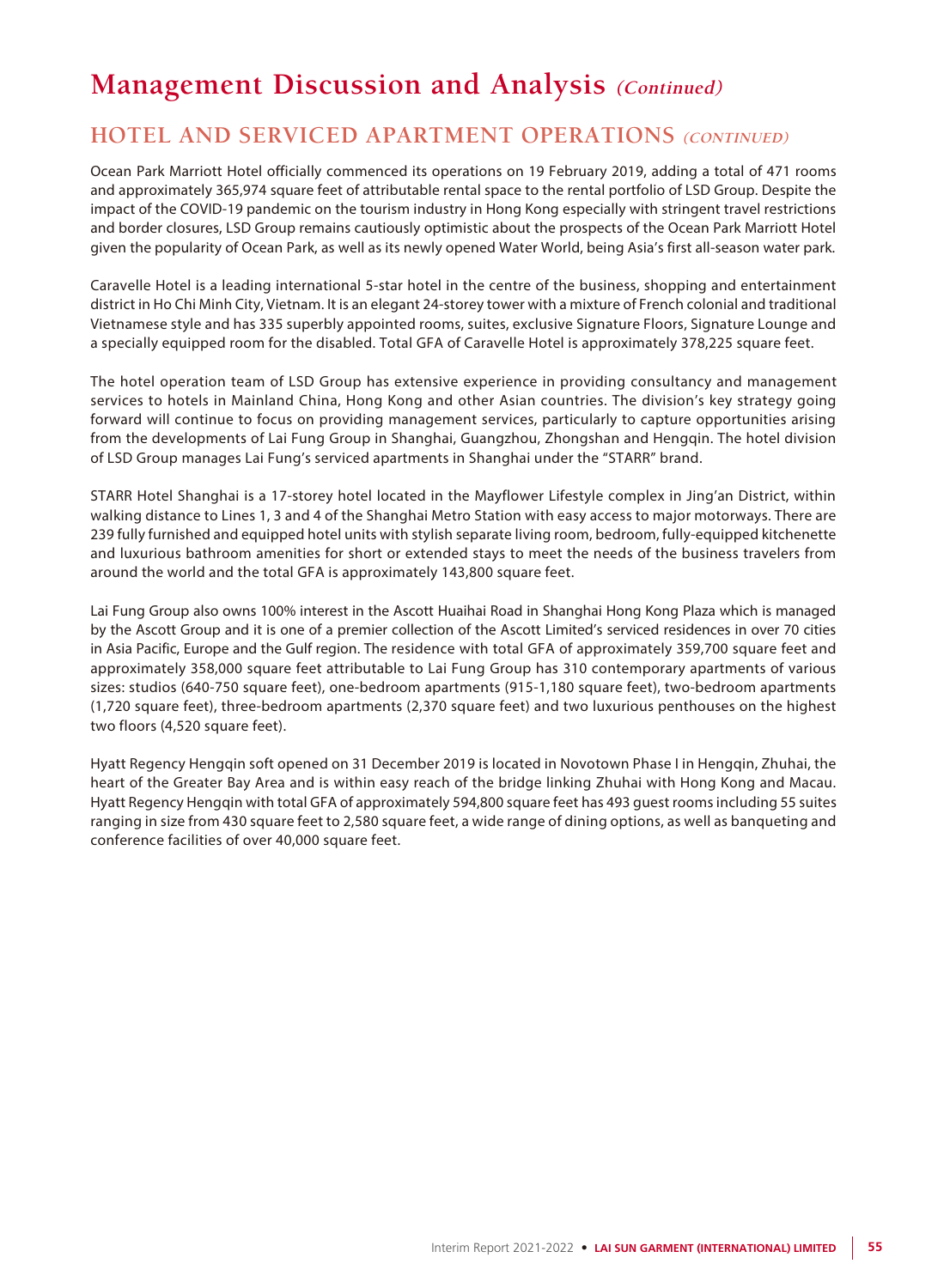### **CINEMA OPERATION**

The cinema operation is managed by eSun Group. For the six months ended 31 January 2022, this segment recorded a turnover of HK\$223.9 million (2021: HK\$61.1 million) and segment results of a loss of HK\$61.9 million (2021: HK\$64.6 million). As at the date of this Interim Report, eSun Group operates fourteen cinemas in Hong Kong and three cinemas in Mainland China and details on the number of screens and seats of each existing cinema of eSun Group are as follows:

|                                                | <b>Attributable</b> |                |              |
|------------------------------------------------|---------------------|----------------|--------------|
|                                                | interest to         | No. of         | No. of       |
| Cinema                                         | eSun Group          | screens        | <b>Seats</b> |
|                                                | (% )                | (Note)         | (Note)       |
| <b>Mainland China</b>                          |                     |                |              |
| Suzhou Grand Cinema City                       | 100                 | 10             | 1,440        |
| Guangzhou May Flower Cinema City               | 100                 | 7              | 606          |
| Zhongshan May Flower Cinema City               | 100                 | 5              | 905          |
| <b>Subtotal</b>                                |                     | 22             | 2,951        |
| <b>Hong Kong</b>                               |                     |                |              |
| K11 Art House                                  | 100                 | 12             | 1,708        |
| Movie Town (including MX4D theatre)            | 100                 | 7              | 1,702        |
| <b>MCL Cyberport Cinema</b>                    | 100                 | $\overline{4}$ | 818          |
| <b>MCL Citygate Cinema</b>                     | 100                 | $\overline{4}$ | 673          |
| <b>MCL Amoy Cinema</b>                         | 100                 | 3              | 603          |
| <b>Festival Grand Cinema</b>                   | 95                  | 8              | 1,196        |
| <b>MCL Metro City Cinema</b>                   | 95                  | 6              | 690          |
| MCL Telford Cinema (including MX4D theatre)    | 95                  | 6              | 789          |
| <b>STAR Cinema</b>                             | 95                  | 6              | 622          |
| Grand Kornhill Cinema (including MX4D theatre) | 95                  | 5              | 706          |
| MCL Cheung Sha Wan Cinema                      | 95                  | 4              | 418          |
| <b>MCL South Horizons Cinema</b>               | 95                  | 3              | 555          |
| <b>MCL Green Code Cinema</b>                   | 95                  | 3              | 285          |
| <b>Grand Windsor Cinema</b>                    | 95                  | 3              | 246          |
| <b>Subtotal</b>                                |                     | 74             | 11,011       |
| Total                                          |                     | 96             | 13,962       |

Note: On 100% basis.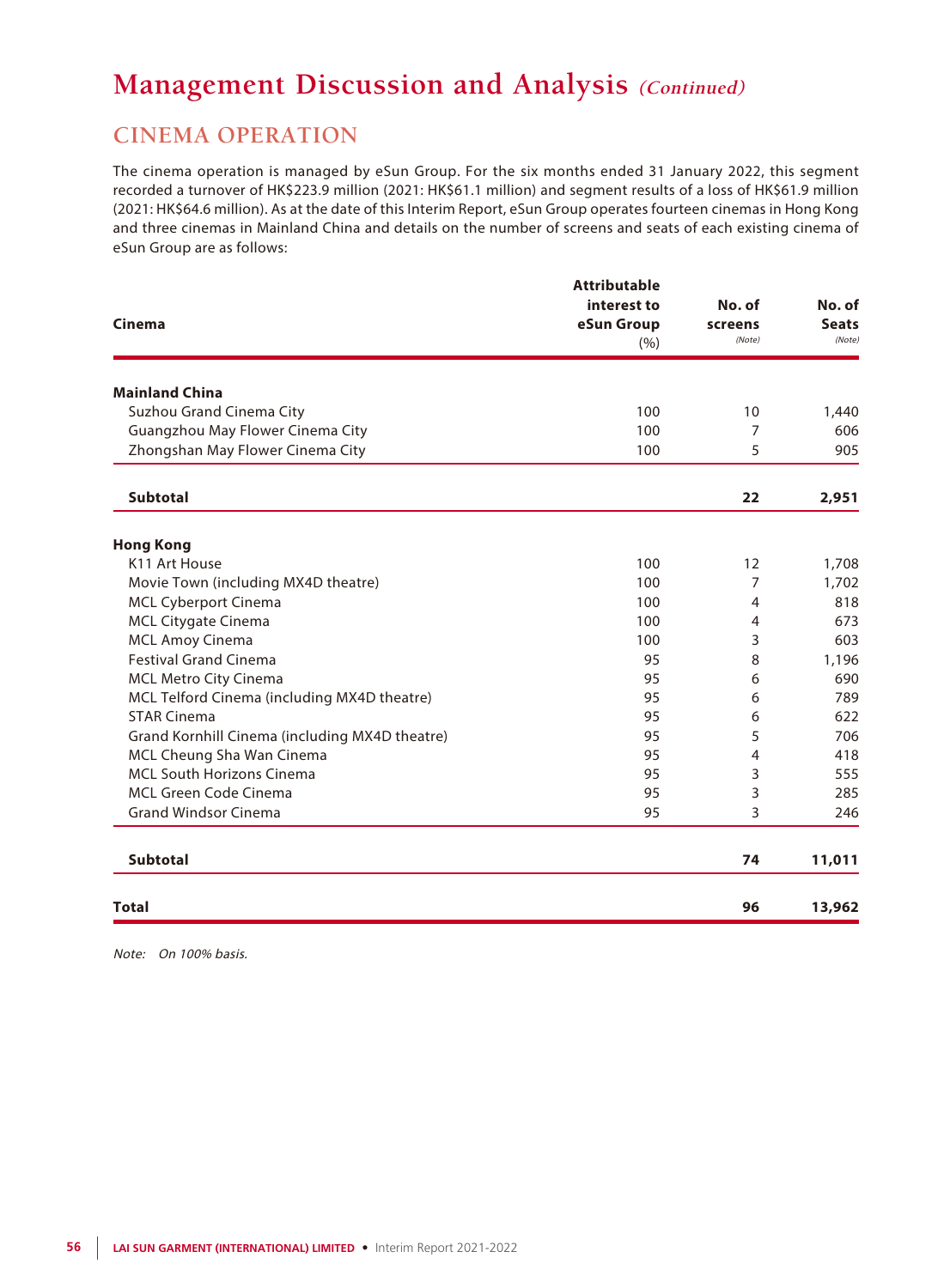### **MEDIA AND ENTERTAINMENT**

The media and entertainment businesses are operated by eSun Group. For the six months ended 31 January 2022, this segment recorded a turnover of HK\$147.2 million (2021: HK\$163.5 million) and segment results of a profit of HK\$9.8 million (2021: HK\$8.4 million).

### **Events Management**

During the period under review, eSun Group organised and invested in 8 (2021: 1) show(s) by popular local renowned artistes, including Sammi Cheng, C AllStar, Joyce Cheng, Jay Fung and Eman Lam.

### **Music Production, Distribution and Publishing**

For the six months ended 31 January 2022, eSun Group released 6 (2021: 9) albums, including titles by Sammi Cheng, Ivana Wong, C AllStar, Joyce Cheng and Jay Fung. eSun Group is expected to continue to increase its music licensing revenue from the exploitation of the music library through new media distribution.

### **Artiste Management**

eSun Group has a strong artiste management team and a sizeable number of talents and will continue to expand its profile and in tandem with our growing television drama production and film production businesses.

### **FILM AND TV PROGRAM PRODUCTION AND DISTRIBUTION**

The film and TV program production and distribution businesses are operated by eSun Group. For the six months ended 31 January 2022, this segment recorded a turnover of HK\$135.4 million (2021: HK\$57.2 million) and segment results of a profit of HK\$11.8 million (2021: HK\$13.1 million).

During the period under review, a total of 2 (2021: 2) films produced/invested by eSun Group were theatrically released, namely "American Girl" and "Fireflies in the Sun". eSun Group also distributed 10 (2021: 10) films and 133 (2021: 107) videos with high profile titles including "American Girl", "Fast & Furious 9", "No Time to Die" and "Till We Meet Again".

### **INTERESTS IN JOINT VENTURES**

During the six months ended 31 January 2022, gains from joint ventures amounted to HK\$87.3 million, as compared to losses of HK\$328.9 million for the same period last year. The change from loss to gain is primarily due to the increase in fair value of CCB Tower and improved operating profits of joint ventures during the period under review.

|                                    | Six months ended 31 January |                |
|------------------------------------|-----------------------------|----------------|
|                                    | 2022                        | 2021           |
|                                    | (HK\$ million)              | (HK\$ million) |
| Revaluation gains/(losses)         | 5.4                         | (394.5)        |
| Operating profits                  | 81.9                        | 65.6           |
| Gains/(losses) from joint ventures | 87.3                        | (328.9)        |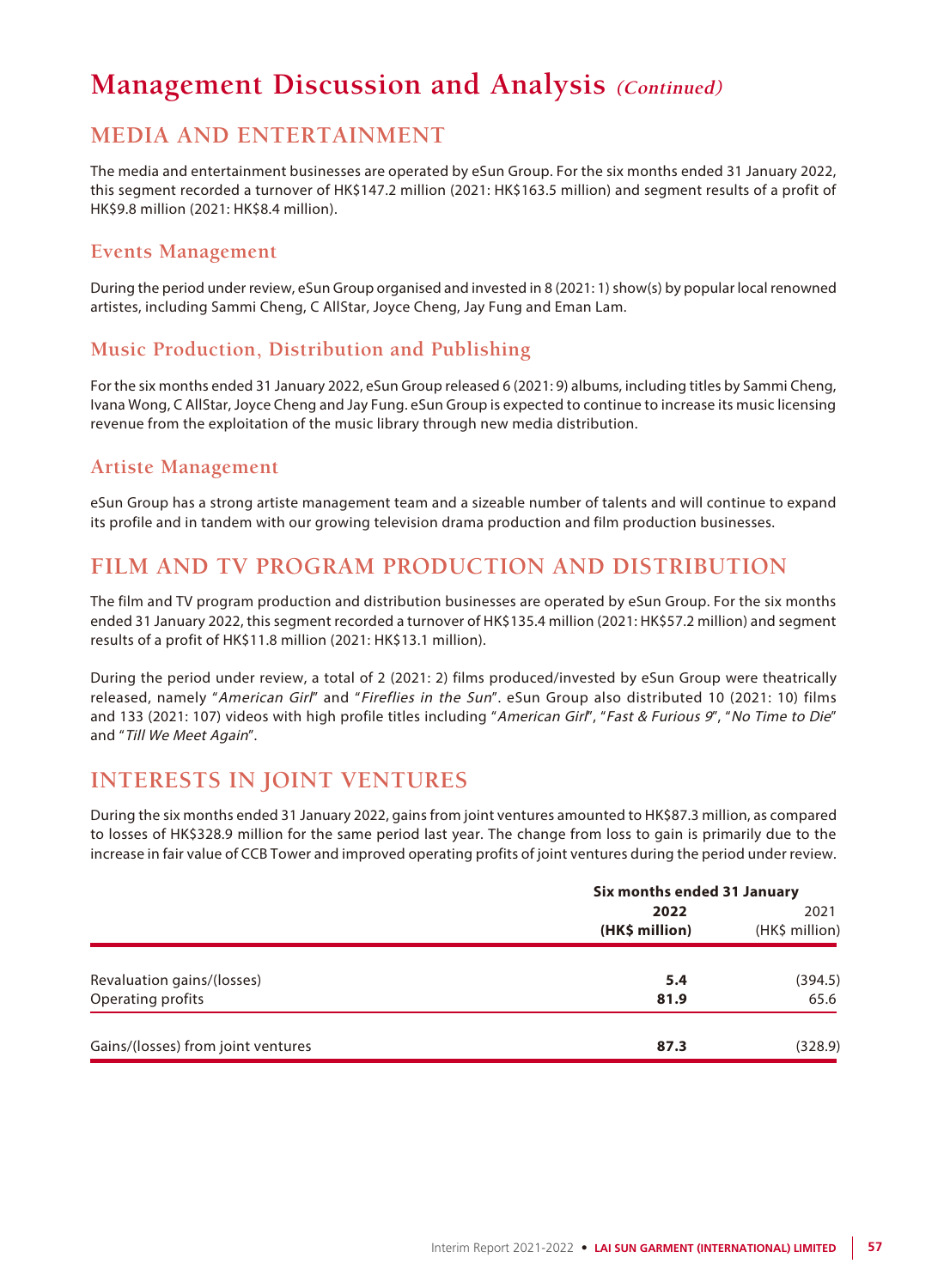### **LIQUIDITY AND FINANCIAL RESOURCES**

As at 31 January 2022, cash and bank balances and undrawn facilities held by the Group amounted to HK\$9,253.7 million and HK\$5,691.2 million, respectively. Cash and bank balances held by the Group of which about 44% was denominated in Hong Kong dollars and United States dollars, and about 50% was denominated in Renminbi. Excluding LSD Group, cash and bank balances and undrawn facilities held by the Group as at 31 January 2022 were HK\$466.5 million and HK\$50.0 million, respectively.

The Group's sources of funding comprise mainly internal funds generated from the Group's business operations, loan facilities provided by banks, guaranteed notes issued to investors and rights issue.

As at 31 January 2022, the Group had bank borrowings of approximately HK\$17,497.1 million, guaranteed notes of approximately HK\$10,058.0 million, other borrowings of approximately HK\$758.2 million and other payable of approximately HK\$57.0 million. As at 31 January 2022, the maturity profile of the bank borrowings of HK\$17,497.1 million is spread with HK\$1,465.6 million repayable within 1 year, HK\$5,469.0 million repayable in the second year, HK\$8,870.3 million repayable in the third to fifth years, and HK\$1,692.2 million repayable beyond the fifth year.

The Group issued guaranteed notes in an aggregate principal amount of US\$1,250 million and HK\$385 million. The guaranteed notes have terms ranging from five years to seven years and three months and bear fixed interest rates ranging from 4.6% to 5.65% per annum. The guaranteed notes are listed on The Stock Exchange of Hong Kong Limited ("**Stock Exchange**") and were issued for refinancing the previous notes and for general corporate purposes. The Group entered into cross currency swap agreements with financial institutions for the purpose of hedging the foreign currency risk of certain guaranteed notes.

Approximately 63% and 36% of the Group's total borrowings carried interest on a floating rate basis and fixed rate basis, respectively, and the remaining 1% of Group's borrowings were interest-free.

The gearing ratio, expressed as a percentage of the total outstanding net debt (being the total borrowings less cash and bank balances) to consolidated net assets attributable to owners of the Company, was approximately 93%. Excluding the net debt of LSD Group, the Group's gearing ratio was approximately 5%.

As at 31 January 2022, certain investment properties with carrying amounts of approximately HK\$33,327.9 million, certain property, plant and equipment with carrying amounts of approximately HK\$3,036.6 million, certain right-of-use assets of approximately HK\$2,959.2 million, certain completed properties for sale of approximately HK\$1,137.1 million, certain properties under development of approximately HK\$2,038.2 million, certain serviced apartments and related leasehold improvements of approximately HK\$372.1 million, certain construction in progress of approximately HK\$259.5 million, and certain bank balances and time deposits with banks of approximately HK\$616.7 million were pledged to banks to secure banking facilities granted to the Group. In addition, certain shares in subsidiaries were pledged to banks to secure banking facilities granted to the Group. Shares in certain joint ventures were pledged to banks to secure banking facilities granted to the respective joint ventures of the Group. The Group's secured bank borrowings were also secured by floating charges over certain assets held by the Group.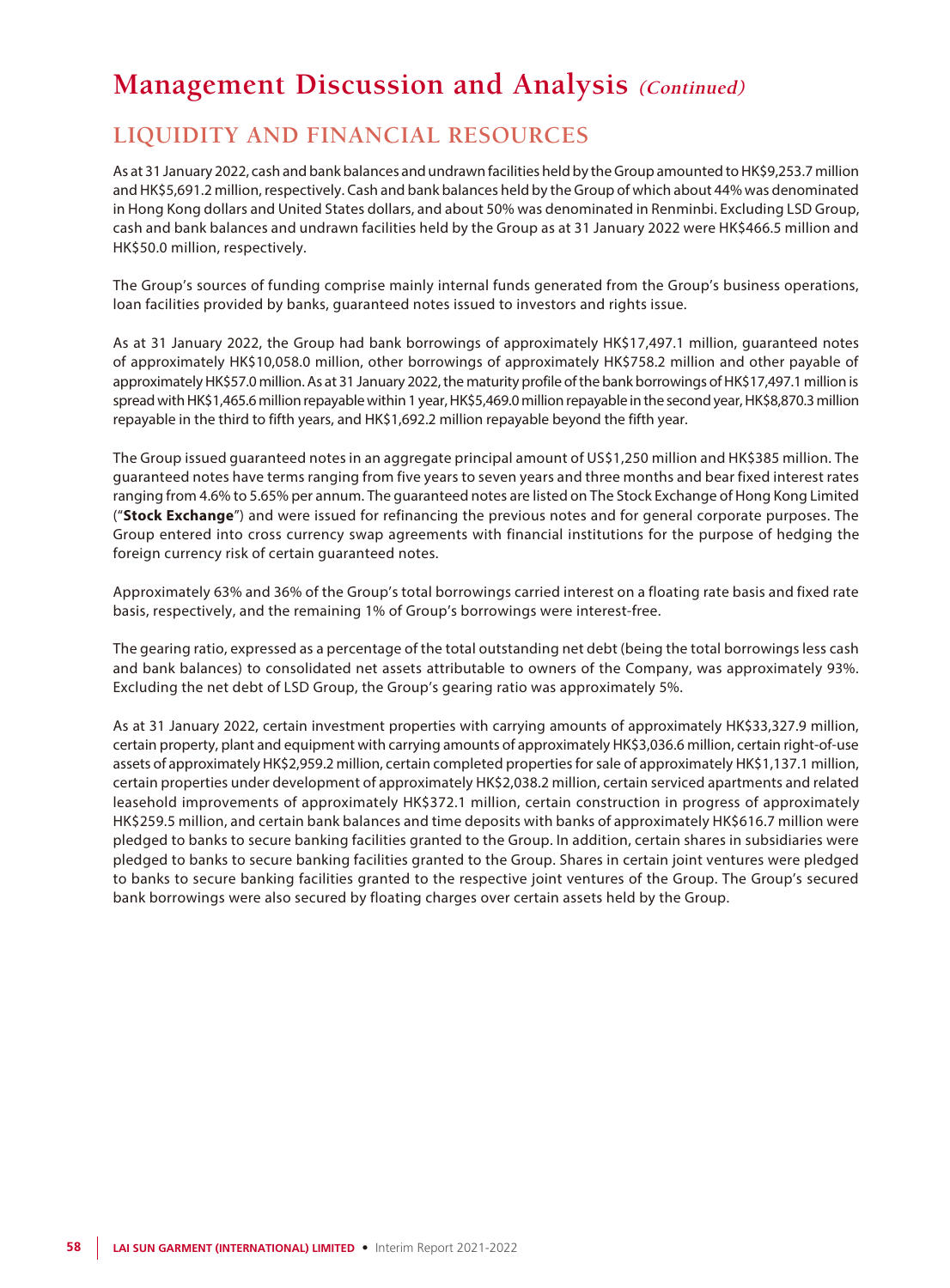### **LIQUIDITY AND FINANCIAL RESOURCES (CONTINUED)**

The Group's major assets and liabilities and transactions were denominated in Hong Kong dollars, United States dollars, Pound Sterling and Renminbi. Considering that Hong Kong dollars are pegged against United States dollars, the Group believes that the corresponding exposure to exchange rate risk arising from United States dollars is nominal. The Group has investments in United Kingdom with the assets and liabilities denominated in Pound Sterling. These investments were primarily financed by bank borrowings denominated in Pound Sterling in order to minimise the net foreign exchange exposure. Lai Fung Group has a net exchange exposure to Renminbi as their assets are principally located in Mainland China and the revenues are predominantly in Renminbi. Other than the abovementioned, the remaining monetary assets and liabilities of the Group were denominated in Euro, Malaysian Ringgit and Vietnamese Dong which were insignificant as compared with the Group's total assets and liabilities. The Group manages its foreign currency risk by closely reviewing the movement of the foreign currency rate and considers hedging significant foreign currency exposure should the additional need arise.

### **CONTINGENT LIABILITIES**

There has been no material change in contingent liabilities of the Group since 31 July 2021.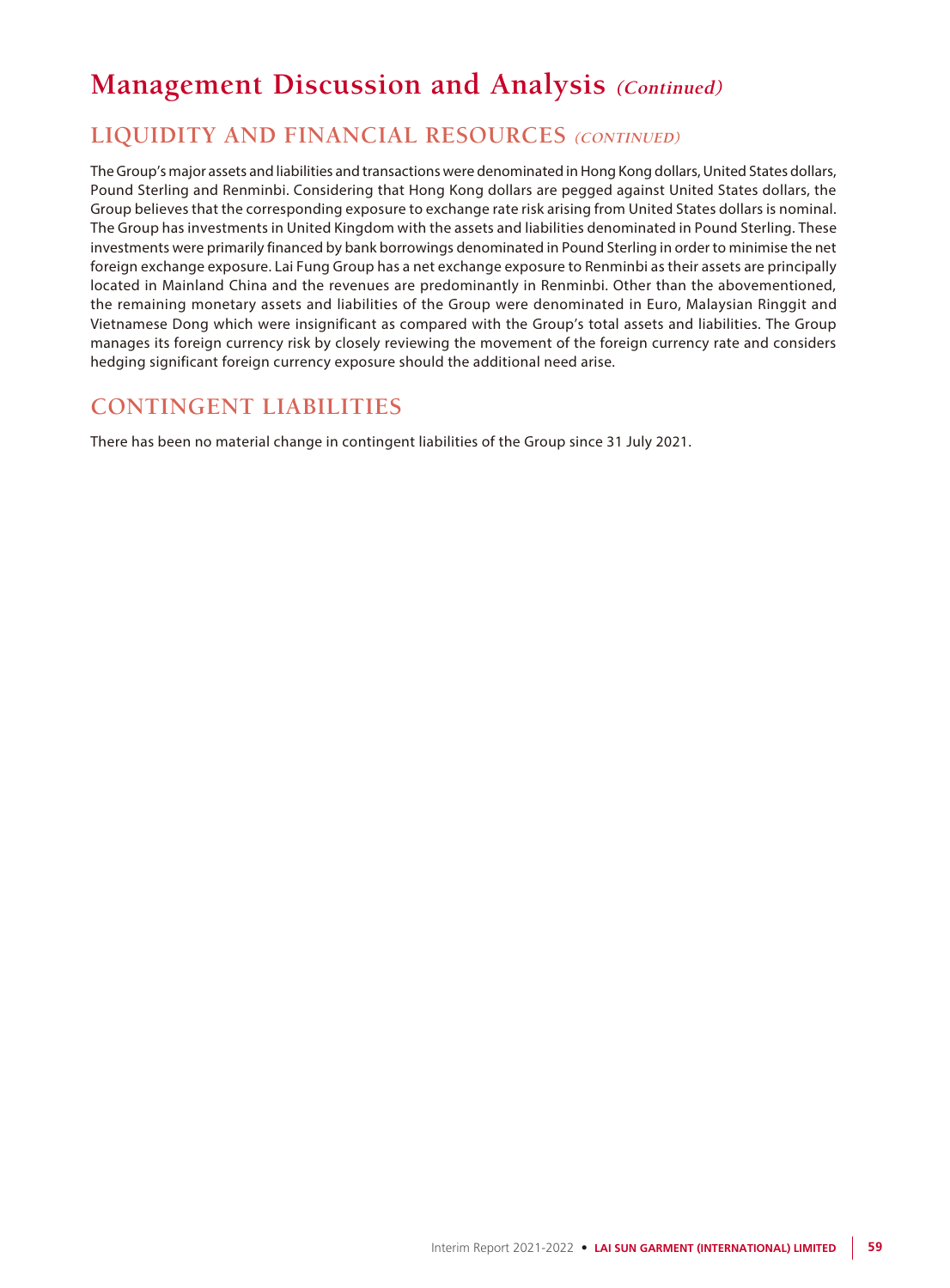## **Particulars of Major Properties**

## **COMPLETED PROPERTIES HELD FOR RENTAL**

|                                                                                                                             |                                                                                                     |                                                 | Approximate Attributable GFA (square feet)                                                                                  |                       |               |                   |                                                                            |                                                                 |
|-----------------------------------------------------------------------------------------------------------------------------|-----------------------------------------------------------------------------------------------------|-------------------------------------------------|-----------------------------------------------------------------------------------------------------------------------------|-----------------------|---------------|-------------------|----------------------------------------------------------------------------|-----------------------------------------------------------------|
| <b>Property Name</b>                                                                                                        | Location                                                                                            | <b>Attributable</b><br>Interest to<br>the Group | <b>Tenure</b>                                                                                                               | Commercial/<br>Retail | <b>Office</b> | <b>Industrial</b> | Total<br>(excluding<br>car parking<br>spaces &<br>ancillary<br>facilities) | No. of<br>car parking<br>spaces<br>attributable<br>to the Group |
| <b>Hong Kong</b>                                                                                                            |                                                                                                     |                                                 |                                                                                                                             |                       |               |                   |                                                                            |                                                                 |
| Por Yen Building                                                                                                            | 478 Castle Peak Road, Cheung Sha Wan,<br>Kowloon, Hong Kong<br>(New Kowloon Inland Lot No. 2081)    | 100%                                            | The property is held for a term<br>which expired on 27 June 1997<br>and had been extended upon<br>expiry until 30 June 2047 |                       |               | 109,010           | 109,010                                                                    | 7                                                               |
| Crocodile Center<br>(commercial podium)                                                                                     | 79 Hoi Yuen Road, Kwun Tong, Kowloon,<br>Hong Kong (Kwun Tong Inland Lot No. 692)                   | 100%                                            | The property is held for a term<br>which expired on 27 June 1997<br>and had been extended upon<br>expiry until 30 June 2047 | 91,201                |               |                   | 91,201                                                                     |                                                                 |
| Crocodile Center<br>(car parking spaces)                                                                                    | 79 Hoi Yuen Road, Kwun Tong, Kowloon,<br>Hong Kong (Kwun Tong Inland Lot No. 692)                   | 50%                                             | The property is held for a term<br>which expired on 27 June 1997<br>and had been extended upon<br>expiry until 30 June 2047 |                       |               |                   |                                                                            | 27                                                              |
| Por Mee Factory Building<br>(Units A, B, C and D on 3/F)                                                                    | 500 Castle Peak Road, Cheung Sha Wan,<br>Kowloon, Hong Kong                                         | 100%                                            | The property is held for a term<br>which expired on 27 June 1997<br>and had been extended upon<br>expiry until 30 June 2047 |                       |               | 20,089            | 20,089                                                                     |                                                                 |
| Forda Industrial Building<br>(6/F and car parking<br>spaces nos. 10, 22 and<br>$27$ on $G/F$ )                              | 16 Wan Chau Road, Yuen Long, New Territories,<br>Hong Kong                                          | 100%                                            | The property is held for a term<br>which expired on 27 June 1997<br>and had been extended upon<br>expiry until 30 June 2047 |                       |               | 19,301            | 19,301                                                                     | 3                                                               |
| Victorious Factory Building<br>(Unit B on 5/F)                                                                              | 33A-37A Tseuk Luk Street and<br>16-20 Sam Chuk Street,<br>San Po Kong,<br>Kowloon, Hong Kong        | 100%                                            | The property is held for a term<br>which expired on 27 June 1997<br>and had been extended upon<br>expiry until 30 June 2047 |                       |               | 5,828             | 5,828                                                                      |                                                                 |
| Metropolitan Factory and<br>Warehouse Building<br>(Units A and B on 7/F and<br>car parking spaces<br>nos. 11 and 12 on G/F) | 30-32 Chai Wan Kok Street, Tsuen Wan,<br>New Territories, Hong Kong                                 | 44.65%                                          | The property is held for a term<br>which expired on 27 June 1997<br>and had been extended upon<br>expiry until 30 June 2047 |                       |               | 5,077             | 5,077                                                                      | $\mathbf{1}$                                                    |
| Cheung Sha Wan Plaza                                                                                                        | 833 Cheung Sha Wan Road, Cheung Sha Wan,<br>Kowloon, Hong Kong<br>(New Kowloon Inland Lot No. 5955) | 53.19%                                          | The property is held for a term<br>expiring on 30 June 2047                                                                 | 124,362               | 218,024       |                   | 342,386                                                                    | 189                                                             |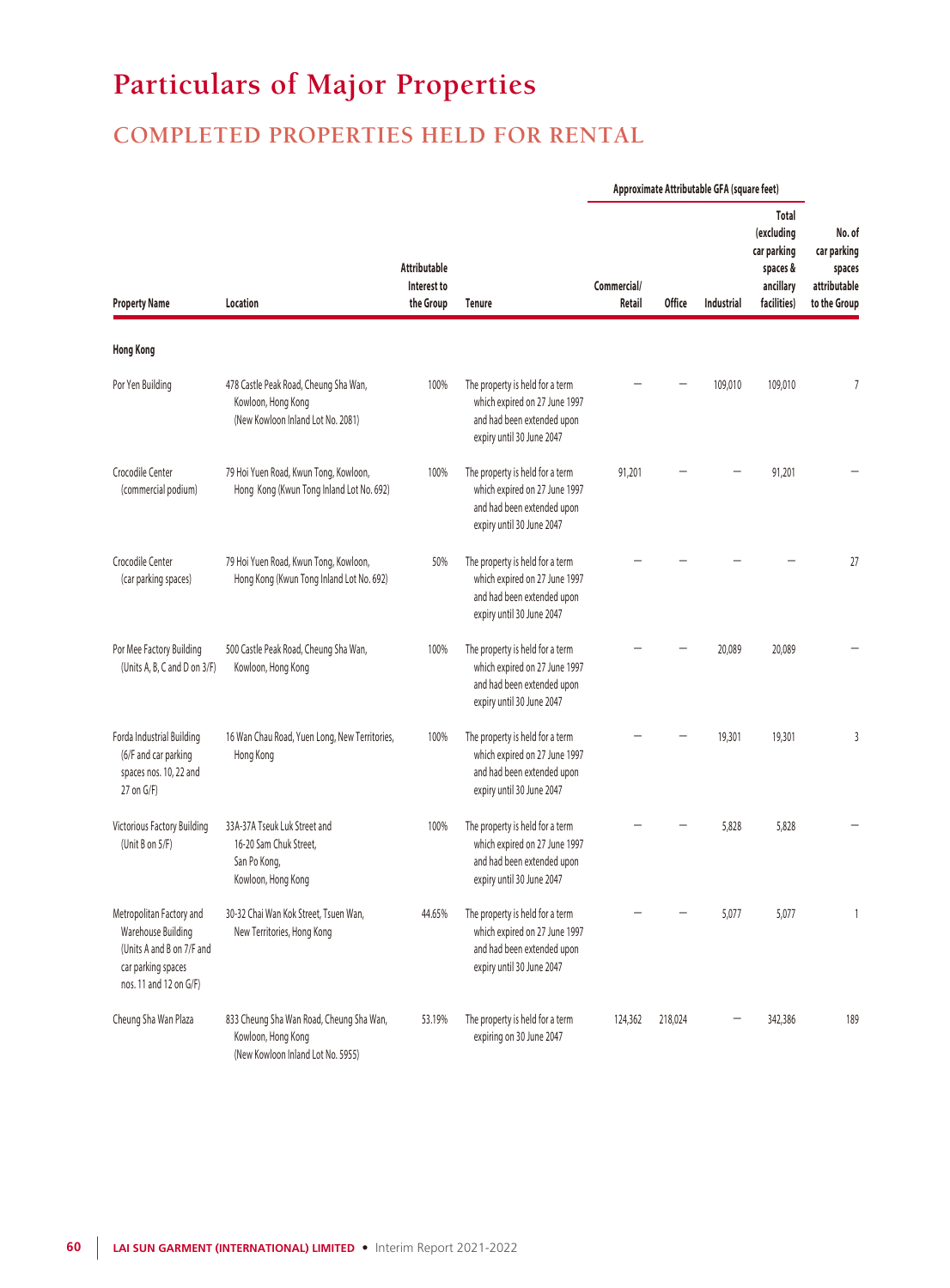### **COMPLETED PROPERTIES HELD FOR RENTAL (CONTINUED)**

|                                                                                                                                    |                                                                                                                                                                                                                     |                                                 |                                                                                                                                                                                                 |                       |               | Approximate Attributable GFA (square feet) |                                                                            |                                                                 |
|------------------------------------------------------------------------------------------------------------------------------------|---------------------------------------------------------------------------------------------------------------------------------------------------------------------------------------------------------------------|-------------------------------------------------|-------------------------------------------------------------------------------------------------------------------------------------------------------------------------------------------------|-----------------------|---------------|--------------------------------------------|----------------------------------------------------------------------------|-----------------------------------------------------------------|
| <b>Property Name</b>                                                                                                               | Location                                                                                                                                                                                                            | <b>Attributable</b><br>Interest to<br>the Group | <b>Tenure</b>                                                                                                                                                                                   | Commercial/<br>Retail | <b>Office</b> | Industrial                                 | Total<br>(excluding<br>car parking<br>spaces &<br>ancillary<br>facilities) | No. of<br>car parking<br>spaces<br>attributable<br>to the Group |
| Causeway Bay Plaza 2                                                                                                               | 463-483 Lockhart Road, Causeway Bay,<br>Hong Kong (Section J and the Remaining<br>Portions of Sections D, E, G, H, K, L, M and O,<br>Subsection 4 of Section H and the<br>Remaining Portion of Inland Lot No. 2833) | 53.19%                                          | The property is held for a term of<br>99 years commencing on<br>15 April 1929 and renewable<br>for a further term of 99 years                                                                   | 58,387                | 51,205        |                                            | 109,592                                                                    | 30                                                              |
| Lai Sun Commercial Centre                                                                                                          | 680 Cheung Sha Wan Road, Cheung Sha Wan,<br>Kowloon, Hong Kong<br>(New Kowloon Inland Lot No. 5984)                                                                                                                 | 53.19%                                          | The property is held for a term of<br>which expired on 27 June 1997<br>and has been extended upon<br>expiry until 30 June 2047                                                                  | 50,564                | 39,457        |                                            | 90,021                                                                     | 286                                                             |
| <b>CCB Tower</b>                                                                                                                   | 3 Connaught Road Central, Hong Kong<br>(Inland Lot No. 8736)                                                                                                                                                        | 26.60%                                          | The property is held for a term<br>commencing from 28 June 1989<br>and expiring on 30 June 2047                                                                                                 |                       | 60,969        |                                            | 60,969                                                                     | 10                                                              |
| Alto Residences                                                                                                                    | 29 Tong Yin Street, Tseung Kwan O,<br>New Territories, Hong Kong                                                                                                                                                    | 26.60%                                          | The property is held for a term<br>of 50 years commencing from<br>17 December 2012                                                                                                              | 25,039                |               |                                            | 25,039                                                                     | 36                                                              |
| Wyler Centre, Phase II<br>(20/F and 27/F and<br>car parking spaces<br>nos. 17, 18, 53, 58<br>and 59 on 2/F)                        | 192-200 Tai Lin Pai Road, Kwai Chung,<br>New Territories, Hong Kong                                                                                                                                                 | 53.19%                                          | The property is held for a term of<br>which expired on 27 June 1997<br>and has been extended upon<br>expiry until 30 June 2047                                                                  |                       |               | 27,252                                     | 27,252                                                                     | 3                                                               |
| AIA Central                                                                                                                        | 1 Connaught Road Central, Hong Kong<br>(Marine Lot No. 275, Section A and the<br>Remaining Portion of Marine Lot No. 278)                                                                                           | 5.32%                                           | The property is held for a term<br>of 999 years commencing from<br>9 September 1895<br>(for Marine Lot No. 275)<br>and 999 years commencing<br>from 12 October 1896<br>(for Marine Lot no. 278) |                       | 22,821        |                                            | 22,821                                                                     | 3                                                               |
| Metropolitan Factory and<br>Warehouse Building<br>(Units A and B on 10/F<br>and car parking spaces<br>nos. 1, 2, 13 and 14 on G/F) | 30-32 Chai Wan Kok Street, Tsuen Wan,<br>New Territories, Hong Kong                                                                                                                                                 | 53.19%                                          | The property is held for a term<br>which expired on 27 June 1997<br>and had been extended upon<br>expiry until 30 June 2047                                                                     |                       |               | 6,048                                      | 6,048                                                                      | $\overline{2}$                                                  |
| Luen Fat Loong Factory<br>Building (4/F)                                                                                           | 19 Cheung Lee Street, Chai Wan, Hong Kong                                                                                                                                                                           | 53.19%                                          | The property is held for a term<br>of 75 years commencing on<br>4 November 1963 renewable<br>for a further term of 75 years                                                                     |                       |               | 2,282                                      | 2,282                                                                      |                                                                 |
|                                                                                                                                    |                                                                                                                                                                                                                     |                                                 | Subtotal of major completed properties held for rental in Hong Kong:                                                                                                                            | 349,553               | 392,476       | 194,887                                    | 936,916                                                                    | 597                                                             |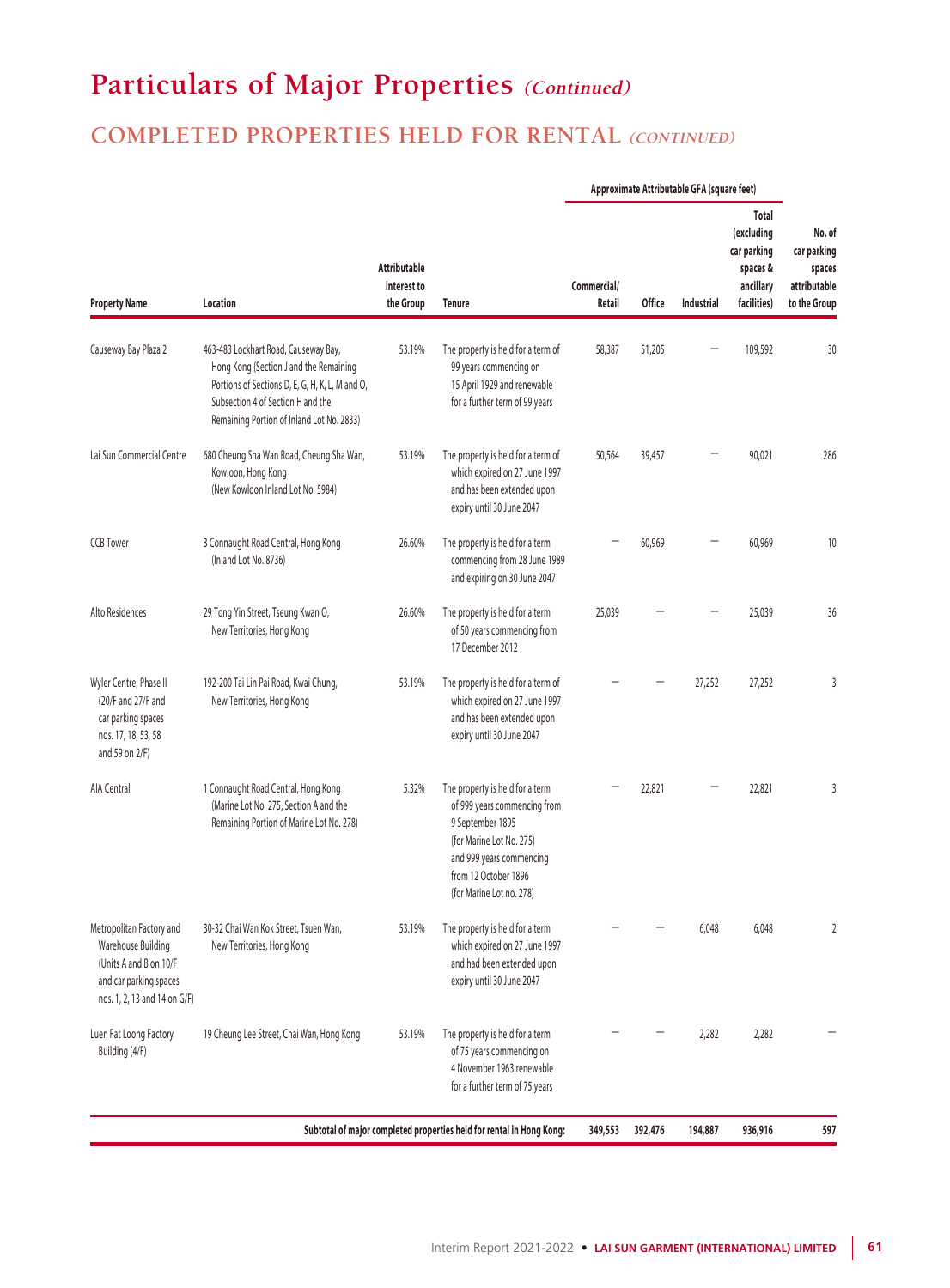## **COMPLETED PROPERTIES HELD FOR RENTAL (CONTINUED)**

|                                              |                                                      |                                                 |                                                                                                       | Approximate Attributable GFA (square feet) |                   |                                                                            |                                                                 |     |
|----------------------------------------------|------------------------------------------------------|-------------------------------------------------|-------------------------------------------------------------------------------------------------------|--------------------------------------------|-------------------|----------------------------------------------------------------------------|-----------------------------------------------------------------|-----|
| <b>Property Name</b>                         | Location                                             | <b>Attributable</b><br>Interest to<br>the Group | Commercial/<br>Retail                                                                                 | <b>Office</b>                              | <b>Industrial</b> | Total<br>(excluding<br>car parking<br>spaces &<br>ancillary<br>facilities) | No. of<br>car parking<br>spaces<br>attributable<br>to the Group |     |
| <b>United Kingdom</b>                        |                                                      |                                                 |                                                                                                       |                                            |                   |                                                                            |                                                                 |     |
| 107 Leadenhall Street<br>London <sup>1</sup> | 107 Leadenhall Street, London EC3,<br>United Kingdom | 53.19%                                          | The property is held freehold                                                                         | 25.628                                     | 52,352            |                                                                            | 77,980                                                          |     |
| 100 Leadenhall Street<br>London'             | 100 Leadenhall Street, London EC3,<br>United Kingdom | 53.19%                                          | The property is held freehold                                                                         |                                            | 94,519            |                                                                            | 94,519                                                          | 8   |
| 106 Leadenhall Street<br>London <sup>1</sup> | 106 Leadenhall Street, London EC3,<br>United Kingdom | 53.19%                                          | The property is held freehold                                                                         | 1,883                                      | 8,715             |                                                                            | 10,598                                                          |     |
|                                              |                                                      |                                                 | Subtotal of major completed properties held for rental in United Kingdom:                             | 27,511                                     | 155,586           | -                                                                          | 183,097                                                         | 8   |
| <b>Mainland China</b>                        |                                                      |                                                 |                                                                                                       |                                            |                   |                                                                            |                                                                 |     |
| Shanghai                                     |                                                      |                                                 |                                                                                                       |                                            |                   |                                                                            |                                                                 |     |
| Shanghai Hong Kong<br>Plaza                  | 282 & 283 Huaihaizhong Road,<br>Huangpu District     | 29.30%                                          | The property is held for a term<br>of 50 years commencing on<br>16 September 1992                     | 137,237                                    | 106,083           |                                                                            | 243,320                                                         | 103 |
| May Flower Plaza                             | Sujiaxiang, Jing'an District                         | 29.30%                                          | The property is held for a term<br>of 40 years for commercial use<br>commencing on<br>5 February 2007 | 93,843                                     |                   |                                                                            | 93,843                                                          |     |
| <b>Regents Park</b>                          | 88 Huichuan Road, Changning District                 | 27.83%                                          | The property is held for a term<br>of 70 years commencing on<br>4 May 1996                            | 22,840                                     |                   |                                                                            | 22,840                                                          |     |
|                                              |                                                      |                                                 | Subtotal of major completed properties held for rental in Shanghai:                                   | 253,920                                    | 106,083           | -                                                                          | 360,003                                                         | 103 |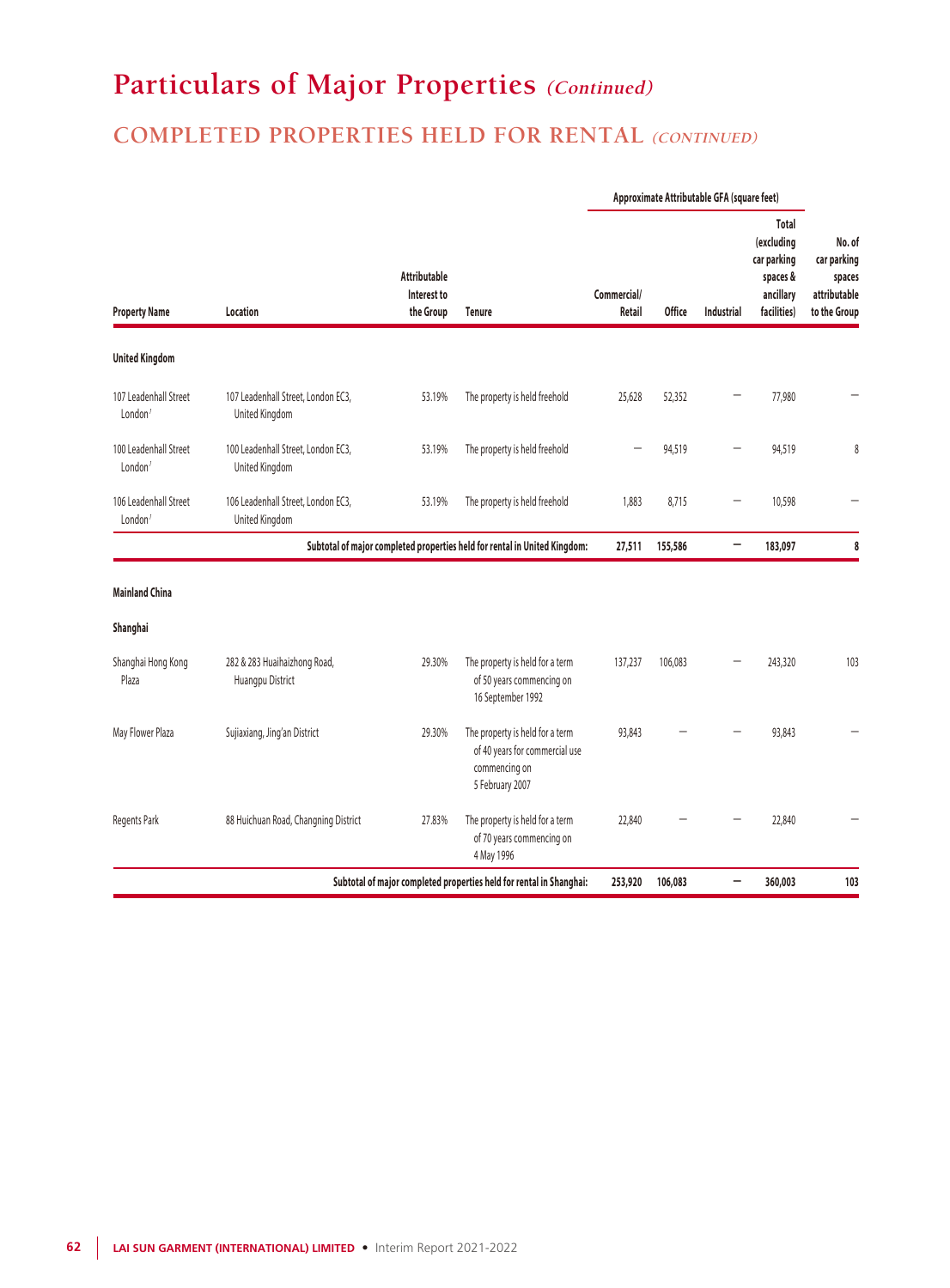## **COMPLETED PROPERTIES HELD FOR RENTAL (CONTINUED)**

|                      |                                         |                                                 |                                                                                                                                    | Approximate Attributable GFA (square feet) |               |            |                                                                            |                                                                 |
|----------------------|-----------------------------------------|-------------------------------------------------|------------------------------------------------------------------------------------------------------------------------------------|--------------------------------------------|---------------|------------|----------------------------------------------------------------------------|-----------------------------------------------------------------|
| <b>Property Name</b> | Location                                | <b>Attributable</b><br>Interest to<br>the Group | <b>Tenure</b>                                                                                                                      | Commercial/<br>Retail                      | <b>Office</b> | Industrial | Total<br>(excluding<br>car parking<br>spaces &<br>ancillary<br>facilities) | No. of<br>car parking<br>spaces<br>attributable<br>to the Group |
| Guangzhou            |                                         |                                                 |                                                                                                                                    |                                            |               |            |                                                                            |                                                                 |
| May Flower Plaza     | 68 Zhongshanwu Road, Yuexiu District    | 29.30%                                          | The property is held for a term<br>of 40 years for commercial use<br>and 50 years for other uses<br>commencing on 14 October 1997  | 104,715                                    | 23,271        |            | 127,986                                                                    | 40                                                              |
| West Point           | Zhongshan Qi Road, Liwan District       | 29.30%                                          | The property is held for a term<br>of 40 years for commercial use<br>and 50 years for other uses<br>commencing on 11 January 2006  | 50,382                                     |               |            | 50,382                                                                     |                                                                 |
| Lai Fung Tower       | 787 Dongfeng East Road, Yuexiu District | 29.30%                                          | The property is held for a term<br>of 40 years for commercial uses<br>and 50 years for other uses<br>commencing on 21 October 1997 | 32,898                                     | 183,347       |            | 216,245                                                                    | 91                                                              |
|                      |                                         |                                                 | Subtotal of major completed properties held for rental in Guangzhou:                                                               | 187,995                                    | 206,618       | -          | 394,613                                                                    | 131                                                             |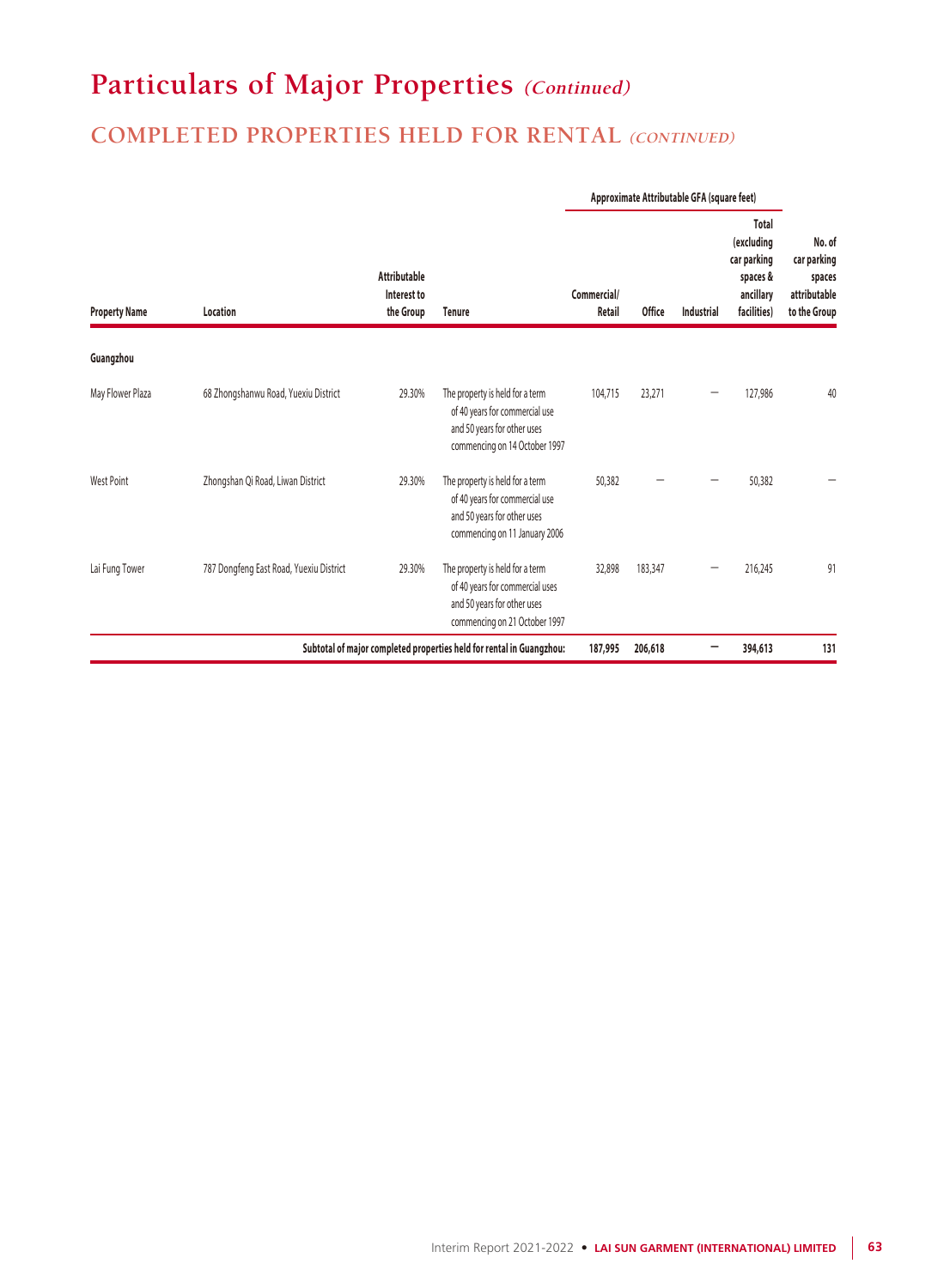### **COMPLETED PROPERTIES HELD FOR RENTAL (CONTINUED)**

|                               |                                                                                                                                                           |                                                 |                                                                                                                                                                                    |             |               | Approximate Attributable GFA (square feet) |                                                                            |                                                                 |
|-------------------------------|-----------------------------------------------------------------------------------------------------------------------------------------------------------|-------------------------------------------------|------------------------------------------------------------------------------------------------------------------------------------------------------------------------------------|-------------|---------------|--------------------------------------------|----------------------------------------------------------------------------|-----------------------------------------------------------------|
| <b>Property Name</b>          | Location                                                                                                                                                  | <b>Attributable</b><br>Interest to<br>the Group | Commercial/<br><b>Tenure</b>                                                                                                                                                       |             | <b>Office</b> | <b>Industrial</b>                          | Total<br>(excluding<br>car parking<br>spaces &<br>ancillary<br>facilities) | No. of<br>car parking<br>spaces<br>attributable<br>to the Group |
| Zhongshan                     |                                                                                                                                                           |                                                 |                                                                                                                                                                                    |             |               |                                            |                                                                            |                                                                 |
| Palm Spring                   | Caihong Planning Area, Western District                                                                                                                   | 29.30%                                          | The property is held for a term<br>expiring on 30 March 2075 for<br>commercial/residential uses                                                                                    | 43,391      |               |                                            | 43,391                                                                     |                                                                 |
|                               |                                                                                                                                                           |                                                 | Subtotal of major completed properties held for rental in Zhongshan:                                                                                                               | 43,391      |               |                                            | 43,391                                                                     |                                                                 |
| Hengqin                       |                                                                                                                                                           |                                                 |                                                                                                                                                                                    |             |               |                                            |                                                                            |                                                                 |
| Novotown Phase I <sup>2</sup> | East side of Yiwener Road,<br>south side of Caihong Road,<br>west side of Tianyu Road and<br>north side of Hengqin Road,<br>Henggin New Area, Zhuhai City | 34.07%                                          | The property is held for a term of<br>40 years for office, commercial<br>and serviced apartment and<br>hotel uses and 50 years for<br>other uses commencing on<br>31 December 2013 | $332,362^3$ |               |                                            | 332,362                                                                    | 629                                                             |
|                               |                                                                                                                                                           |                                                 | Subtotal of major completed properties held for rental in Hengqin:                                                                                                                 | 332,362     |               |                                            | 332,362                                                                    | 629                                                             |
|                               |                                                                                                                                                           |                                                 | Subtotal of major completed properties held for rental in Mainland China:                                                                                                          | 817,668     | 312,701       |                                            | 1,130,369                                                                  | 863                                                             |
|                               |                                                                                                                                                           |                                                 | Total of major completed properties held for rental:                                                                                                                               | 1,194,732   | 860,763       | 194,887                                    | 2,250,382                                                                  | 1,468                                                           |

Notes:

- 1. Gross internal area.
- 2. As at 31 January 2022, Novotown Phase I was 80% owned by Lai Fung Group and 20% owned by LSD Group.<br>3. Including cultural attraction spaces occupied by Lionsgate Entertainment World® and National Geographi
- Including cultural attraction spaces occupied by Lionsgate Entertainment World® and National Geographic Ultimate Explorer Hengqin.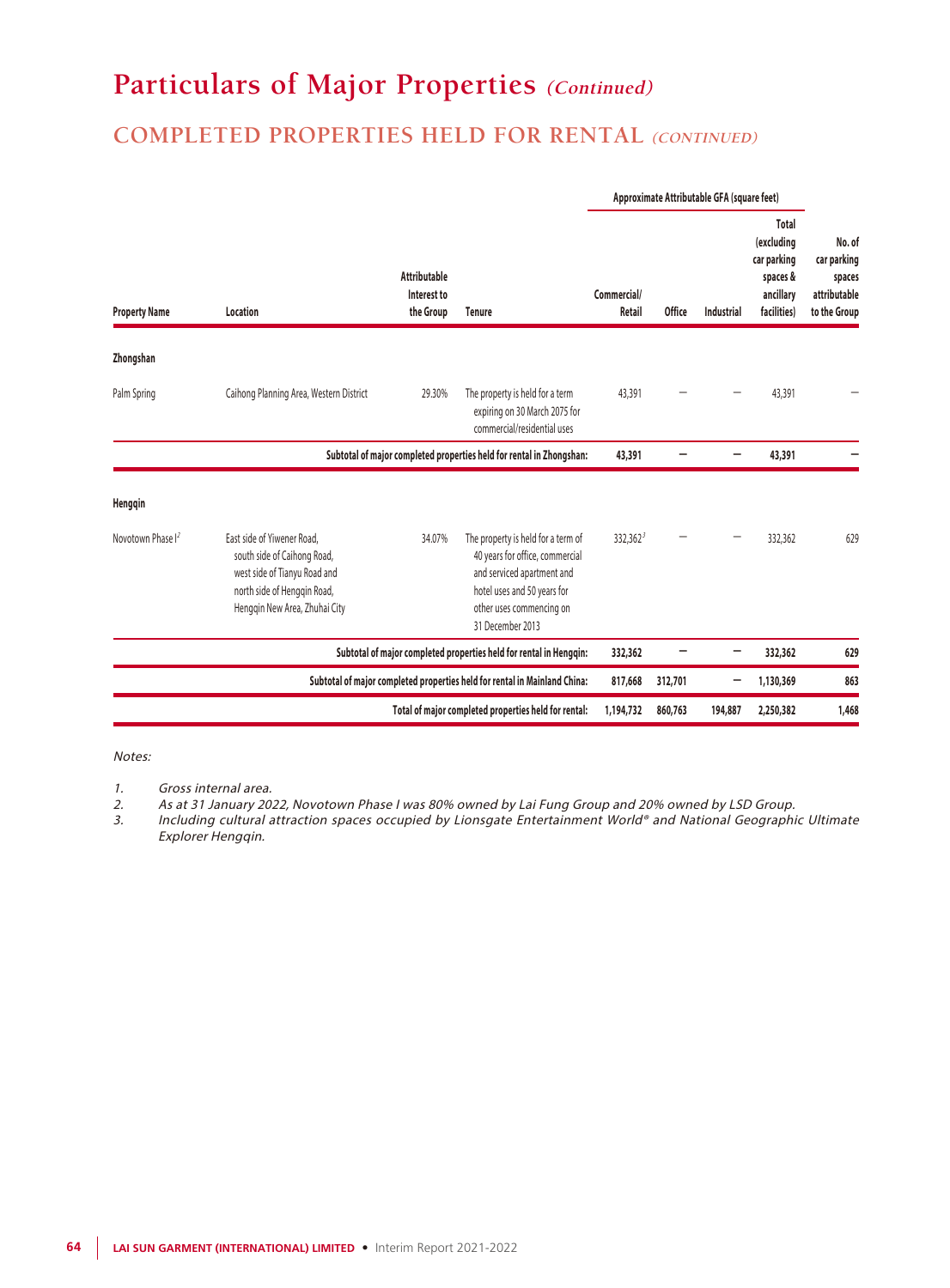### **COMPLETED HOTEL PROPERTIES AND SERVICED APARTMENTS**

| <b>Property Name</b>                   | Location                                                    |        | <b>Tenure</b>                                                                                      | No. of<br>rooms | Approximate<br><b>Attributable GFA</b><br>(square feet) | No. of car parking<br>spaces attributable<br>to the Group |
|----------------------------------------|-------------------------------------------------------------|--------|----------------------------------------------------------------------------------------------------|-----------------|---------------------------------------------------------|-----------------------------------------------------------|
| <b>Hong Kong</b>                       |                                                             |        |                                                                                                    |                 |                                                         |                                                           |
| Hong Kong Ocean Park<br>Marriott Hotel | 180 Wong Chuk Hang Road,<br>Ocean Park, Hong Kong           | 53.19% | The property is held for a term of 75 years<br>commencing from 22 December 1972                    | 471             | 194,662                                                 | 9                                                         |
| Vietnam                                |                                                             |        |                                                                                                    |                 |                                                         |                                                           |
| Caravelle Hotel                        | 19 Lam Son Square, District 1,<br>Ho Chi Minh City, Vietnam | 13.83% | The property is held under a land use right<br>due to expire on 8 October 2040                     | 335             | 52,326                                                  |                                                           |
| <b>United Kingdom</b>                  |                                                             |        |                                                                                                    |                 |                                                         |                                                           |
| Fairmont St. Andrews                   | St. Andrews KY16 8PN,<br>United Kingdom                     | 26.60% | The property is held freehold                                                                      | 211             | 73,544                                                  | 40                                                        |
| <b>Mainland China</b>                  |                                                             |        |                                                                                                    |                 |                                                         |                                                           |
| Shanghai                               |                                                             |        |                                                                                                    |                 |                                                         |                                                           |
| Ascott Huaihai Road<br>Shanghai        | 282 Huaihaizhong Road,<br>Huangpu District                  | 29.30% | The property is held for a term of 50 years<br>commencing on 16 September 1992                     | 310             | 104,886                                                 |                                                           |
| STARR Hotel Shanghai                   | Sujiaxiang, Jing'an District                                | 29.30% | The property is held for a term of 50 years<br>for commercial use commencing on<br>5 February 2007 | 239             | 42,143                                                  |                                                           |
| Hengqin                                |                                                             |        |                                                                                                    |                 |                                                         |                                                           |
| Hyatt Regency Hengqin                  | 1295 Qisecaihong Road,<br>Henggin New Area,<br>Zhuhai City  | 34.07% | The property is held for a term of 40 years<br>commencing on 31 December 2013                      | 493             | 202,670                                                 |                                                           |
|                                        |                                                             |        | Subtotal of major completed hotel properties and serviced apartments in Mainland China:            | 1,042           | 349,699                                                 |                                                           |
|                                        |                                                             |        | Total of major completed hotel properties and serviced apartments:                                 | 2,059           | 670,231                                                 | 49                                                        |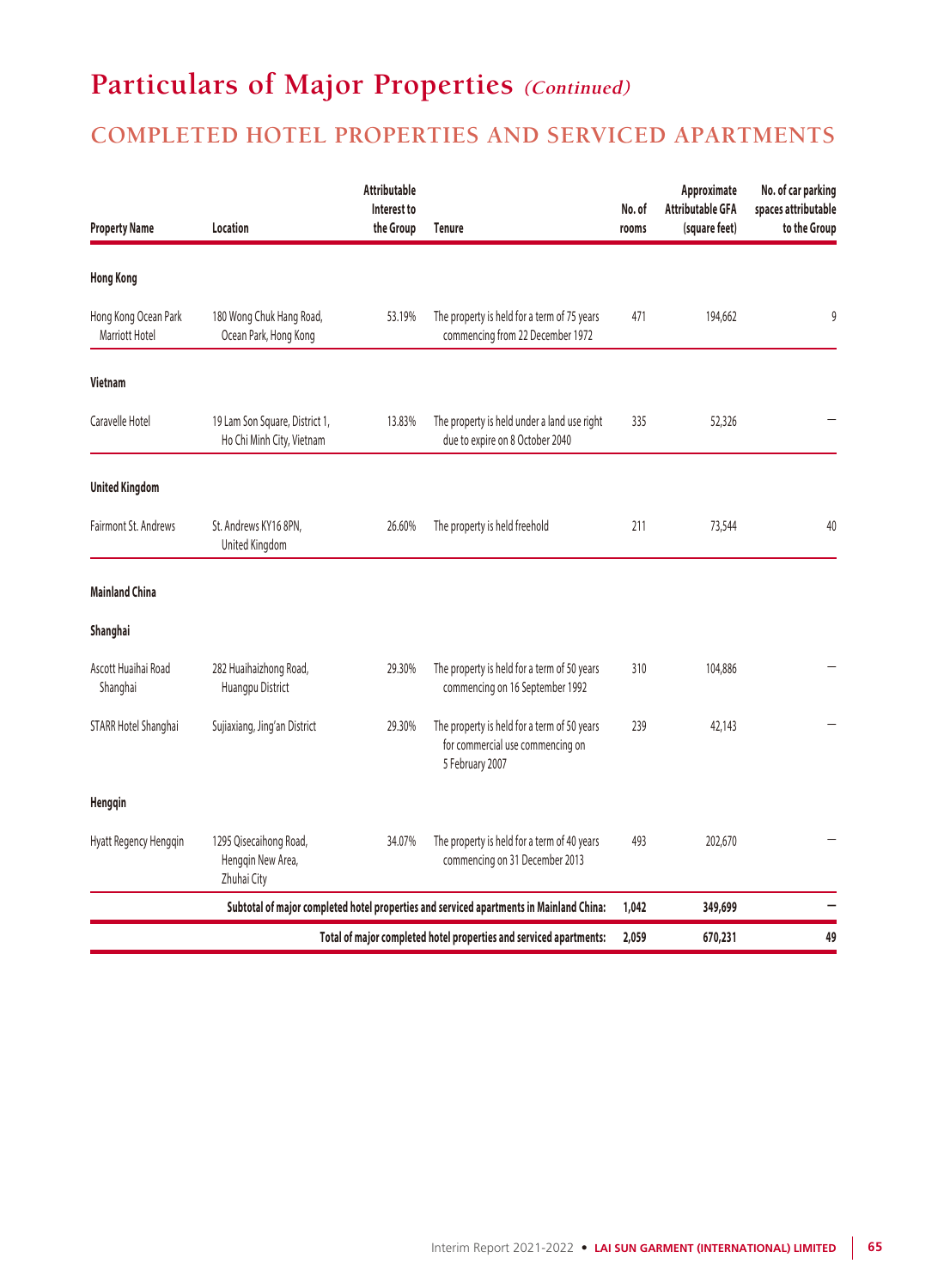### **PROPERTIES UNDER DEVELOPMENT**

|                               |                                                                                                                              |                                                 |                                                              |                                       |                                                        |                       | Approximate Attributable GFA (square feet) |                                         |             |                                                                                   |                                                                 |
|-------------------------------|------------------------------------------------------------------------------------------------------------------------------|-------------------------------------------------|--------------------------------------------------------------|---------------------------------------|--------------------------------------------------------|-----------------------|--------------------------------------------|-----------------------------------------|-------------|-----------------------------------------------------------------------------------|-----------------------------------------------------------------|
| <b>Project Name</b>           | Location                                                                                                                     | <b>Attributable</b><br>Interest to<br>the Group | Stage of<br>construction                                     | <b>Expected</b><br>completion<br>date | Approximate<br>site area<br>(square feet) <sup>/</sup> | Commercial/<br>Retail |                                            | Hotel/<br>Serviced<br>Office Apartments | Residential | <b>Total</b><br>(excluding<br>car parking<br>spaces &<br>ancillary<br>facilities) | No. of<br>car parking<br>spaces<br>attributable<br>to the Group |
| <b>Hong Kong</b>              |                                                                                                                              |                                                 |                                                              |                                       |                                                        |                       |                                            |                                         |             |                                                                                   |                                                                 |
|                               | Hang On Street Project No. 18 Hang On Street,<br>Kwun Tong,<br>Hong Kong                                                     | 53.19%                                          | Construction<br>works in<br>progress                         | 2023                                  | 8,500                                                  | 4,308                 |                                            |                                         | 33,882      | 38,190                                                                            | 5                                                               |
| Tai Kei Leng Project          | No. 266 Tai Kei Leng,<br>Lot No. 5382 in<br><b>Demarcation District</b><br>No. 116, Tai Kei Leng,<br>Yuen Long,<br>Hong Kong | 53.19%                                          | Construction<br>works in<br>progress                         | 2024                                  | 12,000                                                 |                       |                                            |                                         | 22,446      | 22,446                                                                            |                                                                 |
| Wong Chuk Hang<br>Project     | Site E of Aberdeen<br>Inland Lot No. 467                                                                                     | 7.98%                                           | Project design<br>in progress                                | 2025                                  | 95,560                                                 |                       |                                            |                                         | 50,765      | 50,765                                                                            | 14                                                              |
| 79 Broadcast Drive<br>Project | No. 79 Broadcast Drive,<br>Kowloon Tong,<br>Hong Kong                                                                        | 53.19%                                          | Project design<br>in progress                                | 2025                                  | 23,864                                                 |                       |                                            |                                         | 38,079      | 38,079                                                                            | 32                                                              |
| 1&1A Kotewall Road<br>Project | Nos. 1&1A Kotewall Road,<br>Mid-Levels,<br>Hong Kong                                                                         | 53.19%                                          | Project design<br>in progress                                | 2026                                  | 11,490                                                 |                       |                                            |                                         | 30,558      | 30,558                                                                            | 10                                                              |
| 116 Waterloo Road<br>Project  | No. 116 Waterloo Road,<br>Ho Man Tin,<br>Hong Kong                                                                           | 53.19%                                          | Project design<br>in progress                                | 2026                                  | $9,220^2$                                              |                       |                                            |                                         | $24,522^2$  | $24,522^2$                                                                        | 9                                                               |
|                               |                                                                                                                              |                                                 | Subtotal of major properties under development in Hong Kong: |                                       |                                                        | 4,308                 | —                                          |                                         | 200,252     | 204,560                                                                           | 70                                                              |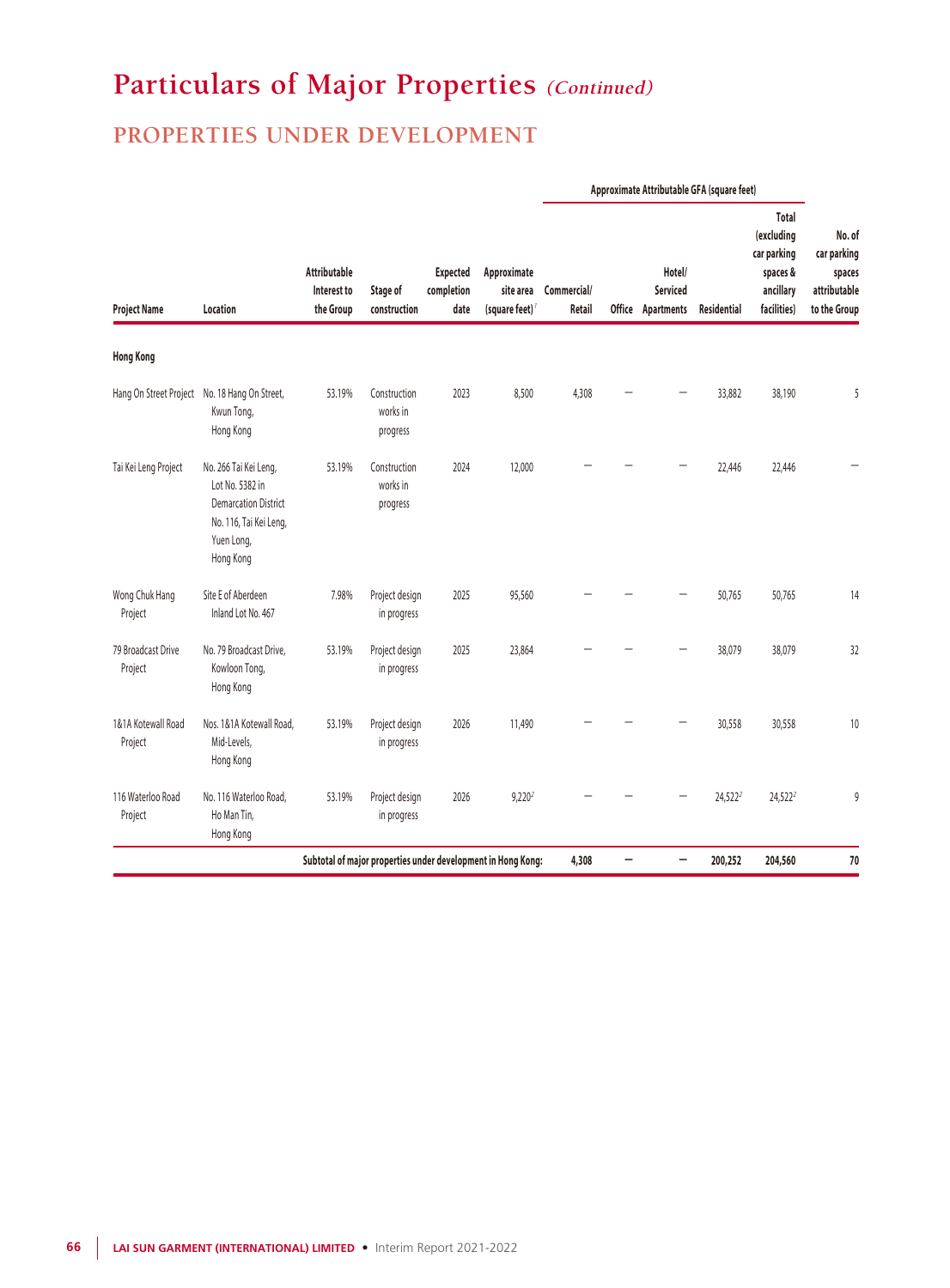### **PROPERTIES UNDER DEVELOPMENT** (CONTINUED)

|                                                                                     |                                                                                                                                                                  |                                                 |                                                                   | <b>Expected</b><br>Approximate<br>completion<br>site area<br>(square feet) <sup>7</sup><br>date | Approximate Attributable GFA (square feet)   |                       |         |                                                |                          |                                                                            |                                                                 |
|-------------------------------------------------------------------------------------|------------------------------------------------------------------------------------------------------------------------------------------------------------------|-------------------------------------------------|-------------------------------------------------------------------|-------------------------------------------------------------------------------------------------|----------------------------------------------|-----------------------|---------|------------------------------------------------|--------------------------|----------------------------------------------------------------------------|-----------------------------------------------------------------|
| <b>Project Name</b>                                                                 | Location                                                                                                                                                         | <b>Attributable</b><br>Interest to<br>the Group | Stage of<br>construction                                          |                                                                                                 |                                              | Commercial/<br>Retail |         | Hotel/<br><b>Serviced</b><br>Office Apartments | Residential              | Total<br>(excluding<br>car parking<br>spaces &<br>ancillary<br>facilities) | No. of<br>car parking<br>spaces<br>attributable<br>to the Group |
| <b>Mainland China</b>                                                               |                                                                                                                                                                  |                                                 |                                                                   |                                                                                                 |                                              |                       |         |                                                |                          |                                                                            |                                                                 |
| Guangzhou                                                                           |                                                                                                                                                                  |                                                 |                                                                   |                                                                                                 |                                              |                       |         |                                                |                          |                                                                            |                                                                 |
| Guangzhou Lai Fung<br>International Center<br>(Guangzhou Haizhu<br>Plaza Project)   | Chang Di Main Road,<br><b>Yuexiu District</b>                                                                                                                    | 29.30%                                          | Construction<br>work in<br>progress                               | H <sub>2</sub> 2022                                                                             | 90,708                                       | 30,517                | 139,648 |                                                |                          | 170,165                                                                    | 89                                                              |
|                                                                                     |                                                                                                                                                                  |                                                 | Subtotal of major properties under development in Guangzhou:      |                                                                                                 |                                              | 30,517                | 139,648 | $\overline{\phantom{0}}$                       | -                        | 170,165                                                                    | 89                                                              |
| Shanghai                                                                            |                                                                                                                                                                  |                                                 |                                                                   |                                                                                                 |                                              |                       |         |                                                |                          |                                                                            |                                                                 |
| Shanghai Skyline Tower<br>(Shanghai<br>Northgate Plaza<br>Redevelopment<br>Project) | Tian Mu Road West,<br>Jing'an District                                                                                                                           | 29.30%                                          | Construction<br>work in<br>progress                               | Q2 2022                                                                                         | 107,220                                      | 27,133                | 185,929 |                                                |                          | 213,062                                                                    | 162                                                             |
|                                                                                     |                                                                                                                                                                  |                                                 | Subtotal of major properties under development in Shanghai:       |                                                                                                 |                                              | 27,133                | 185,929 | $\overline{\phantom{0}}$                       | -                        | 213,062                                                                    | 162                                                             |
| Hengqin                                                                             |                                                                                                                                                                  |                                                 |                                                                   |                                                                                                 |                                              |                       |         |                                                |                          |                                                                            |                                                                 |
| Novotown Phase II                                                                   | East side of Yiwener Road,<br>south side of Xiangjiang Road,<br>west side of Yiwenyi Road and<br>north side of Zhishui Road,<br>Hengqin New Area,<br>Zhuhai City | 29.30%                                          | Construction<br>work in<br>progress                               | 2024<br>(by phases)                                                                             | 1,547,523                                    | 153,550               | 464,371 | 169,439                                        |                          | 787,360                                                                    | 396                                                             |
|                                                                                     |                                                                                                                                                                  |                                                 | Subtotal of major properties under development in Hengqin:        |                                                                                                 |                                              | 153,550               | 464,371 | 169,439                                        | $\overline{\phantom{0}}$ | 787,360                                                                    | 396                                                             |
|                                                                                     |                                                                                                                                                                  |                                                 | Subtotal of major properties under development in Mainland China: |                                                                                                 |                                              | 211,200               | 789,948 | 169,439                                        | -                        | 1,170,587                                                                  | 647                                                             |
|                                                                                     |                                                                                                                                                                  |                                                 |                                                                   |                                                                                                 | Total of major properties under development: | 215,508               | 789,948 | 169,439                                        | 200,252                  | 1,375,147                                                                  | 717                                                             |

Notes:

1. On project basis.<br>2. Subject to negoti

Subject to negotiation with Lands Department.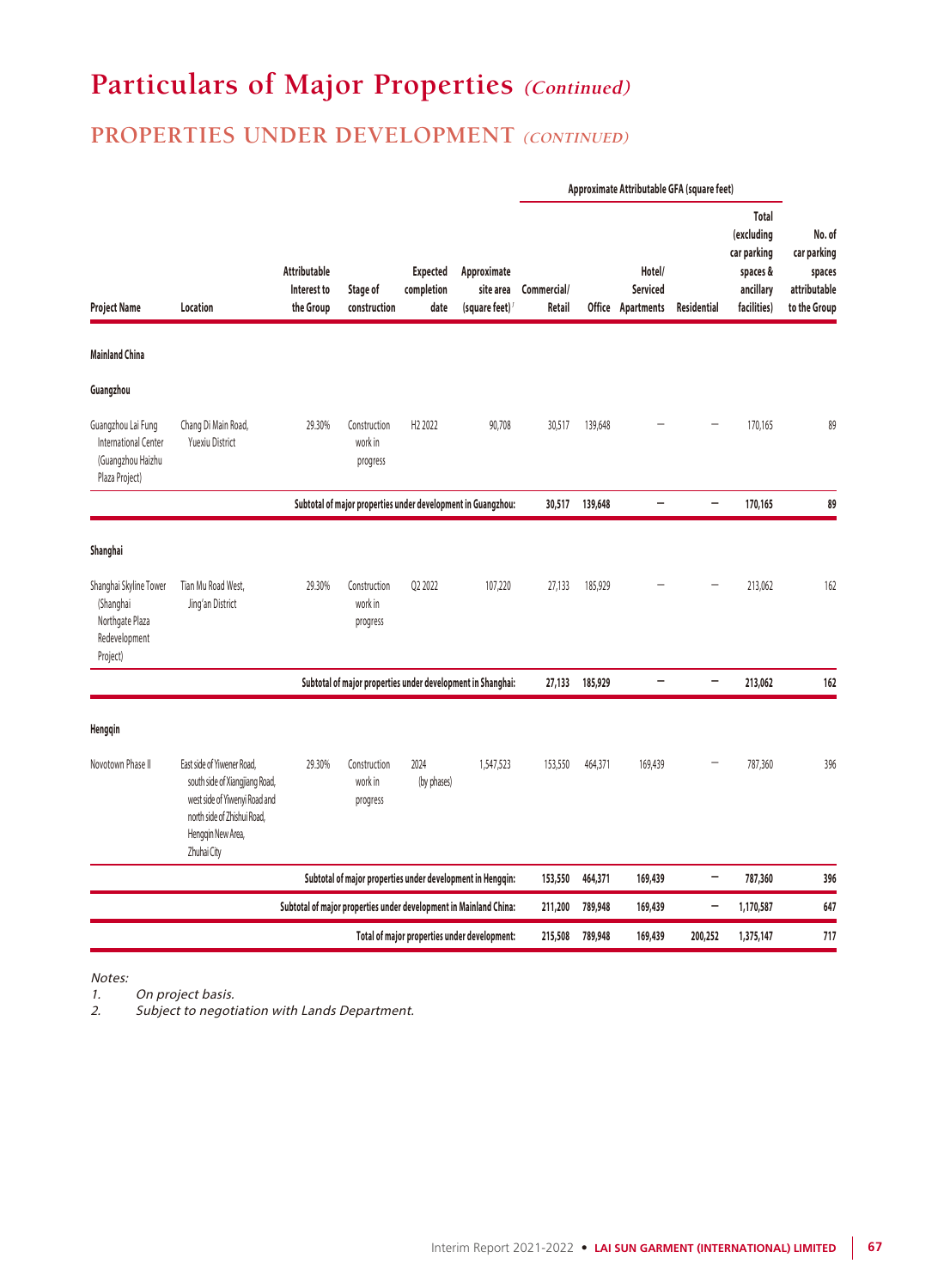## **COMPLETED PROPERTIES HELD FOR SALE**

|                                                                    |                                                                                                                                                              |                                          | Approximate Attributable GFA (square feet) |               |                                      |                    |                                                                            |                                                                 |
|--------------------------------------------------------------------|--------------------------------------------------------------------------------------------------------------------------------------------------------------|------------------------------------------|--------------------------------------------|---------------|--------------------------------------|--------------------|----------------------------------------------------------------------------|-----------------------------------------------------------------|
| <b>Property Name</b>                                               | Location                                                                                                                                                     | Attributable<br>Interest to<br>the Group | Commercial/<br>Retail                      | <b>Office</b> | <b>Serviced</b><br><b>Apartments</b> | <b>Residential</b> | Total<br>(excluding<br>car parking<br>spaces &<br>ancillary<br>facilities) | No. of<br>car parking<br>spaces<br>attributable<br>to the Group |
| <b>Hong Kong</b>                                                   |                                                                                                                                                              |                                          |                                            |               |                                      |                    |                                                                            |                                                                 |
| Ocean One                                                          | 6 Shung Shun Street, Yau Tong,<br>Kowloon, Hong Kong                                                                                                         | 53.19%                                   | 14,524                                     |               |                                      |                    | 14,524                                                                     | 4                                                               |
| 339 Tai Hang Road                                                  | 339 Tai Hang Road, Hong Kong                                                                                                                                 | 53.19%                                   |                                            |               |                                      | 3,435              | 3,435                                                                      | $\overline{2}$                                                  |
| Alto Residences                                                    | 29 Tong Yin Street, Tseung Kwan O,<br>New Territories, Hong Kong                                                                                             | 26.60%                                   |                                            |               |                                      | 17,858             | 17,858                                                                     | 19                                                              |
| 93 Pau Chung Street                                                | 20-32 San Shan Road and<br>93 Pau Chung Street, Ma Tau Kok,<br>Kowloon, Hong Kong                                                                            | 53.19%                                   |                                            |               |                                      |                    |                                                                            | 7                                                               |
| Novi                                                               | 50 Ki Lung Street, Kowloon,<br>Hong Kong                                                                                                                     | 53.19%                                   | 3,189                                      |               |                                      |                    | 3,189                                                                      |                                                                 |
| Monti                                                              | 9 Sai Wan Ho Street, Shau Kei Wan,<br>Hong Kong                                                                                                              | 53.19%                                   |                                            |               |                                      | 1,935              | 1,935                                                                      | 3                                                               |
|                                                                    | Subtotal of major completed properties held for sale in Hong Kong:                                                                                           |                                          | 17,713                                     | -             | —                                    | 23,228             | 40,941                                                                     | 35                                                              |
| <b>Mainland China</b>                                              |                                                                                                                                                              |                                          |                                            |               |                                      |                    |                                                                            |                                                                 |
| Zhongshan                                                          |                                                                                                                                                              |                                          |                                            |               |                                      |                    |                                                                            |                                                                 |
| Palm Spring                                                        | Caihong Planning Area,<br>Western District                                                                                                                   | 29.30%                                   | 48,152                                     |               |                                      | 396,011            | 444,163                                                                    | 785                                                             |
| Subtotal of major completed properties held for sale in Zhongshan: |                                                                                                                                                              |                                          |                                            |               |                                      | 396,011            | 444,163                                                                    | 785                                                             |
| Hengqin                                                            |                                                                                                                                                              |                                          |                                            |               |                                      |                    |                                                                            |                                                                 |
| Novotown Phase I                                                   | East side of Yiwener Road,<br>south side of Caihong Road,<br>west side of Tianyu Road and<br>north side of Hengqin Road,<br>Hengqin New Area,<br>Zhuhai City | 34.07%                                   |                                            | 179,185       | 126,256                              | 50,391             | 355,832                                                                    |                                                                 |
| Subtotal of major completed properties held for sale in Hengqin:   |                                                                                                                                                              |                                          |                                            | 179,185       | 126,256                              | 50,391             | 355,832                                                                    |                                                                 |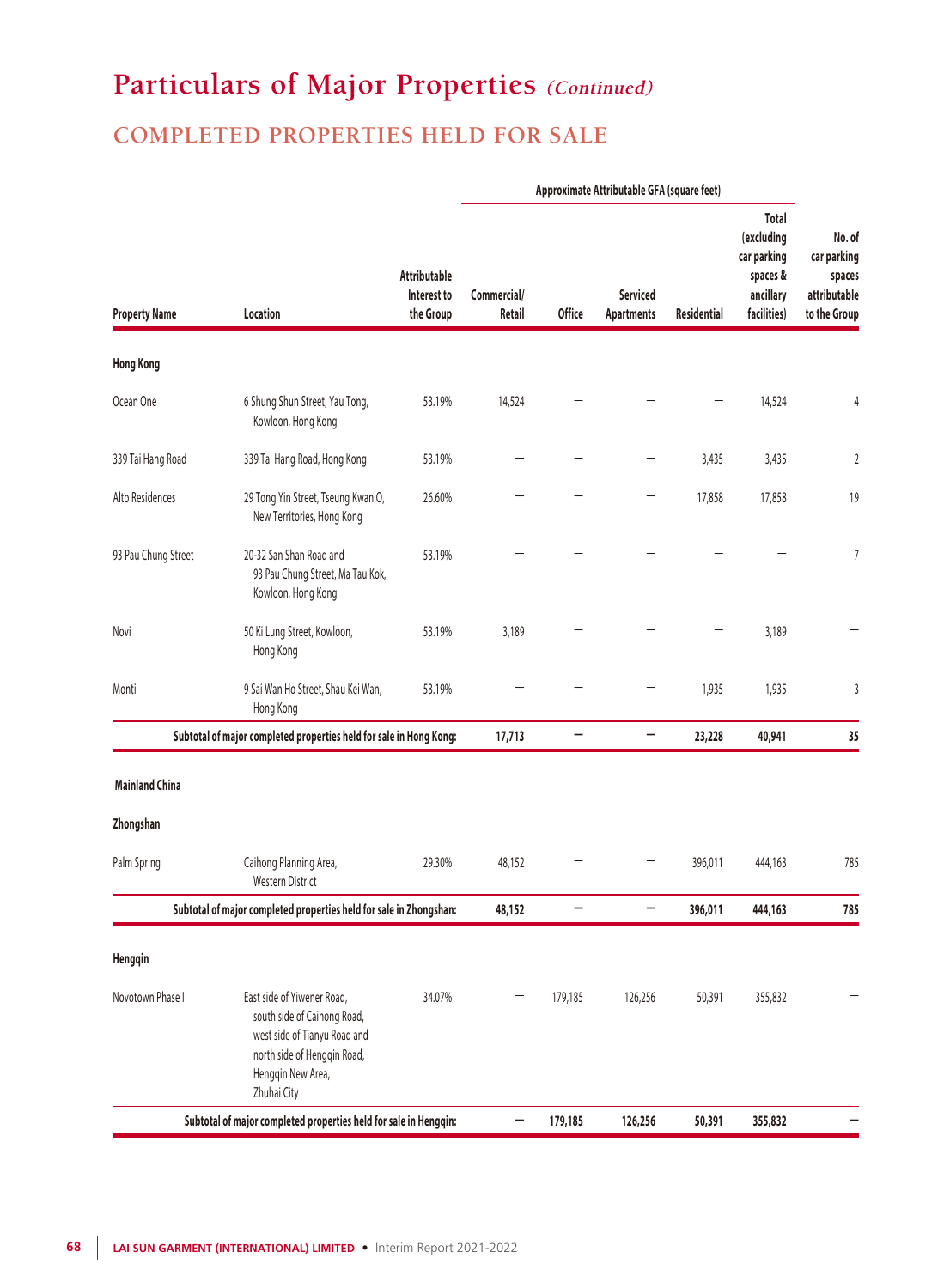### **COMPLETED PROPERTIES HELD FOR SALE (CONTINUED)**

|                                                                         |                                                                    |                                                 | Approximate Attributable GFA (square feet) |                          |                                      |                    |                                                                            |                                                                 |
|-------------------------------------------------------------------------|--------------------------------------------------------------------|-------------------------------------------------|--------------------------------------------|--------------------------|--------------------------------------|--------------------|----------------------------------------------------------------------------|-----------------------------------------------------------------|
| <b>Property Name</b>                                                    | Location                                                           | <b>Attributable</b><br>Interest to<br>the Group | Commercial/<br>Retail                      | <b>Office</b>            | <b>Serviced</b><br><b>Apartments</b> | <b>Residential</b> | Total<br>(excluding<br>car parking<br>spaces &<br>ancillary<br>facilities) | No. of<br>car parking<br>spaces<br>attributable<br>to the Group |
| Shanghai                                                                |                                                                    |                                                 |                                            |                          |                                      |                    |                                                                            |                                                                 |
| Wuli Bridge Project                                                     | Wuliqiao Road, 104 Jie Fang,<br>Huangpu District                   | 29.30%                                          |                                            |                          |                                      | 1,602              | 1,602                                                                      | 4                                                               |
| May Flower Plaza                                                        | Sujiaxiang, Jing'an District                                       | 29.30%                                          |                                            |                          |                                      |                    |                                                                            | 134                                                             |
| Regents Park, Phase II                                                  | 88 Huichuan Road,<br>Changning District                            | 27.83%                                          |                                            |                          |                                      |                    |                                                                            | 62                                                              |
| Subtotal of major completed properties held for sale in Shanghai:       |                                                                    |                                                 | -                                          | -                        | -                                    | 1,602              | 1,602                                                                      | 200                                                             |
| Guangzhou                                                               |                                                                    |                                                 |                                            |                          |                                      |                    |                                                                            |                                                                 |
| Eastern Place Phase V                                                   | 787 Dongfeng East Road,<br><b>Yuexiu District</b>                  | 29.30%                                          |                                            |                          |                                      |                    |                                                                            | 3                                                               |
| King's Park                                                             | Donghua Dong Road,<br><b>Yuexiu District</b>                       | 29.30%                                          |                                            |                          |                                      |                    |                                                                            | $\overline{2}$                                                  |
| <b>West Point</b>                                                       | Zhongshan Qi Road,<br>Liwan District                               | 29.30%                                          |                                            |                          |                                      |                    |                                                                            | 35                                                              |
|                                                                         | Subtotal of major completed properties held for sale in Guangzhou: |                                                 | $\overline{\phantom{0}}$                   | $\overline{\phantom{0}}$ | $\overline{\phantom{0}}$             | -                  | $\overline{\phantom{0}}$                                                   | 40                                                              |
| Subtotal of major completed properties held for sale in Mainland China: |                                                                    |                                                 | 48,152                                     | 179,185                  | 126,256                              | 448,004            | 801,597                                                                    | 1,025                                                           |
| Total of major completed properties held for sale:                      |                                                                    |                                                 | 65,865                                     | 179,185                  | 126,256                              | 471,232            | 842,538                                                                    | 1,060                                                           |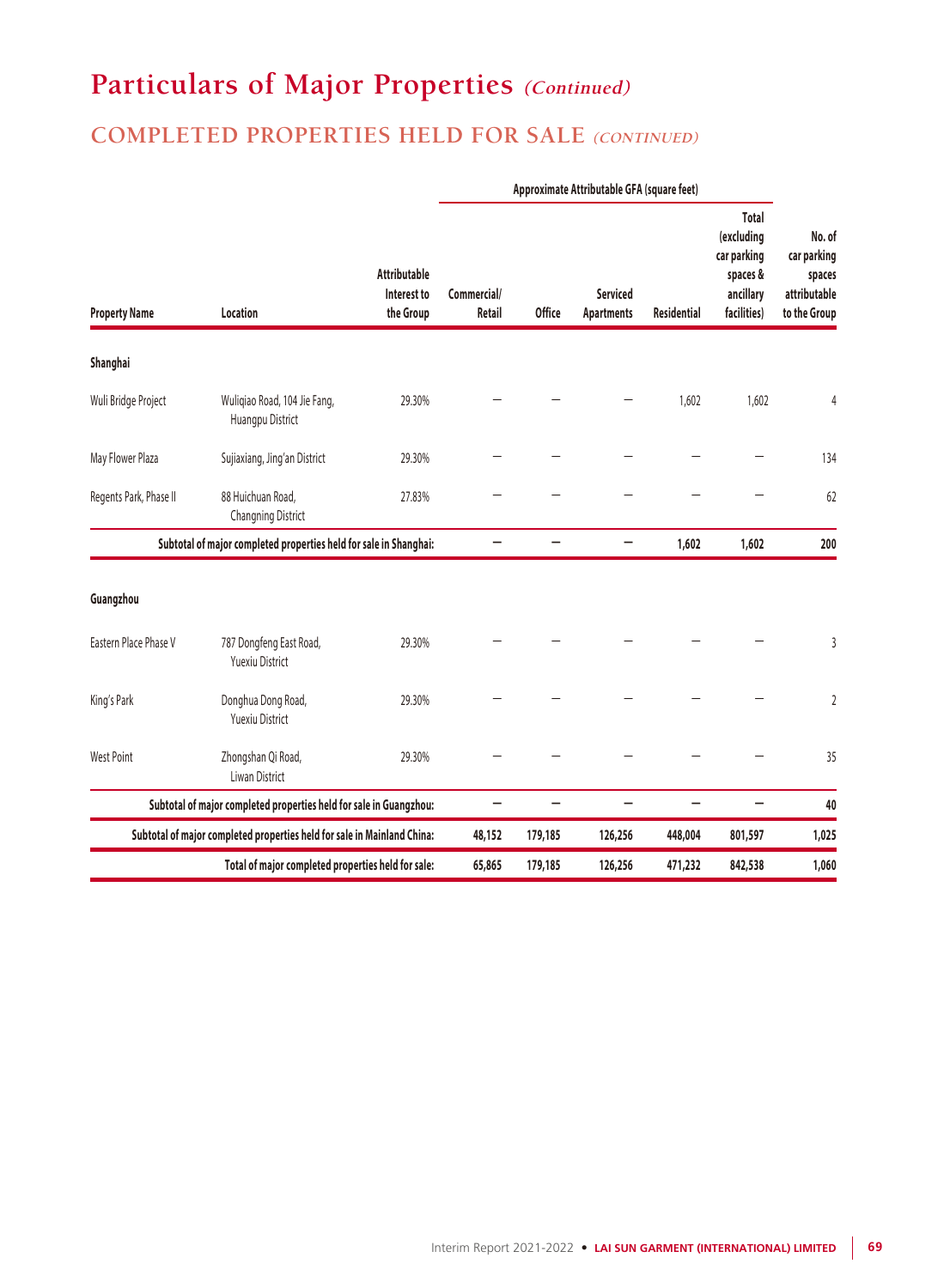## **Corporate Governance and Other Information**

### **CORPORATE GOVERNANCE**

The Company is committed to achieving and maintaining high standards of corporate governance and has established policies and procedures for compliance with the principles and code provisions set out in the Corporate Governance Code ("**CG Code**") contained in Appendix 14 to the Rules Governing the Listing of Securities on The Stock Exchange of Hong Kong Limited ("**Stock Exchange**" and "**Listing Rules**", respectively) from time to time.

The Company has complied with all the code provisions set out in the CG Code in the six months' period ended 31 January 2022 save for the deviation from code provision F.2.2.

#### Under code provision F.2.2, the chairman of the board should attend the annual general meeting.

Due to other pre-arranged business commitments which must be attended to by Dr. Lam Kin Ngok, Peter, the Chairman, he was not present at the annual general meeting ("**AGM**") held on 17 December 2021. However, Mr. Chew Fook Aun, the Deputy Chairman and an executive director ("**ED**") present at that AGM took the chair of that AGM pursuant to Article 71 of the articles of association of the Company to ensure an effective communication with the shareholders of the Company ("**Shareholders**") thereat.

### **Board**

The Board oversees the overall management of the Company's business and affairs. The Board's primary duty is to ensure the viability of the Company and to ascertain that it is managed in the best interests of its Shareholders as a whole while taking into account the interests of other stakeholders.

The Board has delegated the day-to-day management of the Company's business to the management and the Executive Committee, and focuses its attention on matters affecting the Company's long-term objectives and plans for achieving these objectives, the overall business and commercial strategy of the Company and its subsidiaries (together, "**Group**") as well as overall policies and guidelines.

The Board currently comprises eight members, of whom five are EDs and three are independent non-executive directors ("**INEDs**"). The current composition of the Board is characterised by diversity, whether considered in terms of gender, nationality, professional background and skills.

The Board meets at least four times a year with meeting dates scheduled prior to the beginning of the year. Additional board meetings will be held when warranted. Directors also participate in the consideration and approval of matters of the Company by way of written resolutions circulated to Directors together with supporting explanatory materials as and when required.

All Directors have been provided, on a monthly basis, with the Group's management information updates, giving a balanced and understandable assessment of the Group's performance, position, recent developments and prospects in sufficient detail to keep them abreast of the Group's affairs and facilitate them to discharge their duties under the relevant requirements of the Listing Rules.

### **Chairman and Chief Executive Officer**

During the six months ended 31 January 2022 and up to the date of this Interim Report, Dr. Lam Kin Ngok, Peter was the Chairman of the Company while Mr. Chew Fook Aun was the Deputy Chairman of the Company and Mr. Yip Chai Tuck was the Chief Executive Officer of the Company. The segregation ensures a clear distinction between the Chairman's responsibilities to manage the Board and the Chief Executive Officer's responsibilities to manage the Company's business. The division of responsibilities between the Chairman and the Chief Executive Officer is defined.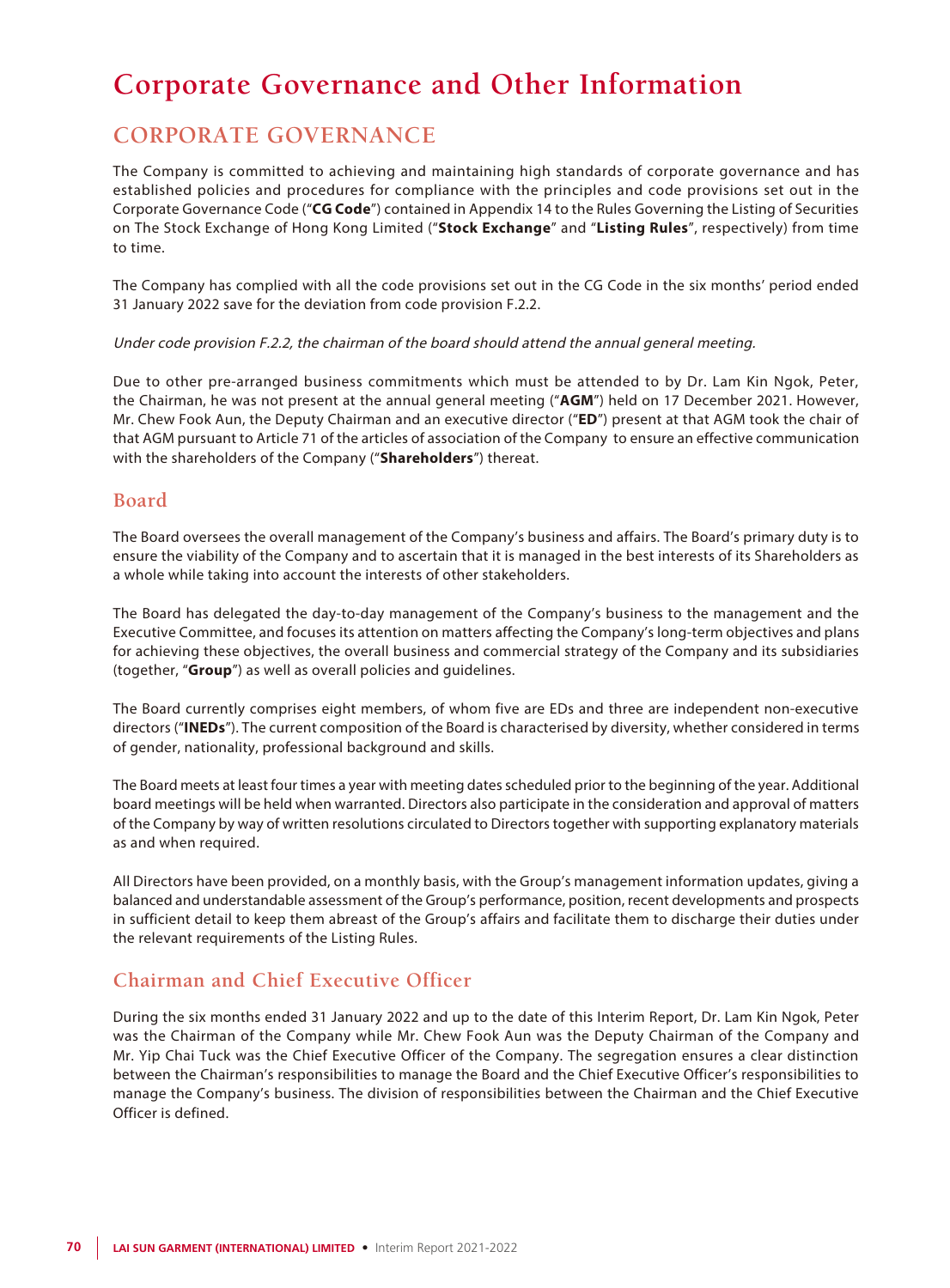## **Corporate Governance and Other Information (Continued)**

### **SECURITIES TRANSACTIONS BY DIRECTORS AND DESIGNATED EMPLOYEES**

The Company has adopted a Code of Practice for Securities Transactions by Directors and Designated Employees ("**Securities Code**") on terms no less exacting than the required standard set out in the Model Code for Securities Transactions by Directors of Listed Issuers contained in Appendix 10 to the Listing Rules. The Company has made specific enquiry of all Directors and they have confirmed in writing their compliance with the required standard set out in the Securities Code during the six months ended 31 January 2022.

### **DIRECTORS' INTERESTS**

The following Directors and the chief executive of the Company who held office on 31 January 2022 and their respective close associates (as defined in the Listing Rules) were interested, or were deemed to be interested in the following interests or short positions in the shares, underlying shares and debentures of the Company or any of its associated corporations (within the meaning of the Securities and Futures Ordinance, Chapter 571 of the Laws of Hong Kong ("**SFO**")) on that date (a) as required to be notified to the Company and the Stock Exchange pursuant to Divisions 7 and 8 of Part XV of the SFO (including interests and short positions, if any, which they were taken or deemed to have under such provisions of the SFO); or (b) as recorded in the register required to be kept by the Company pursuant to section 352 of the SFO ("**Register of Directors and Chief Executive**"); or (c) as otherwise notified to the Company and the Stock Exchange pursuant to the Securities Code; or (d) as known by the Directors:

### **(a) The Company**

| <b>Name of Director</b>          | Capacity                                                    | Personal<br>interests  | <b>Family</b><br><b>interests</b> | Corporate<br><i>interests</i> | <b>Other</b><br>interests         | Total<br><b>interests</b> | Approximate<br>% of total<br>interests to<br>total issued<br><b>Shares</b><br>(Note 1) |
|----------------------------------|-------------------------------------------------------------|------------------------|-----------------------------------|-------------------------------|-----------------------------------|---------------------------|----------------------------------------------------------------------------------------|
| Lam Kin Ngok, Peter<br>(Note 12) | Beneficial owner/<br>Owner of<br>controlled<br>corporations | 74,807,359<br>(Note 3) | Nil                               | 172,112,124<br>(Note 4)       | 1,737,333<br>(Notes 8,<br>9 & 10) | 248,656,816               | 42.22%                                                                                 |
| Chew Fook Aun                    | Beneficial owner                                            | Nil                    | Nil                               | Nil                           | 4,869,867<br>(Notes 8 & 9)        | 4,869,867                 | 0.83%                                                                                  |
| U Po Chu<br>(Note 12)            | Beneficial owner                                            | 1,238,287<br>(Note 5)  | Nil                               | Nil                           | Nil                               | 1,238,287                 | 0.21%                                                                                  |
| Lam Hau Yin, Lester<br>(Note 12) | Beneficial owner                                            | 18,688,812<br>(Note 6) | Nil                               | Nil                           | 6,182,167<br>(Notes 8,<br>9 & 11  | 24,870,979                | 4.22%                                                                                  |

#### **Long positions in the ordinary shares of the Company ("Shares") and the underlying Shares**

### Notes:

- 1. The percentage has been compiled based on the total number of issued Shares as at 31 January 2022 (i.e. 588,915,934 Shares).
- 2. The Company issued and allotted 196,305,311 Rights Shares on 2 August 2021 following the completion of 1-for-2 rights issue of the Company ("**2021 Rights Issue**"), increasing the total number of issued Shares from 392,610,623 to 588,915,934.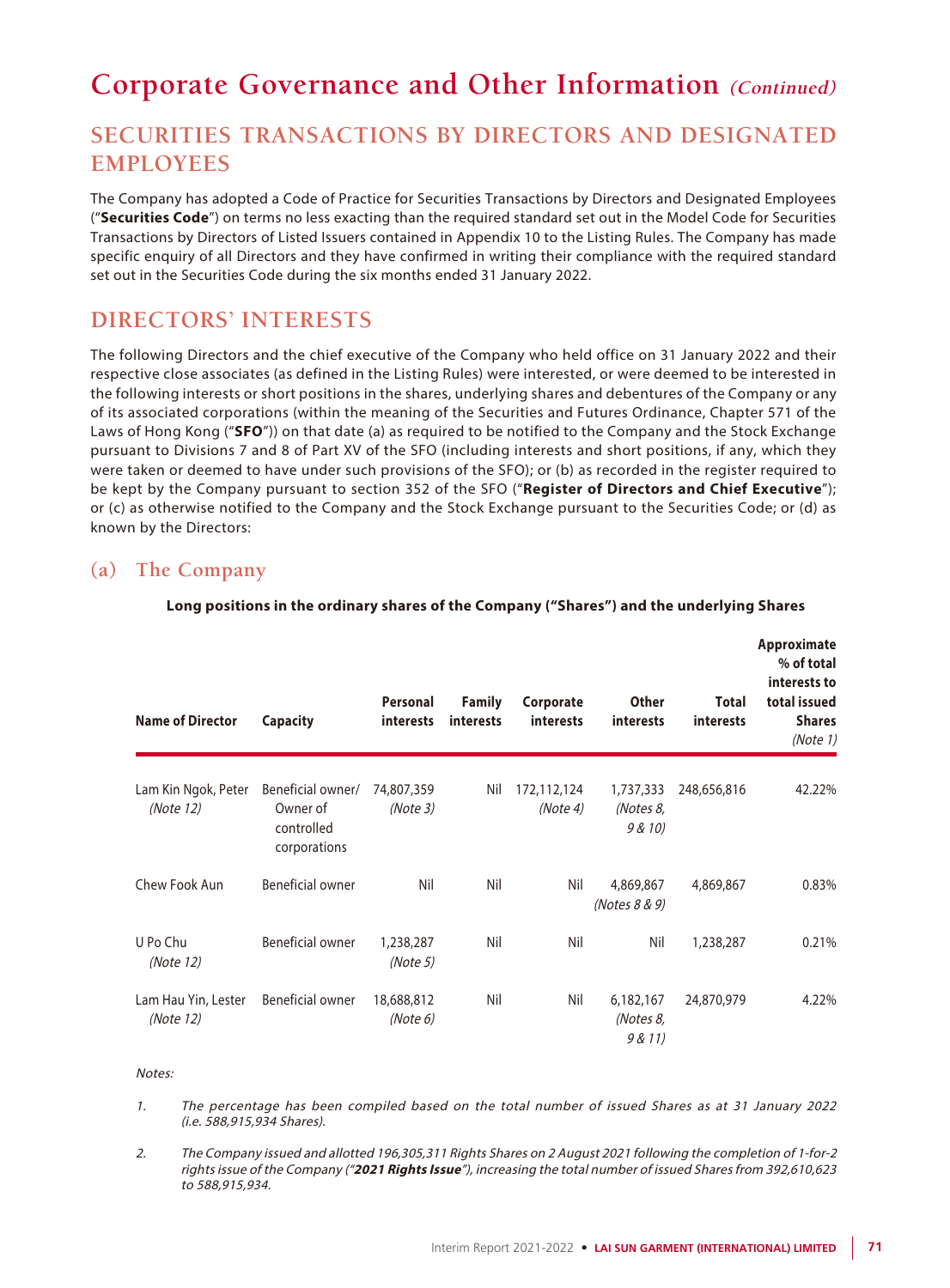## **DIRECTORS' INTERESTS (CONTINUED)**

#### **(a) The Company (Continued)**

#### Notes: (Continued)

- 3. The Company issued and allotted 24,401,453 Rights Shares to Dr. Lam Kin Ngok, Peter on 2 August 2021 following the completion of the 2021 Rights Issue, increasing Dr. Lam's personal interests from 49,605,906 Shares to 74,007,359 Shares. Dr. Lam Kin Ngok, Peter purchased 550,000 Shares and 250,000 Shares on 4 August 2021 and 12 January 2022, respectively, increasing Dr. Lam's personal interests from 74,007,359 Shares to 74,807,359 Shares.
- 4. The Company issued and allotted 57,370,708 Rights Shares to Wisdoman Limited ("**Wisdoman**") on 2 August 2021 following the completion of the 2021 Rights Issue, increasing Wisdoman's interests from 114,741,416 Shares to 172,112,124 Shares.

As at 31 January 2022, Dr. Lam Kin Ngok, Peter was deemed to be interested in 172,112,124 Shares (representing approximately 29.23% of the Company's issued share capital) by virtue of his 100% interest in the issued share capital of Wisdoman which directly owned 172,112,124 Shares.

- 5. The Company issued and allotted 412,762 Rights Shares to Madam U Po Chu on 2 August 2021 following the completion of the 2021 Rights Issue, increasing Madam U's personal interests from 825,525 Shares to 1,238,287 Shares.
- 6. The Company issued and allotted 6,229,604 Rights Shares to Mr. Lam Hau Yin, Lester on 2 August 2021 following the completion of the 2021 Rights Issue, increasing Mr. Lam's personal interests from 12,459,208 Shares to 18,688,812 Shares.
- 7. The late Dr. Lam Kin Ming whose estate includes an interest of 1,532,164 Shares (including 510,721 Rights Shares that have been allotted on 2 August 2021 following the completion of the 2021 Rights Issue), representing approximately 0.26% of the Company's issued share capital.
- 8. A share option was granted by the Company to each of Dr. Lam Kin Ngok, Peter, Mr. Chew Fook Aun and Mr. Lam Hau Yin, Lester, the particulars of which are set out below:

| <b>Name of Director</b> | <b>Date of grant</b> | Number of<br>underlying Shares<br>comprised in<br>the share options | <b>Exercise period</b> | <b>Exercise price</b><br>of share options of share options<br>HK\$ per Share |
|-------------------------|----------------------|---------------------------------------------------------------------|------------------------|------------------------------------------------------------------------------|
| Lam Kin Ngok, Peter     | 19/06/2017           | 333,333                                                             | 19/06/2017-18/06/2027  | 15.00                                                                        |
| Chew Fook Aun           | 19/06/2017           | 3,819,204                                                           | 19/06/2017-18/06/2027  | 15.00                                                                        |
| Lam Hau Yin, Lester     | 19/06/2017           | 3,819,204                                                           | 19/06/2017-18/06/2027  | 15.00                                                                        |

9. The exercise price of and the number of Shares entitled to be subscribed for under the outstanding share options have been adjusted on 2 August 2021 in the following manner following the completion of the 2021 Rights Issue:

| <b>Name of Director</b>              | Number of<br>underlying Shares<br>comprised in<br>share options<br>before the<br><b>2021 Rights Issue</b> | <b>Exercise price</b><br>of share options<br>before the<br><b>2021 Rights Issue</b><br>HK\$ per Share | Adjusted<br>number of<br>underlying Shares<br>comprised in<br>share options<br>after the<br><b>2021 Rights Issue</b> | Adjusted<br>exercise price<br>of share options<br>after the<br>2021 Rights Issue<br>HK\$ per Share |
|--------------------------------------|-----------------------------------------------------------------------------------------------------------|-------------------------------------------------------------------------------------------------------|----------------------------------------------------------------------------------------------------------------------|----------------------------------------------------------------------------------------------------|
| Lam Kin Ngok, Peter                  | 333,333                                                                                                   | 15.00                                                                                                 | 425,033                                                                                                              | 11.763                                                                                             |
| Chew Fook Aun<br>Lam Hau Yin, Lester | 3,819,204<br>3,819,204                                                                                    | <i>15.00</i><br>15.00                                                                                 | 4,869,867<br>4,869,867                                                                                               | 11.763<br>11.763                                                                                   |

10. A share option comprising a total of 1,312,300 underlying Shares in the Company had been granted to Dr. Lam Kin Ngok, Peter under 2015 Share Option Scheme at an exercise price of HK\$3.874 per Share on 25 January 2022 and is exercisable during the period from 25 January 2022 to 24 January 2032.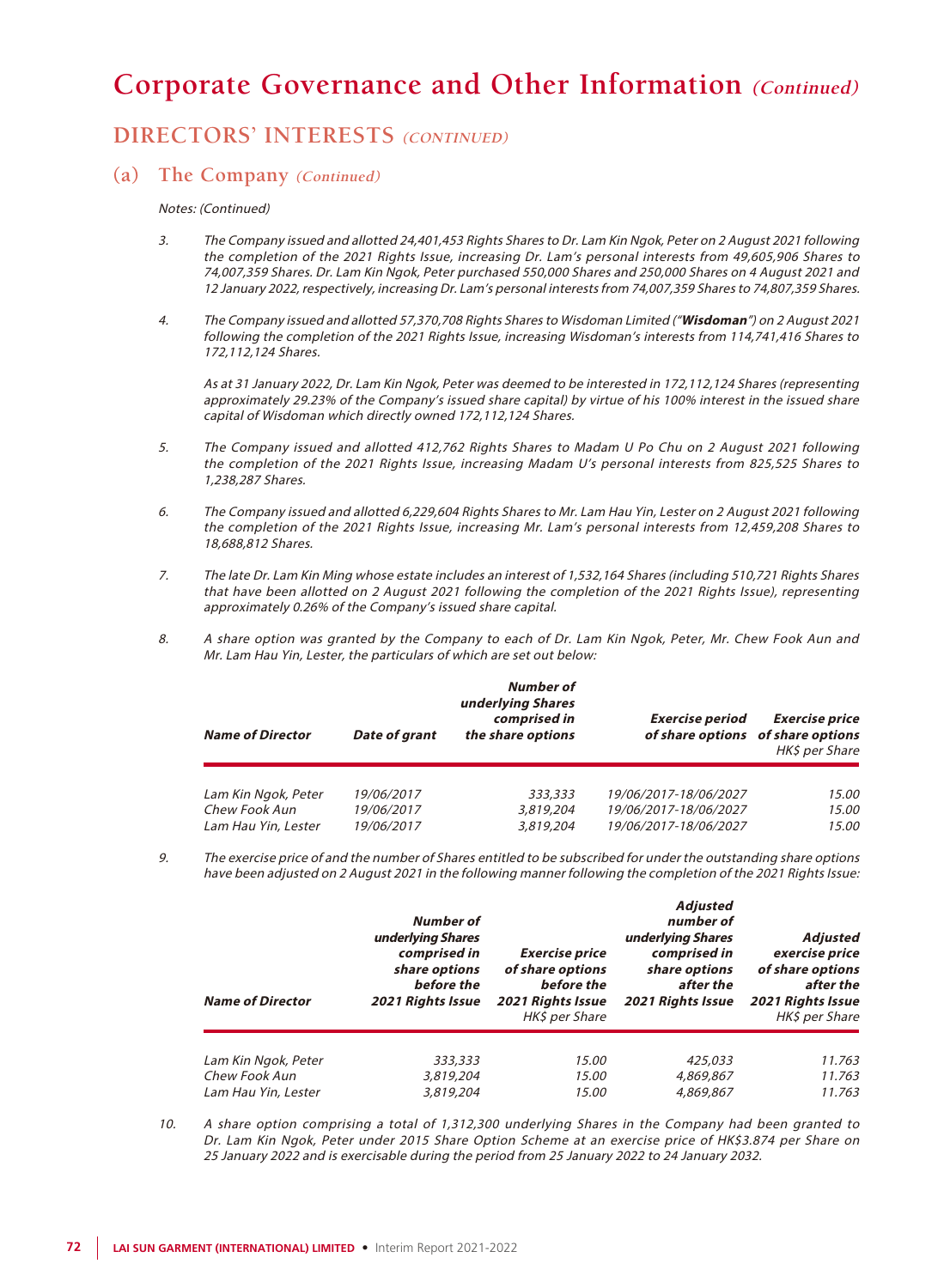## **DIRECTORS' INTERESTS (CONTINUED)**

### **(a) The Company (Continued)**

#### Notes: (Continued)

- 11. A share option comprising a total of 1,312,300 underlying Shares in the Company had been granted to Mr. Lam Hau Yin, Lester under 2015 Share Option Scheme at an exercise price of HK\$3.874 per Share on 25 January 2022 and is exercisable during the period from 25 January 2022 to 24 January 2032.
- 12. Dr. Lam Kin Ngok, Peter, Madam U Po Chu and Mr. Lam Hau Yin, Lester are the directors of Wisdoman.

### **(b) Associated Corporations**

**(i) Lai Sun Development Company Limited ("LSD") — a subsidiary of the Company**

#### **Long positions in the ordinary shares of LSD ("LSD Shares") and the underlying LSD Shares**

| <b>Name of Director</b> | <b>Capacity</b>                                             | Personal<br><i>interests</i> | <b>Family</b><br>interests | Corporate<br>interests  | <b>Other</b><br><b>interests</b> | Total<br><i>interests</i> | Approximate<br>% of total<br>interests to<br>total issued<br><b>LSD Shares</b><br>(Note 1) |
|-------------------------|-------------------------------------------------------------|------------------------------|----------------------------|-------------------------|----------------------------------|---------------------------|--------------------------------------------------------------------------------------------|
| Lam Kin Ngok, Peter     | Beneficial owner/<br>Owner of<br>controlled<br>corporations | 650,605<br>(Note3)           | Nil                        | 515,389,531<br>(Note 3) | 486,452<br>(Notes 5 & 6)         | 516,526,588               | 53.31%                                                                                     |
| Chew Fook Aun           | Beneficial owner/<br>Owner of<br>controlled<br>corporations | Nil                          | Nil                        | 1,831,500<br>(Note 4)   | 2,275,301<br>(Notes 5 & 6)       | 4,106,801                 | 0.42%                                                                                      |
| U Po Chu (Note 7)       | <b>Beneficial owner</b>                                     | 40,378<br>(Note 7)           | Nil                        | Nil                     | Nil                              | 40,378                    | 0.01%                                                                                      |
| Lam Hau Yin, Lester     | Beneficial owner                                            | Nil                          | Nil                        | Nil                     | 4,864,519<br>(Notes 5 & 6)       | 4,864,519                 | 0.50%                                                                                      |

#### Notes:

- 1. The percentage has been compiled based on the total number of issued LSD Shares as at 31 January 2022 (i.e. 968,885,887 LSD Shares).
- 2. LSD issued and allotted a total of 33,834,900 new shares on 30 August 2021 pursuant to a subscription agreement dated 12 August 2021 as amended by a deed of variation dated 27 August 2021 at a subscription price of HK\$6.95 per share, thus increasing the total number of issued shares in LSD from 612,089,025 to 645,923,925.

On 6 October 2021, LSD issued and allotted 322,961,962 LSD rights shares following the completion of 1-for-2 rights issue of LSD ("**2021 LSD Rights Issue**"), increasing the total number of issued shares in LSD from 645,923,925 to 968,885,887.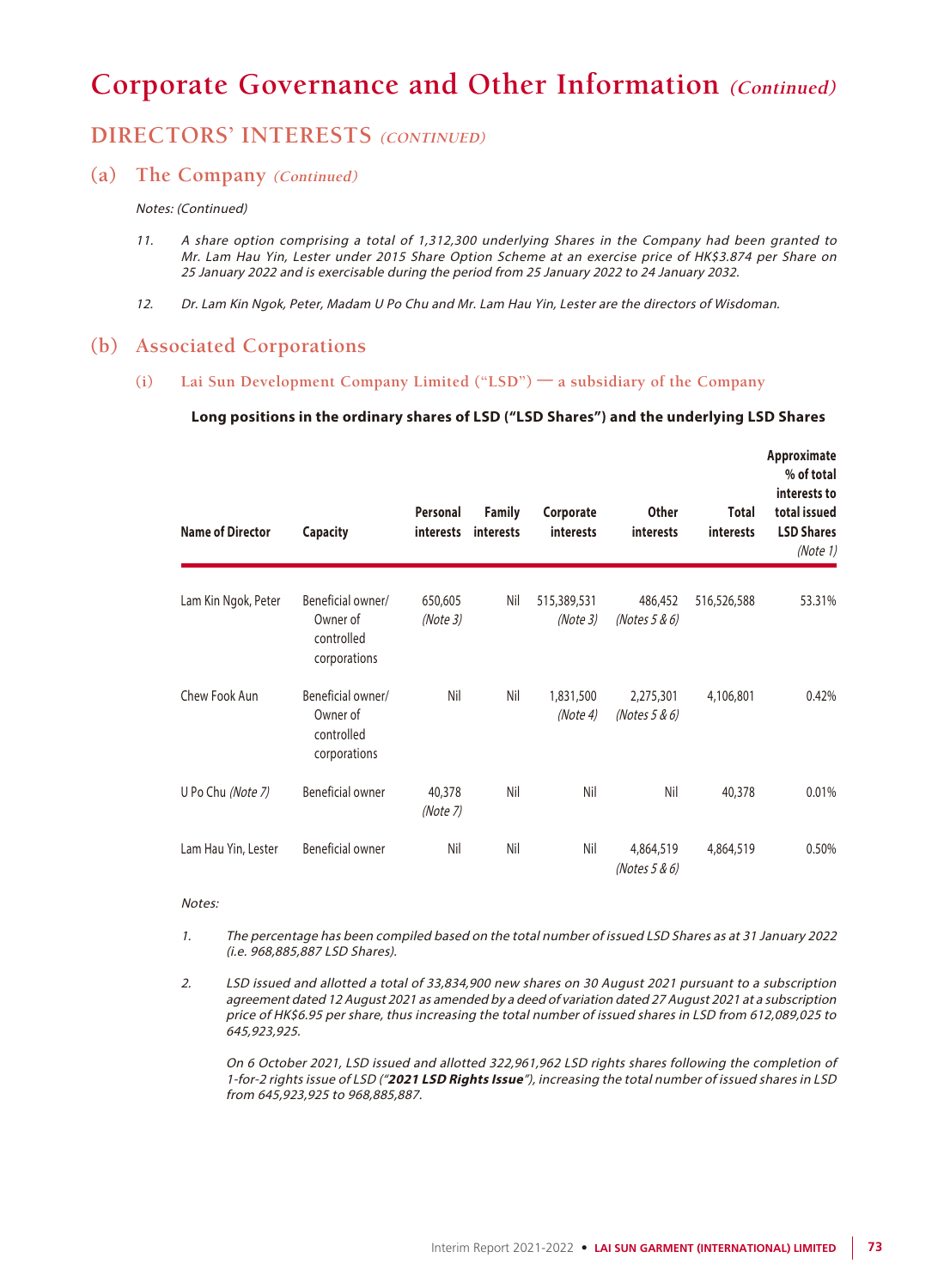## **DIRECTORS' INTERESTS (CONTINUED)**

### **(b) Associated Corporations (Continued)**

**(i) Lai Sun Development Company Limited ("LSD") — a subsidiary of the Company (Continued)**

#### Notes: (Continued)

3. LSD issued and allotted 216,868 LSD rights shares to Dr. Lam Kin Ngok, Peter following the completion of the 2021 LSD Rights Issue on 6 October 2021, increasing Dr. Lam's interest from 433,737 LSD Shares to 650,605 LSD Shares.

 LSD issued and allotted 171,796,510 LSD rights shares to the Company and two of its wholly-owned subsidiaries, namely Joy Mind Limited ("**Joy Mind**") and Zimba International Limited ("**Zimba**") following the completion of the 2021 LSD Rights Issue on 6 October 2021, increasing their corporate interests from 343,593,021 LSD Shares to 515,389,531 LSD Shares.

As at 31 January 2022, the Company, Joy Mind and Zimba, beneficially owned in aggregate 515,389,531 LSD Shares, representing approximately 53.19% of the issued share capital of LSD. As such, Dr. Lam Kin Ngok, Peter was deemed to be interested in the same 515,389,531 LSD Shares (representing approximately 53.19% of the issued share capital of LSD) by virtue of, in aggregate, his personal (including underlying shares) and deemed interests of approximately 42.22% in the issued share capital of the Company.

The Company pledged approximately 208,513,987 LSD Shares as security pursuant to its 7.70% secured guaranteed notes due 2018 under a share charge dated 24 July 2014. The amount has been repaid in full.

4. LSD issued and allotted 610,500 LSD rights shares to The Orchid Growers Association Limited following the completion of the 2021 LSD Rights Issue on 6 October 2021, increasing its corporate interests from 1,221,000 LSD Shares to 1,831,500 LSD Shares.

The 1,831,500 LSD Shares were owned by The Orchid Growers Association Limited. By virtue of his 100% interest in the issued share capital of The Orchid Growers Association Limited, Mr. Chew Fook Aun was deemed to be interested in these 1,831,500 LSD Shares.

5. A share option was granted by LSD to each of Dr. Lam Kin Ngok, Peter, Mr. Chew Fook Aun and Mr. Lam Hau Yin, Lester, the particulars of which are set out below:

| <b>Name of Director</b> |            | Number of<br>underlying<br><b>LSD Shares</b><br>comprised in the<br>Date of grant LSD share options | <b>Exercise period of</b><br><b>LSD share options</b> | <b>Exercise price of</b><br><b>LSD</b> share<br>options<br>HK\$ per share |
|-------------------------|------------|-----------------------------------------------------------------------------------------------------|-------------------------------------------------------|---------------------------------------------------------------------------|
| Lam Kin Ngok, Peter     | 18/01/2013 | 417,308                                                                                             | 18/01/2013-17/01/2023                                 | 16.100                                                                    |
| Chew Fook Aun           | 05/06/2012 | 1,952,081                                                                                           | 05/06/2012-04/06/2022                                 | 5.350                                                                     |
| Lam Hau Yin, Lester     | 18/01/2013 | 4,173,081                                                                                           | 18/01/2013-17/01/2023                                 | 16.100                                                                    |

6. On 6 October 2021, the exercise price of and the number of shares entitled to be subscribed for under the outstanding share options have been adjusted in the following manner following the completion of the 2021 LSD Rights Issue:

| <b>Name of Director</b> | Number of<br>underlying<br><b>LSD Shares</b><br>comprised in the<br><b>LSD</b> share<br>options<br>before the 2021<br><b>LSD Rights Issue</b> | <b>Exercise price</b><br>of LSD share<br>options<br>before the<br>2021 LSD<br><b>Rights Issue</b><br>HK\$ per share | <b>Adjusted number</b><br>of underlying<br><b>LSD Shares</b><br>comprised in<br><b>LSD</b> share<br>options<br>after the 2021<br><b>LSD Rights Issue</b> | Adjusted<br>exercise price of<br><b>LSD</b> share<br>options after<br>the 2021<br><b>LSD Rights Issue</b><br>HK\$ per share |
|-------------------------|-----------------------------------------------------------------------------------------------------------------------------------------------|---------------------------------------------------------------------------------------------------------------------|----------------------------------------------------------------------------------------------------------------------------------------------------------|-----------------------------------------------------------------------------------------------------------------------------|
| Lam Kin Ngok, Peter     | 417,308                                                                                                                                       | 16.100                                                                                                              | 486,452                                                                                                                                                  | 13.811                                                                                                                      |
| Chew Fook Aun           | 1,952,081                                                                                                                                     | 5.350                                                                                                               | 2.275.301                                                                                                                                                | 4.590                                                                                                                       |
| Lam Hau Yin, Lester     | 4,173,081                                                                                                                                     | 16.100                                                                                                              | 4,864,519                                                                                                                                                | 13.811                                                                                                                      |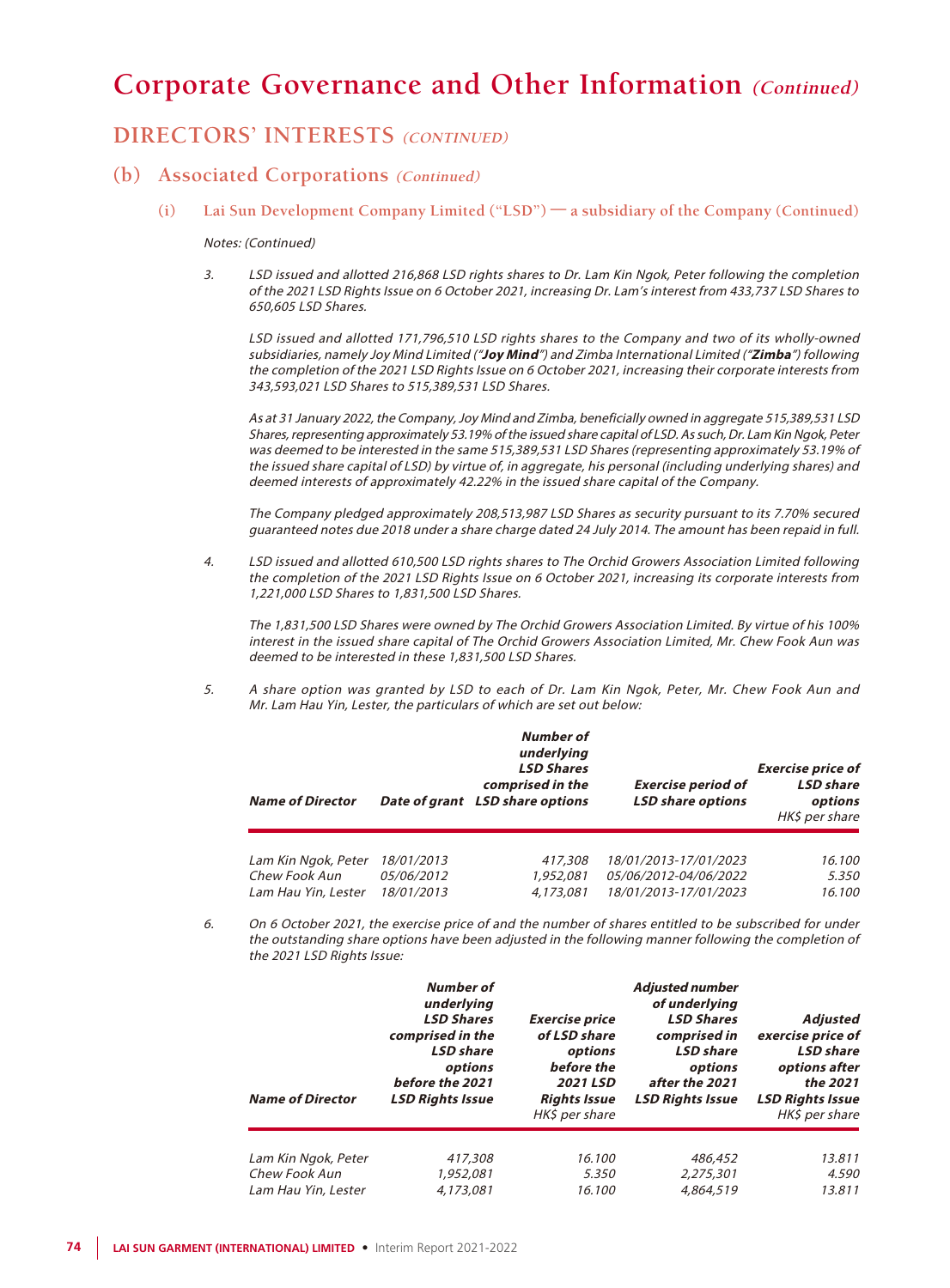## **DIRECTORS' INTERESTS (CONTINUED)**

### **(b) Associated Corporations (Continued)**

**(i) Lai Sun Development Company Limited ("LSD") — a subsidiary of the Company (Continued)**

#### Notes: (Continued)

7. Madam U Po Chu is the widow of the late Mr. Lim Por Yen whose estate includes an interest of 5,812,553 LSD Shares, representing approximately 0.60% of the issued share capital of LSD.

LSD issued and allotted 13,459 LSD rights shares to Madam U Po Chu following the completion of the 2021 LSD Rights Issue on 6 October 2021, increasing Madam U's interest from 26,919 LSD Shares to 40,378 LSD Shares.

#### **(ii) eSun Holdings Limited ("eSun") — a subsidiary of LSD**

#### **Long positions in the ordinary shares of eSun ("eSun Shares") and the underlying eSun Shares**

| <b>Name of Director</b>        | Capacity                                                    | Personal<br><b>interests</b> | <b>Family</b><br>interests | Corporate<br>interests        | <b>Other</b><br>interests | <b>Total</b><br>interests | Approximate<br>% of total<br>interests to<br>total issued<br>eSun Shares<br>(Note 1) |
|--------------------------------|-------------------------------------------------------------|------------------------------|----------------------------|-------------------------------|---------------------------|---------------------------|--------------------------------------------------------------------------------------|
| Lam Kin Ngok, Peter<br>(Note3) | Beneficial owner/<br>Owner of<br>controlled<br>corporations | 2.794.443                    |                            | Nil 1,113,260,072<br>(Note 2) |                           | Nil 1,116,054,515         | 74.81%                                                                               |
| Lam Hau Yin, Lester            | Beneficial owner                                            | 2.794.443                    | Nil                        | Nil                           | Nil                       | 2,794,443                 | 0.19%                                                                                |

#### Notes:

- 1. The percentage has been compiled based on the total number of issued eSun Shares as at 31 January 2022 (i.e. 1,491,854,598 eSun Shares).
- 2. As at 31 January 2022, the Company was interested in 515,389,531 LSD Shares, representing approximately 53.19% of the issued share capital of LSD. Transtrend Holdings Limited ("**Transtrend**"), a wholly-owned subsidiary of LSD, was interested in 1,113,260,072 eSun Shares, representing approximately 74.62% of the issued share capital of eSun. As such, Dr. Lam Kin Ngok, Peter was deemed to be interested in the same 1,113,260,072 eSun Shares (representing approximately 74.62% of the issued share capital of eSun) by virtue of, in aggregate, his personal (including underlying shares) and deemed interests of approximately 42.22% and 53.31% in the issued share capital of the Company and LSD, respectively.
- 3. Dr. Lam Kin Ngok, Peter resigned as an executive director of eSun with effect from 14 February 2014.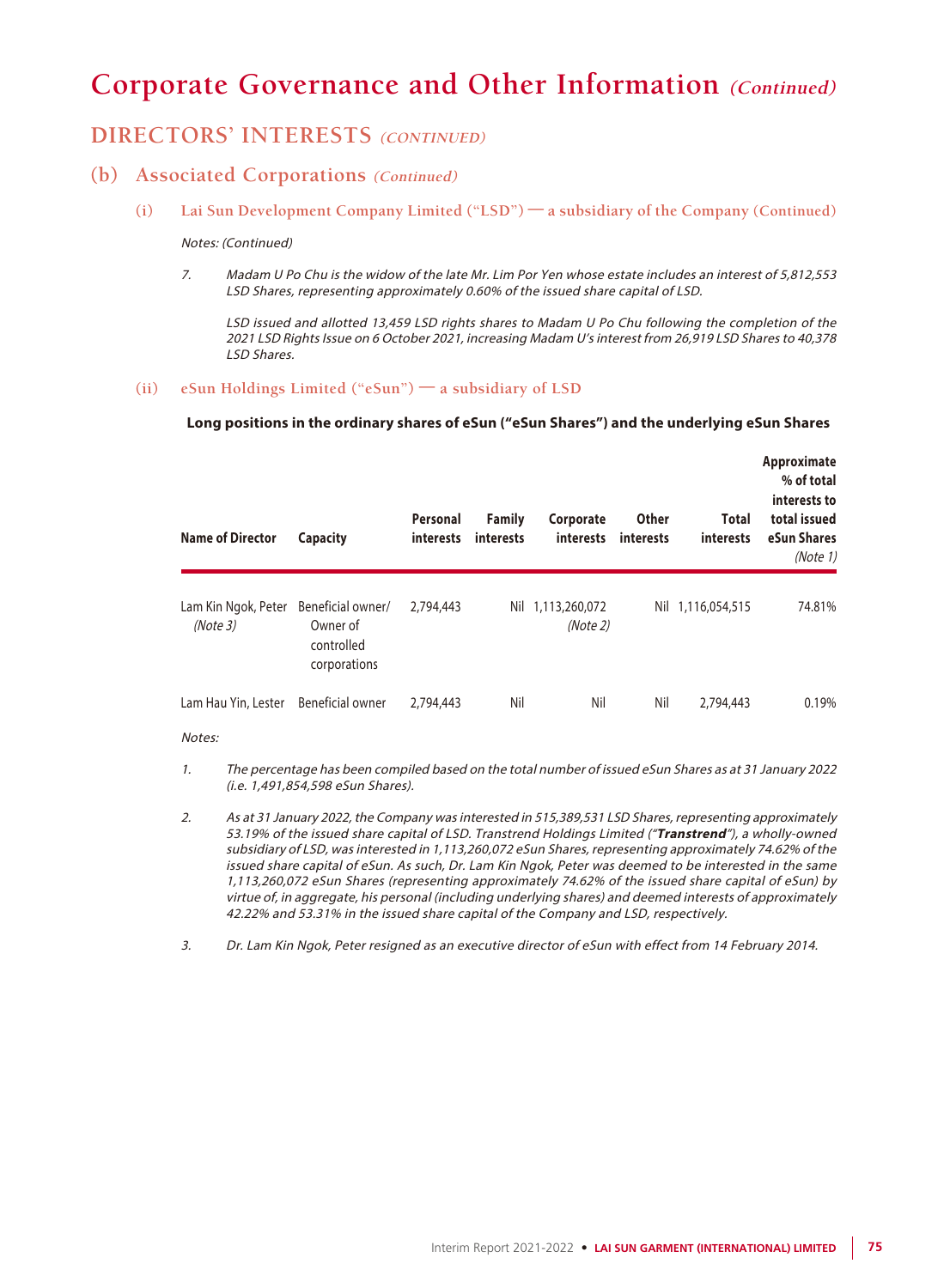### **DIRECTORS' INTERESTS (CONTINUED)**

### **(b) Associated Corporations (Continued)**

**(iii) Lai Fung Holdings Limited ("Lai Fung") — a subsidiary of LSD**

**Long positions in the ordinary shares of Lai Fung ("Lai Fung Shares") and the underlying Lai Fung Shares**

| <b>Name of Director</b>        | Capacity                                                    | Personal<br>interests | <b>Family</b><br>interests | Corporate<br>interests  | <b>Other</b><br>interests | <b>Total</b><br>interests | Approximate<br>% of total<br>interests to<br>total issued<br>Lai Fung<br><b>Shares</b><br>(Note 1) |
|--------------------------------|-------------------------------------------------------------|-----------------------|----------------------------|-------------------------|---------------------------|---------------------------|----------------------------------------------------------------------------------------------------|
| Lam Kin Ngok, Peter<br>(Note4) | Beneficial owner/<br>Owner of<br>controlled<br>corporations | Nil                   | Nil                        | 182,318,266<br>(Note 2) | 321,918<br>(Note3)        | 182,640,184               | 55.17%                                                                                             |
| Lam Hau Yin, Lester            | Beneficial owner                                            | Nil                   | Nil                        | Nil                     | 3,219,182<br>(Note3)      | 3,219,182                 | 0.97%                                                                                              |

#### Notes:

- 1. The percentage has been compiled based on the total number of issued Lai Fung Shares as at 31 January 2022 (i.e. 331,033,443 Lai Fung Shares).
- 2. As at 31 January 2022, LSD was interested or deemed to be interested in 182,318,266 Lai Fung Shares, of which 180,600,756 Lai Fung Shares were beneficially owned by Holy Unicorn Limited, a wholly-owned subsidiary of LSD and 1,717,510 Lai Fung Shares were beneficially owned by Transtrend, representing approximately 55.08% of the issued share capital of Lai Fung. As such, Dr. Lam Kin Ngok, Peter was deemed to be interested in the same 182,318,266 Lai Fung Shares (representing approximately 55.08% of the issued share capital of Lai Fung) by virtue of, in aggregate, his approximate 42.22% and 53.31% personal (including underlying shares) and deemed interests in the issued share capital of the Company and LSD, respectively.
- 3. A share option was granted by Lai Fung to each of Dr. Lam Kin Ngok, Peter and Mr. Lam Hau Yin, Lester, the particulars of which are set out below:

| <b>Name of Director</b> | Date of grant | <b>Number of</b><br>underlying<br><b>Lai Fung Shares</b><br>comprised in<br>the Lai Fung<br>share options | <b>Exercise period of</b><br>Lai Fung share options | <b>Exercise price of</b><br>Lai Fung<br>share options<br>HK\$ per share |
|-------------------------|---------------|-----------------------------------------------------------------------------------------------------------|-----------------------------------------------------|-------------------------------------------------------------------------|
| Lam Kin Ngok, Peter     | 18/01/2013    | 321,918                                                                                                   | 18/01/2013-17/01/2023                               | 11.400                                                                  |
|                         |               |                                                                                                           |                                                     |                                                                         |
| Lam Hau Yin, Lester     | 18/01/2013    | 3,219,182                                                                                                 | 18/01/2013-17/01/2023                               | 11.400                                                                  |

4. Dr. Lam Kin Ngok, Peter stepped down as the chairman of the board of directors and an executive director of Lai Fung with effect from 1 November 2012.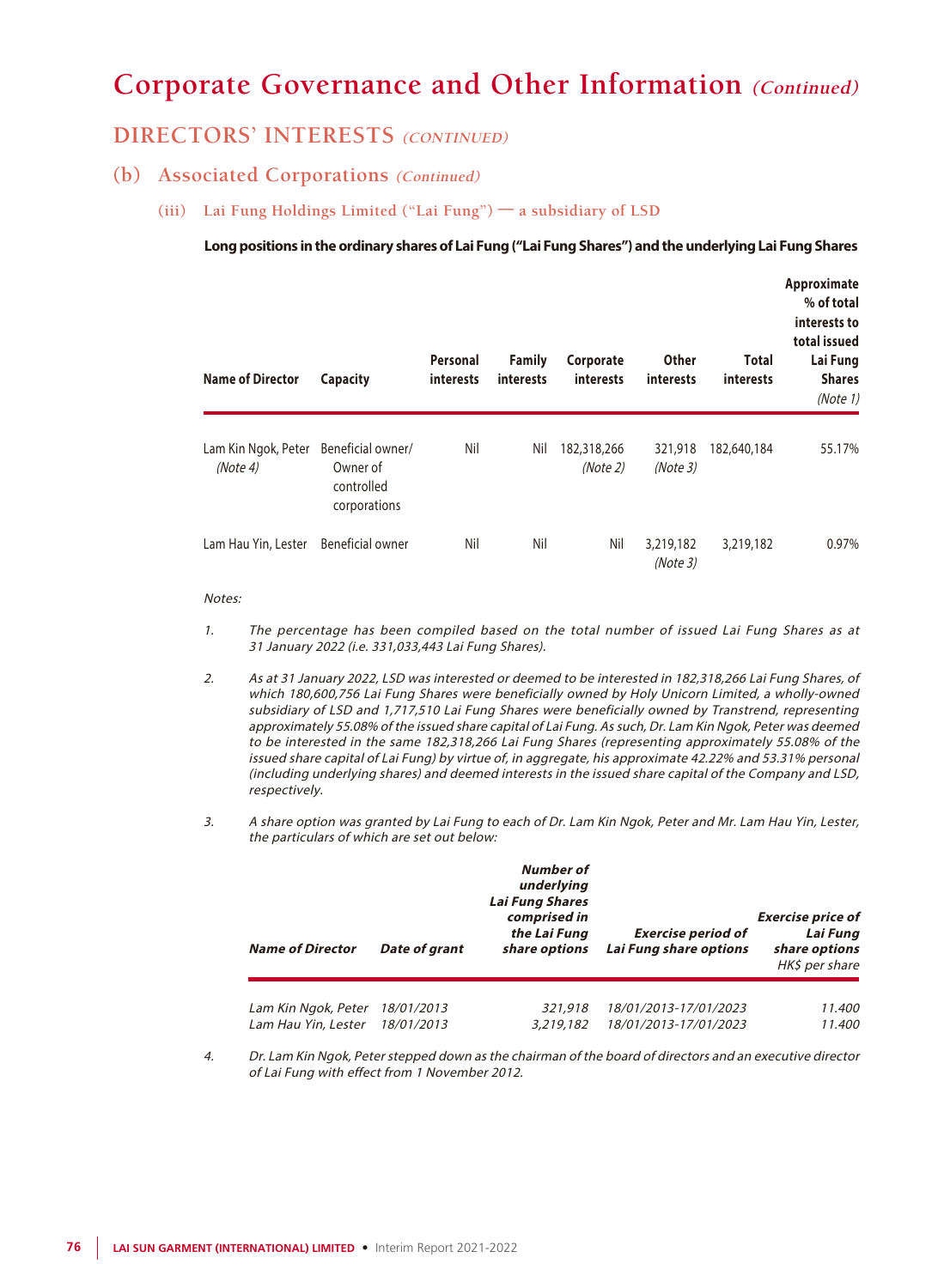## **DIRECTORS' INTERESTS (CONTINUED)**

### **(b) Associated Corporations (Continued)**

**(iv) Media Asia Group Holdings Limited ("MAGHL") — a subsidiary of eSun**

#### **Long positions in the ordinary shares of MAGHL ("MAGHL Shares") and the underlying MAGHL Shares**

| <b>Name of Director</b> | <b>Capacity</b>                     | Number of<br>held        | Number of<br>underlying<br><b>MAGHL Shares MAGHL Shares</b> | <b>Total number</b><br>of MAGHL<br><b>Shares and</b><br>underlying<br>held MAGHL Shares MAGHL Shares | Approximate<br>% of total<br>interests to<br>total issued<br>(Note 1) |
|-------------------------|-------------------------------------|--------------------------|-------------------------------------------------------------|------------------------------------------------------------------------------------------------------|-----------------------------------------------------------------------|
| Lam Kin Ngok, Peter     | Owner of controlled<br>corporations | 2.021.848.647<br>(Note3) | Nil                                                         | 2,021,848,647                                                                                        | 67.70%                                                                |

#### Notes:

- 1. The percentage has been compiled based on the total number of issued MAGHL Shares as at 31 January 2022 (i.e. 2,986,314,015 MAGHL Shares).
- 2. MAGHL issued and allotted 40,612,197 new MAGHL Shares on 3 August 2021, increasing the issued share capital of MAGHL from 2,945,701,818 to 2,986,314,015.
- 3. As at 31 January 2022, these interests in MAGHL represented the MAGHL Shares beneficially owned by Perfect Sky Holdings Limited, a wholly-owned subsidiary of eSun, representing approximately 67.70% of the issued share capital of MAGHL. eSun was owned as to approximately 74.62% by LSD which was in turn owned as to approximately 53.19% by the Company. As the Company was approximately 12.70% (excluding share options) owned by Dr. Lam Kin Ngok, Peter and approximately 29.23% owned by Wisdoman which was in turn 100% beneficially owned by Dr. Lam Kin Ngok, Peter, he was deemed to be interested in the said 2,021,848,647 MAGHL Shares.

#### **(v) Lai Sun MTN Limited – a subsidiary of LSD**

#### **Long positions in the 5% guaranteed medium term notes due 2026**

| <b>Name of Director</b> | <b>Capacity</b>  | <b>Nature of Interests</b> | <b>Principal amount</b> |
|-------------------------|------------------|----------------------------|-------------------------|
| Lam Kin Ngok, Peter     | Beneficial owner | Personal                   | USD10,000,000           |

Save as disclosed above, as at 31 January 2022, none of the Directors and chief executive of the Company and their respective associates was interested or was deemed to be interested in the long and short positions in the shares, underlying shares and/or debentures of the Company or any of its associated corporations, which were required to be notified to the Company and the Stock Exchange under the SFO, recorded in the Register of Directors and Chief Executive, notified under the Securities Code or otherwise known by the Directors.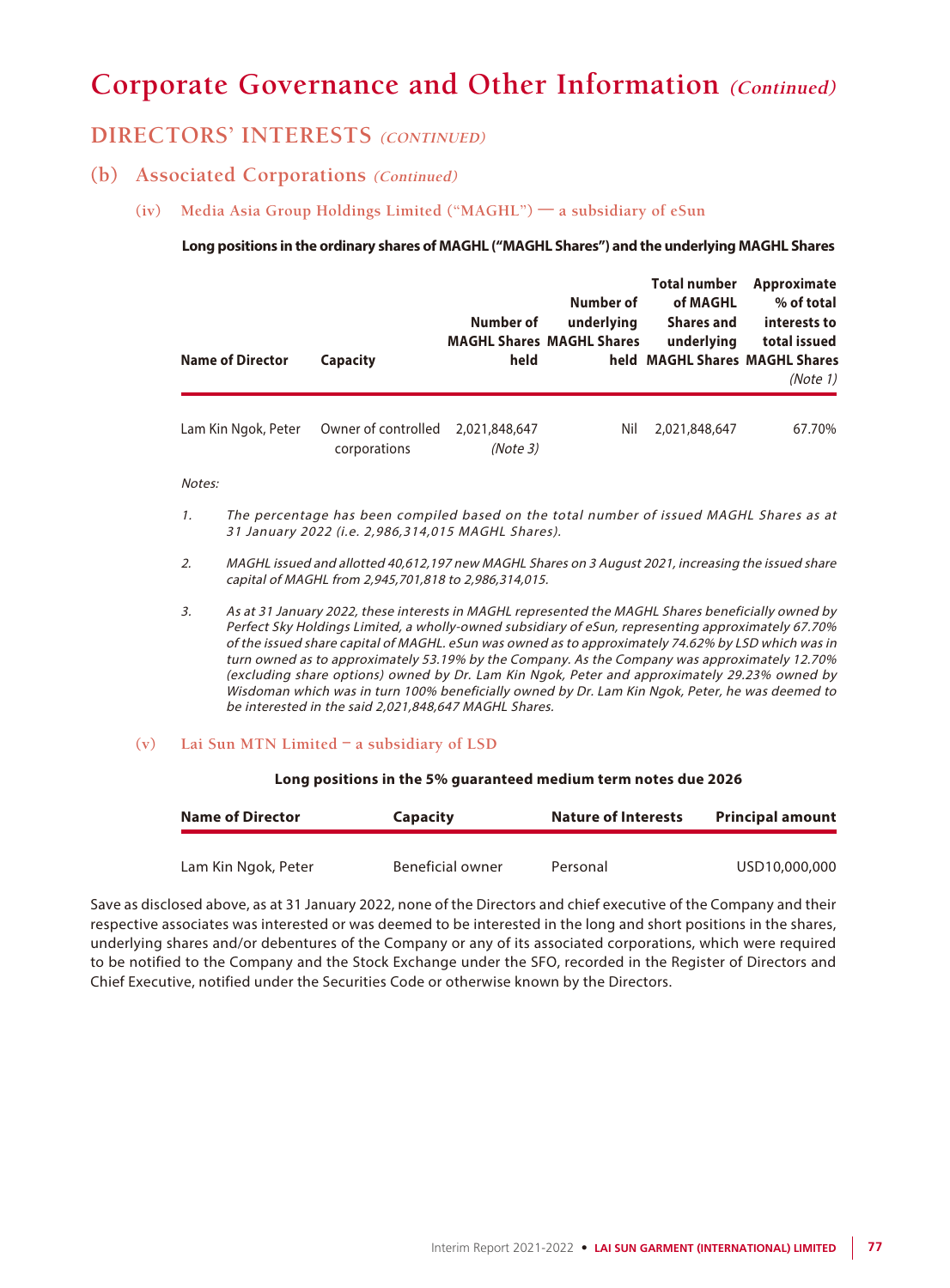## **SUBSTANTIAL SHAREHOLDERS' AND OTHER PERSONS' INTERESTS**

As at 31 January 2022, so far as it is known by or otherwise notified by any Director or the chief executive of the Company, the particulars of the corporations or individuals, who had 5% or more interests in the following long positions in the Shares and underlying Shares of the Company which would fall to be disclosed to the Company under the provisions of Divisions 2 and 3 of Part XV of the SFO, as recorded in the register required to be kept under section 336 of the SFO ("**Register of Shareholders**") or were entitled to exercise, or control the exercise of, 10% or more of the voting power at any general meeting of the Company ("**Voting Entitlements**") (i.e. within the meaning of substantial shareholders of the Listing Rules) were as follows:

| <b>Name</b>                     | <b>Capacity</b>                                          | Nature of<br><b>Interests</b> | Number of<br><b>Shares and</b><br>underlying Shares | Approximate<br>% of Shares<br>in issue<br>(Note 1) |
|---------------------------------|----------------------------------------------------------|-------------------------------|-----------------------------------------------------|----------------------------------------------------|
| Lam Kin Ngok, Peter<br>(Note 2) | Beneficial owner/<br>Owner of controlled<br>corporations | Personal and<br>corporate     | 248,656,816<br>(Note4)                              | 42.22%                                             |
| Wisdoman Limited<br>(Note 2)    | Beneficial owner                                         | Corporate                     | 172,112,124<br>(Note3)                              | 29.23%                                             |
| Yu Cheuk Yi                     | Beneficial owner                                         | Personal                      | 115,472,280<br>(Note 5)                             | 29.41%                                             |
| Yu Siu Yuk                      | Beneficial owner                                         | Personal                      | 115,472,280<br>(Note 5)                             | 29.41%                                             |

#### **Long positions in the Shares and the underlying Shares of the Company**

#### Notes:

- 1. The percentage has been compiled based on the total number of issued Shares as at 31 January 2022 (i.e. 588,915,934 Shares).
- 2. Dr. Lam Kin Ngok, Peter, a Director of the Company, is also a director of Wisdoman Limited.
- 3. The Company issued and allotted 57,370,708 Rights Shares to Wisdoman Limited on 2 August 2021 following the completion of the 2021 Rights Issue, increasing Wisdoman Limited's interests from 114,741,416 Shares to 172,112,124 Shares. Dr. Lam Kin Ngok, Peter was deemed to be interested in 172,112,124 Shares owned by Wisdoman Limited by virtue of his 100% interests in the issued share capital of Wisdoman Limited.
- 4. The Company issued and allotted 24,401,453 Rights Shares to Dr. Lam Kin Ngok, Peter on 2 August 2021 following the completion of the 2021 Rights Issue, increasing Dr. Lam's personal and deemed interests to 246,452,816 Shares.

On 2 August 2021, the number of shares entitled to be subscribed for under the outstanding share options have been adjusted following the completion of the 2021 Rights Issue, increasing Dr. Lam Kin Ngok, Peter's personal and deemed interests from 246,452,816 Shares to 246,544,516 Shares.

On 4 August 2021 and 12 January 2022, Dr. Lam Kin Ngok, Peter purchased 550,000 and 250,000 Shares, respectively, increasing his personal and deemed interests from 246,544,516 Shares to 247,344,516 Shares.

On 25 January 2022, a total of 1,312,300 share options were granted to Dr. Lam Kin Ngok, Peter, increasing his personal and deemed interests from 247,344,516 Shares to 248,656,816 Shares.

5. Based on the information received by the Company from Mr. Yu Cheuk Yi and Ms. Yu Siu Yuk, as at 5 May 2020, Mr. Yu Cheuk Yi and Ms. Yu Siu Yuk jointly held 115,472,280 Shares.

For reference only, the number of issued Shares and the approximate percentage of total issued Shares held jointly by Mr. Yu Cheuk Yi and Ms. Yu Siu Yuk was increased to 173,208,420 Shares (29.41%) after the completion of the 2021 Rights Issue were arrived at on the assumption that they have taken up their full entitlement of Rights Shares under the provisional allotment letter(s) based on 115,472,280 Shares held by them before the 2021 Rights Issue.

Save as disclosed above, the Directors are not aware of any other corporation or individual (other than a Director or the chief executive of the Company) who, as at 31 January 2022, had the Voting Entitlements or 5% or more interests or short positions in the Shares or underlying Shares of the Company as recorded in the Register of Shareholders.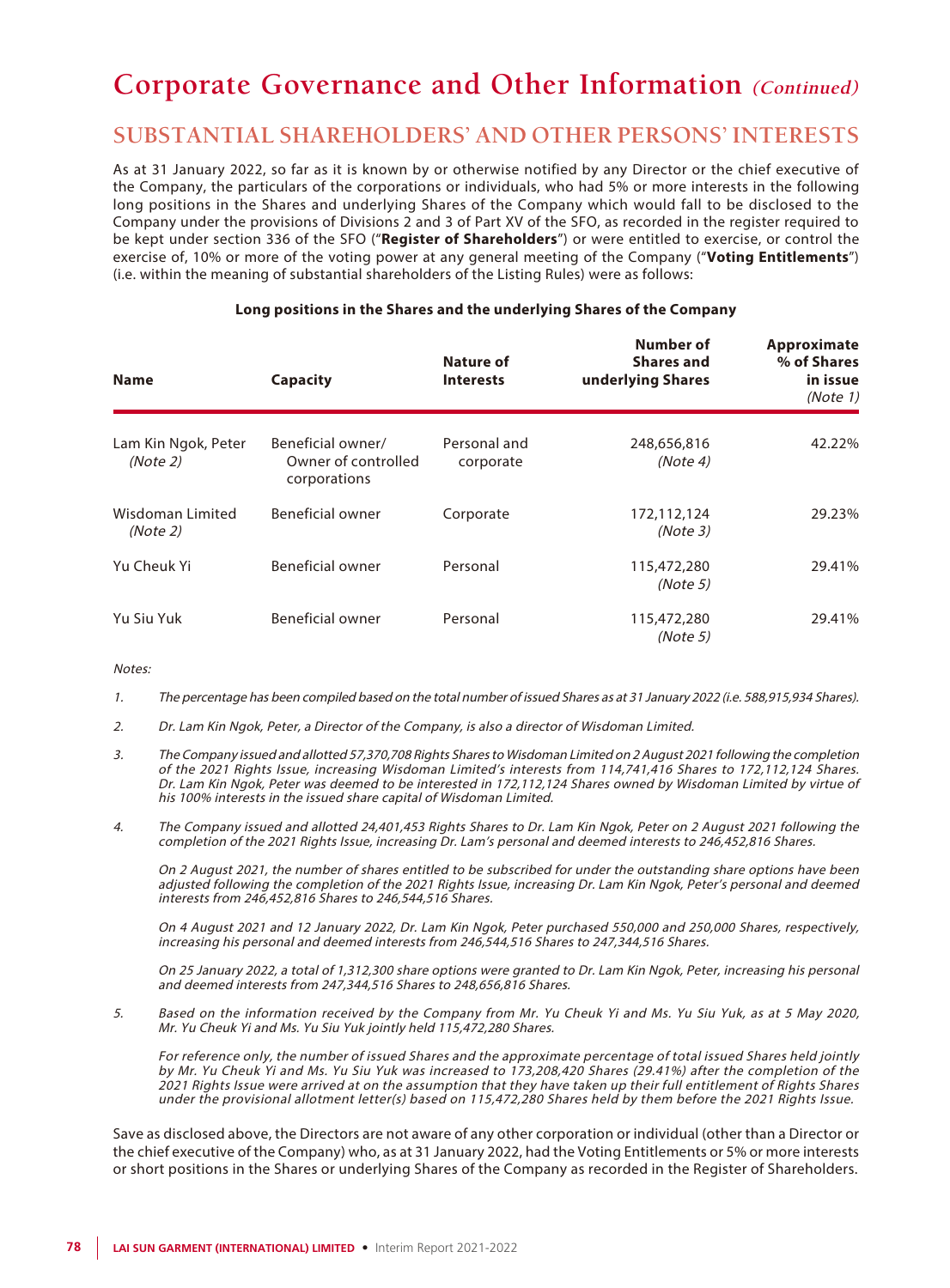## **SHARE OPTION SCHEMES**

### **(1) The Company**

At the annual general meeting of the Company held on 11 December 2015, the Shareholders approved the adoption of a new share option scheme ("**2015 Share Option Scheme**"). The share option scheme adopted by the Company on 22 December 2006 ("**2006 Share Option Scheme**") terminated when the 2015 Share Option Scheme became effective on 23 December 2015 ("**Effective Date**"). No more options will be granted under the 2006 Share Option Scheme but the subsisting options granted prior to its termination will continue to be valid and exercisable in accordance with the terms of the 2006 Share Option Scheme.

The purpose of the 2015 Share Option Scheme is to recognise the contribution or future contribution of (i) any employee of any member of the Company together with its subsidiaries ("**Group**") or of any of LSD, eSun, Lai Fung and MAGHL together with its subsidiaries that is affiliated with the Company ("**Relevant Companies**"); (ii) any director, officer or consultant of any member of the Relevant Companies; and (iii) any other group or classes of participants which the Directors, in its absolute discretion, considers to have contributed or will contribute, whether by way of business alliance or other business arrangement, to the development and growth of the Group ("**Eligible Participants**"), for their contribution to the Group by granting options to them as incentives or rewards and to attract, retain or motivate Eligible Participants in line with the performance goals of the Relevant Companies. Unless otherwise altered or terminated, the 2015 Share Option Scheme will be valid and effective for a period of 10 years commencing on the Effective Date.

Pursuant to the terms of the 2015 Share Option Scheme and in compliance with Chapter 17 of the Listing Rules, the total number of shares which may be issued upon exercise of all share options to be granted under the 2015 Share Option Scheme of the Company shall not exceed 10% of the total number of the Company's issued shares as at the date of adopting the 2015 Share Option Scheme.

As at 31 January 2022, share options comprising a total of 20,741,503 underlying Shares were outstanding, of which share options comprising 207,077 underlying Shares were granted under the 2006 Share Option Scheme and share options comprising 20,534,426 underlying Shares were granted under the 2015 Share Option Scheme.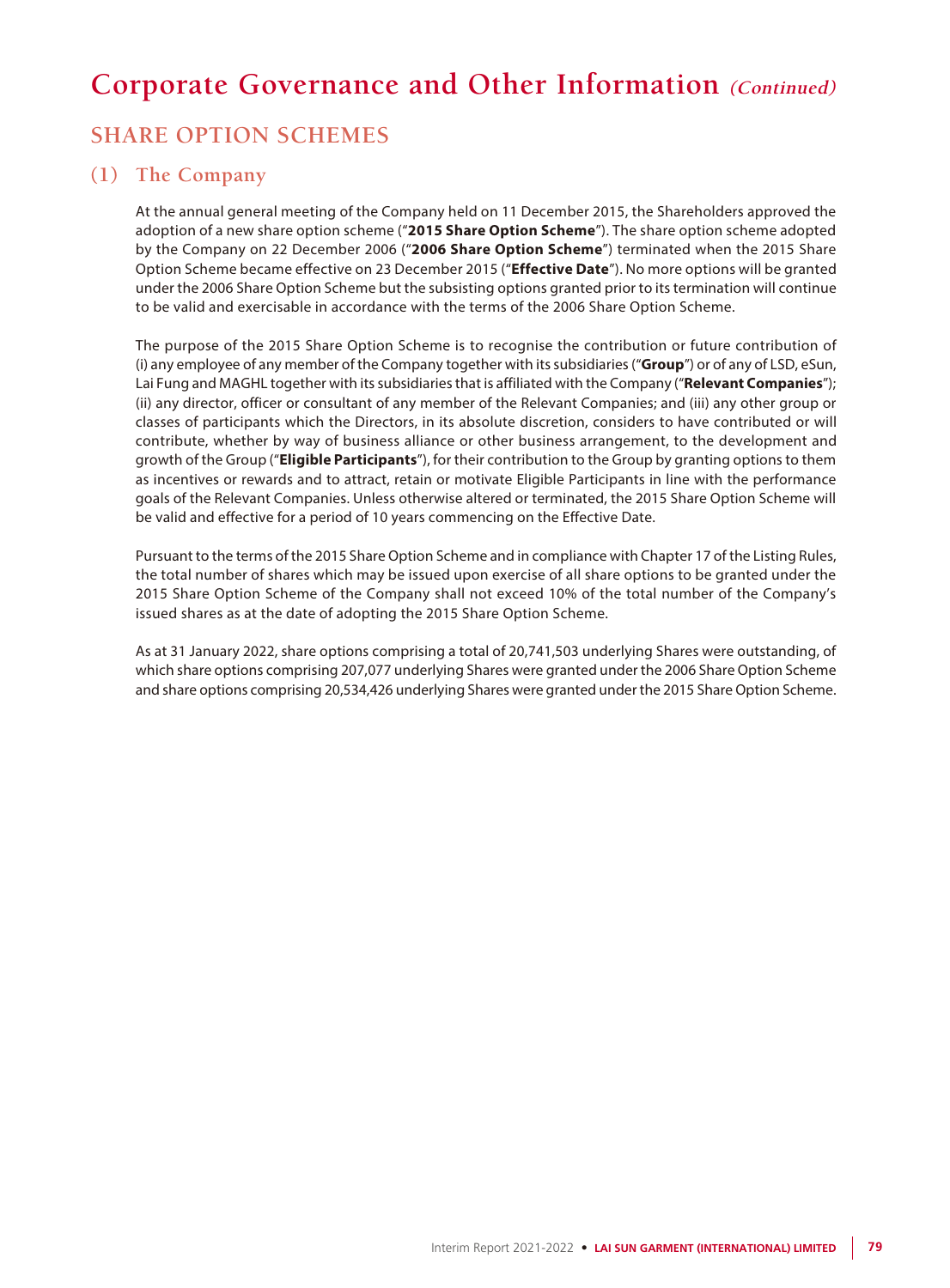## **SHARE OPTION SCHEMES** (CONTINUED)

## **(1) The Company (Continued)**

Information on the movements of share options under the 2006 Share Option Scheme and 2015 Share Option Scheme during the six months ended 31 January 2022 is set out below:

|                                      |                                                  | <b>Number of underlying Shares</b><br>comprised in share options |                                                                                          |                                 |                                          |                                |                             |                                            |                                                                              |
|--------------------------------------|--------------------------------------------------|------------------------------------------------------------------|------------------------------------------------------------------------------------------|---------------------------------|------------------------------------------|--------------------------------|-----------------------------|--------------------------------------------|------------------------------------------------------------------------------|
| Name and category<br>of participants | Date of<br>grant of<br>share options<br>(Note 1) | As at<br>1 August<br>2021                                        | Adjusted<br>following<br>completion<br>of 2021<br>Rights<br>Issue on<br>2 August<br>2021 | Granted<br>during<br>the period | <b>Exercised</b><br>during<br>the period | Lapsed<br>during<br>the period | As at<br>31 January<br>2022 | <b>Exercise period</b><br>of share options | <b>Exercise</b><br>price<br>of share<br>options<br>HK\$ per share<br>(Note2) |
| <b>Directors</b>                     |                                                  |                                                                  |                                                                                          |                                 |                                          |                                |                             |                                            |                                                                              |
| Lam Kin Ngok, Peter                  | 19/06/2017                                       | 333,333                                                          | 425,033<br>(Note3)                                                                       |                                 |                                          |                                | 425,033                     | 19/06/2017 -<br>18/06/2027                 | 11.763<br>(Note3)                                                            |
| Lam Kin Ngok, Peter                  | 25/01/2022                                       |                                                                  |                                                                                          | 1,312,300<br>(Note4)            |                                          |                                | 1,312,300                   | 25/01/2022 -<br>24/01/2032                 | 3.874<br>(Note 4)                                                            |
| Chew Fook Aun                        | 19/06/2017                                       | 3,819,204                                                        | 4,869,867<br>(Note3)                                                                     |                                 |                                          |                                | 4,869,867                   | 19/06/2017 -<br>18/06/2027                 | 11.763<br>(Note3)                                                            |
| Lam Hau Yin, Lester                  | 19/06/2017                                       | 3,819,204                                                        | 4,869,867<br>(Note3)                                                                     |                                 |                                          |                                | 4,869,867                   | 19/06/2017 -<br>18/06/2027                 | 11.763<br>(Note3)                                                            |
| Lam Hau Yin, Lester                  | 25/01/2022                                       |                                                                  |                                                                                          | 1,312,300<br>(Note4)            |                                          |                                | 1,312,300                   | 25/01/2022 -<br>24/01/2032                 | 3.874<br>(Note4)                                                             |
| <b>Total</b>                         |                                                  | 7,971,741                                                        | 10,164,767                                                                               | 2,624,600                       |                                          |                                | 12,789,367                  |                                            |                                                                              |
| Other employees                      |                                                  |                                                                  |                                                                                          |                                 |                                          |                                |                             |                                            |                                                                              |
| In aggregate                         | 18/01/2013                                       | 46,400                                                           | 59,165<br>(Note3)                                                                        |                                 |                                          |                                | 59,165                      | 18/01/2013 -<br>17/01/2023                 | 4.744<br>(Note3)                                                             |
| In aggregate                         | 26/07/2013                                       | 116,000                                                          | 147,912<br>(Note3)                                                                       |                                 |                                          |                                | 147,912                     | 26/07/2013 -<br>25/07/2023                 | 5.019<br>(Note3)                                                             |
| In aggregate                         | 28/07/2017                                       | 3,819,668                                                        | 4,870,459<br>(Note3)                                                                     |                                 |                                          |                                | 4,870,459                   | 28/07/2017 -<br>27/07/2027                 | 12.893<br>(Note3)                                                            |
| In aggregate                         | 25/01/2022                                       |                                                                  | —                                                                                        | 2,874,600<br>(Note 4)           |                                          |                                | 2,874,600                   | 25/01/2022 -<br>24/01/2032                 | 3.874<br>(Note 4)                                                            |
| <b>Total</b>                         |                                                  | 3,982,068                                                        | 5,077,536                                                                                | 2,874,600                       |                                          | -                              | 7,952,136                   |                                            |                                                                              |
| <b>Grand Total</b>                   |                                                  | 11,953,809                                                       | 15,242,303                                                                               | 5,499,200<br>(Note4)            |                                          |                                | 20,741,503                  |                                            |                                                                              |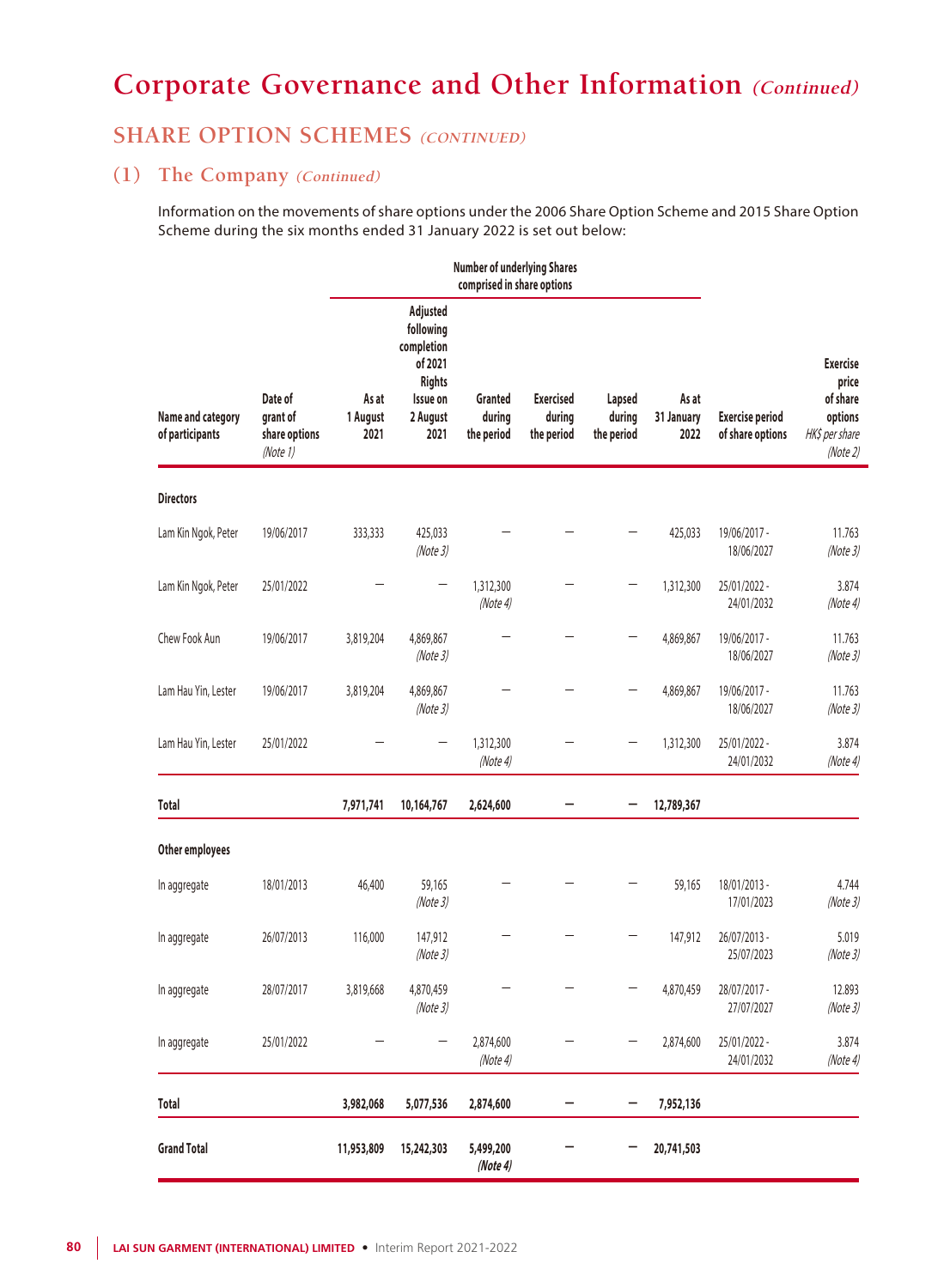## **SHARE OPTION SCHEMES** (CONTINUED)

### **(1) The Company (Continued)**

Notes:

- 1. The share options were vested on the date of grant.
- 2. The exercise price of the share options is subject to adjustment in the case of rights or bonus issues, share consolidations, or other specific changes in the Company's share capital.
- 3. On 2 August 2021, the exercise price of and the number of Shares entitled to be subscribed for under the outstanding share options have been adjusted in the following manner following the completion of 2021 Rights Issue:

| <b>Name and category</b><br>of participants | Number of<br>underlying Shares<br>comprised in<br>share options<br>before the<br>2021 Rights Issue | <b>Exercise price</b><br>of share options<br>before the<br>2021 Rights Issue<br>HK\$ per share | <b>Adjusted</b><br>number of<br>underlying Shares<br>comprised in<br>share options<br>after the<br>2021 Rights Issue | Adjusted<br>exercise price<br>of share options<br>after the<br>2021 Rights Issue<br>HK\$ per share |
|---------------------------------------------|----------------------------------------------------------------------------------------------------|------------------------------------------------------------------------------------------------|----------------------------------------------------------------------------------------------------------------------|----------------------------------------------------------------------------------------------------|
| <b>Directors</b>                            |                                                                                                    |                                                                                                |                                                                                                                      |                                                                                                    |
| Lam Kin Ngok, Peter                         | 333,333                                                                                            | 15.00                                                                                          | 425,033                                                                                                              | 11.763                                                                                             |
| Chew Fook Aun                               | 3,819,204                                                                                          | 15.00                                                                                          | 4,869,867                                                                                                            | 11.763                                                                                             |
| Lam Hau Yin, Lester                         | 3,819,204                                                                                          | 15.00                                                                                          | 4,869,867                                                                                                            | 11.763                                                                                             |
| Other employees, in aggregate               | 46,400                                                                                             | 6.05                                                                                           | 59,165                                                                                                               | 4.744                                                                                              |
| <b>Other employees, in aggregate</b>        | 116,000                                                                                            | 6.40                                                                                           | 147,912                                                                                                              | 5.019                                                                                              |
| Other employees, in aggregate               | 3,819,668                                                                                          | 16.44                                                                                          | 4,870,459                                                                                                            | 12.893                                                                                             |
| <b>Total</b>                                | 11,953,809                                                                                         |                                                                                                | 15,242,303                                                                                                           |                                                                                                    |

4. During the period under review, share options were granted to certain eligible participants including 1,312,300 options were granted to Dr. Lam Kin Ngok, Peter, 1,312,300 options were granted to Mr. Lam Hau Yin, Lester, 1,312,300 options were granted to Dr. Lam Ho Yi and 1,312,300 options were granted to Mr. Lam Hau Nang, Lucas, directors, substantial shareholder of the Company and their associates under the 2015 Share Option Scheme which enabling all eligible participants to subscribe for a total of 5,499,200 ordinary shares of the Company at an exercise price of HK\$3.874 per share during the exercise period from 25 January 2022 to 24 January 2032. The closing price of Shares immediately before the date of grant of the share option was HK\$3.810 per share. Please refer to the announcement of the Company dated 25 January 2022 for details.

During the period under review, there were a total of 5,499,200 options were granted, among of which, a total of 5,249,000 options were granted to directors, substantial shareholder of the Company and their associates under the 2015 Share Option Scheme on 25 January 2022. Apart from the mentioned above, no share options were granted, exercised, lapsed or cancelled in accordance with the terms of the 2006 Share Option Scheme and the 2015 Share Option Scheme.

As at the date of this Interim Report, (i) a maximum number of 207,077 Shares are available for issue in relation to the underlying Shares comprised in the subsisting option granted under the 2006 Share Option Scheme and remained outstanding, representing approximately 0.04% of Shares in issue as at the date of this Interim Report; and (ii) further options to subscribe for a maximum of 17,300,842 Shares could be granted under the 2015 Share Option Scheme together with 20,534,426 underlying Shares comprised in share options granted under the 2015 Share Option Scheme and remained outstanding as at the date of this Interim Report, a total of 37,835,268 Shares available for issue under the 2015 Share Option Scheme, representing approximately 6.42% of Shares in issue as at the date of this Interim Report.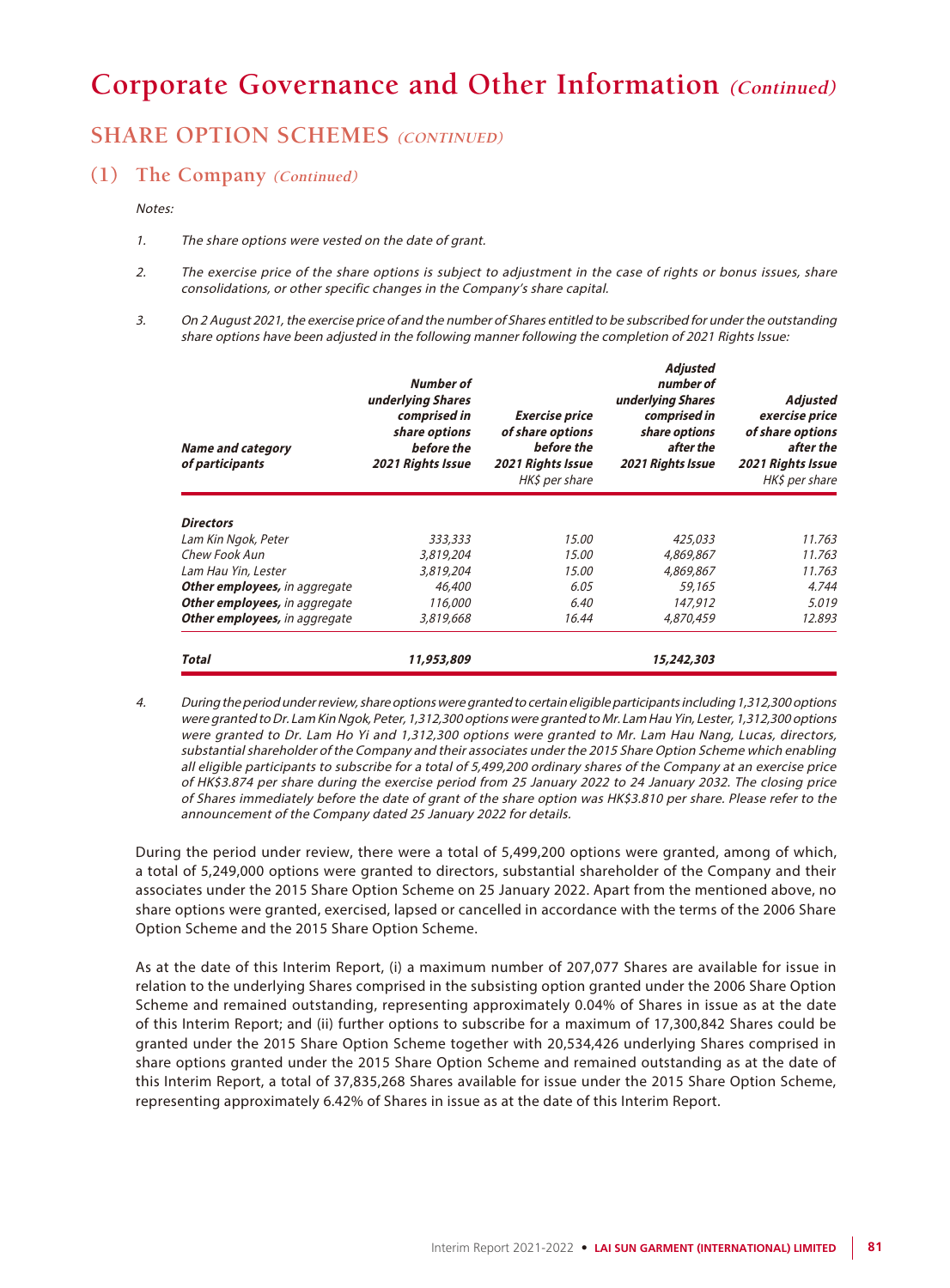## **SHARE OPTION SCHEMES** (CONTINUED)

### **(2) LSD**

At the annual general meeting of LSD held on 11 December 2015, the shareholders of LSD approved the adoption of a new share option scheme ("**LSD 2015 Share Option Scheme**"). The share option scheme adopted by LSD on 22 December 2006 ("**LSD 2006 Share Option Scheme**") terminated when the LSD 2015 Share Option Scheme became effective on 23 December 2015 ("**Effective Date**"). No more options will be granted under the LSD 2006 Share Option Scheme but the subsisting options granted prior to its termination will continue to be valid and exercisable in accordance with the terms of the LSD 2006 Share Option Scheme.

The purpose of the LSD 2015 Share Option Scheme is to recognise the contribution or future contribution of (i) any employee of any member of LSD together with its subsidiaries ("**LSD Group**") or of any of the Company, eSun, Lai Fung and MAGHL together with its subsidiaries that is affiliated with LSD ("**LSD Relevant Companies**"); (ii) any director, officer or consultant of any member of the LSD Relevant Companies; and (iii) any other group or classes of participants which the directors of LSD, in its absolute discretion, considers to have contributed or will contribute, whether by way of business alliance or other business arrangement, to the development and growth of the LSD Group ("**LSD Eligible Participants**"), for their contribution to the LSD Group by granting options to them as incentives or rewards and to attract, retain or motivate the LSD Eligible Participants in line with the performance goals of the LSD Relevant Companies. Unless otherwise altered or terminated, the LSD 2015 Share Option Scheme will be valid and effective for a period of 10 years commencing on the Effective Date.

Pursuant to the terms of the LSD 2015 Share Option Scheme, the total number of shares in LSD which may be issued upon exercise of all share options to be granted under the LSD 2015 Share Option Scheme shall not exceed 10% of the total number of LSD's issued shares as at the date of adopting the LSD 2015 Share Option Scheme.

As at 31 January 2022, share options comprising a total of 14,607,441 underlying LSD Shares were outstanding, of which share options comprising 12,677,137 underlying LSD shares were granted under the LSD 2006 Share Option Scheme and share options comprising 1,930,304 underlying LSD Shares were granted under the LSD 2015 Share Option Scheme.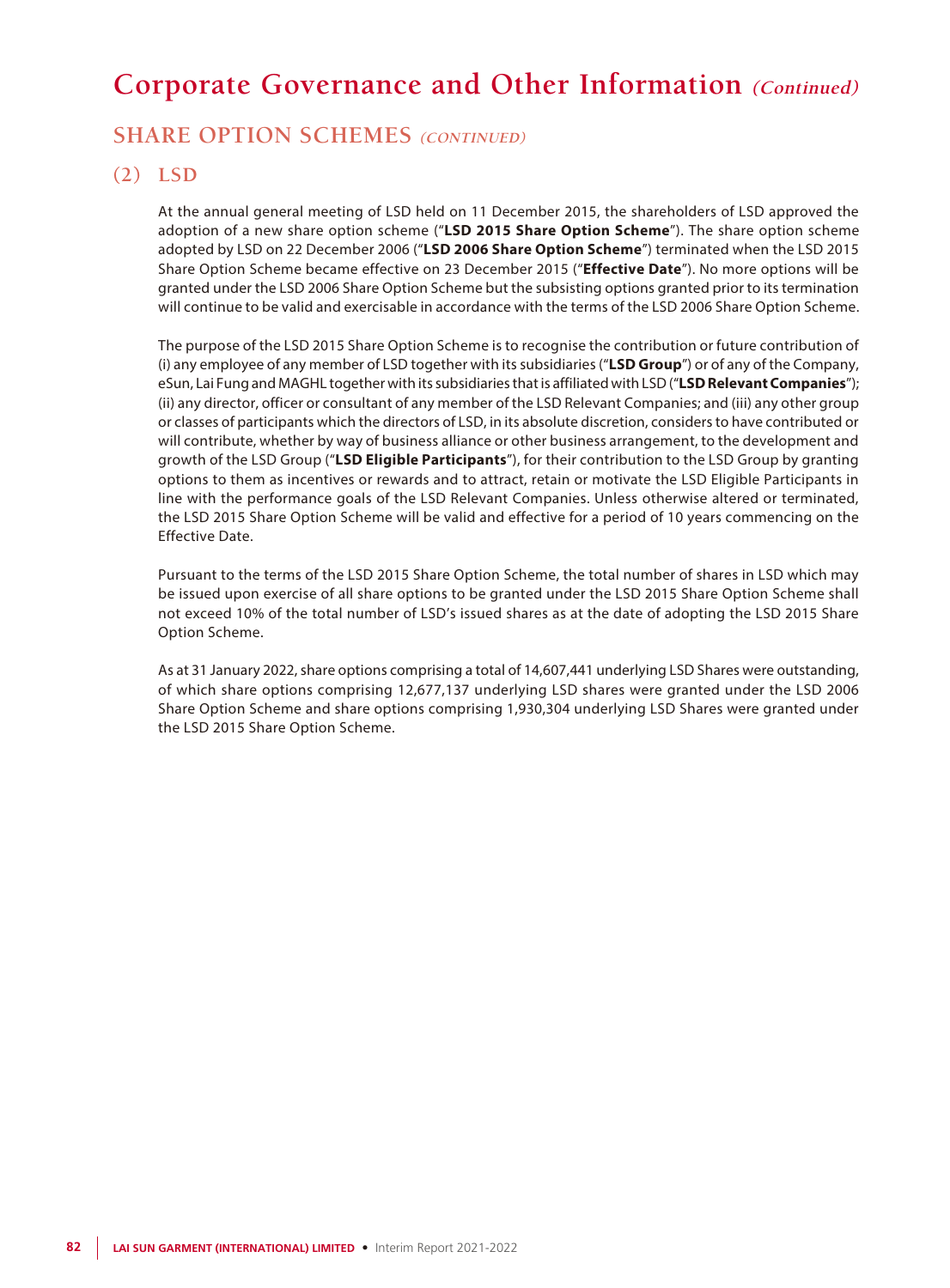## **SHARE OPTION SCHEMES** (CONTINUED)

### **(2) LSD (Continued)**

Information on the movements of the LSD share options under the LSD 2006 Share Option Scheme and the LSD 2015 Share Option Scheme during the six months ended 31 January 2022 is set out below:

#### **Number of underlying LSD Shares comprised in LSD share options**

| Name and<br>category of<br>participants | Date of<br>grant of<br><b>LSD</b> share<br>options<br>(Note 1) | As at<br>1 August | Adjusted<br>after the<br>2021 LSD<br>2021 Rights Issue | <b>Transferred Transferred</b><br>to other<br>category<br>during<br>the period | from other<br>category<br>during<br>the period | Granted<br>during<br>the period | <b>Exercised</b><br>during<br>the period | Lapsed<br>during<br>the period | As at<br>31 January<br>2022 | <b>Exercise</b><br>period of<br><b>LSD</b> share<br>options | Adjusted<br>exercise price<br>of LSD<br>share options<br>after the<br>2021 LSD<br><b>Rights Issue</b><br>HK\$ per share<br>(Note 2) |
|-----------------------------------------|----------------------------------------------------------------|-------------------|--------------------------------------------------------|--------------------------------------------------------------------------------|------------------------------------------------|---------------------------------|------------------------------------------|--------------------------------|-----------------------------|-------------------------------------------------------------|-------------------------------------------------------------------------------------------------------------------------------------|
| <b>Directors of LSD</b>                 |                                                                |                   |                                                        |                                                                                |                                                |                                 |                                          |                                |                             |                                                             |                                                                                                                                     |
| Lam Kin Ngok, Peter                     | 18/01/2013                                                     | 417,308           | 486,452                                                |                                                                                |                                                |                                 |                                          |                                | 486,452                     | 18/01/2013 -<br>17/01/2023                                  | 13.811                                                                                                                              |
| Chew Fook Aun                           | 05/06/2012                                                     | 1,952,081         | 2,275,301                                              |                                                                                |                                                |                                 |                                          |                                | 2,275,301                   | 05/06/2012 -<br>04/06/2022                                  | 4.590                                                                                                                               |
| Lau Shu Yan, Julius                     | 18/01/2013                                                     | 2,086,540         | 2,432,259                                              |                                                                                |                                                |                                 |                                          |                                | 2,432,259                   | 18/01/2013 -<br>17/01/2023                                  | 13.811                                                                                                                              |
| Lam Hau Yin, Lester                     | 18/01/2013                                                     | 4,173,081         | 4,864,519                                              |                                                                                |                                                |                                 |                                          |                                | 4,864,519                   | 18/01/2013 -<br>17/01/2023                                  | 13.811                                                                                                                              |
| Lee Tze Yan, Ernest<br>(Note 6)         | 18/01/2013                                                     |                   |                                                        |                                                                                | 969,854                                        |                                 |                                          |                                | 969,854                     | 18/01/2013 -<br>17/01/2023                                  | 13.811                                                                                                                              |
| Tham Seng Yum,<br>Ronald<br>(Note 7)    | 19/08/2019                                                     | 800,000           | 932,552                                                | (932, 552)                                                                     |                                                |                                 |                                          |                                |                             | 19/08/2019 -<br>18/08/2029                                  | 8.509                                                                                                                               |
| <b>Total</b>                            |                                                                |                   | 9,429,010 10,991,083                                   | (932, 552)                                                                     | 969,854                                        |                                 |                                          | —                              | 11,028,385                  |                                                             |                                                                                                                                     |
| Other employees<br>(Note 6)             | 18/01/2013                                                     | 2,059,200         | 2,400,389                                              | (969, 854)                                                                     |                                                |                                 |                                          | (72, 739)                      | 1,357,796                   | 18/01/2013 -<br>17/01/2023                                  | 13.811                                                                                                                              |
| Other employees                         | 26/07/2013                                                     | 83,200            | 96,985                                                 |                                                                                |                                                |                                 |                                          |                                | 96,985                      | 26/07/2013 -<br>25/07/2023                                  | 9.650                                                                                                                               |
| <b>Other employees</b>                  | 21/01/2015                                                     | 166,400           | 193,971                                                |                                                                                |                                                |                                 |                                          |                                | 193,971                     | 21/01/2015 -<br>20/01/2025                                  | 7.163                                                                                                                               |
| <b>Other employees</b>                  | 22/01/2016                                                     | 60,000            | 69,940                                                 |                                                                                |                                                |                                 |                                          |                                | 69,940                      | 22/01/2016 -<br>21/01/2026                                  | 4.032                                                                                                                               |
| <b>Other employees</b>                  | 20/01/2017                                                     | 60,000            | 69,940                                                 |                                                                                |                                                |                                 |                                          |                                | 69,940                      | 20/01/2017 -<br>19/01/2027                                  | 6.991                                                                                                                               |
| Other employees<br>(Note 7)             | 19/08/2019                                                     |                   |                                                        |                                                                                | 932,552                                        |                                 |                                          |                                | 932,552                     | 19/08/2019 -<br>18/08/2029                                  | 8.509                                                                                                                               |
| Other employees                         | 26/01/2021                                                     | 470,000           | 547,872                                                |                                                                                |                                                |                                 |                                          |                                | 547,872                     | 26/01/2021 -<br>25/01/2031                                  | 5.455                                                                                                                               |
| Other employees                         | 25/01/2022                                                     |                   |                                                        |                                                                                | —                                              | 310,000<br>(Note 5)             |                                          |                                | 310,000                     | 25/01/2022 -<br>24/01/2032                                  | 4.380                                                                                                                               |
| Total                                   |                                                                | 2,898,800         | 3,379,097                                              | (969, 854)                                                                     | 932,552                                        | 310,000                         |                                          | (72, 739)                      | 3,579,056                   |                                                             |                                                                                                                                     |
| <b>Grand Total</b>                      |                                                                |                   | 12,327,810 14,370,180 (1,902,406)                      |                                                                                | 1,902,406                                      | 310,000                         |                                          |                                | (72,739) 14,607,441         |                                                             |                                                                                                                                     |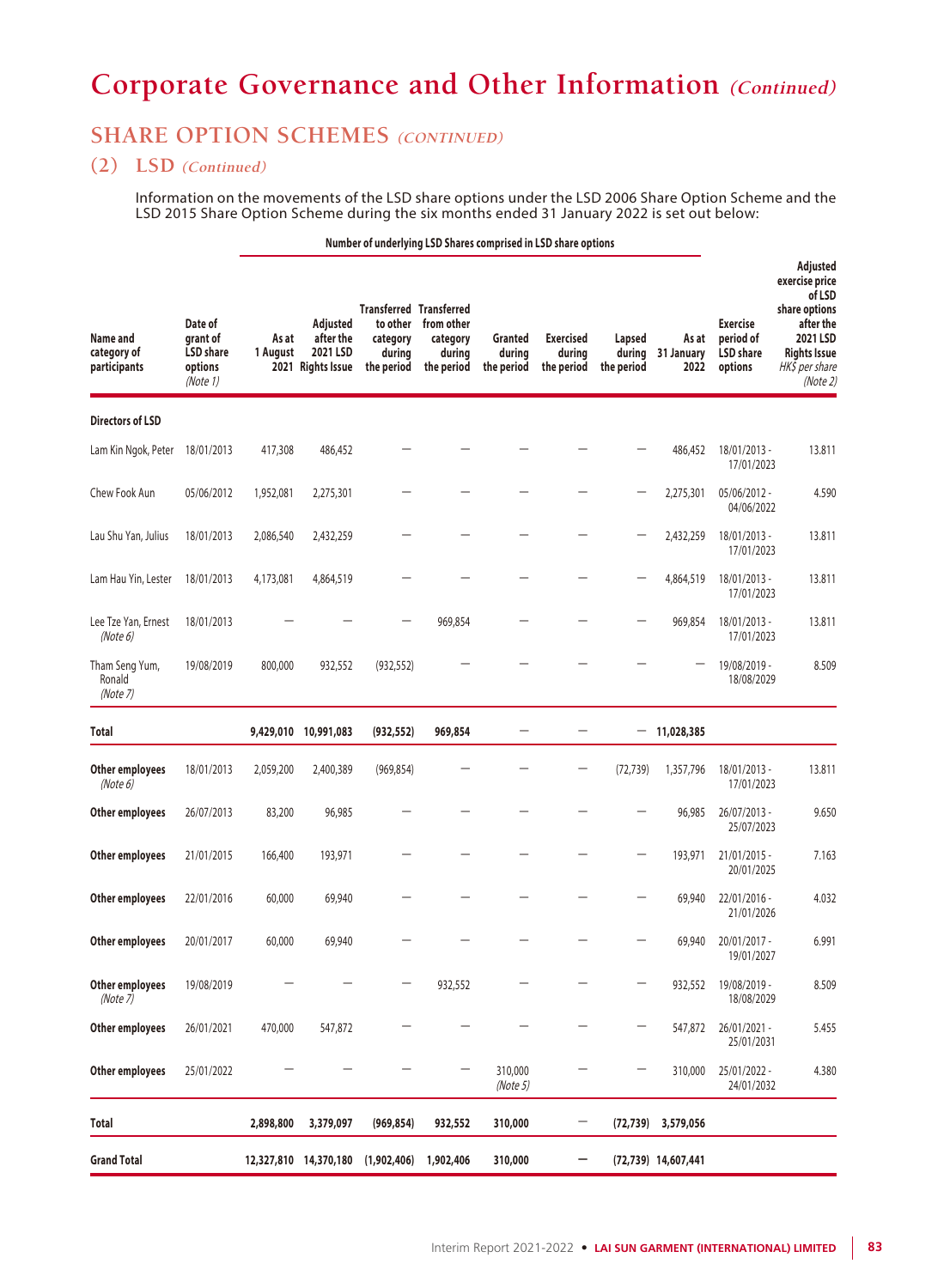## **SHARE OPTION SCHEMES** (CONTINUED)

#### **(2) LSD (Continued)**

#### Notes:

- 1. The LSD share options were vested on the date of grant.
- 2. The exercise price of the LSD share options is subject to adjustment in the case of rights or bonus issues, share consolidations or other specific changes in LSD's share capital.
- 3. The exercise price of and the number of LSD Shares entitled to be subscribed for under the outstanding share options of LSD have been adjusted in the following manner upon the completion of 1-for-2 rights issue of LSD on 6 October 2021 ("**2021 LSD Rights Issue**"):

| <b>Name and category</b><br>of participants | <b>Number of</b><br>underlying<br><b>LSD Shares</b><br>comprised in<br><b>LSD</b> share<br>options before<br>the 2021<br><b>LSD Rights Issue</b> | <b>Exercise price of</b><br><b>LSD share options</b><br>before the<br>2021 LSD<br><b>Rights Issue</b><br>HK\$ per share | Adjusted<br>number of<br>underlying<br><b>LSD Shares</b><br>comprised in<br><b>LSD share options</b><br>after the 2021<br><b>LSD Rights Issue</b> | Adjusted<br>exercise price of<br><b>LSD share options</b><br>after the 2021<br><b>LSD Rights Issue</b><br>HK\$ per share |
|---------------------------------------------|--------------------------------------------------------------------------------------------------------------------------------------------------|-------------------------------------------------------------------------------------------------------------------------|---------------------------------------------------------------------------------------------------------------------------------------------------|--------------------------------------------------------------------------------------------------------------------------|
| <b>Directors of LSD</b>                     |                                                                                                                                                  |                                                                                                                         |                                                                                                                                                   |                                                                                                                          |
| Lam Kin Ngok, Peter                         | 417,308                                                                                                                                          | 16.100                                                                                                                  | 486,452                                                                                                                                           | 13.811                                                                                                                   |
| Chew Fook Aun                               | 1,952,081                                                                                                                                        | 5.350                                                                                                                   | 2,275,301                                                                                                                                         | 4.590                                                                                                                    |
| Lam Hau Yin, Lester                         | 4,173,081                                                                                                                                        | 16.100                                                                                                                  | 4,864,519                                                                                                                                         | 13.811                                                                                                                   |
| Lau Shu Yan, Julius                         | 2,086,540                                                                                                                                        | 16.100                                                                                                                  | 2,432,259                                                                                                                                         | 13.811                                                                                                                   |
| Lee Tsz Yan, Ernest*                        | 832,000                                                                                                                                          | 16.100                                                                                                                  | 969,854                                                                                                                                           | 13.811                                                                                                                   |
| Other employees, in aggregate*              | 1,227,200                                                                                                                                        | 16.100                                                                                                                  | 1,430,535                                                                                                                                         | 13.811                                                                                                                   |
| Other employees, in aggregate               | 83,200                                                                                                                                           | 11.250                                                                                                                  | 96,985                                                                                                                                            | 9.650                                                                                                                    |
| <b>Other employees, in aggregate</b>        | 166,400                                                                                                                                          | 8.350                                                                                                                   | 193,971                                                                                                                                           | 7.163                                                                                                                    |
| <b>Other employees, in aggregate</b>        | 60,000                                                                                                                                           | 4.700                                                                                                                   | 69,940                                                                                                                                            | 4.032                                                                                                                    |
| <b>Other employees, in aggregate</b>        | 60,000                                                                                                                                           | 8.150                                                                                                                   | 69,940                                                                                                                                            | 6.991                                                                                                                    |
| Other employees, in aggregate*              | 800,000                                                                                                                                          | 9.920                                                                                                                   | 932,552                                                                                                                                           | 8.509                                                                                                                    |
| <b>Other employees, in aggregate</b>        | 470,000                                                                                                                                          | 6.360                                                                                                                   | 547,872                                                                                                                                           | 5.455                                                                                                                    |
| Total                                       | 12,327,810                                                                                                                                       |                                                                                                                         | 14,370,180                                                                                                                                        |                                                                                                                          |

- \* Mr. Lee Tze Yan, Ernest has been appointed an executive director of LSD on 25 January 2022. His share option was transferred from the category of "Other employees" to "Directors of LSD". Mr. Tham Seng Yum, Ronald has resigned as an executive director of LSD on 27 January 2022. His share option was transferred from the category of "Directors of LSD" to "Other employees".
- 4. A share option comprising a total of 72,739 underlying LSD shares had been lapsed in January 2022 under the LSD 2006 Share Option Scheme.
- 5. During the period under review, share options were granted to certain eligible participants under the LSD 2015 Share Option Scheme which enabling them to subscribe for a total of 310,000 ordinary shares of LSD at an exercise price of HK\$4.38 per LSD Share during the exercise period from 25 January 2022 to 24 January 2032. The closing price of LSD Shares immediately before the date of grant of the share option was HK\$4.32 per LSD Share.
- 6. Mr. Lee Tze Yan, Ernest has been appointed an executive director of LSD on 25 January 2022. His share option was transferred from the category of "Other employees" to "Directors of LSD".
- 7. Mr. Tham Seng Yum, Ronald has resigned as an executive director of LSD on 27 January 2022. His share option was transferred from the category of "Directors of LSD" to "Other employees".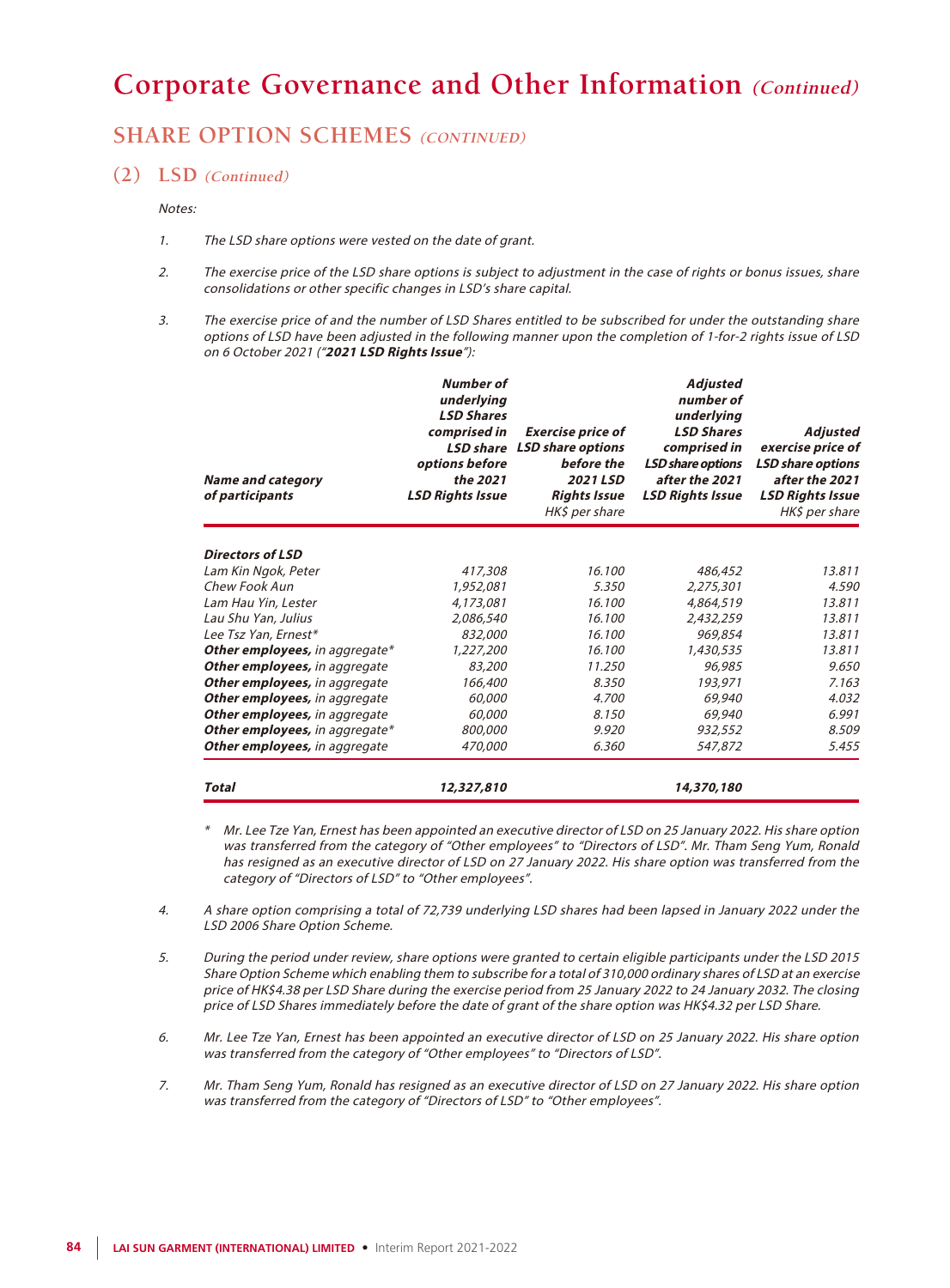## **SHARE OPTION SCHEMES** (CONTINUED)

### **(2) LSD (Continued)**

During the period under review, there were a total of 310,000 options had been granted to certain eligible participants of LSD under the LSD 2015 Share Option Scheme on 25 January 2022 and a total of 72,739 options had been lapsed under the LSD 2006 Share Option Scheme in January 2022. Apart from the mentioned above, no LSD share options were granted, exercised, lapsed or cancelled in accordance with the terms of the LSD 2006 Share Option Scheme and the LSD 2015 Share Option Scheme.

As at the date of this Interim Report, (i) a maximum number of 12,677,137 shares of LSD are available for issue in relation to the underlying LSD Shares comprised in the subsisting option granted under the LSD 2006 Share Option Scheme and remained outstanding, representing approximately 1.31% of the LSD Shares in issue as at the date of this Interim Report; and (ii) further options to subscribe for a maximum of 38,078,763 LSD Shares could be granted under the LSD 2015 Share Option Scheme, together with 1,930,304 underlying LSD Shares comprised in the share options granted under the LSD 2015 Share Option Scheme and remained outstanding as the date of this Interim Report, a total of 40,009,067 LSD Shares available for issue under the LSD 2015 Share Option Scheme, representing approximately 4.13% of the LSD Shares in issue as at the date of this Interim Report.

### **(3) eSun**

On 11 December 2015, eSun adopted a new share option scheme ("**eSun 2015 Share Option Scheme**") and terminated its share option scheme adopted on 23 December 2005 ("**eSun 2005 Share Option Scheme**"). The eSun 2015 Share Option Scheme which became effective on 23 December 2015 remains in force for a period of 10 years commencing on its adoption date. The details of the eSun 2015 Share Option Scheme are set out in the circular of eSun dated 12 November 2015. The maximum number of eSun Shares issuable pursuant to the eSun 2015 Share Option Scheme is 124,321,216, being 10% of the total issued eSun Shares on the date of the approval of the eSun 2015 Share Option Scheme.

Upon the closing of eSun's offers on 22 August 2018, all outstanding share options granted under the eSun 2005 Share Option Scheme had lapsed or had been cancelled.

On 21 January 2022, eSun granted share options under the eSun 2015 Share Option Scheme to the eligible participants to subscribe for a total of 1,500,000 underlying eSun Shares (equivalent to approximately 0.1% of the total issued eSun Shares as at that date (i.e. 1,491,854,598)) at the exercise price of HK\$0.50 per eSun Share with the exercise period from 21 January 2022 to 20 January 2032.

As at 31 January 2022 and the date of this Interim Report, share options comprising a total of 1,500,000 underlying eSun Shares granted under the eSun 2015 Share Option Scheme were outstanding.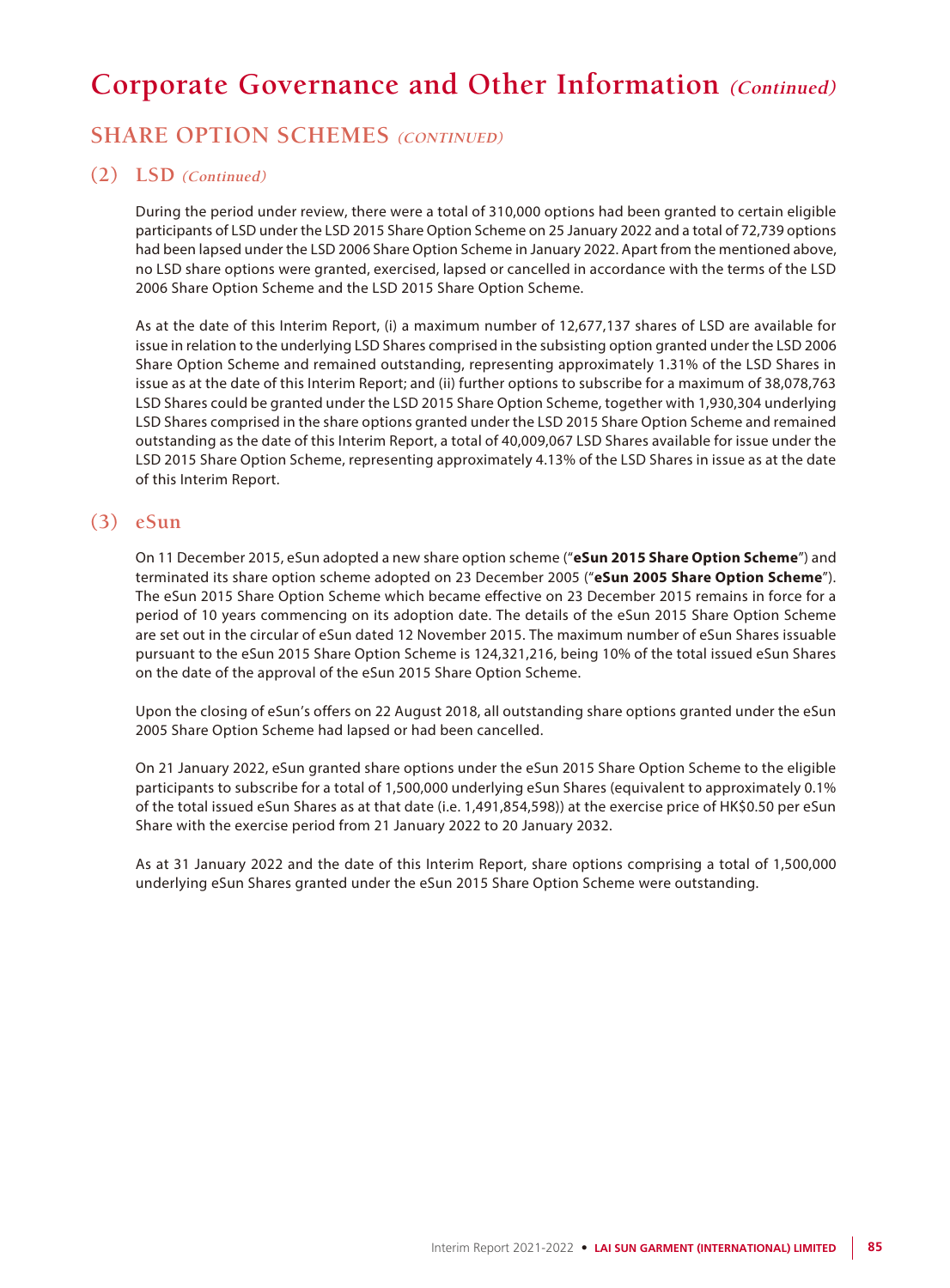## **SHARE OPTION SCHEMES** (CONTINUED)

### **(3) eSun (Continued)**

Information on the movements of the eSun share options under the eSun 2015 Share Option Scheme during the six months ended 31 January 2022 is set out below:

|                                                  |                                                       | <b>Number of underlying eSun Shares</b><br>comprised in eSun share options |                                 |                                          |                                |                             |                                                    |                                                                                 |  |
|--------------------------------------------------|-------------------------------------------------------|----------------------------------------------------------------------------|---------------------------------|------------------------------------------|--------------------------------|-----------------------------|----------------------------------------------------|---------------------------------------------------------------------------------|--|
| Name and category<br>of participants             | Date of<br>grant of eSun<br>share options<br>(Note 1) | As at<br>1 August<br>2021                                                  | Granted<br>during<br>the period | <b>Exercised</b><br>during<br>the period | Lapsed<br>during<br>the period | As at<br>31 January<br>2022 | <b>Exercise period</b><br>of eSun<br>share options | <b>Exercise price</b><br>of eSun<br>share options<br>HK\$ per share<br>(Note 2) |  |
| <b>Employees and other eligible participants</b> |                                                       |                                                                            |                                 |                                          |                                |                             |                                                    |                                                                                 |  |
| Employees (in aggregate)                         | 21/01/2022                                            |                                                                            | 1,500,000<br>(Note 3)           |                                          |                                | 1,500,000                   | 21/01/2022 -<br>20/01/2032                         | 0.50                                                                            |  |
| <b>Total</b>                                     |                                                       |                                                                            | 1,500,000                       |                                          |                                | 1,500,000                   |                                                    |                                                                                 |  |

#### Notes:

- 1. The eSun share options were vested on the date of grant.
- 2. The exercise price of the eSun share options is subject to adjustment in the case of rights or bonus issues, or other specific changes in eSun's share capital.
- 3. During the period under review, share options were granted to certain eligible participants under the eSun 2015 Share Option Scheme which enabling them to subscribe for a total of 1,500,000 ordinary shares of eSun at an exercise price of HK\$0.50 per eSun Share during the exercise period from 21 January 2022 to 20 January 2032. The closing price of eSun Shares immediately before the date of grant of the share option was HK\$0.37 per eSun Share.

Save as mentioned above, no eSun share options were granted, exercised, lapsed or cancelled in accordance with the terms of the eSun 2015 Share Option Scheme during the period under review.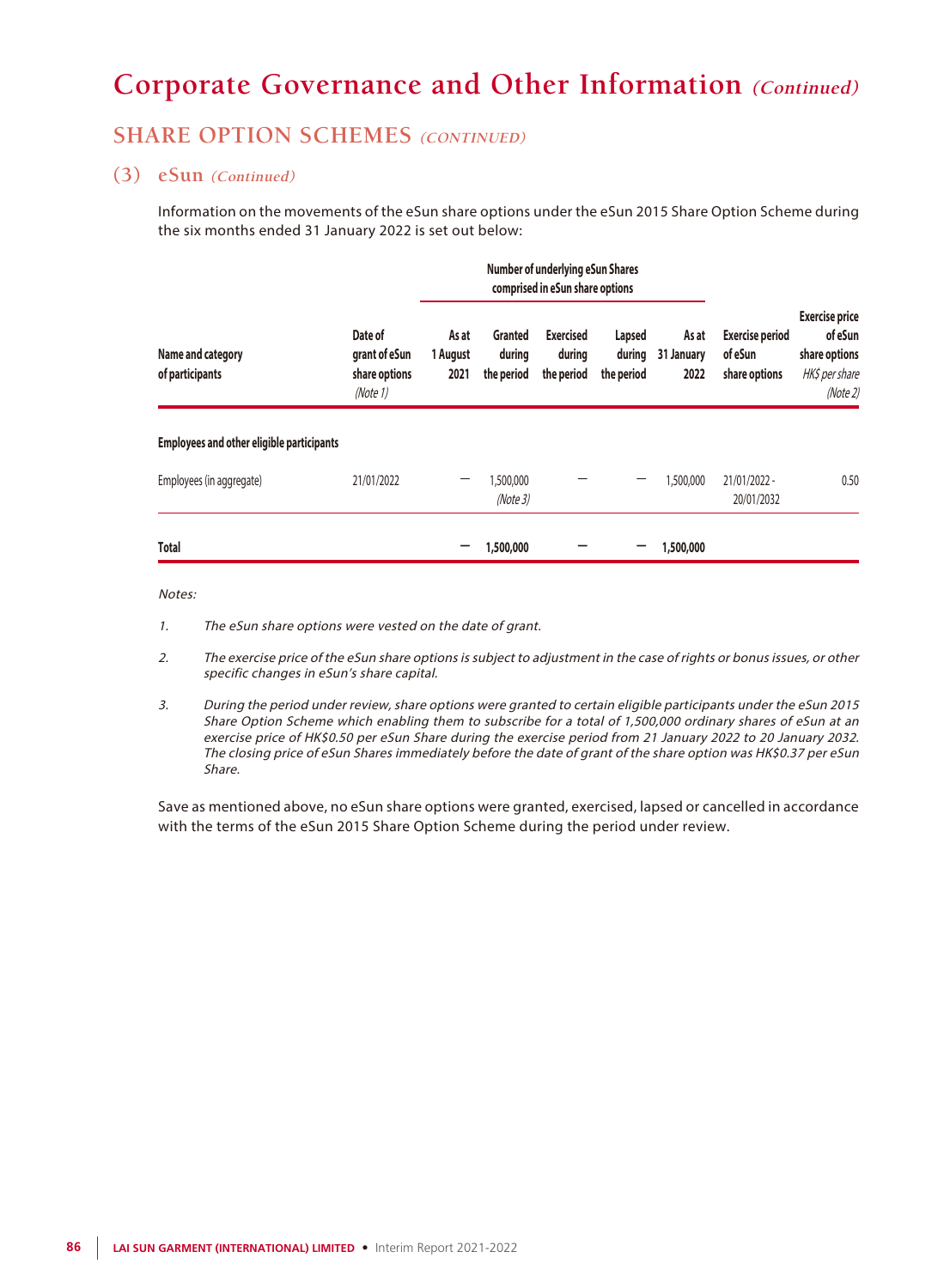## **SHARE OPTION SCHEMES** (CONTINUED)

### **(4) Lai Fung**

Lai Fung adopted a share option scheme ("**Lai Fung 2012 Share Option Scheme**") on 18 December 2012 for the purpose of recognising the contribution or future contribution of the Eligible Participants (as defined in the Lai Fung 2012 Share Option Scheme) to Lai Fung and its subsidiaries ("**Lai Fung Group**"). Eligible Participants include but are not limited to the directors and any employees of the Lai Fung Group. Unless otherwise cancelled or amended, the Lai Fung 2012 Share Option Scheme will remain in force for 10 years from the adoption date.

As at 31 January 2022, share options comprising a total of 9,000,690 underlying shares granted under the Lai Fung 2012 Share Option Scheme were outstanding.

Information on the movements of the Lai Fung share options under the Lai Fung 2012 Share Option Scheme during the six months ended 31 January 2022 is set out below:

| Name and category<br>of participants       | Date of<br>grant of<br>Lai Fung<br>share options<br>(Note $1$ ) | As at<br>1 August<br>2021 | to other<br>category<br>during<br>the period | <b>Transferred Transferred</b><br>from other<br>category<br>during<br>the period | <b>Granted</b><br>during<br>the period | <b>Exercised</b><br>during<br>the period | Lapsed<br>during<br>the period | As at<br>31 January<br>2022 | <b>Exercise</b><br>period of<br>Lai Fung<br>share options | <b>Exercise</b><br>price of<br>Lai Fung<br>share<br>options<br>HK\$ per share<br>(Note2) |
|--------------------------------------------|-----------------------------------------------------------------|---------------------------|----------------------------------------------|----------------------------------------------------------------------------------|----------------------------------------|------------------------------------------|--------------------------------|-----------------------------|-----------------------------------------------------------|------------------------------------------------------------------------------------------|
| <b>Directors of Lai Fung</b>               |                                                                 |                           |                                              |                                                                                  |                                        |                                          |                                |                             |                                                           |                                                                                          |
| Lam Hau Yin, Lester                        | 18/01/2013                                                      | 3,219,182                 |                                              |                                                                                  |                                        |                                          |                                | 3,219,182                   | 18/01/2013 -<br>17/01/2023                                | 11.40                                                                                    |
| Cheng Shin How                             | 18/01/2013                                                      | 643,836                   |                                              |                                                                                  |                                        |                                          | $\qquad \qquad -$              | 643,836                     | 18/01/2013 -<br>17/01/2023                                | 11.40                                                                                    |
| Lee Tze Yan, Ernest                        | 18/01/2013                                                      | 640,000                   |                                              |                                                                                  |                                        |                                          | —                              | 640,000                     | 18/01/2013 -<br>17/01/2023                                | 11.40                                                                                    |
| Tham Seng Yum, Ronald<br>(Note3)           | 19/08/2019                                                      | 500,000                   | (500,000)                                    |                                                                                  |                                        |                                          |                                |                             | 19/08/2019 -<br>18/08/2029                                | 6.784                                                                                    |
| Total                                      |                                                                 | 5,003,018                 | (500,000)                                    |                                                                                  |                                        | L.                                       | -                              | 4,503,018                   |                                                           |                                                                                          |
| Other Eligible Participants (in aggregate) |                                                                 |                           |                                              |                                                                                  |                                        |                                          |                                |                             |                                                           |                                                                                          |
| Batch 1                                    | 18/01/2013                                                      | 2,767,672<br>(Note4)      |                                              |                                                                                  |                                        |                                          | —                              | 2,767,672                   | 18/01/2013 -<br>17/01/2023                                | 11.40                                                                                    |
| Batch 2                                    | 26/07/2013                                                      | 220,000                   |                                              |                                                                                  |                                        | —                                        | (60,000)                       | 160,000                     | 26/07/2013 -<br>25/07/2023                                | 9.50                                                                                     |
| Batch 3                                    | 16/01/2015                                                      | 120,000                   |                                              |                                                                                  |                                        |                                          | $\overline{\phantom{0}}$       | 120,000                     | $16/01/2015 -$<br>15/01/2025                              | 8.00                                                                                     |
| Batch 4                                    | 19/01/2018                                                      | 190,000                   |                                              |                                                                                  |                                        |                                          | —                              | 190,000                     | 19/01/2018 -<br>18/01/2028                                | 13.52                                                                                    |
| Batch 5                                    | 22/01/2019                                                      | 260,000                   |                                              |                                                                                  |                                        |                                          | —                              | 260,000                     | 22/01/2019 -<br>21/01/2029                                | 10.18                                                                                    |
| Batch 5A<br>(Note3)                        | 19/08/2019                                                      |                           |                                              | 500,000                                                                          |                                        |                                          |                                | 500,000                     | 19/08/2019 -<br>18/08/2029                                | 6.784                                                                                    |
| Batch 6                                    | 22/01/2021                                                      | 120,000                   |                                              |                                                                                  |                                        | —                                        | (60,000)                       | 60,000                      | 22/01/2021 -<br>21/01/2031                                | 7.364                                                                                    |
| Batch 7<br>(Note 6)                        | 21/01/2022                                                      |                           |                                              |                                                                                  | 440,000                                |                                          |                                | 440,000                     | 21/01/2022 -<br>20/01/2032                                | 5.75                                                                                     |
| Total                                      |                                                                 | 3,677,672                 |                                              | 500,000                                                                          | 440,000                                | -                                        | (120,000)                      | 4,497,672                   |                                                           |                                                                                          |
| <b>Grand Total</b>                         |                                                                 | 8,680,690                 | (500, 000)                                   | 500,000                                                                          | 440,000                                |                                          | (120,000)                      | 9,000,690                   |                                                           |                                                                                          |

#### **Number of underlying Lai Fung Shares comprised in Lai Fung share options**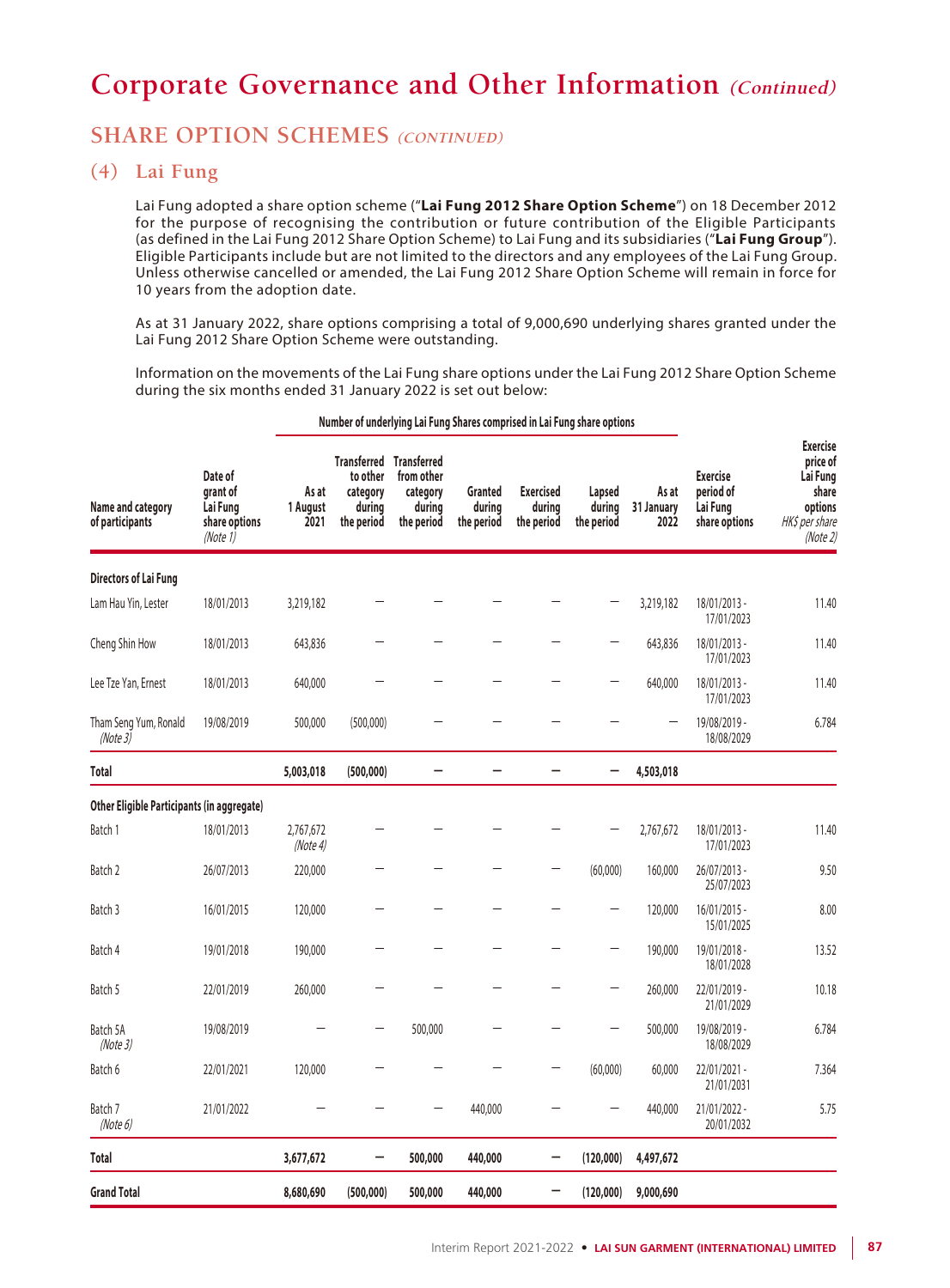## **SHARE OPTION SCHEMES** (CONTINUED)

### **(4) Lai Fung (Continued)**

Notes:

- 1. The Lai Fung share options were vested on the date of grant.
- 2. The exercise price of the Lai Fung share options is subject to adjustment in the case of rights or bonus issues or other similar changes in Lai Fung's share capital.
- 3. Mr. Tham Seng Yum, Ronald resigned as an executive director of Lai Fung on 27 January 2022. His share option was transferred from the category of "Directors of Lai Fung" to "Other Eligible Participants".
- 4. Dr. Lam Kin Ngok, Peter (a substantial shareholder of Lai Fung within the meaning of Part XV of the Securities and Futures Ordinance, Chapter 571 of the Laws of Hong Kong) was granted a share option to subscribe for a total of 321,918 Lai Fung Shares on 18 January 2013.
- 5. A share option comprising a total of 60,000 underlying Lai Fung Shares and 60,000 underlying Lai Fung Shares had been lapsed in October 2021 and January 2022, respectively under the Lai Fung 2012 Share Option Scheme.
- 6. During the period under review, share options were granted to certain eligible participants under the Lai Fung 2012 Share Option Scheme which enabling them to subscribe for a total of 440,000 ordinary shares of Lai Fung at an exercise price of HK\$5.75 per Lai Fung Share during the exercise period from 21 January 2022 to 20 January 2032. The closing price of Lai Fung Shares immediately before the date of grant of the share option was HK\$6.00 per Lai Fung Share.

Save as disclosed above, no share options were granted, exercised, cancelled, or lapsed in accordance with the terms of the Lai Fung 2012 Share Option Scheme during the period under review.

### **(5) MAGHL**

On 18 December 2012, MAGHL, a company listed on GEM of the Stock Exchange and a non-wholly-owned subsidiary of eSun since 9 June 2011, adopted a share option scheme ("**MAGHL Share Option Scheme**") which was also approved by the shareholders at a special general meeting of eSun held on 18 December 2012. The MAGHL Share Option Scheme will remain in force for a period of 10 years commencing on its adoption date.

In compliance with Chapter 23 of the Rules Governing the Listing of Securities on GEM of the Stock Exchange ("**GEM Listing Rules**"), the shareholders of MAGHL passed a resolution at its annual general meeting held on 11 December 2015 to refresh the scheme limit under the MAGHL Share Option Scheme, allowing MAGHL to grant options to subscribe for up to a total of 213,605,682 MAGHL Shares (before the share consolidation becoming effective on 22 December 2020) ("**Refreshment**"), representing 10% of its total issued MAGHL Shares as at the date of passing the relevant resolution. The Refreshment was also approved by the shareholders of eSun at its annual general meeting held on 11 December 2015 pursuant to the requirements of Rule 17.01(4) of the Listing Rules and Rule 23.01(4) of the GEM Listing Rules.

No share options had been granted under the MAGHL Share Option Scheme since its adoption. As a result of (a) the share consolidation of MAGHL becoming effective on 22 December 2020; (b) the completion of the loan capitalisation on 18 January 2021; (c) the issue of ordinary shares on 17 March 2021; and (d) the issue of subscription shares on 28 June 2021 and 3 August 2021, respectively, the total issued MAGHL Shares increased to 2,986,314,015 shares. As at the date of this Interim Report, MAGHL might grant options under the MAGHL Share Option Scheme to subscribe for a maximum of 21,360,568 MAGHL Shares (after adjustment for the share consolidation of MAGHL), representing approximately 0.72% of the total issued MAGHL Shares as at 31 January 2022 (i.e. 2,986,314,015 MAGHL Shares).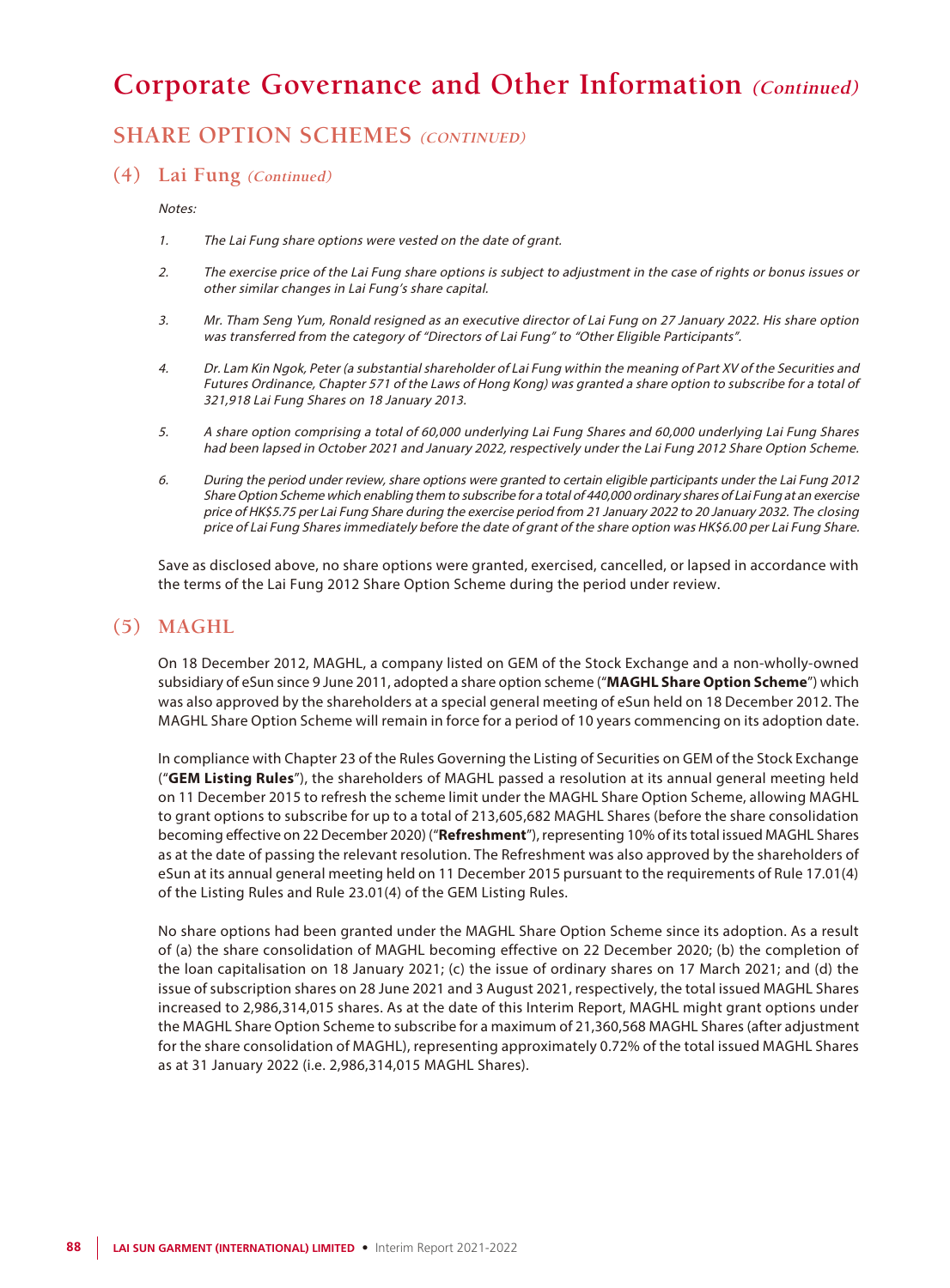## **PURCHASE, SALE OR REDEMPTION OF LISTED SECURITIES**

During the six months ended 31 January 2022, the Company did not redeem any of its Shares listed and traded on the Stock Exchange nor did the Company or any of its subsidiaries purchase or sell any of such Shares.

# **UPDATE OF DIRECTORS' AND CHIEF EXECUTIVE OFFICER'S INFORMATION**

Pursuant to Rule 13.51B(1) of the Listing Rules, changes in Directors' and Chief Executive Officer's information since the disclosure made in the Company's annual report 2020-2021 are set out as follows:

1. The Group usually considers adjusting basic salaries and pays discretionary bonuses in January. The basic salaries of Dr. Lam Kin Ngok, Peter, Mr. Chew Fook Aun and Mr. Lam Hau Yin, Lester were adjusted upward with effect from 1 January 2022 (within the range from 1% to 2.5%). Directors' remuneration for the six months ended 31 January 2022 and 2021 are as follows:

|                                                                 | <b>Fees</b><br><b>HK\$'000</b> | Salaries,<br>allowances,<br>and benefits<br>in kind<br><b>HK\$'000</b> | <b>Equity-settled</b><br>share option<br>expenses<br><b>HK\$'000</b> | <b>Pension</b><br>scheme<br>contributions<br><b>HK\$'000</b> | <b>Total</b><br>remuneration<br><b>HK\$'000</b> |
|-----------------------------------------------------------------|--------------------------------|------------------------------------------------------------------------|----------------------------------------------------------------------|--------------------------------------------------------------|-------------------------------------------------|
| For the six months ended 31 January 2022                        |                                |                                                                        |                                                                      |                                                              |                                                 |
| ED <sub>s</sub> :                                               |                                |                                                                        |                                                                      |                                                              |                                                 |
| Lam Kin Ngok, Peter (Chairman) (note a)                         | 114                            | 18,835                                                                 | 2,220                                                                | 18                                                           | 21,187                                          |
| Chew Fook Aun (Deputy Chairman) (note b)<br>Lam Hau Yin, Lester |                                | 10,522                                                                 |                                                                      | 36                                                           | 10,558                                          |
| (also alternate to U Po Chu) (note c)                           |                                | 1,812                                                                  | 2,220                                                                | 18                                                           | 4,050                                           |
| Lam Kin Hong, Matthew (note d)                                  | 24                             | 762                                                                    |                                                                      | 38                                                           | 824                                             |
| U Po Chu (note e)                                               | 149                            | 3,966                                                                  |                                                                      |                                                              | 4,115                                           |
|                                                                 | 287                            | 35,897                                                                 | 4,440                                                                | 110                                                          | 40,734                                          |
| <b>INEDs:</b>                                                   |                                |                                                                        |                                                                      |                                                              |                                                 |
| Chow Bing Chiu                                                  | 175                            |                                                                        |                                                                      |                                                              | 175                                             |
| Lam Bing Kwan (note f)                                          | 525                            |                                                                        |                                                                      |                                                              | 525                                             |
| Leung Shu Yin, William (note g)                                 | 350                            |                                                                        |                                                                      |                                                              | 350                                             |
|                                                                 | 1,050                          |                                                                        |                                                                      |                                                              | 1,050                                           |
| <b>Total</b>                                                    | 1,337                          | 35,897                                                                 | 4,440                                                                | 110                                                          | 41,784                                          |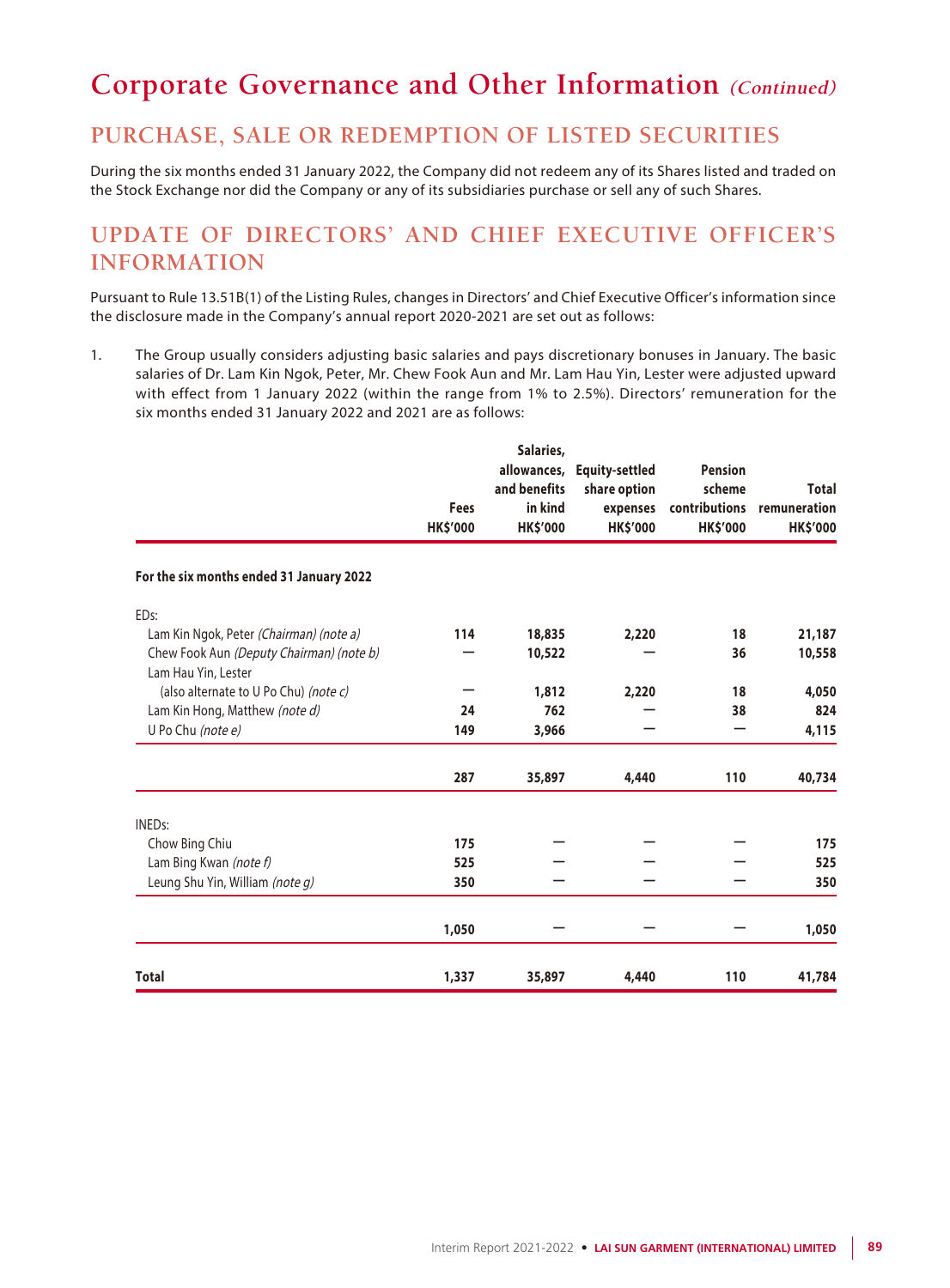# **UPDATE OF DIRECTORS' AND CHIEF EXECUTIVE OFFICER'S INFORMATION (CONTINUED)**

#### 1. (Continued)

|                                                                 | Fees<br>HK\$'000 | Salaries,<br>allowances,<br>and benefits<br>in kind<br>HK\$'000 | Equity-settled<br>share option<br>expenses<br>HK\$'000 | Pension<br>scheme<br>contributions<br>HK\$'000 | Total<br>remuneration<br>HK\$'000 |
|-----------------------------------------------------------------|------------------|-----------------------------------------------------------------|--------------------------------------------------------|------------------------------------------------|-----------------------------------|
| For the six months ended 31 January 2021                        |                  |                                                                 |                                                        |                                                |                                   |
| ED <sub>s</sub> :                                               |                  |                                                                 |                                                        |                                                |                                   |
| Lam Kin Ming (note h)                                           | 131              | 854                                                             |                                                        |                                                | 985                               |
| Lam Kin Ngok, Peter (Chairman) (note a)                         | 114              | 15,534                                                          |                                                        | 18                                             | 15,666                            |
| Chew Fook Aun (Deputy Chairman) (note b)<br>Lam Hau Yin, Lester |                  | 8,678                                                           |                                                        | 36                                             | 8,714                             |
| (also alternate to U Po Chu) (note c)                           |                  | 1,670                                                           |                                                        | 18                                             | 1,688                             |
| Lam Kin Hong, Matthew (note d)                                  | 24               | 762                                                             |                                                        | 38                                             | 824                               |
| U Po Chu (note e)                                               | 149              | 3,945                                                           |                                                        |                                                | 4,094                             |
|                                                                 | 418              | 31,443                                                          |                                                        | 110                                            | 31,971                            |
| <b>INEDs:</b>                                                   |                  |                                                                 |                                                        |                                                |                                   |
| Chow Bing Chiu                                                  | 175              |                                                                 |                                                        |                                                | 175                               |
| Lam Bing Kwan (note f)                                          | 525              |                                                                 |                                                        |                                                | 525                               |
| Leung Shu Yin, William (note g)                                 | 350              |                                                                 |                                                        |                                                | 350                               |
|                                                                 | 1,050            |                                                                 |                                                        |                                                | 1,050                             |
| Total                                                           | 1,468            | 31,443                                                          |                                                        | 110                                            | 33,021                            |

Notes:

- a. The amounts included fees, salaries and pension scheme contributions paid by LSD of HK\$8,488,000, the eSun Group of HK\$6,873,000 and Lai Fung of HK\$1,696,000 (six months ended 31 January 2021: paid by LSD of HK\$7,001,000, the eSun Group of HK\$5,684,000 and Lai Fung of HK\$1,399,000).
- b. The amounts included salaries and pension scheme contributions paid by LSD of HK\$4,865,000, the eSun Group of HK\$2,437,000 and Lai Fung of HK\$2,437,000 (six months ended 31 January 2021: paid by LSD of HK\$4,014,000, the eSun Group of HK\$2,011,000 and Lai Fung of HK\$2,012,000).
- c. The amounts included salaries and pension scheme contributions paid by LSD of HK\$957,000 and Lai Fung of HK\$873,000 (six months ended 31 January 2021: paid by LSD of HK\$883,000 and Lai Fung of HK\$805,000).
- d. The amounts included salaries and pension scheme contributions paid by Lai Fung of HK\$599,000 (six months ended 31 January 2021: HK\$599,000).
- e. The amounts included fees and salaries paid by LSD of HK\$125,000 and Lai Fung of HK\$2,166,000 (six months ended 31 January 2021: paid by LSD of HK\$125,000 and Lai Fung of HK\$2,145,000).
- f. The amounts included fees paid by LSD of HK\$175,000 and Lai Fung of HK\$175,000 (six months ended 31 January 2021: paid by LSD of HK\$175,000 and Lai Fung of HK\$175,000).
- g. The amounts included fees paid by LSD of HK\$175,000 (six months ended 31 January 2021: HK\$175,000).
- h. Dr. Lam Kin Ming passed away on 8 January 2021. For the six months ended 31 January 2021, the amounts included fees and salaries paid by LSD of HK\$111,000 and Lai Fung of HK\$499,000.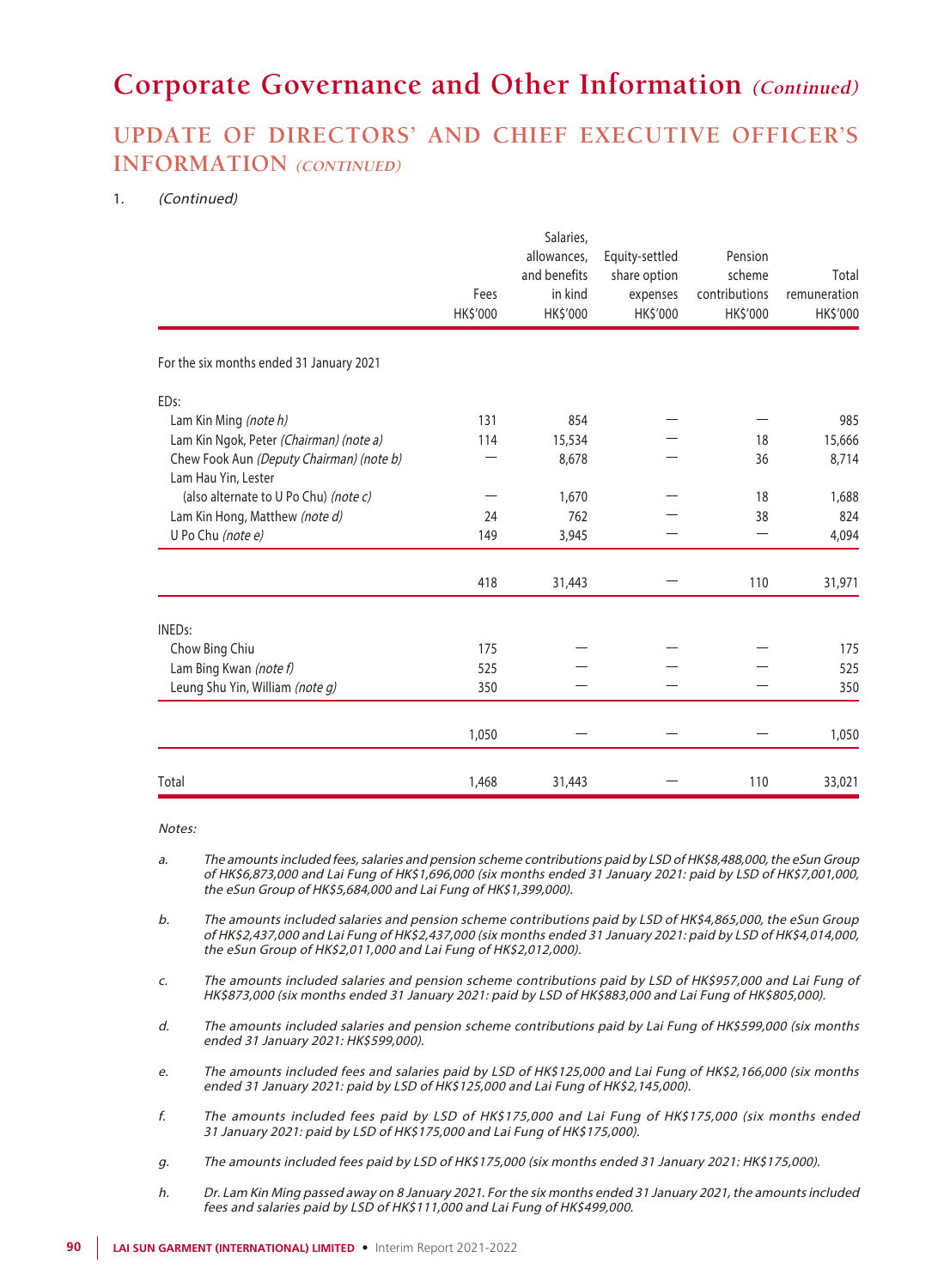# **UPDATE OF DIRECTORS' AND CHIEF EXECUTIVE OFFICER'S INFORMATION (CONTINUED)**

#### 2. Dr. Lam Kin Ngok, Peter

- (a) was re-appointed a non-official member of The Trade and Industry Advisory Board for a term of two years with effect from 1 January 2022; and
- (b) was appointed a member and the chairman of the Nomination Committee of the Company on 25 January 2022.
- 3. Mr. Chew Fook Aun
	- (a) ceased to be a member of the Investigation and Compliance Committee of the Financial Reporting Council on 30 September 2021;
	- (b) was appointed alternate to Dr. Lam Kin Ngok, Peter, the Chairman of the Nomination Committee of the Company on 25 January 2022; and
	- (c) was appointed a member of the Council of The Hong Kong Polytechnic University for a term of three years with effect from 1 April 2022.
- 4. Mr. Lam Bing Kwan was appointed a member of the Nomination Committee of the Company on 25 January 2022.
- 5. Mr. Chow Bing Chiu was appointed a member of the Nomination Committee of the Company on 25 January 2022.
- 6. During the six months ended 31 January 2022, the fees, salaries and pension scheme contributions of Mr. Yip Chai Tuck, the Chief Executive Officer of the Company paid by the Group amounted to HK\$5,653,000 (six months ended 31 January 2021: HK\$4,682,000), of which HK\$2,751,000 (six months ended 31 January 2021: HK\$2,270,000) was paid by LSD and HK\$1,528,000 (six months ended 31 January 2021: HK\$1,279,000) was paid by the eSun Group.

## **EMPLOYEES AND REMUNERATION POLICIES**

As at 31 January 2022, the Group employed a total of approximately 4,200 employees. The Group recognises the importance of maintaining a stable staff force in its continued success. Under the Group's existing policies, employee pay rates are maintained at competitive levels whilst promotion and salary increments are assessed on a performance-related basis. Discretionary bonuses are granted to employees based on their merit and in accordance with industry practice. Other benefits including share option scheme, mandatory provident fund scheme, free hospitalisation insurance plan, subsidised medical care and sponsorship for external education and training programmes are offered to eligible employees.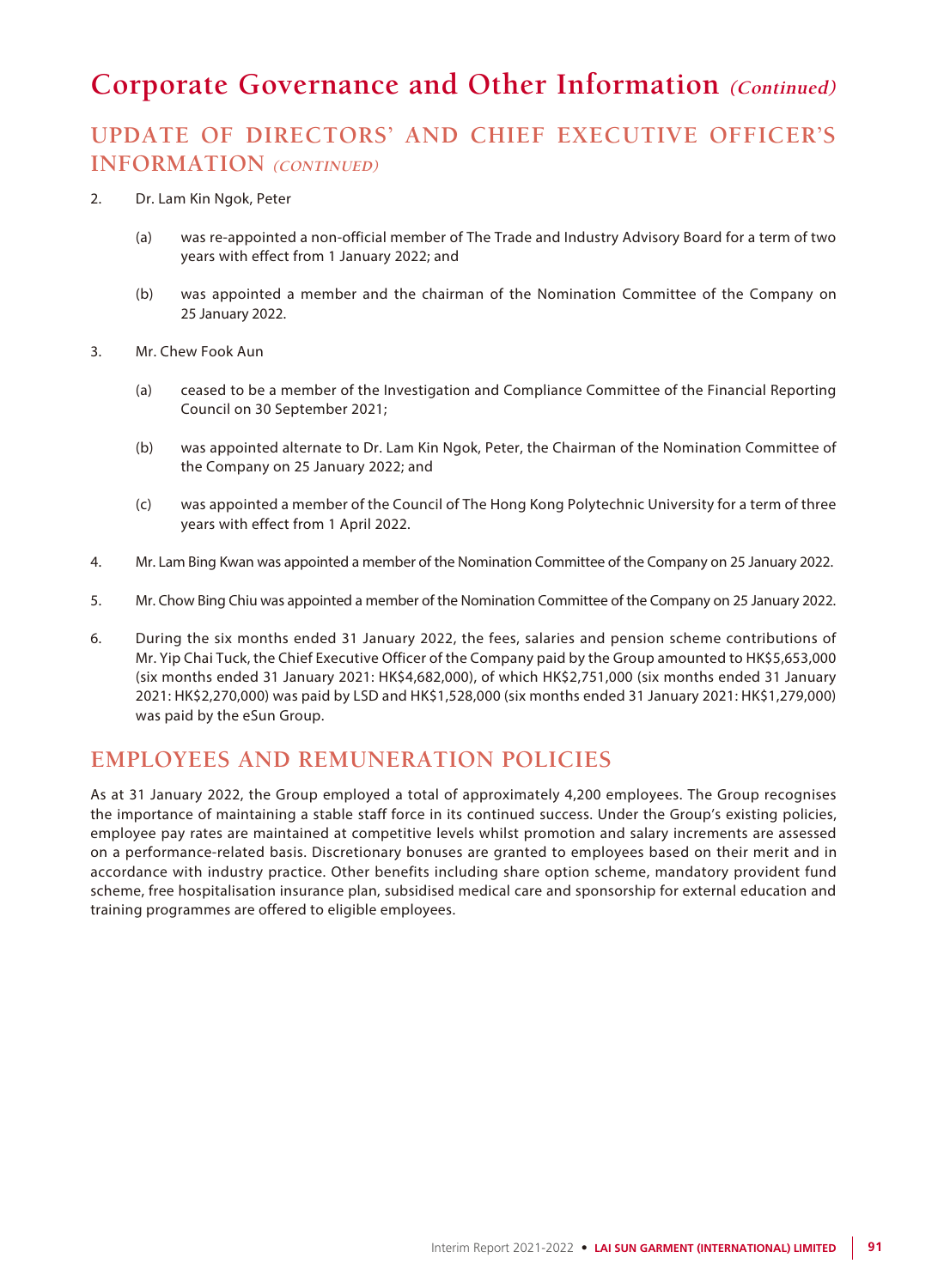## **INVESTOR RELATIONS**

To ensure our investors have a better understanding of the Company, our management engages in a proactive investor relations programme. Our EDs and Investor Relations Department communicate with research analysts and institutional investors on an on-going basis and meet with research analysts and the press after our results announcements, attend major investors' conferences and participate in international non-deal roadshows to communicate the Company's financial performance and global business strategy.

Despite the pandemic, the Group maintains proactive interactions with the investment community and provides them with updates on the Group's operations, financial performance and outlook. During the period under review, the Company has been communicating with a number of research analysts and investors via online meetings and conference calls as follows:

| Month         | Event (Virtual)                | Organiser   | <b>Investor Base</b>                             |
|---------------|--------------------------------|-------------|--------------------------------------------------|
| October 2021  | Post results non-deal roadshow | <b>DBS</b>  | Hong Kong                                        |
|               |                                |             |                                                  |
| October 2021  | Post results non-deal roadshow | <b>DBS</b>  | <b>United States</b>                             |
| October 2021  | Post results non-deal roadshow | <b>HSBC</b> | Hong Kong / Singapore /<br><b>Mainland China</b> |
| November 2021 | Post results non-deal roadshow | <b>DBS</b>  | United States                                    |

The Company is keen on promoting investor relations and enhancing communication with the Shareholders and potential investors. It welcomes suggestions from investors, stakeholders and the public who may contact the Investor Relations Department by phone on (852) 2853 6116, by fax at (852) 2853 6651 or by e-mail at ir@laisun.com.

## **REVIEW OF INTERIM REPORT**

The audit committee of the Company ("**Audit Committee**") currently comprises three INEDs, namely Messrs. Leung Shu Yin, William, Lam Bing Kwan and Chow Bing Chiu. The Audit Committee has reviewed the Interim Report (including the unaudited condensed consolidated financial statements) of the Company for the six months ended 31 January 2022.

> By Order of the Board **Lam Kin Ngok, Peter** Chairman

Hong Kong, 25 March 2022